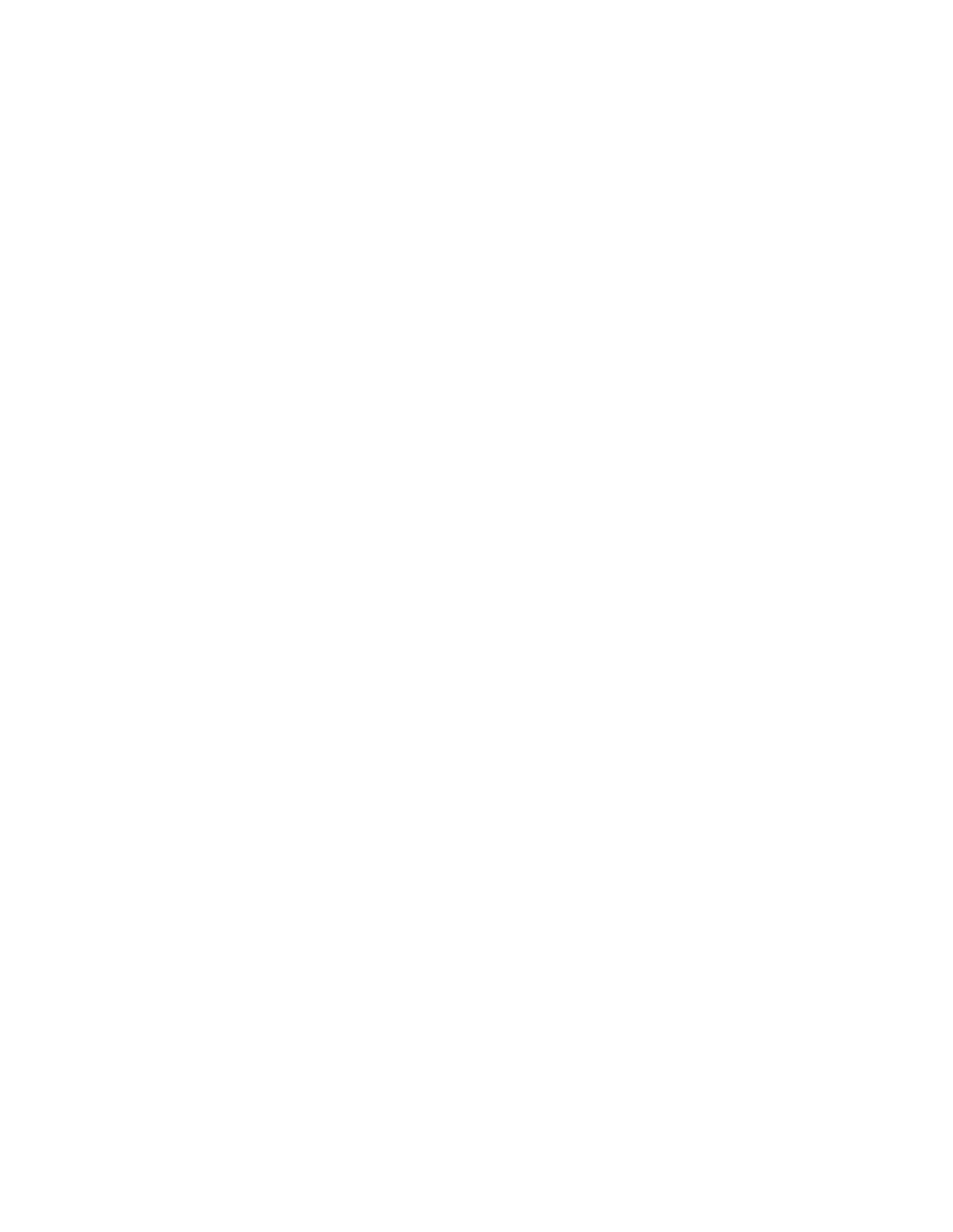# **Compton Community College District**

# *Extraordinary Audit*

*Fiscal Years 2003-04, 2004-05*

*Submitted by*

*Fiscal Crisis & Management Assistance Team*

*With the assistance of*

*Kessler International*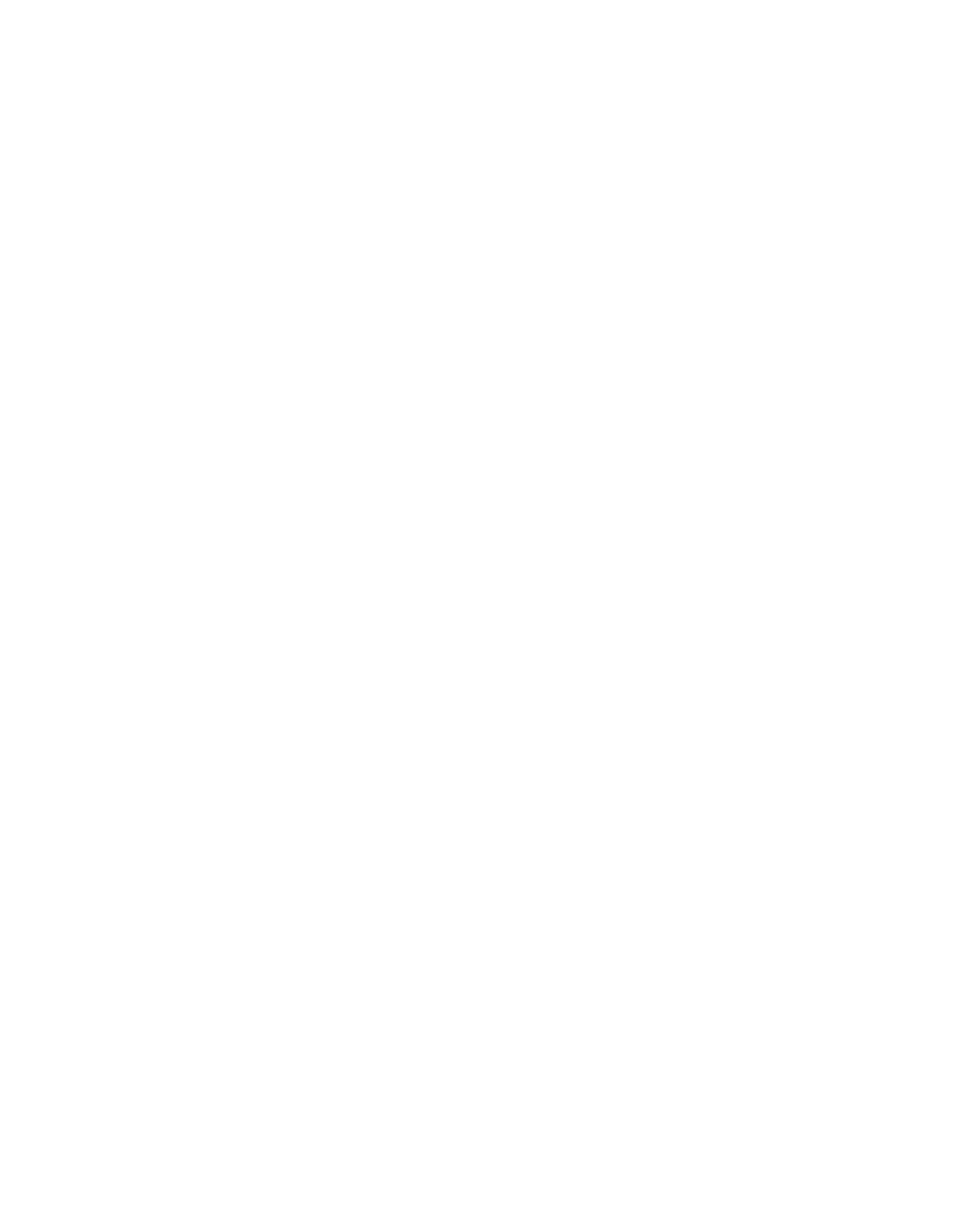# **Table of Contents**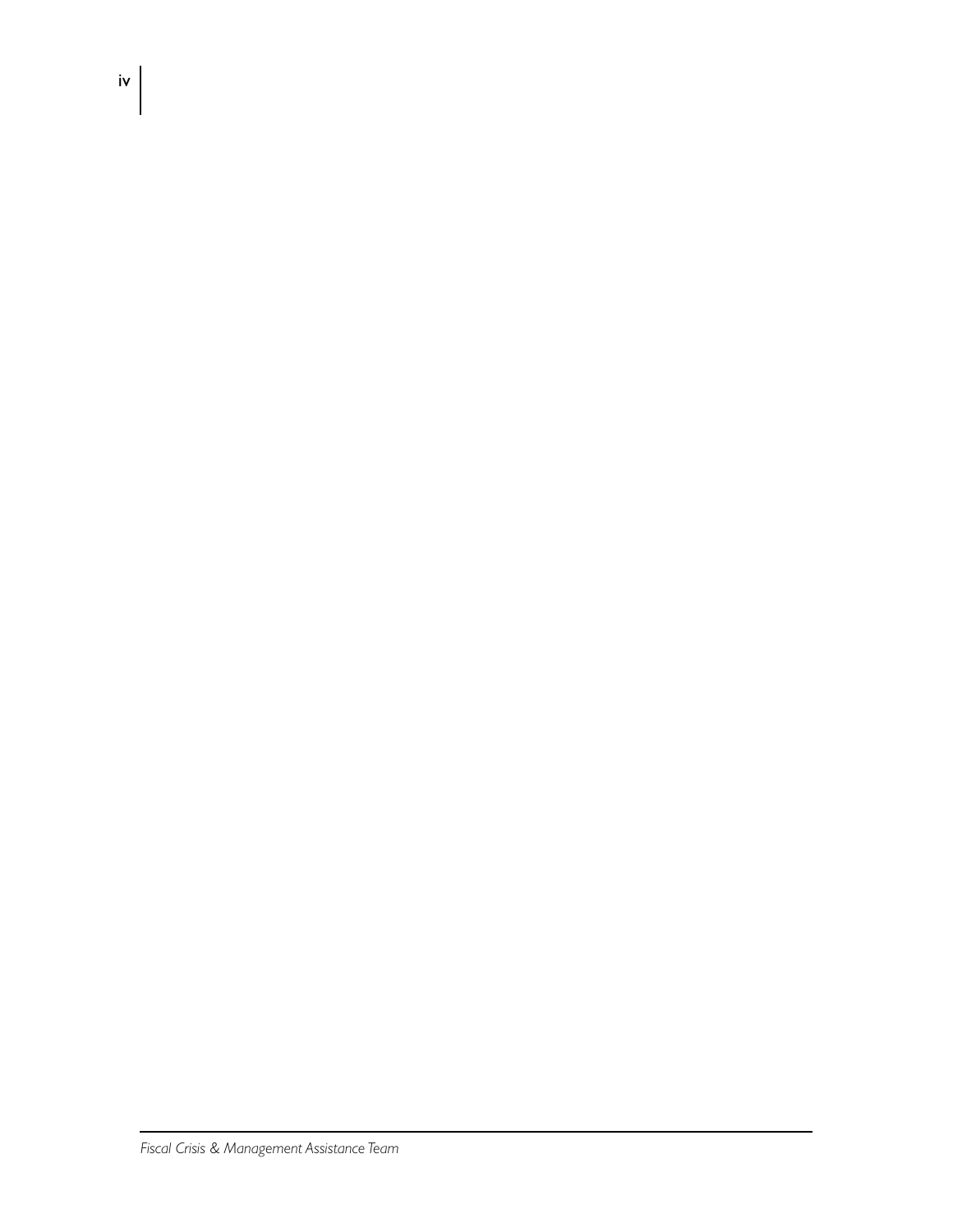# **Introduction**

# *Background*

The Compton Community College District (CCCD) is located in the city of Compton, Los Angeles County, California. During the audit years, Compton Community College provided post-K-12 educational services to residents of its service area encompassing 29 square miles.

The Chancellor of the Community College system appointed a State Trustee in spring 2004 fiscal year as his designee to administer the college. On May 7, 2004, the Chancellor of the California Community Colleges requested the Los Angeles County Superintendent of Schools to assign the Fiscal Crisis and Management Assistance Team (FCMAT) to conduct a fiscal health analysis of the Compton Community College District (CCCD). In addition, the Chancellor asked that FCMAT conduct an extraordinary audit of specific matters pertaining to the management of the district's resources. Under the authority of California Education Code Section 1240, FCMAT was assigned to perform this fiscal health and extraordinary audit study.

On October 15, 2004, the Fiscal Crisis and Management Assistance Team (FCMAT) issued its management review of the Compton Community College District to the California Community Colleges. Subsequently, in spring 2005, FCMAT was requested to conduct a follow-up progress report for the CCCD. FCMAT selected 45 of the original recommendations made in the October 2004 report as key elements for the district's recovery. These were targeted for further review in the follow-up progress report. The recommendations that were selected focused primarily, although not exclusively, on areas with some financial implication for the district's current and future year budgets. The assessment of the 45 selected recommendations was presented in a report to the Chancellor on June 9, 2005. These reports can be found on the FCMAT Web site, http://www.fcmat. org.

On June 30, 2006, Assembly Bill 318 was signed into law. AB 318 provided a state loan of \$30 million to the Compton Community College District. The legislation also required the Fiscal Crisis and Management Assistance Team to conduct an extraordinary audit of the CCCD's finances focused on an examination of alleged fraud, misappropriation of funds, or other illegal fiscal practices. FCMAT issued a Request for Applications (RFA) to solicit applications from qualified individuals and organizations to conduct this audit.

The Accrediting Commission for Community and Junior Colleges (ACCJC) also found that Compton Community College did not meet accreditation standards, and moved to formally withdraw accreditation from the college in August 2006. The CCCD has worked to provide uninterrupted educational services for the students by partnering with another accredited community college, the El Camino Community College.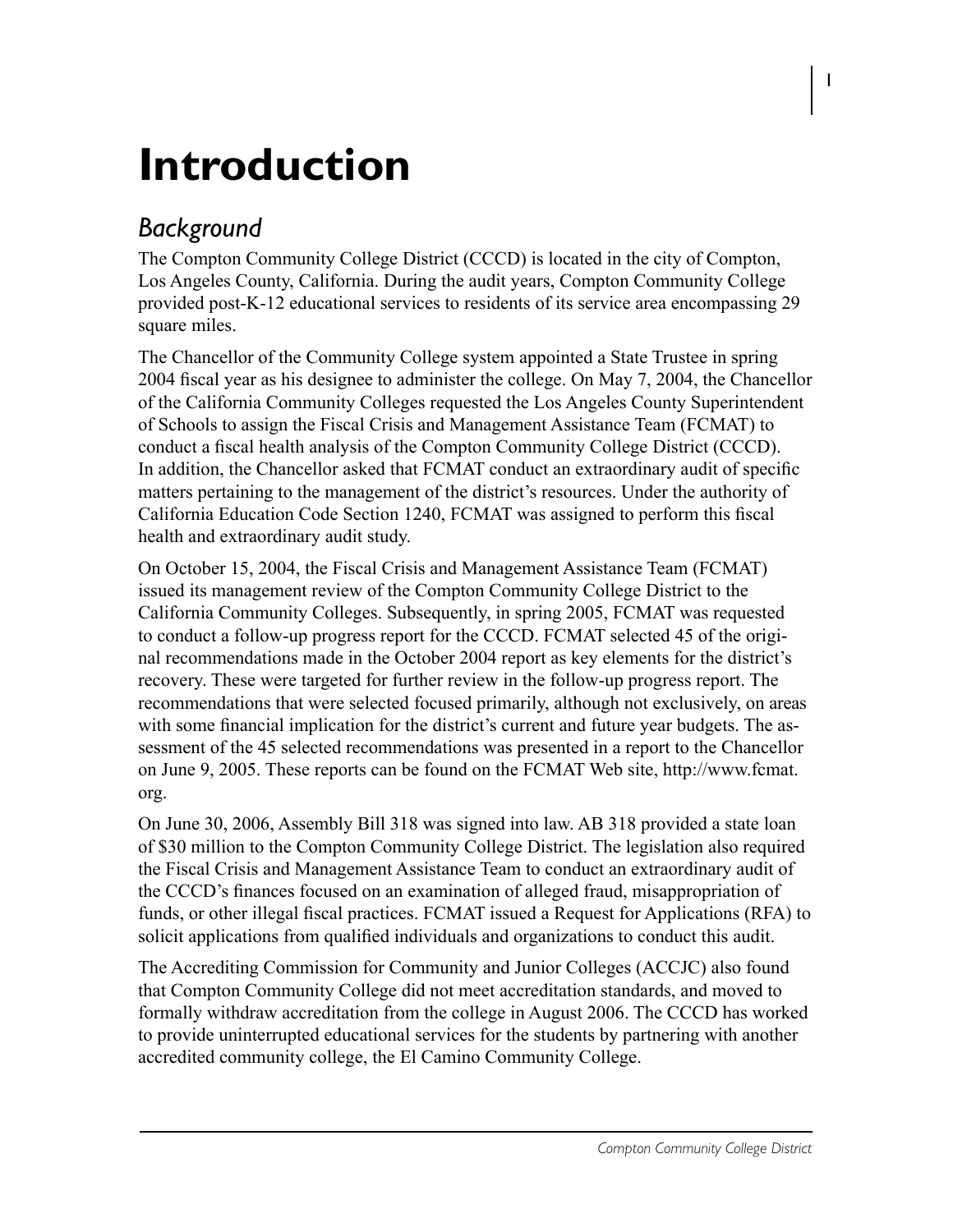Kessler International, an investigation firm with headquarters in New York, was selected to perform the audit, which focused on an examination of alleged fraud, misappropriation of funds, or other illegal fiscal practices, as authorized by state Assembly Bill 318 (Dymally), Chapter 50, Statutes of 2006.

In addition to its stated findings, the audit found a significant number of areas that may require further investigation. This audit provides both findings and recommendations to the CCCD for improvement and recovery.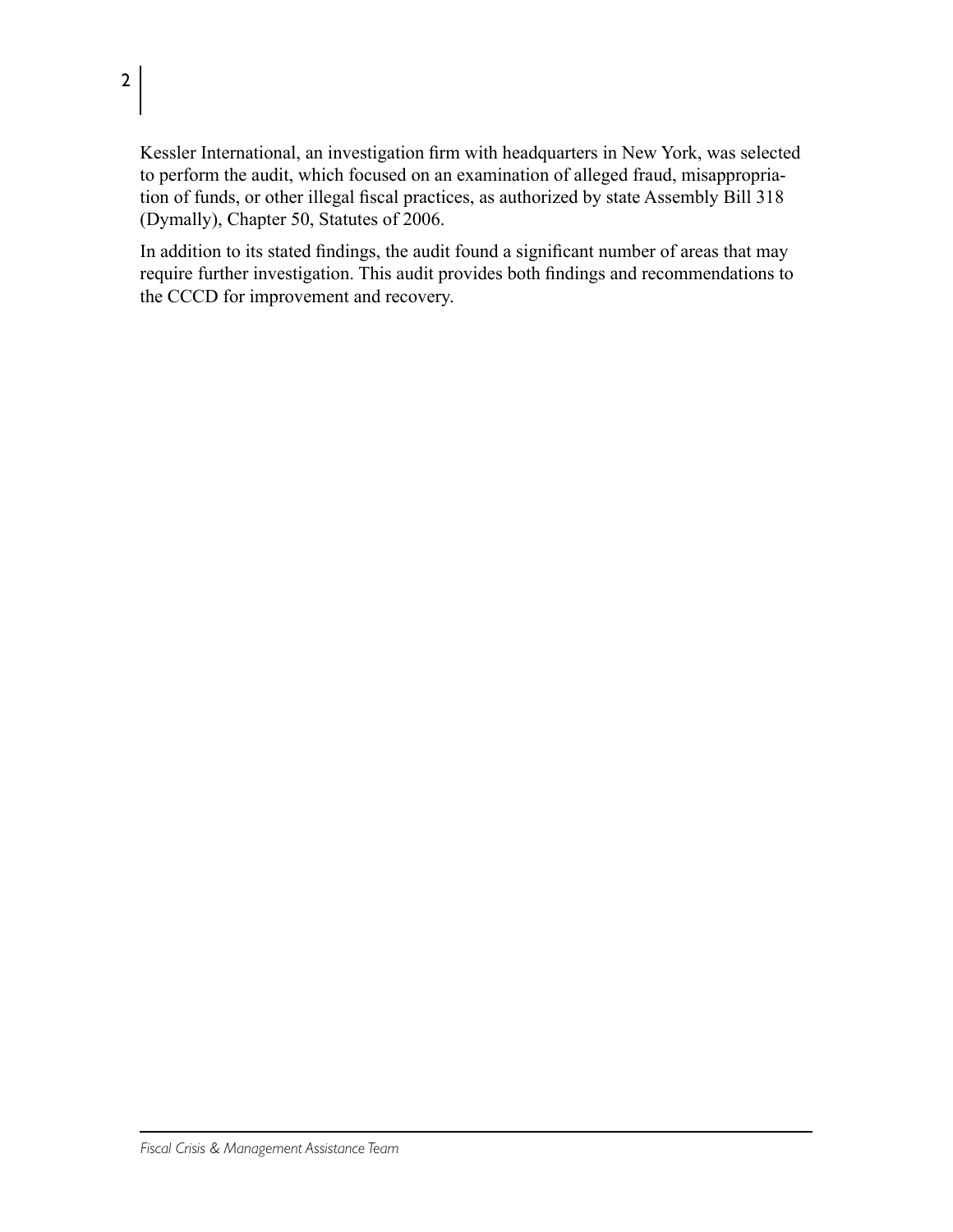# *Audit Scope and Methodologies*

Kessler International was required to assess the condition of the finances of the Compton Community College District and to complete a full analysis and report that was consistent with readily accepted professional methodology and/or the accepted FCMAT protocol. Kessler functioned as a subcontractor to conduct an in-depth financial audit to determine any instances of fraud, misappropriation of funds, or other illegal fiscal practices that may have taken place in the Compton Community College during the 2003-04 and 2004- 05 fiscal years. If fraud was determined to have occurred, the investigation of the areas would be extended to include two additional years.

The review of the CCCD's finances included but was not limited to the following areas:

- 1. A review of payroll and benefits irregularities with particular attention to tracking absence, vacation and sick leave.
- 2. A review and analysis of independent contracts during the 2003-04 and 2004-05 fiscal years.
- 3. A review of teacher/student issues for irregularities:
	- Assignment of teachers to teach more than one class at the same time
	- Enrollment of students in two classes at the same time
	- Awarding of grades and/or diplomas to nonstudents
	- Issuing of general education diplomas for high school graduation
	- Determining whether financial aid eligibility requirements are met or whether applications are falsified.
- 4. A review and analysis of appropriateness of apportionment claims for FTES.
- 5. A review of inventory and a determination if college equipment is removed for personal use. A determination if private work is being performed by individuals or departments using college assets.
- 6. A review of breach of confidentiality issues such as the unauthorized access to personal e-mail accounts, or the opening and resealing of central office mail.
- 7. An analysis of past and continuing practices that contribute to fraud and/or misappropriation of funds, with recommendations for remedy.

During the audit, current and former Compton Community College District employees and vendors were interviewed, and documents such as flowcharts and department manuals were reviewed to determine method of operation and sources of funding. Because of the high volume of transactions involving the reporting of full-time equivalent students (FTES), grades and the number of financial transactions that took place, the review of certain transactions was automated. Areas of concern and targeted specific areas were reviewed based on judgmental sampling.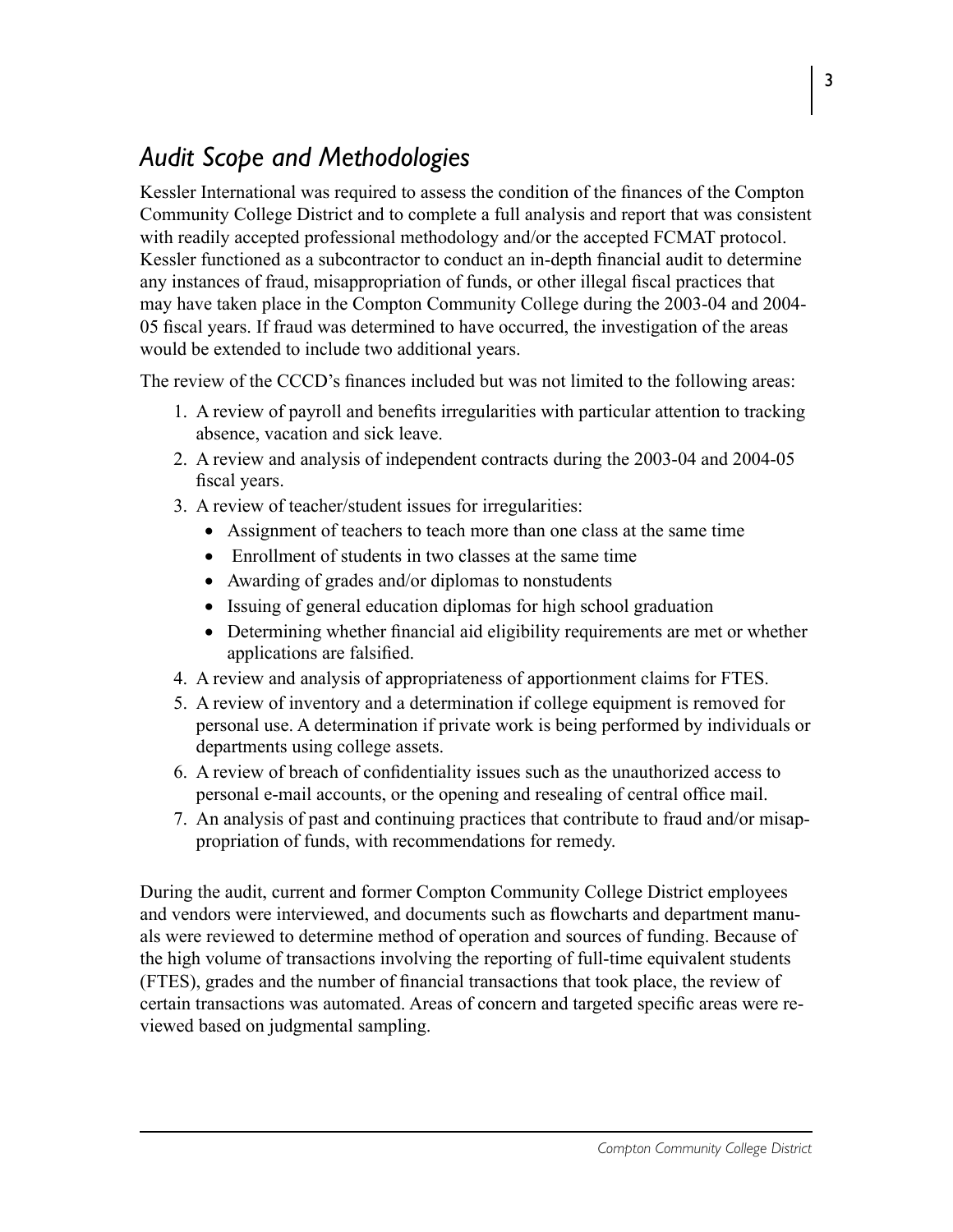$\overline{4}$ 

A considerable number of academic and business records were reviewed. However, the overall condition of record maintenance at the district was extremely poor. Various records from several departments were incomplete and, in some cases, were in a state of disarray. Many official documents took a considerable time for the staff to produce, and some documents, such as months of cancelled checks removed from bank statements, were tossed into boxes. The only explanation for this practice was that the clerk "hadn't gotten around to reconciling the statements." In addition, numerous records were missing, making it impossible to track the district's accounting practices and detect fraud. Additional areas of concern became apparent throughout the course of this audit and are detailed in this report.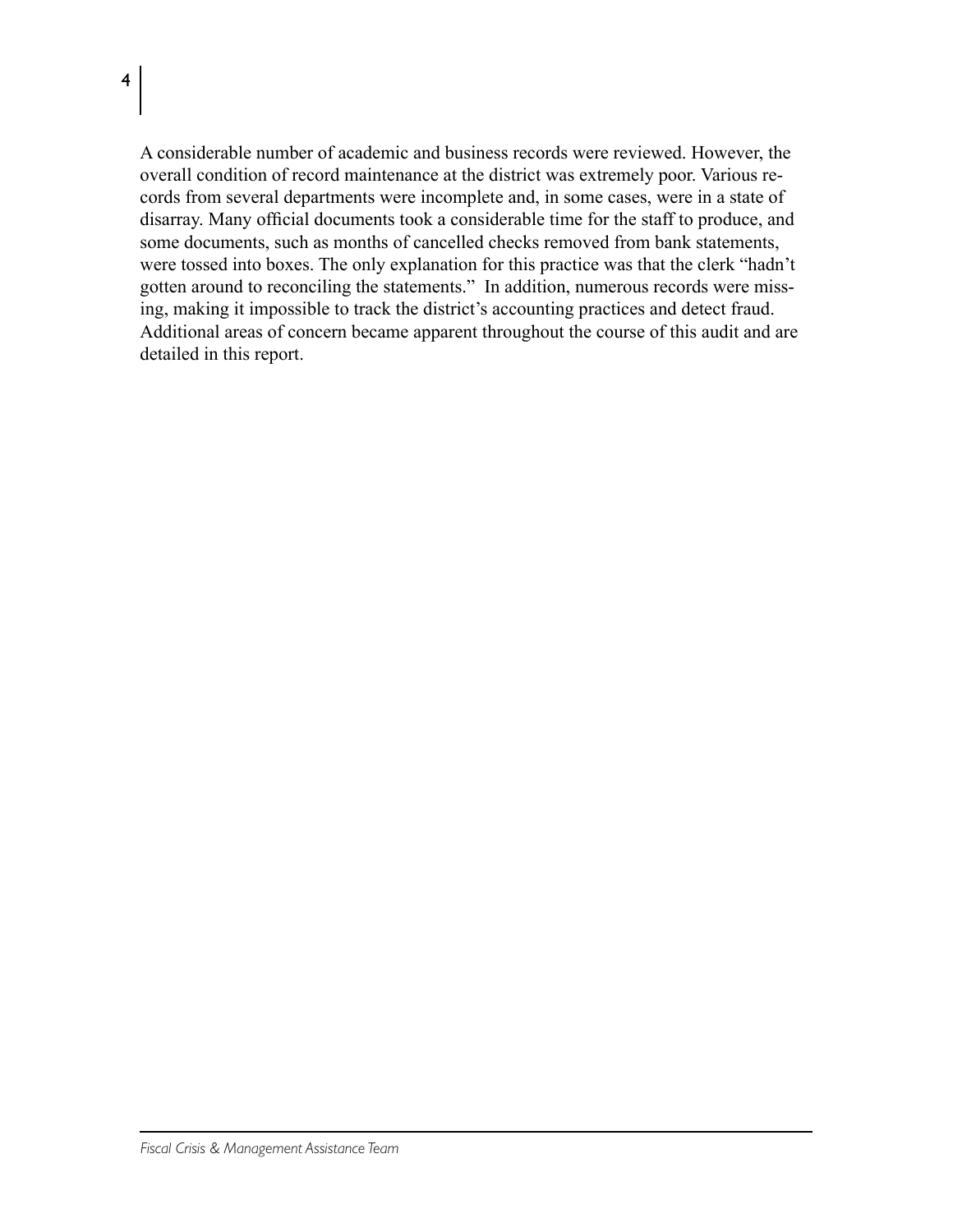# **Executive Summary**

Significant flaws exist in the Compton Community College District's processes in many areas of college operations. This report has surfaced a number of problem areas that the CCCD must address immediately. This review was limited to a particular scope of work and to a specific two-year time period. However, the auditors believe the problems may be more pervasive and longer standing.

# *FTES Apportionment*

There are serious concerns in the area of student attendance monitoring and instructor accountability. The claims for Full-Time Equivalent Students (FTES) apportionment have been overstated for the audit period 2003-04 and 2004-05. The audit revealed that "ghost" students, instructors and classes were included in the calculations for FTES apportionment. The legitimacy of the courses offered through the entity known as Concerned Citizens and the students claimed for FTES apportionment are questionable. Documentation shows the student enrollment to be significantly less than the amount claimed for FTES apportionment.

Many instances of questionable and perceived fraudulent practices occurred regarding Compton Community College students, including the assignment of multiple identification numbers to the same student, reporting individuals with the same name taking the same class simultaneously, and allowing students to take a class multiple times after a "satisfactory" grade had previously been awarded. There was a complete lack of accountability and oversight by the Admissions Office, MIS Department and Counseling Staff of the College. Instructors also were frequently scheduled to teach two or more concurrent or overlapping classes at the same time. It could not be determined if many of these classes were actually held.

# *Financial Aid*

It is questionable whether many of the documents submitted by students to receive financial aid are legitimate. Some tax returns were prepared by preparers to understate income so that students could become eligible for fee waivers or other financial aid. In addition, financial aid funds were not monitored by CCCD personnel to ensure that students who became ineligible returned the funds. The records maintained by the Financial Aid Office were in a state of complete disarray or missing.

# *Asset Inventory*

Serious flaws exist in the monitoring and tracking of CCCD assets. A large amount of computer and electronic equipment purchased between 2003-04 and 2004-05 could not be located by the MIS Department. Most of the pieces of a valuable art collection is allegedly stored in an off campus storage unit that reportedly is not climate controlled and could result in destruction to the artwork. A few of the pieces were located inside a vacant Compton College campus office.

Police badges are missing from the district's Police Department. Additionally, an abandoned safe utilized by the district Police Department contained evidence, contraband and other items, including weapons.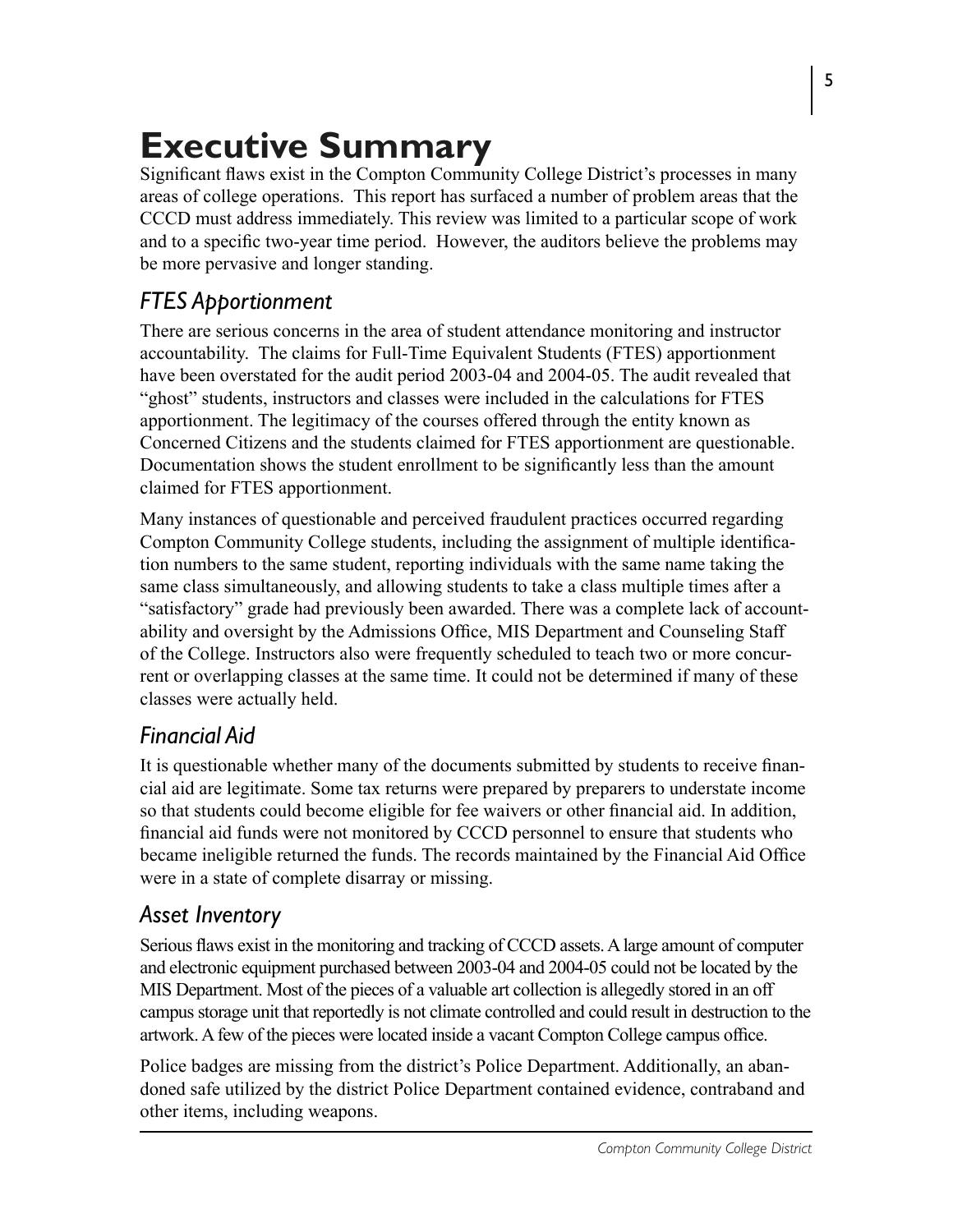# *Independent Contractors*

A majority of the CCCD's independent contracts, including contracts with vendors and consultants, had inadequate supporting documentation. Pertinent information was often missing and funds were approved even without the required documentation. Many consultants were also employees of the CCCD. A review of the 1099s reflected that certain consultants did not receive a 1099 for the funds disbursed to them. Some consultants who were also employees were being compensated directly through the Associated Student Body and the College Development Foundation, which also failed to issue 1099 forms for the compensation they received.

# *Payroll*

Documentation regarding employee payroll was extremely disorganized, and many records could not be located. The methods for tracking employee attendance were insufficient. Shortcomings were noted in the ability to track and monitor employee payroll and benefits. Many employees were receiving payments in addition to their salary for work performed during their regular district employment hours. In addition, employees frequently leave campus for hours at a time, and some allegedly work for other employers. Time-off requests were not submitted or filed, demonstrating a complete lack of oversight by management.

# *Payments to Vendors*

Questionable transactions and payments were made to various vendors and individuals. There was inadequate documentation supporting many of these payments. The binders containing issued warrants provided by the district's Business Office did not correspond with the disk of warrants provided by the Los Angeles County Office of Education.

An individual known in this report as Subject 8 admitted to being a party to an agreement for the rental of classroom space that was to be used to increase the FTES claims.

There is conflicting information and circumstances surrounding the purchase of computer equipment from Metronome, which warrants a closer look at other transactions that have taken place in the MIS Department. An analysis of the inventory of computer equipment throughout the campus demonstrates that exorbitant funding was used to purchase computer products and electronic equipment.

# *Student Programs*

Fraud appears to have occurred involving funds of the CalWORKs program. Certain students who did not appear at work, were still fully compensated. Employers frequently did not pay for the students who performed work at their establishments. In addition, district employees (e.g., Subject 104) removed vital records from the campus, and another employee, Subject 74, was reported to have disposed of a large number of program records before they could be reviewed

Funds issued to the Upward Bound program may have been misused and/or fraudulently spent for non-educational purposes such as trips to Hurricane Harbor, Magic Mountain, Medieval Times and for tickets to a Los Angeles Sparks game.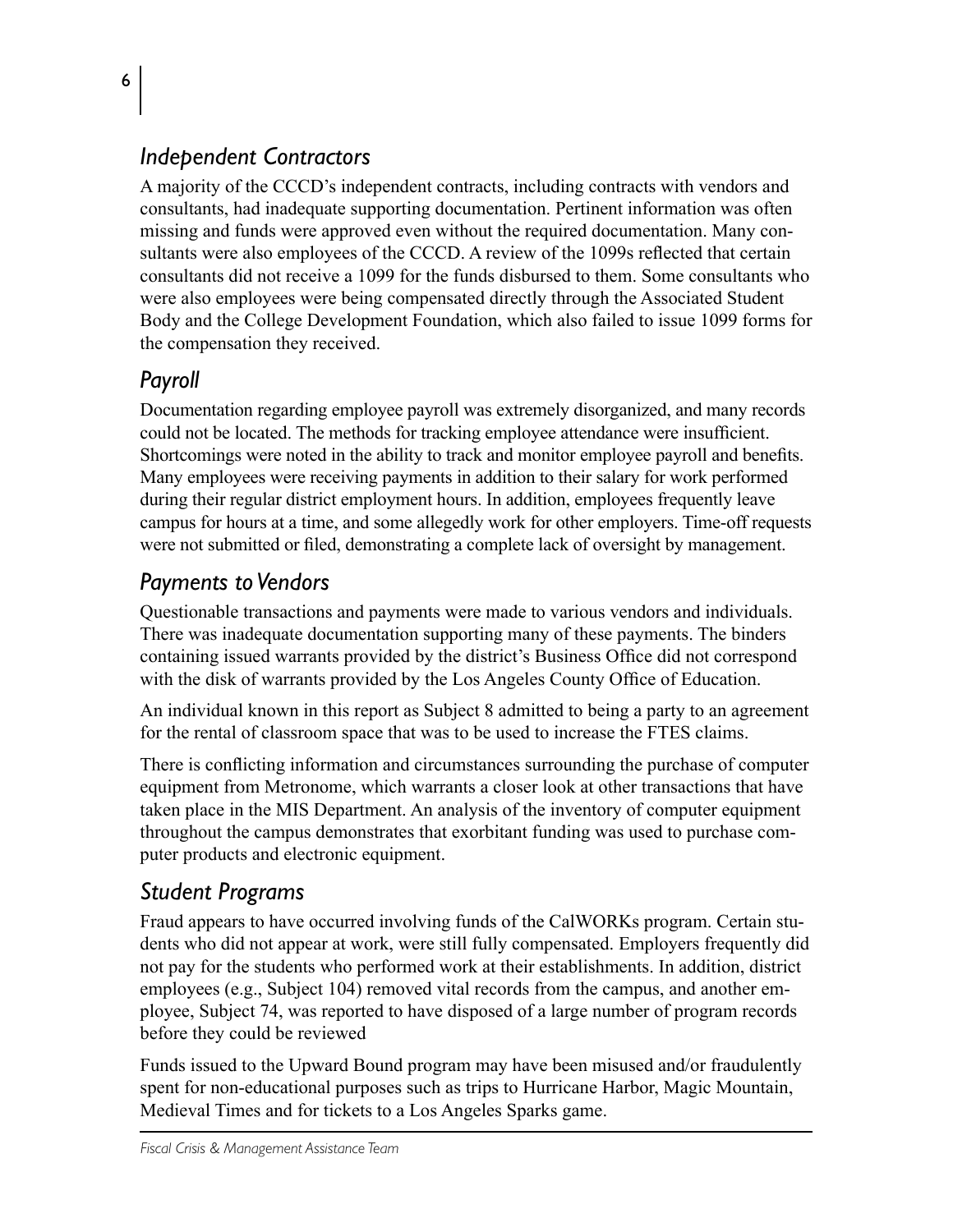An employee of Kollege for Kids may have misused funding delegated to the program. Funds were utilized for the reimbursement of large quantities of food, gas and for other larger purchases such as fireworks, GPS tracking equipment used by land surveyors and multiple storage units.

# *College Development Foundation*

The College Development Foundation was used to pay employees nontaxable income. Money also was deposited to the Development Foundation from the district almost every time space was rented for auxiliary events and services. The Foundation issued several checks payable to cash, but the individuals who received them were unknown. The Development Foundation failed to report all its assets and investments as required by the Internal Revenue Service. Title V is a function of the Development Foundation and the employees of the Foundation are paid with Title V funds.

School facilities are frequently rented, and the income is deposited in the Development Foundation. However, the income associated with renting facilities at the district was not reported in the books of the district or the Development Foundation. On many occasions, the rental fees were waived by district administrators. The employees staffing many events were often compensated in addition to their normal salaries. CCCD written policies for renting district facilities are insufficient.

# *Associated Student Body (ASB)*

A considerable number of checks issued through the ASB were indicated as a miscellaneous expense. A considerable amount of records regarding ASB bank accounts were in complete disarray and many were missing. The ASB was routinely used inappropriately to make nontaxable payments to district employees, many of which were unsupported based on the records made available.

# *Other Issues*

The auto repair and collision shops located in the VoTech building appear to be used by instructors and students for personal gain. It is alleged that individuals may be receiving monetary compensation for services performed at these facilities. In addition, the students listed as being enrolled in AUTO courses could not be accounted for. Furthermore, a review of student transcripts found that students were frequently listed as repeating AUTO courses many times.

A former employee of the district, Subject 142, was ordered by permanent injunction issued by the Superior Court in Los Angeles to refrain from offering high school classes and high school diplomas and to pay restitution to consumers, the state and the county of Los Angeles in the amount of \$500,000. This was a civil matter and did not involve either arrest or criminal charges.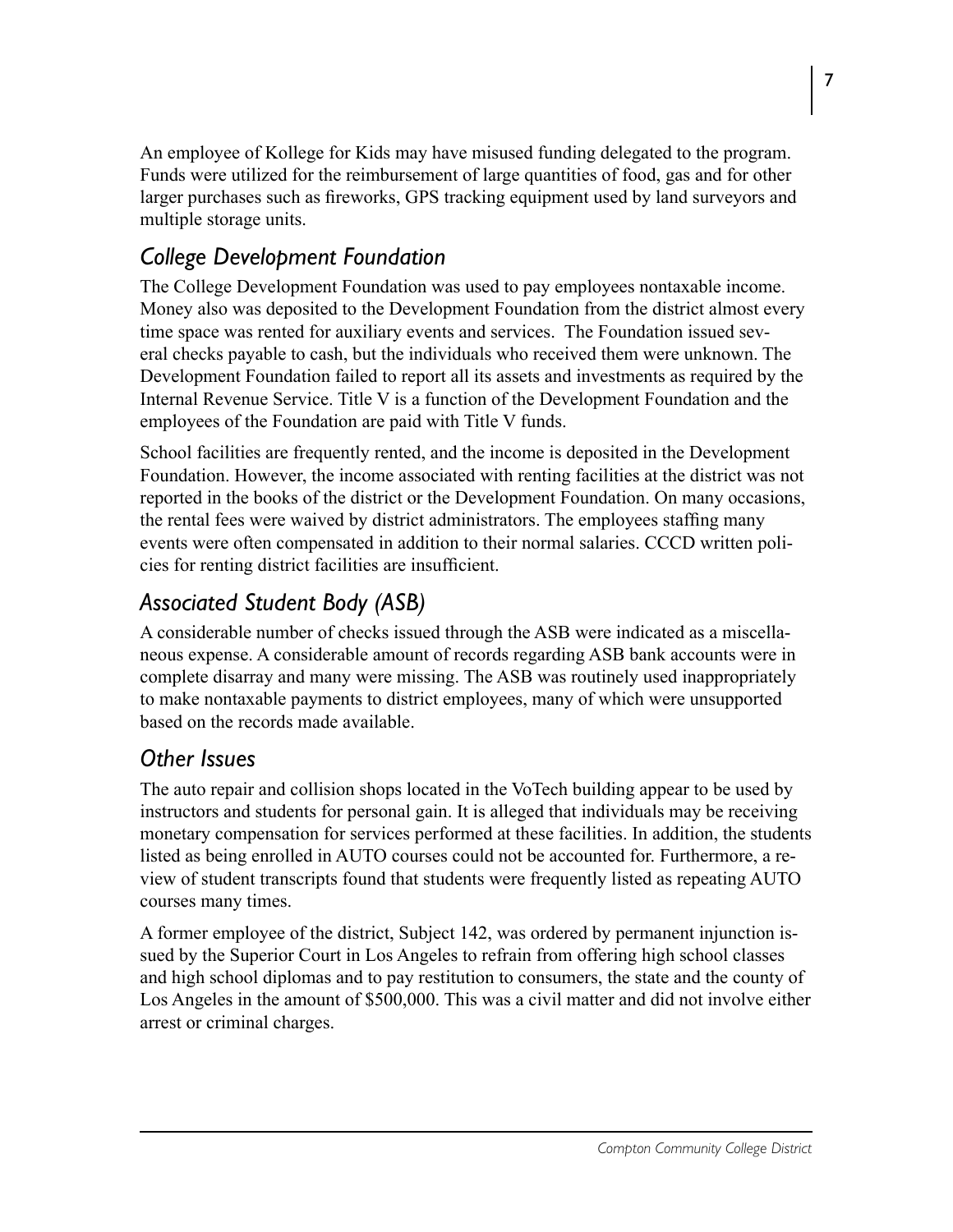The report contains other issues surfaced during the audit that were outside the scope of the audit and were therefore not researched in-depth in the time allotted for the audit. Additional investigation may be necessary to follow-up on those issues.

The report provides recommendations to the Compton Communty College District to address the audit findings. The auditors recommend that this report be submitted to the proper authorities, including the district attorney's office.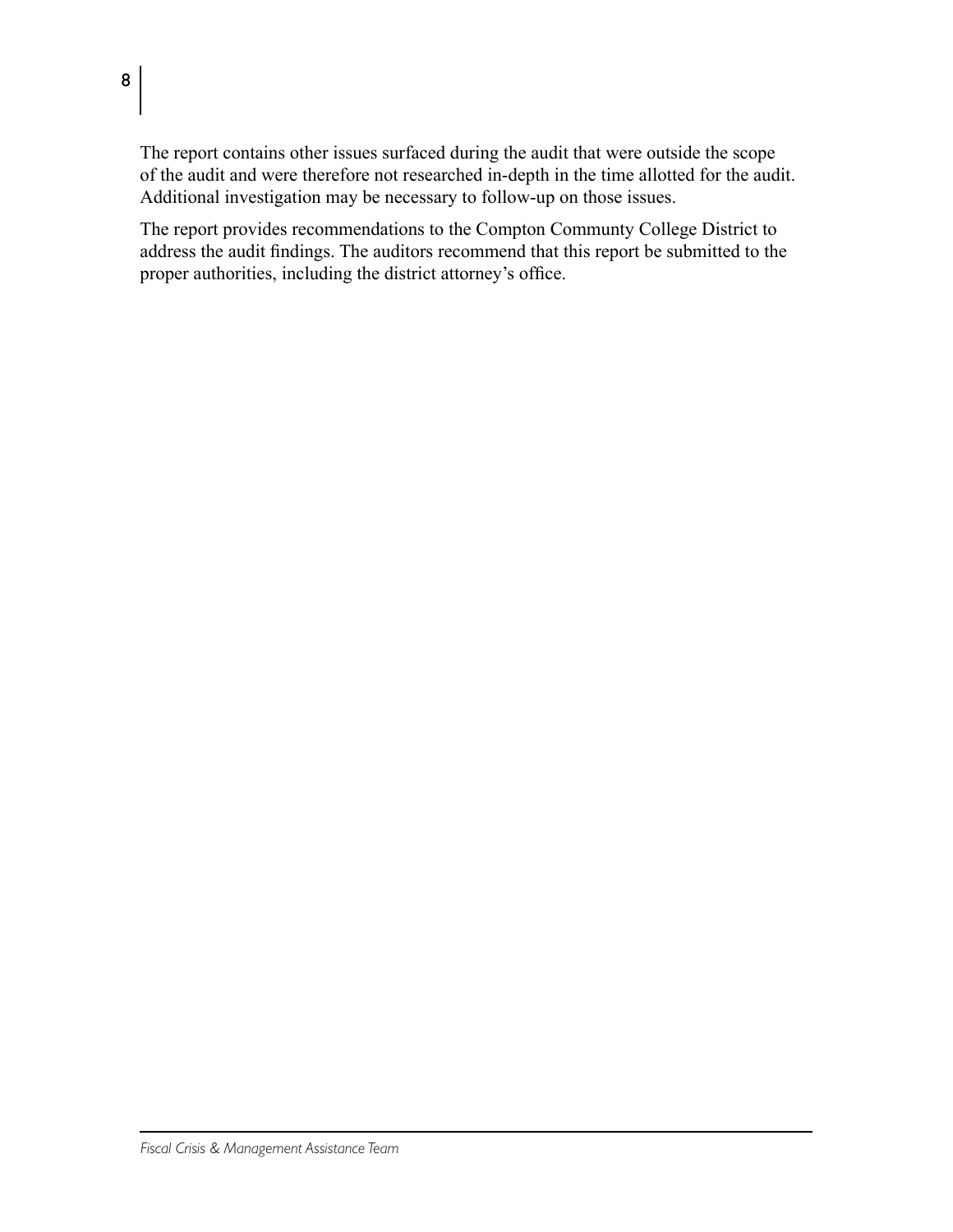# *Review and Analysis of FTES*

To review the appropriateness of apportionment claims for FTES, various records were requested from the Compton Community College District Business Office, MIS Department, Admissions Office and the President's Office. In addition, several employees were interviewed regarding FTES calculations. The MIS Department and Admissions Office were unable to answer many of the questions posed by the audit team.

Interviews indicated that it was common practice to list many students on class rosters even though they never attended a class. These students were never removed from class rosters. In addition, many off-campus and distance education classes apparently never took place because when site visits were made by the auditors to those locations, no students or professors were present.

Work papers provided by the MIS Department included several questionable items that warranted additional investigation. Since the audit scope encompassed the school years 2003-04 and 2004-05, it was questionable that the instructor for 1,768 classes was listed as "Staff" on the grade report provided by the MIS Department. Staff members offered little explanation other than the fact that the term "Staff" is used when the instructor is unknown. Copies of approximately 50 C-List section rosters for some of these courses also listed "Staff" for each section. A C-List section roster is a listing of all students who attended a course that includes dates for enrollment and dates in which the class was dropped. A request was also made to the Admissions Office for grade collection forms and/or census checklists, but staff members indicated that it would be nearly impossible to locate those records without the name of the actual professor because they are filed by professor.

An instructor known as Subject 1 taught 636 classes. Subject 2 indicated that according to the MIS Department, the classes taught by Subject 1 were the result of a computer glitch that occurred when the old system was replaced with the "Protocol" computer system. When this change occurred, the system assigned the name of "Subject 1" to any class that was not assigned an instructor. The MIS Department could not provide a plausible explanation as to how or why this name was chosen. The department also could not clearly explain why the FTES work papers contained both Subject 1 and "Staff" for professors.

An analysis of the FTES work papers determined that Subject 1 was also listed as a professor of various other courses including psychology, child studies, history, math and English. Human Resources confirmed that there was no Compton Community College faculty member by the name of Subject 1. Further investigation applicable to Subject 1 revealed that there is an actual professor who teaches cosmetology classes by the name of Subject 3, a name similar to the name of Subject 1.

The explanations provided by both the MIS Department and the Admissions Office failed to explain the circumstances surrounding the use of "Staff" and Subject 1. An in-depth investigation must take place to determine whether these classes were actual classes with legitimate students because these students were claimed for FTES apportionment.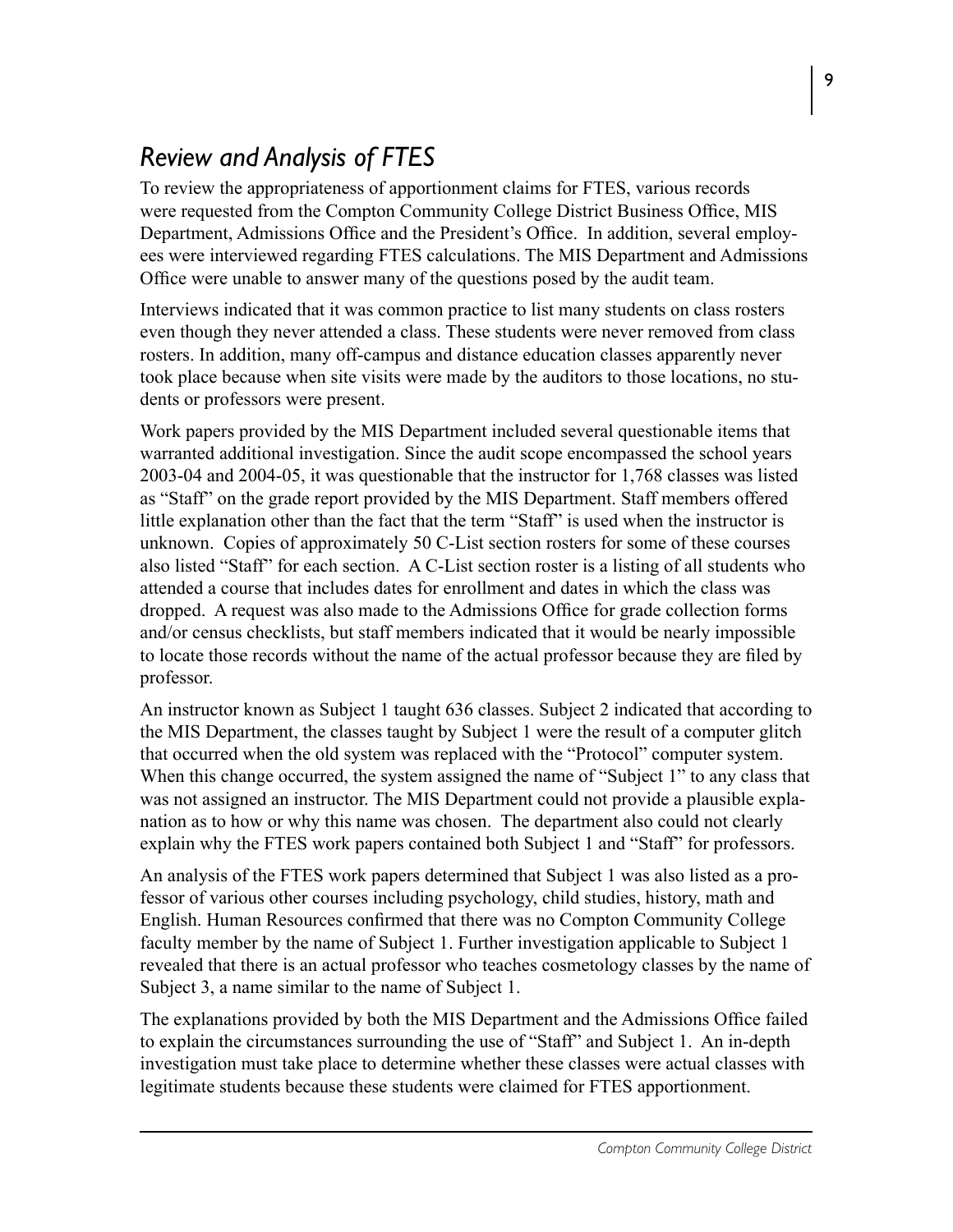The calculation used to determine the enrollment for a particular class was based on a class roster at the date when a census was taken. A review of the C-List rosters shows that many students appear to drop a course the day after the census date used to calculate FTES enrollment. It also appears that many students in individual sections dropped several courses at the same time. The day that students dropped a particular class varied depending on the class. An analysis of these documents found questionable drop dates and enrollment calculations for FTES apportionment and therefore, additional investigation into these calculations is necessary.

To test the appropriateness of the apportionment claims, samples of C-List section rosters, grade collection forms and census checklists were reviewed. In some instances, students included on the C-List section roster did not match the census checklist. For example, the C-List section roster included 67 individuals who took a specific course. However, a large number of students included on the C-List section roster were not included on the census checklist. Additionally, the grade collection form did not include the same students. Only two of the students dropped the course, and 67 individuals were claimed for FTES apportionment.

Subject 26 reviewed an example of a C-List roster provided by the Admissions Office. He indicated that he had awarded only 14 grades in that class, which corresponds to the number of grades indicated on the grade list provided by the MIS Department. He also indicated that 14 students on the C-List roster should have been dropped from the course, but were listed as active in the records reviewed. Since there is no indication of when these 14 students actually dropped the class, it is impossible to determine whether they were appropriately charged in the FTES calculation. This is a significant concern because several professors indicated that students would frequently appear on class rosters that never attended class. The professors also explained that after they crossed out students from the census checklists, their names would reappear on the grade roster.

An analysis of a C-List roster applicable to a class called LRND 200, Section 5128, located in "LRNC," indicated that 1,567 students were registered for the course, and none of them dropped the course. However, a typed memorandum from Subject 2 indicated the entire class was the result of a computer "glitch" that was supposed to have been resolved by personnel from the MIS Department. Subject 2 stated that the personnel from Protocol who were installing the system were ordered to leave the campus by the MIS Department and were unable to complete much of the work assigned to them. FTES work papers provided by the MIS Department indicated that 1,563 of the 1,567 students were reported for apportionment and were calculated using the positive attendance accounting method. The FTES work papers reflect that the class met for 107 days, and the students spent a total of 14,799 hours in the class. Since these numbers were entered into the FTES work papers that directly correspond to the amount claimed for apportionment, it is likely that the MIS Department was aware of this problem, but did not take the appropriate steps to address it.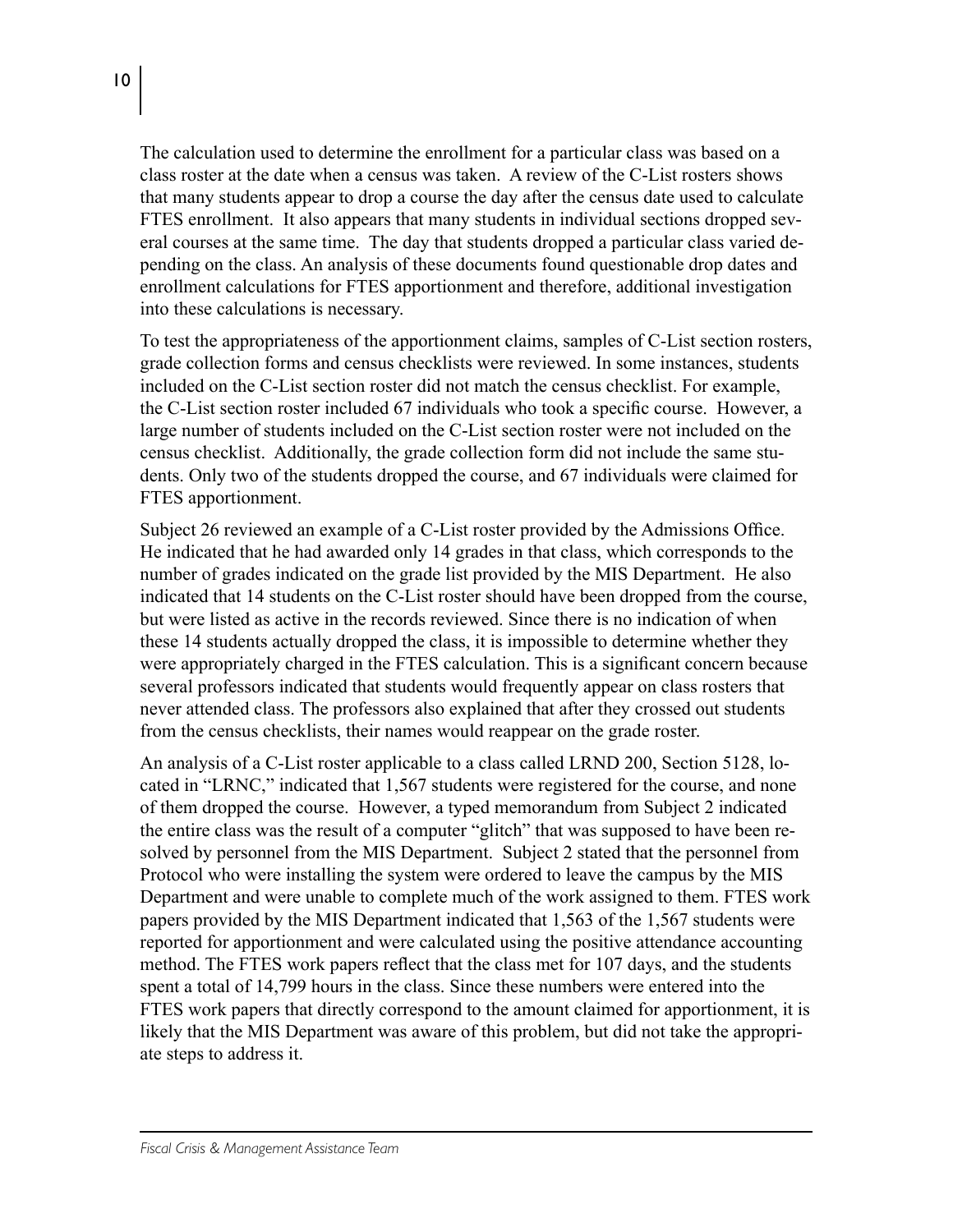An analysis of the FTES work papers found that a high number of courses were offered at off-campus locations, mainly high schools, during the years reviewed. A high number of these classes were indicated as "TBA" (To Be Announced), but were never changed after the class was finalized. Most of these courses were taught by "Staff" or Subject 1. This again raises significant concerns as a result of the review and comparison of the C-List rosters previously discussed.

Concurrent enrollment in physical education classes is limited as stated by the California Education Code as, "no more than 10 percent of its enrollment may be comprised of special part-time or full-time students." An analysis of the FTES work papers found that many physical education classes were offered and claimed for apportionment with more than 10% high school students. For example, in the Fall of 2003, PE 23 was taught by Subject 4, and 21 of 24 students were indicated to have been high school students. Many classes appear to be in violation of this section of the California Education Code. The FTES work papers reflect that the status of a huge number of the students were labeled as unknown. Based on the number of students listed as unknown on the records provided by the MIS Department, the exact number of inappropriate apportionment claims cannot be determined.

#### *Conclusions*

There were significant flaws in Compton Community College District's processes to monitor student attendance and professor accountability. "Ghost" students, professors and classes were included in the calculations for FTES apportionment. The high number of classes that were indicated as being taught by "Staff" and Subject 1 are suspect. Various documents provided by the Admissions Office and the MIS Department contradict each other. Physical education courses included mostly high school students, yet the entire class was claimed for FTES apportionment. Therefore, the claims for FTES apportionment are overstated for the audit period 2003-04 and 2004-05. The audit team also briefly reviewed attendance reporting during the previous two years (2001-02, 2002-03) and discerned a similar pattern occurring.

#### *Recommendations*

#### *The Compton Community College District should:*

- 1. Conduct additional analyses and investigation to determine the legitimacy of "off campus classes" and to determine if anyone actually taught classes indicated on the records as "Staff" and Subject 1.
- 2. Identify all CCCD personnel that participated in overstating FTES claims and take appropriate administrative and/or legal measures.
- 3. Establish a better audit trail to ensure accountability by the individuals responsible for calculating FTES apportionment. This will allow future audits to be conducted more efficiently and allow access to all pertinent records so that timely determinations may be made as to the legitimacy of apportionment claims.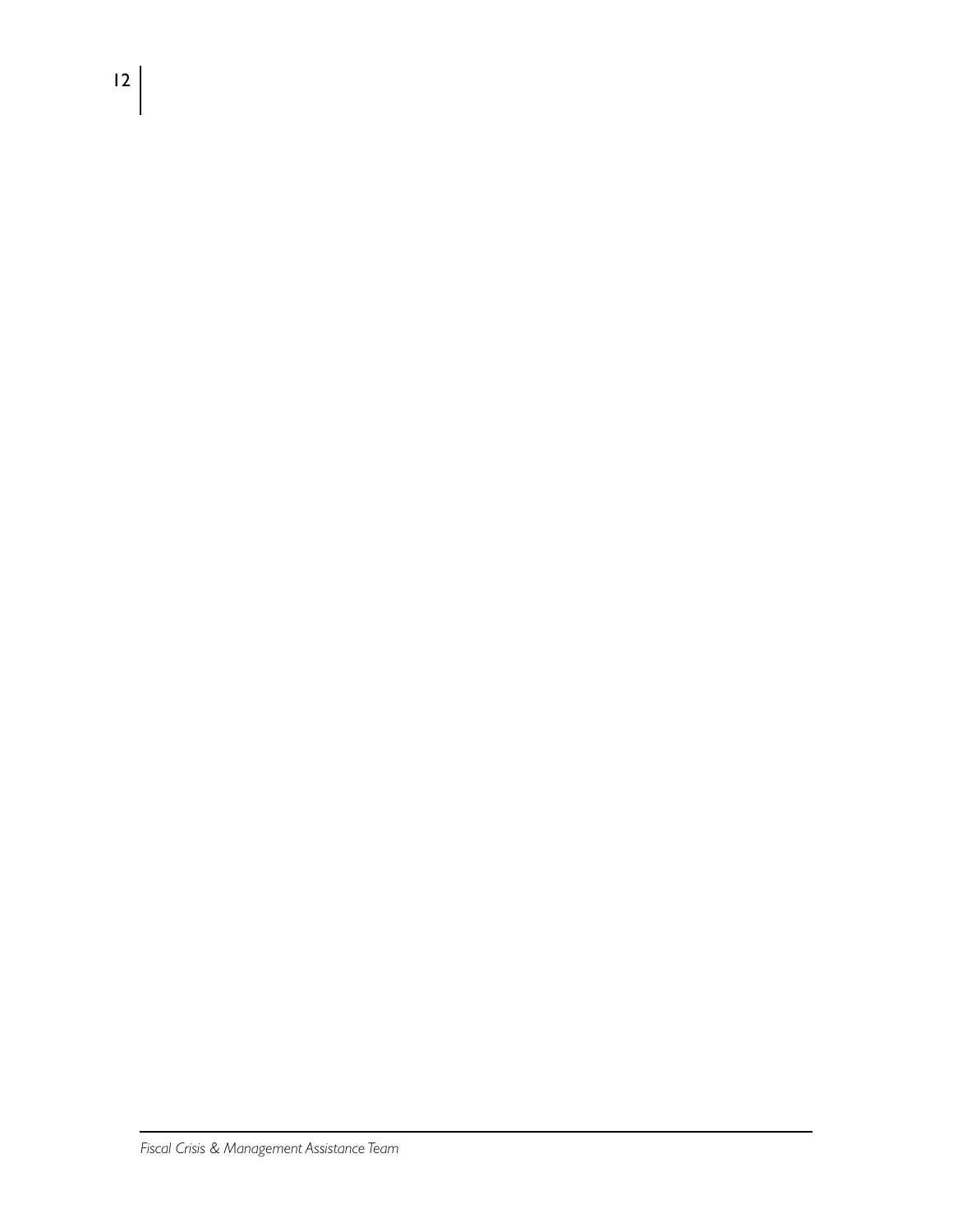# *Concerned Citizens*

A review of the accounts payable files for the audit period located documentation applicable to an entity known as Concerned Citizens. Significant funds were paid to this entity for providing classrooms, educational accommodations and facilities. A review of the contracts with Concerned Citizens dated August 16, 1999 and November 1, 2000 indicated that the entity was to assist in recruiting, providing facilities, registering students in the Child Development Program, coordinating record-keeping efforts and grading students. Compensation to this entity was based on the number of FTES enrolled in the Child Development Program, and the consultant was not to be paid for any student who dropped a course. The contract further states that the recording of weekly student contact hours of instruction shall be based on positive attendance accounting and that the contractor shall provide qualified professors of record to conduct the courses.

A review of invoices and supporting documentation for Concerned Citizens raises significant issues. As previously stated, the contractor was to provide and compensate professors of the program and it has been determined that some of the professors were in fact faculty members of CCC. An analysis of a spreadsheet included in the August 2003 invoice from Concerned Citizens found that a column listed as number enrolled on the C-List included a number that was often much less than the apportionment claimed as reflected in the FTES work papers provided by the MIS Department. For example, the enrollment claim for FTES for CHLD 13, section 4553 was 42 students. According to the spreadsheet submitted with the invoice, the number of students enrolled on the C-List was 19. The actual C-List roster contained 19 students and indicates that two students withdrew from the class.

There are serious concerns over the accuracy of apportionment claims for all courses conducted as a result of the contracts with Concerned Citizens during the contract period August 1999 through February 2003. Since the contractor was paid according to the number of students actually enrolled in each course, thus boosting the FTES claim, this created an environment in which all the involved parties would benefit from increasing the FTES numbers. Since the contract called for the consultant to be responsible for all administration of records, and there was no apparent oversight by CCCD, this clearly raises concerns about the validity of these apportionment claims. The documentation provided the team indicated that Subject 5, Subject 6, Subject 7 and Subject 47 were the CCC parties involved in this contractual relationship. Subject 145 signed for Concerned Citizens.

When the arrangement with Concerned Citizens ceased, another similar arrangement was established with Universal Mass Communication Enterprises, Inc. in December 2004 and May 2005. This situation is addressed separately in this report under the section titled "Subject 8." Both of these entities should be further investigated.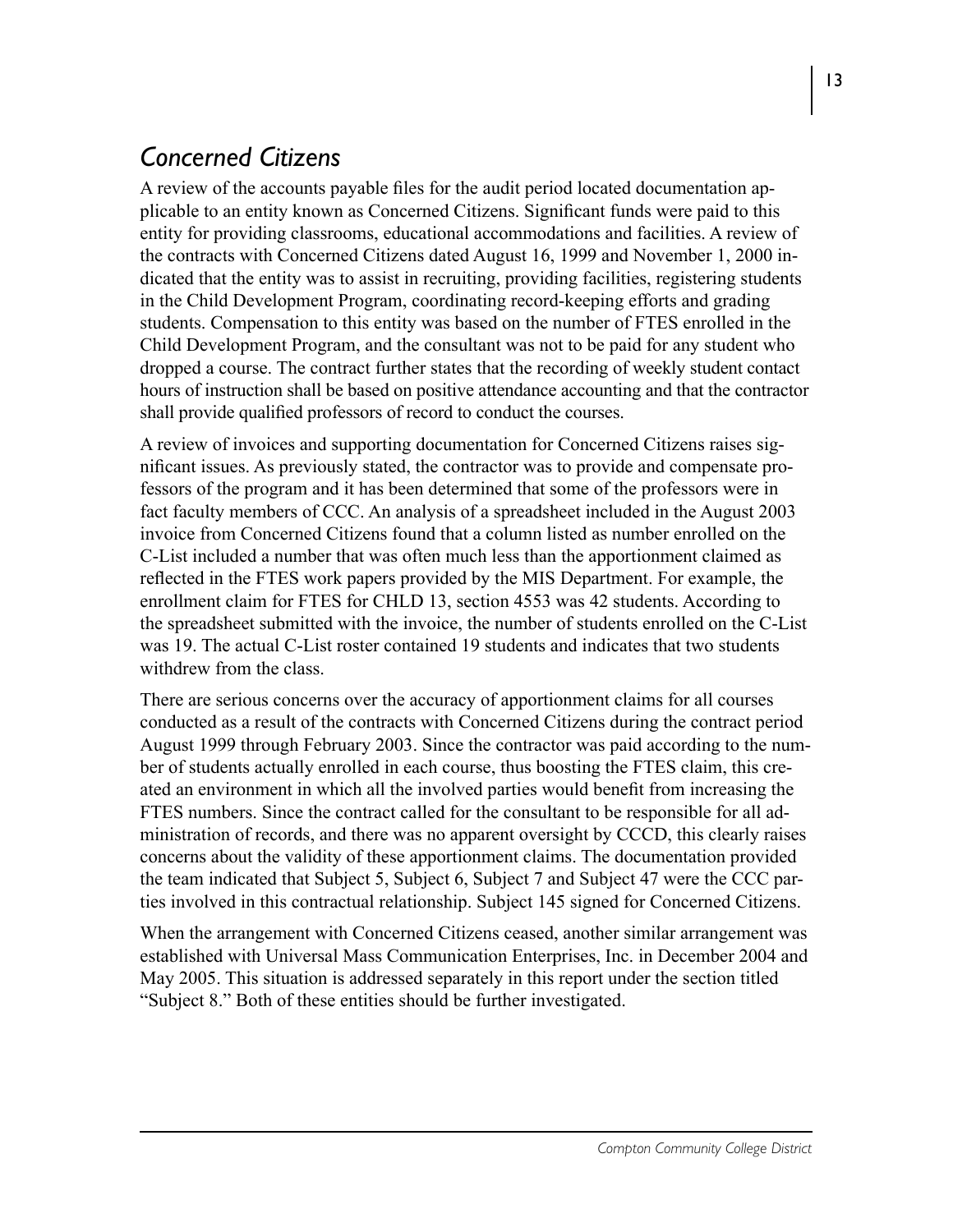# *Conclusions*

The auditors have serious concerns over the legitimacy of the courses that were offered through Concerned Citizens and the students claimed for FTES apportionment. Documentation submitted with the Concerned Citizens invoices shows the student enrollment to be significantly less than the amount claimed for FTES apportionment. The individuals affiliated with Concerned Citizens who managed this program, Subjects 5, 6, 7, 47 and 145, were responsible for all record maintenance, thus an overstatement of FTES appears to have taken place at CCC.

#### *Recommendations*

*The Compton Community College District should:*

- 1. Conduct a full audit of all "off campus classes" to determine whether students actually attended those classes.
- 2. Identify the exact overstatement of students in the FTES apportionment. It is imperative that the CCCD reviews all related documentation for accuracy and student attendance.
- 3. Ensure all student and class records are administered by employees of CCCD if agreements are drafted similar to this in the future.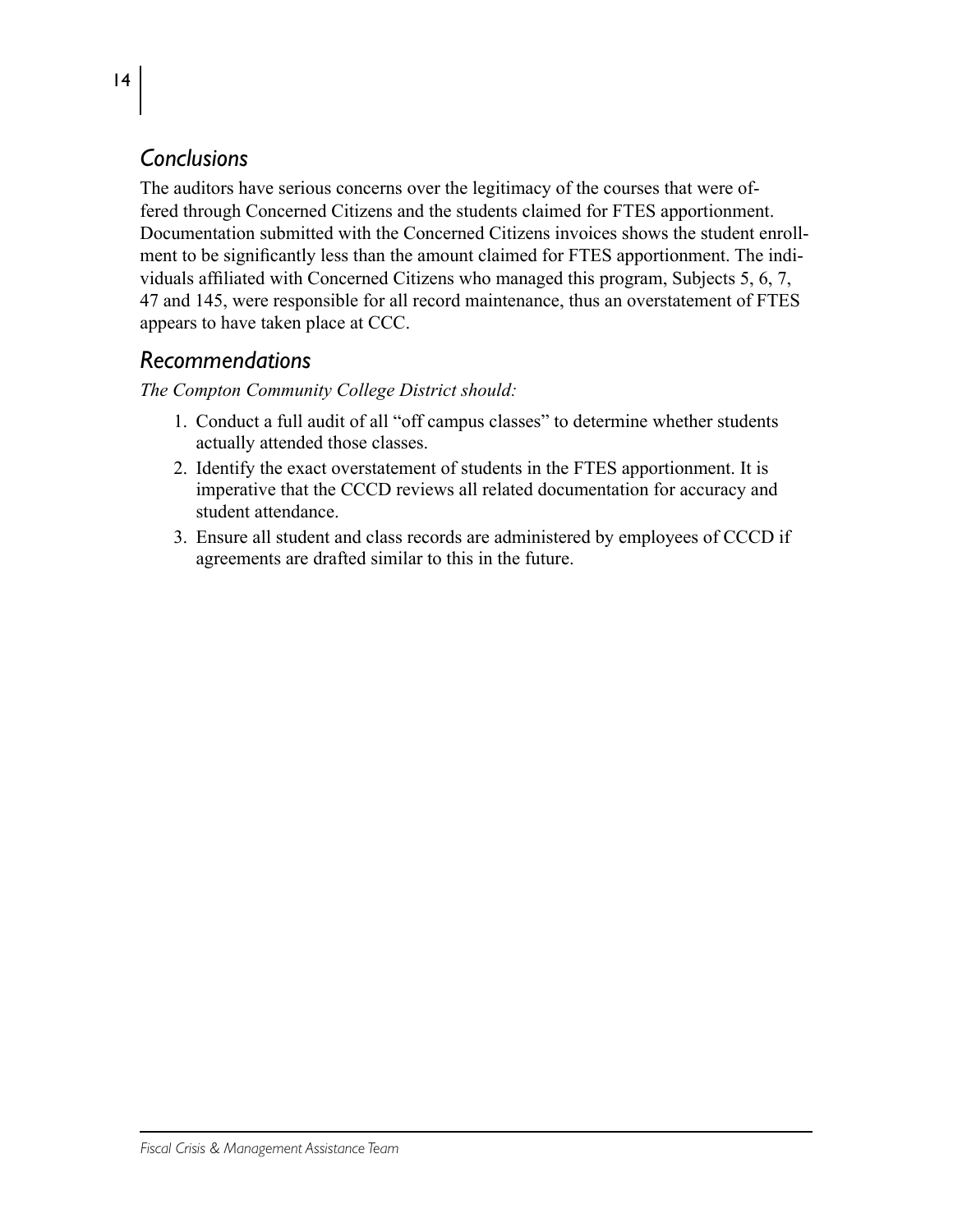# *Subject 8*

Subject 8 was an instructor at Compton Community College in the Journalism Department during the audit period and is currently an instructor with the El Camino College Compton Center. The audit team heard numerous allegations that during his employment at the district, he utilized students to develop a private newspaper, that he charged the district directly through ASB for a college newspaper that many interviewees told the auditors had not been produced, and that he charged the district exorbitant fees to rent classroom space. A background investigation of Subject 8 was conducted and found that Subject 8 formed a number of entities in 2002 – 2004 including:

- Southeast Sun
- Universal Mass Media Center, Inc,
- Universal Mass Communication Institute, Inc.
- • Universal Mass Communication Foundation, Inc. (a public benefit corporation)
- Universal Mass Communication Enterprises, Inc.

(A database search of the company listed an individual with the same last name as Subject 8 as the agent for this company. The listed agent's first and middle names are the middle and first names of Subject 8 in reverse order. The auditors believe that Subject 8 switched his first and middle names when he filed this corporation. A search of numerous other databases indicated no person with the name of the listed agent.)

• Mass Media Center

Thousands of dollars were paid directly to Subject 8 through the ASB fund, and \$242,480 was paid to Universal Mass Media Center from the district between February 2005-June 2006. According to former CCC employees, these payments were for the rental of nonexistent classroom space. Photos of visitors to the facility and students in the classrooms were subsequently submitted. Documents reviewed during the audit include an agreement between CCC and Universal Mass Communications Enterprises, Inc. to produce the Tartar Shield Newspaper. The agreement is signed by Subject 122 as vice president. Subject 122 is listed as the vice president of a number of the corporations owned by Subject 8. The invoice for the service indicates the check is to be made payable to Universal Mass Media Center, Inc. and a provision of the contract is that "UMCE" is not an employee of the college.

An agreement between CCCD and Universal Mass Communications Enterprises, Inc. ("UMCE") dated May 26, 2005 indicated that UMCE moved its operation from 2680 E. Imperial Highway to 2620 Industry Way Suites E&F. The agreement also references that "due to an accelerated and urgent need of the District to meet FTES objectives, the District desires to implement and conduct academic and vocational classes in the form of programs at UMCE's Facilities."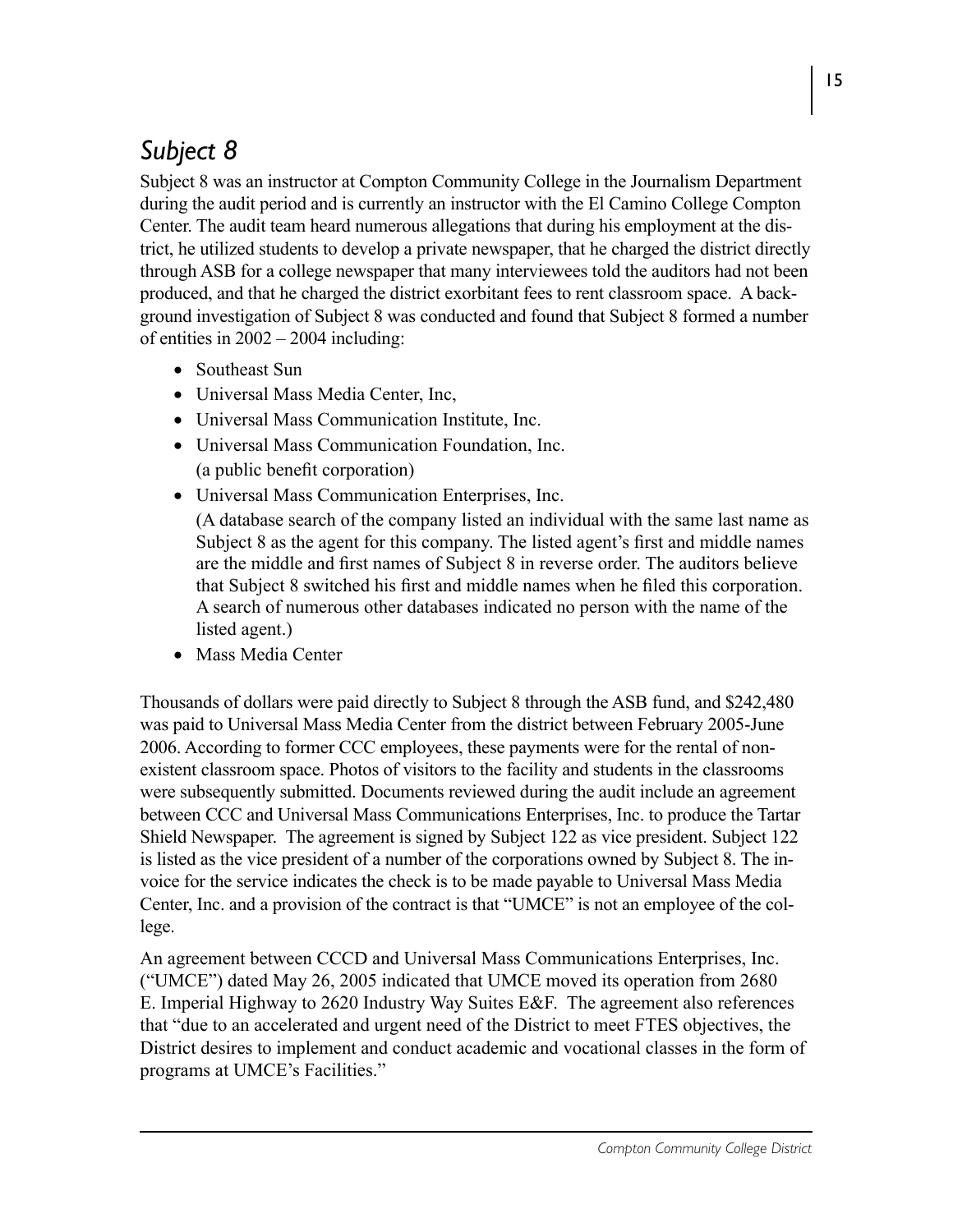CCCD paid UMCE for the rental of classroom facilities at 2620 Industry Way and 2680 E. Imperial Highway. Invoices indicate the charge of \$9000.00 per month for the rental of this space. These payments total more than \$232,000. Investigation found that the property at 2620 Industry Way is owned by Economic Resources Corp., a public benefit corporation operated by Subject 123. No land records or any information applicable to 2680 E. Imperial Highway could be located.

Telephone calls were placed to Subject 8 at CCC and his residence, but these calls initially were not returned. Immediately prior to the conclusion of the audit team's work, a return telephone call was received from Subject 8, who confirmed that he is the President of Universal Mass Communication Enterprises, Inc. Subject 8 stated that the company provided space for courses including ESL, GED and child development classes. He stated also that CCCD had similar agreements with other cities, including Paramount and Carson.

When Subject 8 was questioned about why he acted as a "middle man" since he is not the owner of the property that he leased to CCCD, he became extremely angry and said the matter should be taken up with the lawyers for Universal Mass Communication Enterprises, Inc. He suggested that contact be made with a woman named Subject 122**,**  who is the vice president of a number of the corporations linked to Subject 8. He refused to provide the name of his lawyer or law firm.

#### *Conclusions*

Subject 8 charged CCCD through the ASB for a newspaper that many interviewees reported had not been produced. The CCCD has since indicated that some papers were produced. Subject 8 admitted to being a party to the agreement between UMCE and CCCD for the rental of classroom space that was to be used to boost the FTES claims. California Government Code Section 1090 "prohibits public officials from making contracts in which they have a financial interest." This prohibition "applies to virtually all state and local officers, employees and multimember bodies, such as boards and commissions, whether elected or appointed, at both the state and local levels."

# *Recommendations*

#### *The Compton Community College District should:*

- 1. Conduct further audit work and investigation to determine the extent of fraud involved regarding these "off campus classes" whose purpose, according to the contracts, was to boost FTES claims. The audit should also determine at whose direction these FTES statistics were established and reported.
- 2. Conduct further interviews if possible with UMCE and the CCCD personnel involved in the transaction, and submit findings to appropriate legal authorities for action to be taken against individuals who participated in the agreements illegally.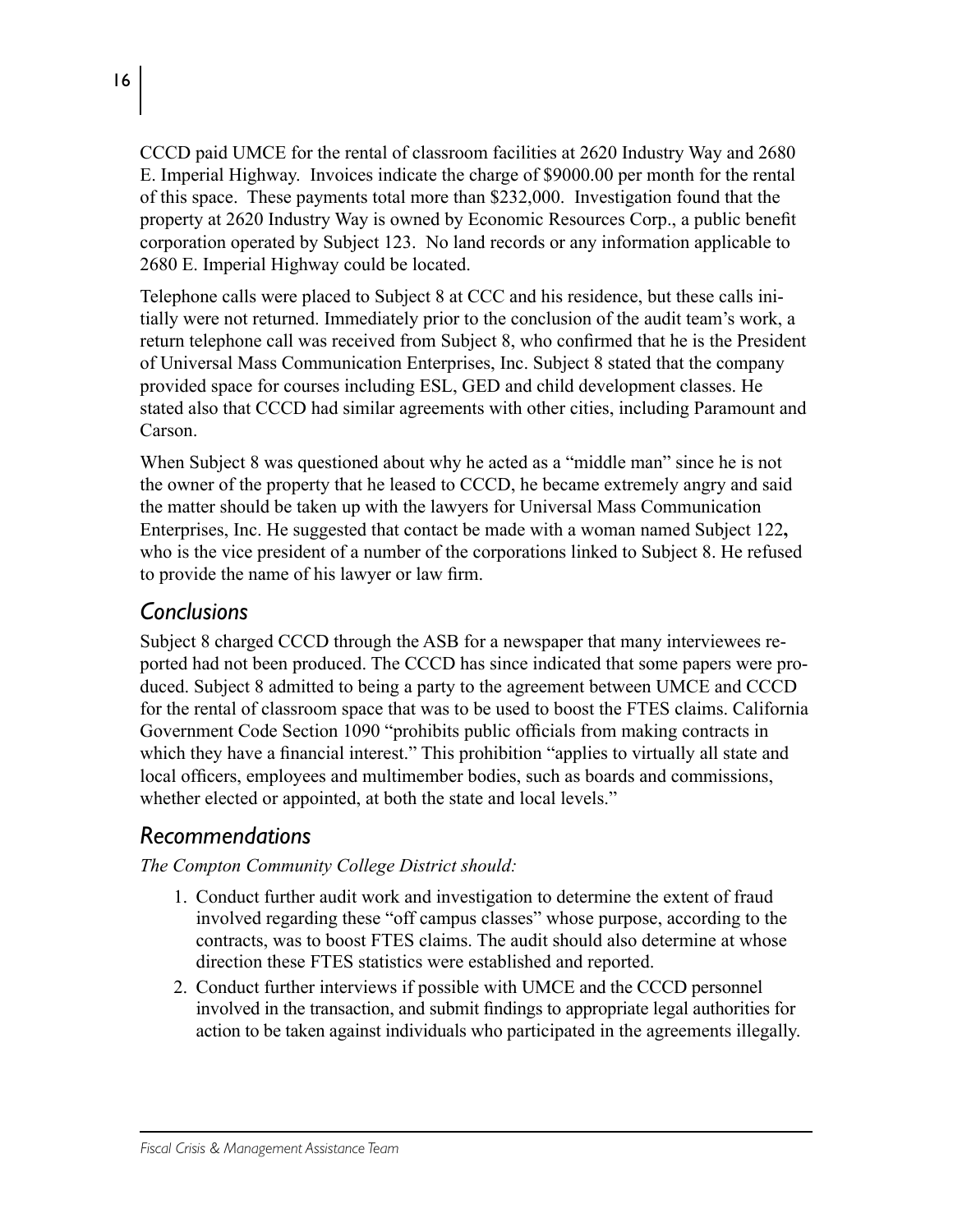# *Review of Student Issues*

An Excel data file titled "Grade Instructor Load Report" contained separate worksheets for both student grades and professor schedules for fiscal years 2003-04 and 2004-05. An analysis was performed of tests from all grades given to students from July 1, 2003 to June 30, 2005 to determine any patterns that might exist. In addition, the data was analyzed to determine if there were double enrollments, fictitious students, or any other recognizable pattern in the students' grades.

An analysis of a sampling of student grades during the Fall 2003 semester found a number of students with very similar names taking the same class.

It appears that fictitious names were used to achieve an overstated student roll based on similarities to actual student names. The students with very similar names took the same classes and earned the same grades. Since the student identification number assigned to each student is based on the timing of enrollment, each pair of students would have had to be nearly consecutively enrolled before the start of the semester.

| <b>Student Name</b> | <b>Student Identification</b><br><b>Number</b> | <b>Instructor</b> | <b>Number of Same</b><br><b>Classes Together</b> |
|---------------------|------------------------------------------------|-------------------|--------------------------------------------------|
| Subject 9           | 2307851                                        | Subject 15        |                                                  |
| Subject 10          | 2307847                                        | Subject 15        |                                                  |
| Subject 11          | 2307333                                        | Subject 16        |                                                  |
| Subject 12          | 2307340                                        | Subject 16        |                                                  |
| Subject 13          | 2307921                                        | Subject 15        |                                                  |
| <b>Subject 14</b>   | 2307914                                        | Subject 15        |                                                  |

There were several instances in which the same first and last name were listed two or more times in the same classes, but had different student identification numbers. The classes for a majority of those instances had Subject 15 as the instructor, and no grades were given to those students as evidenced by an RD listed in the data grade column. The following chart below indicates several examples of this occurrence.

| <b>Student Identification</b><br><b>Student Name</b><br>Number 1 |         | <b>Student Identification</b><br>Number 2 | <b>Student Identification</b><br>Number 3 |
|------------------------------------------------------------------|---------|-------------------------------------------|-------------------------------------------|
| Subject 17                                                       | 2201815 | 2307783                                   | 2200318                                   |
| Subject 18                                                       | 2310295 | 2307886                                   | 2307764                                   |
| Subject 19                                                       | 2307141 | 2307823                                   |                                           |
| <b>Subject 20</b>                                                | 2207933 | 2207933                                   |                                           |
| Subject 21                                                       | 2306571 | 2207333                                   | 9410636                                   |
| Subject 22                                                       | 2108381 | 2305831                                   |                                           |
| Subject 23                                                       | 2106253 | 2207183                                   |                                           |
| Subject 24                                                       | 2210806 | 2307507                                   | 2308071                                   |
| Subject 25                                                       | 9706941 | 2206312                                   | 9905795                                   |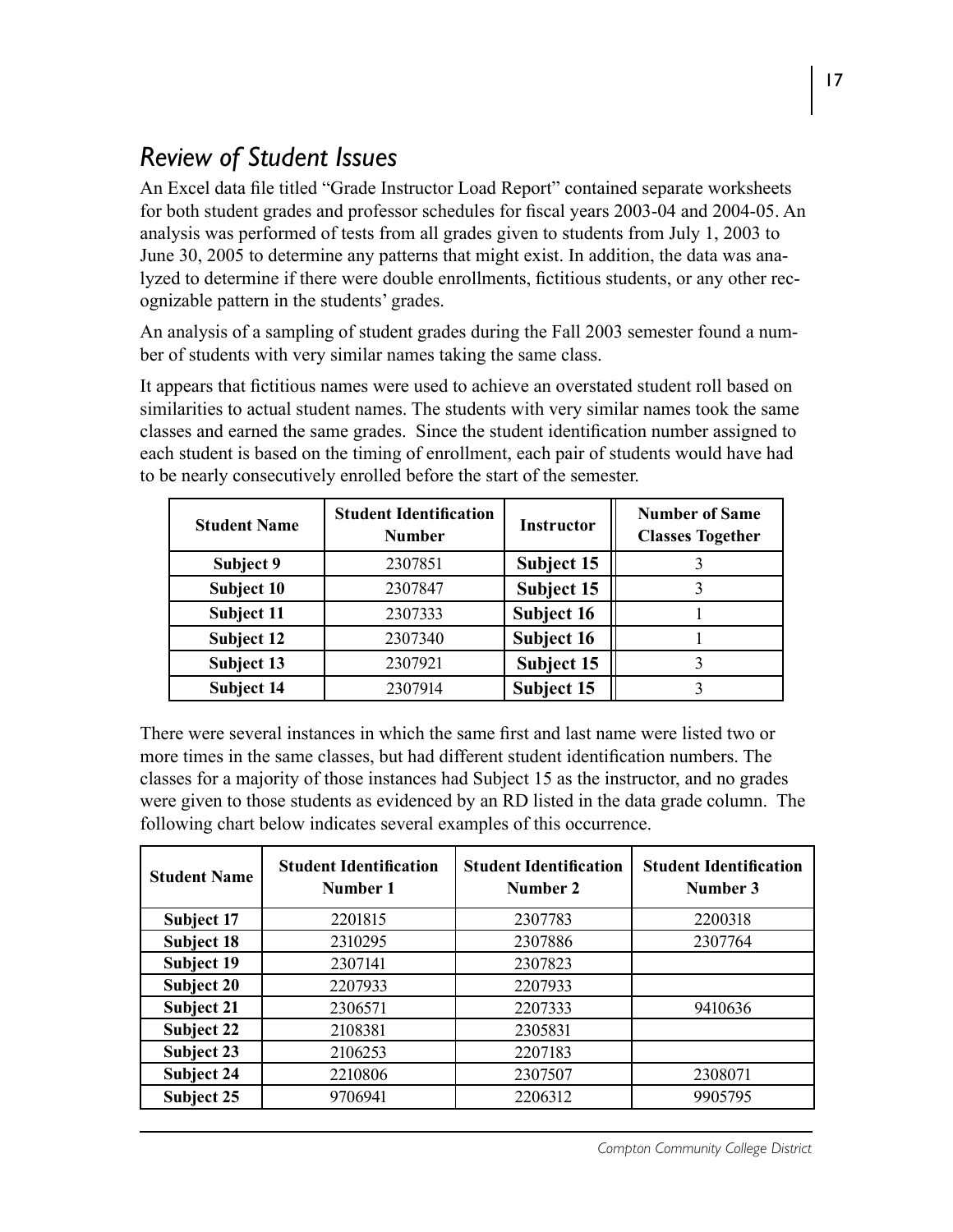A computer printout of the data file received from a CCCD representative of the entire grade pool of 71,923 names showed that 506 sets of students had the same names, with multiple student identification numbers. Those students enrolled in a total of 3,312 classes during the scope period. The number of occurrences and fact patterns as demonstrated in the previous table raise the strong probability that the majority of the classes credited to at least one of the student identification numbers is fraudulent.

A review of the Fall 2003 semester found a student with the name "??Unknown, Dummy" with a student identification number of 2307869. A comparison with the FTES work papers indicated that this student was claimed for apportionment in two classes during the Fall 2003 semester.

An analysis was conducted to determine if students were documented as taking the same class more than once in the same semester. This analysis found that on 235 occasions, students with the same identification number took the same class more than once during the same semester. Because of those results, students in the FTES files were sampled, and it was determined that students were counted more than once in all cases.

According to the CCC 2005 – 2007 catalog, "College regulations regarding course repetitions as required by Section 58161, Title 5, Administrative Code effective Fall semester 1983 states apportionment shall not be allowed for the attendance of a student in a course in which the student has previously received a grade from CCC, except under the following conditions:

The student is repeating the course to alleviate substandard work that has been recorded on the student's record. The term 'substandard' shall be defined as course work for which the grading symbol 'D', 'F', or 'NC' has been recorded, or:

The district finds that the student's previous grade is, at least in part, the result of extenuating circumstances beyond the control of the student… Proving all of the following conditions are met.

- There is a need for review or updating content or skills.
- It has been at least one semester since the course was completed.
- Repetition of the course is approved by a counselor prior to registration."

An analysis was performed to determine whether students with the same identification number repeated classes regardless of semester. The analysis revealed that on 2,851 occasions, students took the same class at least twice.

Further analysis was performed to determine if any courses were repeated by students who received an "A", "B", or "C" in their initial classes. This analysis found a high number of repeated classes, amounting to 1,024 during the scope period. A sample of these findings was compared with the FTES files, and in all cases, repeated courses for each student appeared to have been counted more than once for FTES apportionment.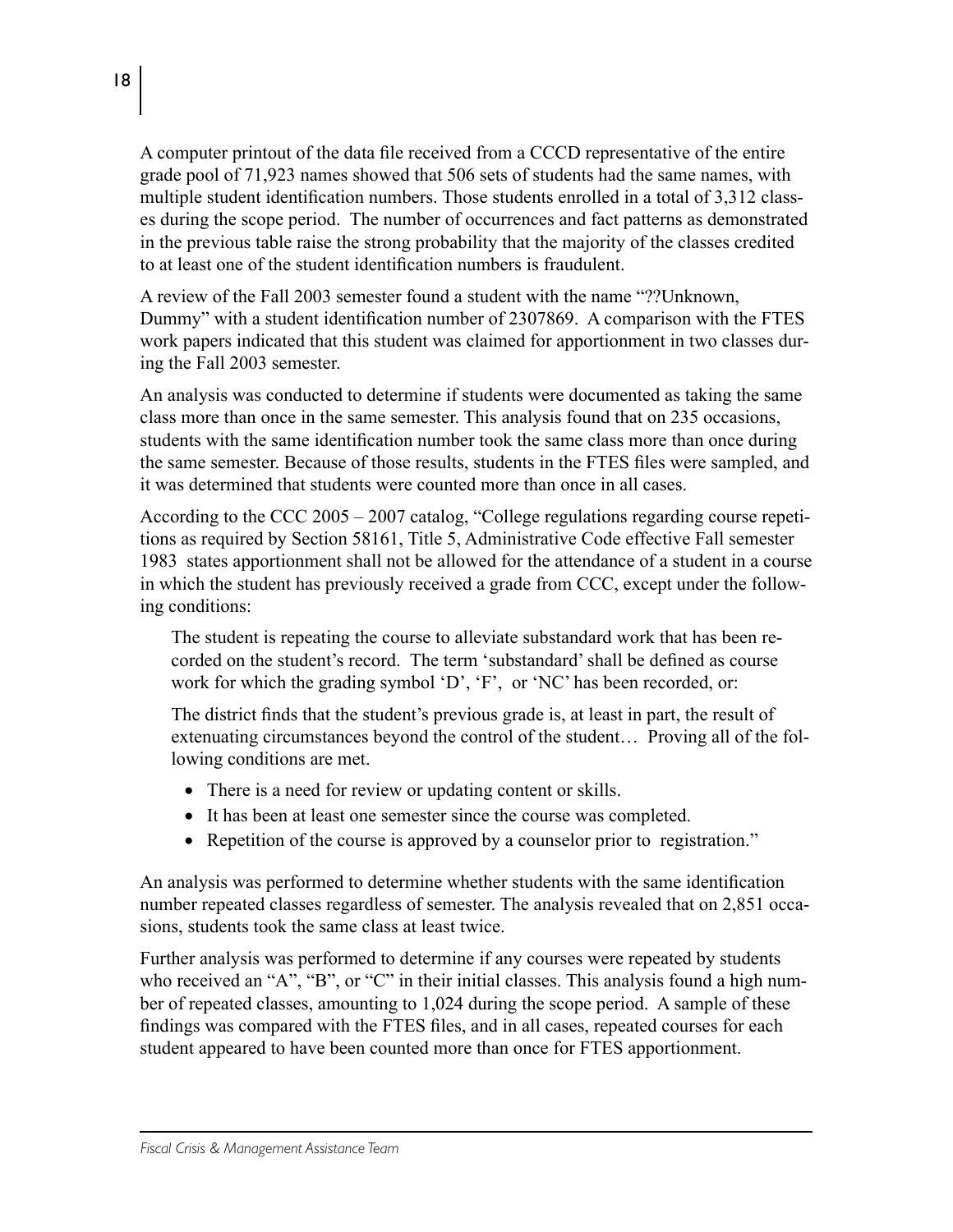At the end of each semester, instructors are required to submit to Admissions and Records grades for each student in each class that the instructors have taught. If an instructor fails to submit the students' grades, Admissions and Records enters an "RD" (Report Delayed) pertaining to the specific course next to the name of each student for whom a grade was not received. If the instructor eventually submits grades for his or her students, the "RD" next to the student's name is replaced with a letter grade.

An analysis performed on grades revealed a correlation from an "RD" listed in the grade column to earlier studies involving similar names, duplicate student names, and/or differing student identification numbers. The data that was compiled indicated that 1,277 students received multiple "RDs."

The instructors with the most "RDs" associated with their names include Subject 15, Subject 1, Subject 4, Subject 26, Subject 27, and "Staff." Additionally, the courses with the most "RDs" include CSMT 1, COUN 10X, CSMT 2, STSK 1, MATH 2C, and PE 23.

This audit disclosed several patterns applicable to the occurrence of "RDs" related to Subject 15. Each student would receive three "RDs" at a time in the same three courses (COUN 10X, STSK 1, STSK 4). Additionally, a substantial pattern exists regarding the student identification numbers of the students taking those courses. Of the 829 students who received an "RD" more than once, there were 757 instances in which the identification numbers of the students fell within three of each other. Virtually every student listed in a Subject 15 class during the audit scope received a grade of "A" or received no grade at all and therefore, is shown with an "RD."

An analysis of a judgmental sample of individual student histories found a significant number of students who did not appear to be achieving academically, which is questionable because a majority of students were receiving financial aid. Many students registered for only a couple of classes and did not appear to be on a track to earn a degree. The following depicts examples of questionable student histories.

A student listed as subject 25 with a date of birth 11-28-69, student identification number 9706941, has received grades in 41 classes, totaling 116 credit hours. A second student with the name Subject 28 and a date of birth 10-30-84, student identification number 2206312, has received grades in 22 classes, totaling 70 credit hours. The records show that, except for one course, every course that student 206312 took was also taken by 9706941. Additionally there is a third subject 25 with a date of birth 11-28-1969, student identification number 9905795, who has received grades in 21 classes totaling 55 credit hours. The records show that, except for one course, every course that student 9905795 took was also taken by 9706941. All these students are being counted in the calculation for FTES.

A student listed as subject 29 with a date of birth 9-14-1974, student identification number 2000933, has received grades in 36 classes totaling 109 credit hours. A second student named subject 30 with a date of birth 11-9-1963, student identification number 2305381, has received grades in 22 classes totaling 59 credit hours. The records show that, virtually every class taken by student 2000933 is duplicated by student 2305381. Both students were being counted in the calculation of FTES.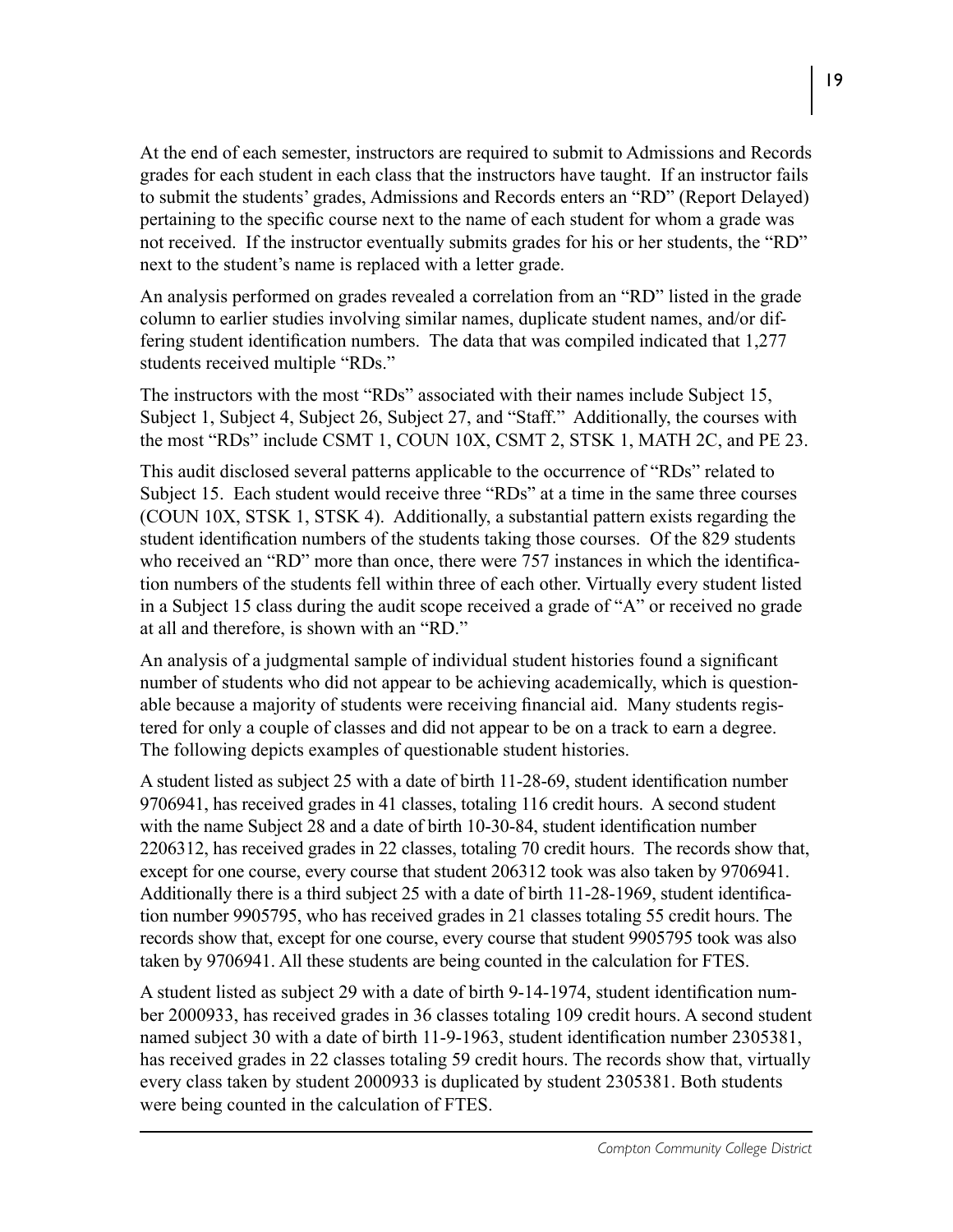#### **Athletes**

A recurring theme during interviews of professors was that the athletes received favorable treatment. Professors stated that coaches pressured professors to change an athlete's grade to increase grade point average. The professors interviewed insisted that they would not succumb to pressure from the coaches, although other professors would do so. The professors also mentioned that coaches knew which professors were considered the easy graders and the coaches would steer their athletes into those classes. One professor admitted to increasing an athlete's grade one level after having been approached by a coach. However, she said she did so only after requiring the athlete to complete additional assignments.

In a letter, a former student athlete complained to administration that a coach charged him for grades. Following is a copy of the letter:

> Ulis Williams President Compton College 1111 east Artesia Blvd. Compton, California

Dear Mr. Williams,

I am a former football player at Compton College. I feel that I have been cheated by coach Cornell ward as a coach and player. Coach ward changed my grades in order that I could be eligible for Compton and my present school. The NCAA is now investigating my record and I told them about the grade change from Compton and Fresno Pacific. I'm being forced to sit out this year and I'm very upset about this. Coach Ward even charged me 300.00 for the Fresno Pacific grades.

How could you let someone with no degree or sensitivity lead young men. This is a total disgrace, when I lived on delta avenue, we were told we didn't have to pay rent. The landlord later sued us. He told me that the school paid 10,000, which was some of the bill, but not all of it. During the investigation, the neaa told me this is a violation and I could lose all my eligibility for this. Every body in college football knows Coach is selling grades and he doesn't care about how it hurts the players.

He continued to lie and mislead our team and sold us sweat suits and food from his office. The team later found out from Dr. Preston, that the school bought those sweats. He never returned the money to us. He kept our meal money and gave us sandwiches made at his house. This is not a good person to be leading your school or athletic department. I will continue to cooperate with the investigation, because I want to play football.

I went to an instructor to help me with a grade and found out the grade had been changed. He said he knew nothing about it. The coaches always told us that Coach ward had protection from Board member Kent Swift. I guess they were right!

Another reason for this letter is because I have a friend on the team now, who says the same thing is happening to him. He transferred from pierce and he never goes to class. I told him he would end up just like me. We talk all the time and he can confirm what I'm saying.

If you look into all of this, you will find that what I'm saying is the truth. Please stop this man; he has really destroyed my career and others.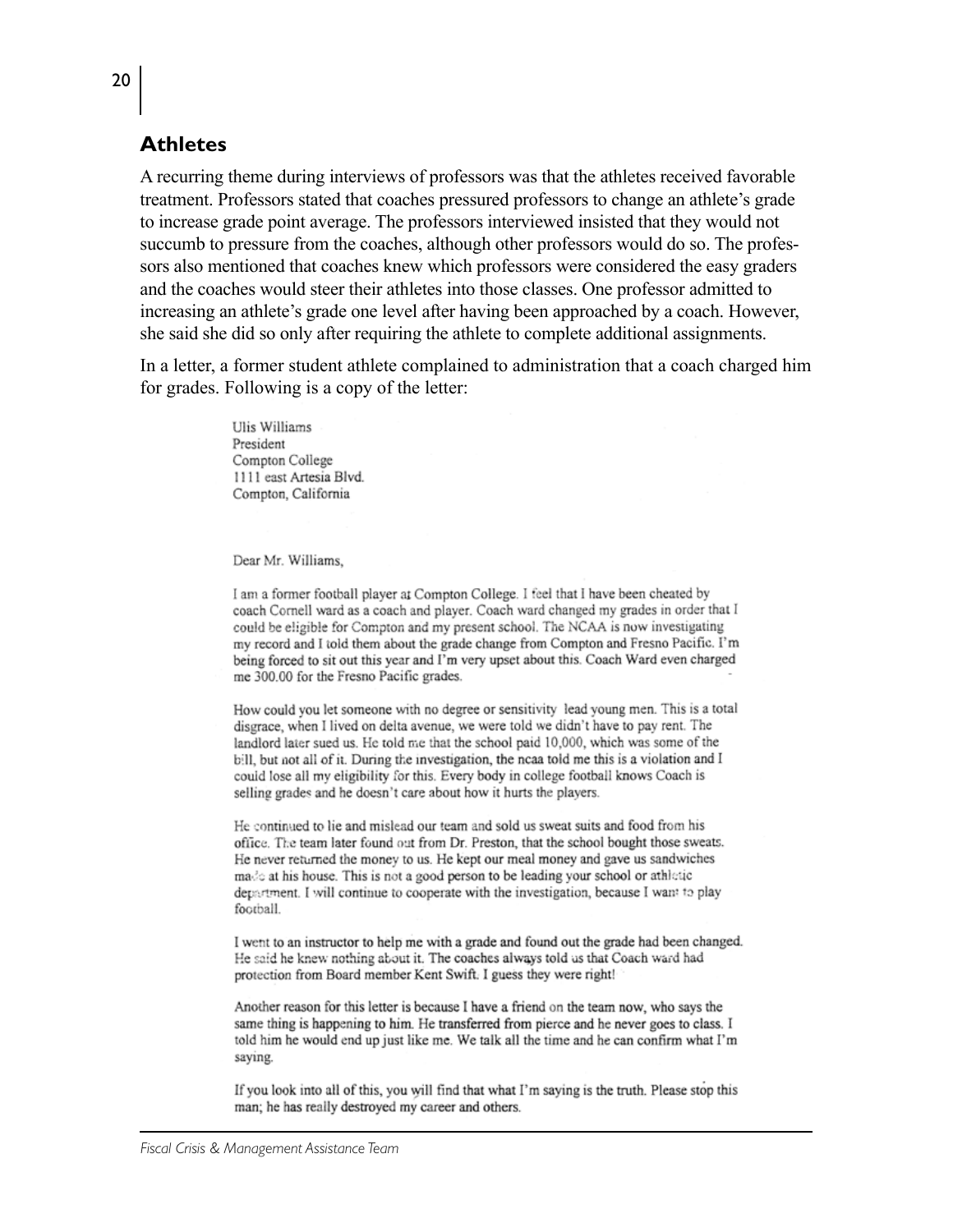Transcripts of some of the athletes showed that many had signed up for what appeared to be a heavy course load during the semester in which they participated in their respective sports. A sample listing of ten basketball players and their credit loads is as follows:

|         |                   |                 | <b>CREDITS</b>   | <b>CREDITS</b>    |
|---------|-------------------|-----------------|------------------|-------------------|
| ID#     | <b>SPORT</b>      | <b>SPORT</b>    | <b>SIGNED UP</b> | <b>SIGNED UP</b>  |
|         |                   | <b>SEMESTER</b> | <b>FOR FALL</b>  | <b>FOR SPRING</b> |
|         |                   |                 | 2003             | 2004              |
| 2306324 | <b>BASKETBALL</b> | SPRING '04      | 12               | 22                |
| 2306429 | <b>BASKETBALL</b> | SPRING '04      | 18               | 25                |
| 2305423 | <b>BASKETBALL</b> | SPRING '04      | 19               | 23                |
| 2210931 | <b>BASKETBALL</b> | SPRING '04      | 19               | 21                |
| 9910852 | <b>BASKETBALL</b> | SPRING '04      | 16               | 24                |
| 2213254 | <b>BASKETBALL</b> | SPRING '04      | 19               | 18                |
| 2201793 | <b>BASKETBALL</b> | SPRING '04      | 18               | 20                |
| 2305812 | <b>BASKETBALL</b> | SPRING '04      | 12               | 12                |
| 2111051 | <b>BASKETBALL</b> | SPRING '04      | 15               | 17                |
| 9907626 | <b>BASKETBALL</b> | SPRING '04      | 19               | 19                |

#### **Changing of Grades**

To determine if grades were being changed after a professor turned in his/her grades, the personal grade book of a CCC English Professor was examined. A comparison of the teacher's marking book with the official transcripts of the students maintained by the college indicated that grades were altered after a professor submitted the grades.

For this particular professor's classes during the scope period of July 2003 through June 2005, two grades were different from the grades the professor submitted as the official record.

For student 2110501 a grade in the professor's grade book was blank, and according to the professor, this was an indication that the student received an F. The official school records reflected this grade as a C. Additionally, student 8800675 was recorded in the professor's book as receiving a F. The official transcripts of the college reflected the grade as a D.

The practice of changing grades for monetary compensation was raised by CCC staff members during many interviews. In fact, Subject 2 voluntarily joked during an interview that it was rumored around the college that he would change a grade for \$50 and others at the college charged \$300. When asked if he changed grades for \$50, he replied he did not. A former student who was investigated by an Athletic Conference after he graduated from CCC validated he was charged a \$300 fee in a letter to Subject 81.

Subject 2 also said that he established a separate bank account with \$10,000 of his own money to handle "college business," including the food catering he did on campus.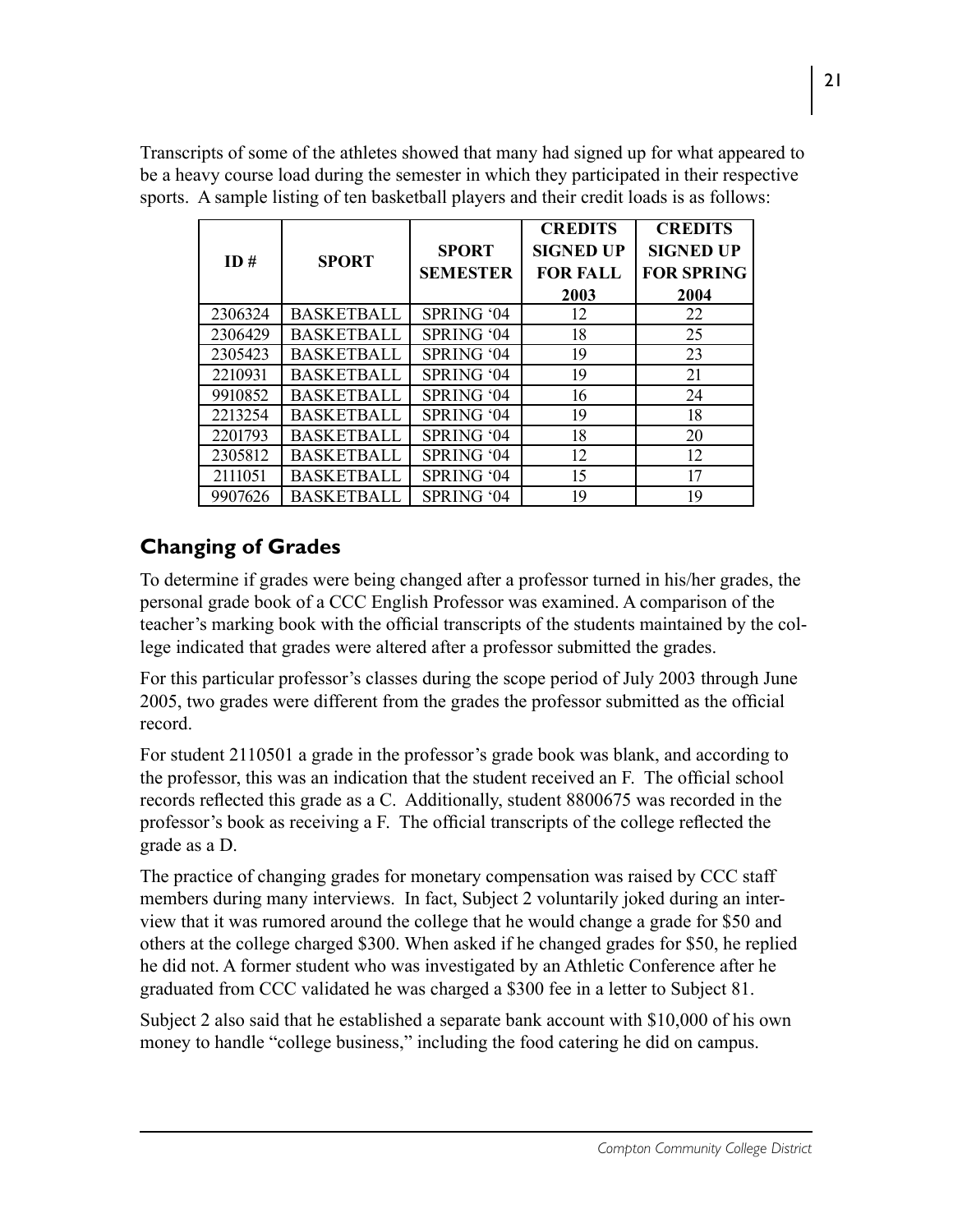### *Conclusions*

Many instances of questionable and perceived fraudulent practices were documented, including the assignment of multiple identification numbers to the same student, reporting individuals with the same name taking the same class simultaneously, and allowing students to take a class multiple times after a "satisfactory" grade had previously been awarded. There were also countless instances of assigning "RDs" to a huge number of students. Since it was determined that the "RDs" have never been changed on permanent records, there are concerns over the legitimacy of certain courses, students, and instructors. Additionally, there are multiple instances in which students, including athletes were listed as taking more than 18 credits during the semester without the special approval required to do so. Student grades were also changed after professors submitted their final grade sheets. There was a complete lack of accountability and oversight by the Admissions Office, MIS Department and Counseling Staff of CCC. The number of questionable practices involving the use of student data make employees in these departments suspect of collusion.

#### *Recommendations*

*The Compton Community College District should:*

- 1. Establish and implement internal monitoring policies to ensure that students are not permitted to repeat a course after a "satisfactory" grade is awarded unless there is a compelling reason and an administrative approval process.
- 2. Establish guidelines to ensure that students do not get assigned multiple identification numbers.
- 3. Require dual authorization for the changing of any grade once recorded, and keep accurate logs to monitor any change in a student's grade.
- 4. Require dual authorization to permit enrollment or drop dates to be overridden by any department, and maintain proper documentation for audit purposes.
- 5. Conduct additional audit work to determine the true extent of fraud in this area and the magnitude of fraudulent FTES apportionment payments. Funds that were received as the result of inappropriate claims for FTES should be returned, and the matter referred for the appropriate legal action once this information is secured.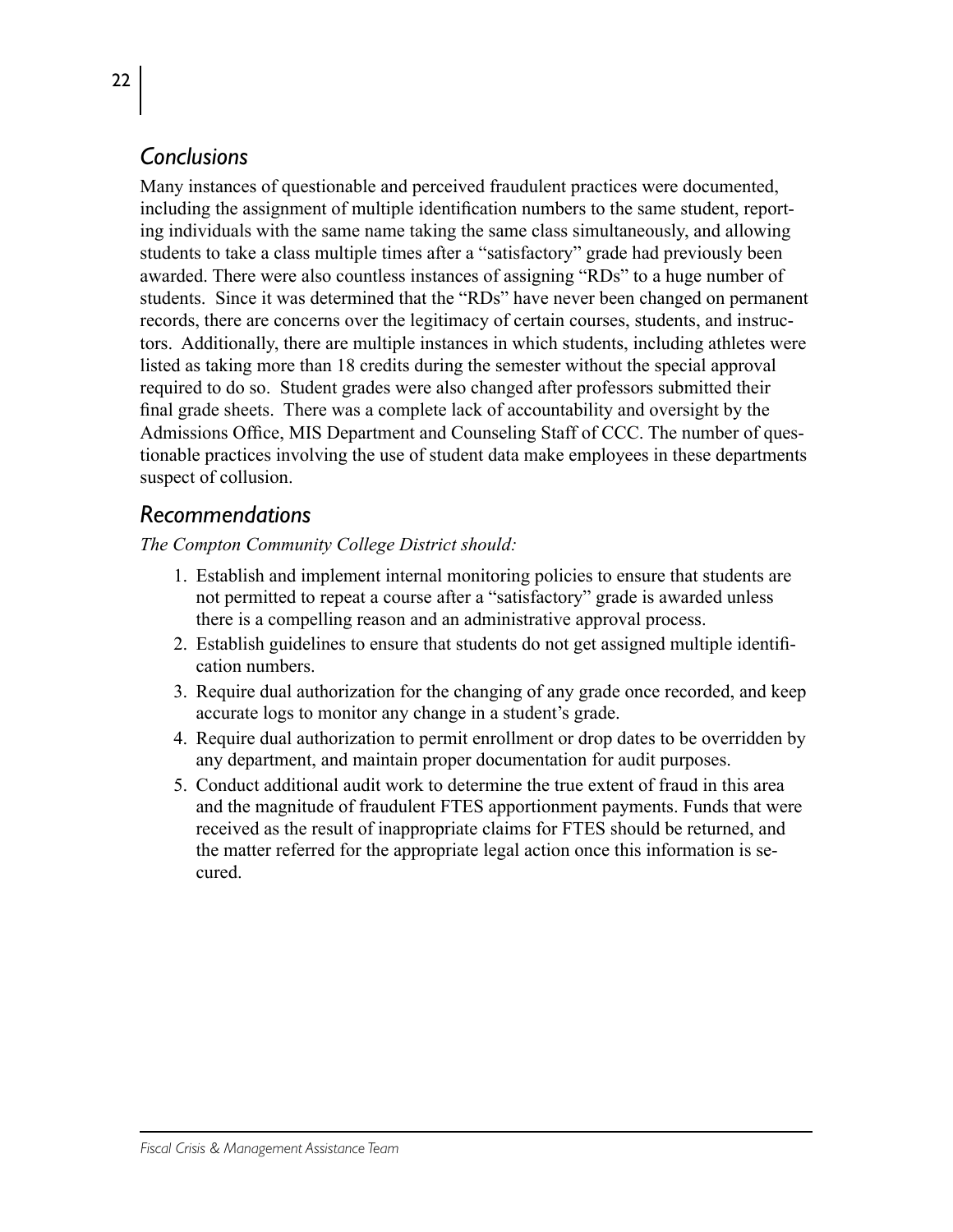# *Review of Teacher Issues*

There are irregularities related to the assignment of teachers to more than one class at the same time and other illogical assignment patterns.

A review of the professors with the 10 largest class sizes varied dramatically in the Fall of 2004 when compared with other semesters. In the other five semesters, Subject 15 appeared on this list of largest class sizes twice with a course name of COUN 10X with 67 students in the Fall of 2003 and 68 students in the Spring of 2004. In the Fall of 2004, Subject 15 teaches the eight largest classes, totaling 828 students. Following is a table of the top 10 student class sizes by section in the Fall 2004:

| <b>Course Name</b> | <b>Units</b>   | <b>Instructor</b> | Sec. | <b>Students</b> |
|--------------------|----------------|-------------------|------|-----------------|
| <b>COUN 10X</b>    | $\overline{2}$ | Subject 15        | 3179 | 134             |
| STSK <sub>1</sub>  | 0.5            | Subject 15        | 3142 | 115             |
| STSK <sub>4</sub>  | 0.5            | Subject 15        | 3146 | 115             |
| STSK <sub>1</sub>  | 0.5            | Subject 15        | 3144 | 94              |
| STSK <sub>4</sub>  | 0.5            | Subject 15        | 3148 | 93              |
| <b>COUN 10X</b>    | $\overline{2}$ | Subject 15        | 3178 | 93              |
| <b>COUN 10X</b>    | $\overline{2}$ | Subject 15        | 3180 | 93              |
| STSK <sub>1</sub>  | 0.5            | Subject 15        | 3119 | 91              |
| REC <sub>1</sub>   | 3              | <b>Subject 31</b> | 2373 | 78              |
| COUN <sub>1</sub>  |                | <b>Subject 32</b> | 2094 | 72              |

In total, Subject 15 was listed as having taught 12 of the 20 largest classes offered for the Fall 2004 semester totaling more than 1,000 students. As discussed in the analysis of student grade activity, many students received multiple "RDs," had duplicate student identification numbers and were listed as taking the same course during the same semester.

Other observations from this analysis include how often the name in the instructor field is listed as "Staff." The name of "Staff" as the professor indicates the school didn't know which instructor would teach the class at the time the schedules were created. This gives rise to the possibility of an instructor having taken on additional classes at the same time as a class already scheduled, inhibiting the ability to uncover such occurrences because of the lack of an assigned instructor in the records. Additionally, the ability to audit any fictitious students assigned to these classes may be hindered due to an inability to interview the actual teacher who ultimately instructed the class. Three years after the fact, the records still do not contain the name of the teacher of the class.

In the Fall 2004 semester, 42 students were listed as taking PSCI 1 section 3651 with "Staff" being the instructor on record. According to the file received, all 42 students in section 3651 received an "RD." A study of the histories of these students' records at Compton Community College found that a large majority of these students had only enrolled in classes during the Fall 2004 semester. One student had a date of birth listed as December 02, 2000. Another student who took two additional classes received a "B"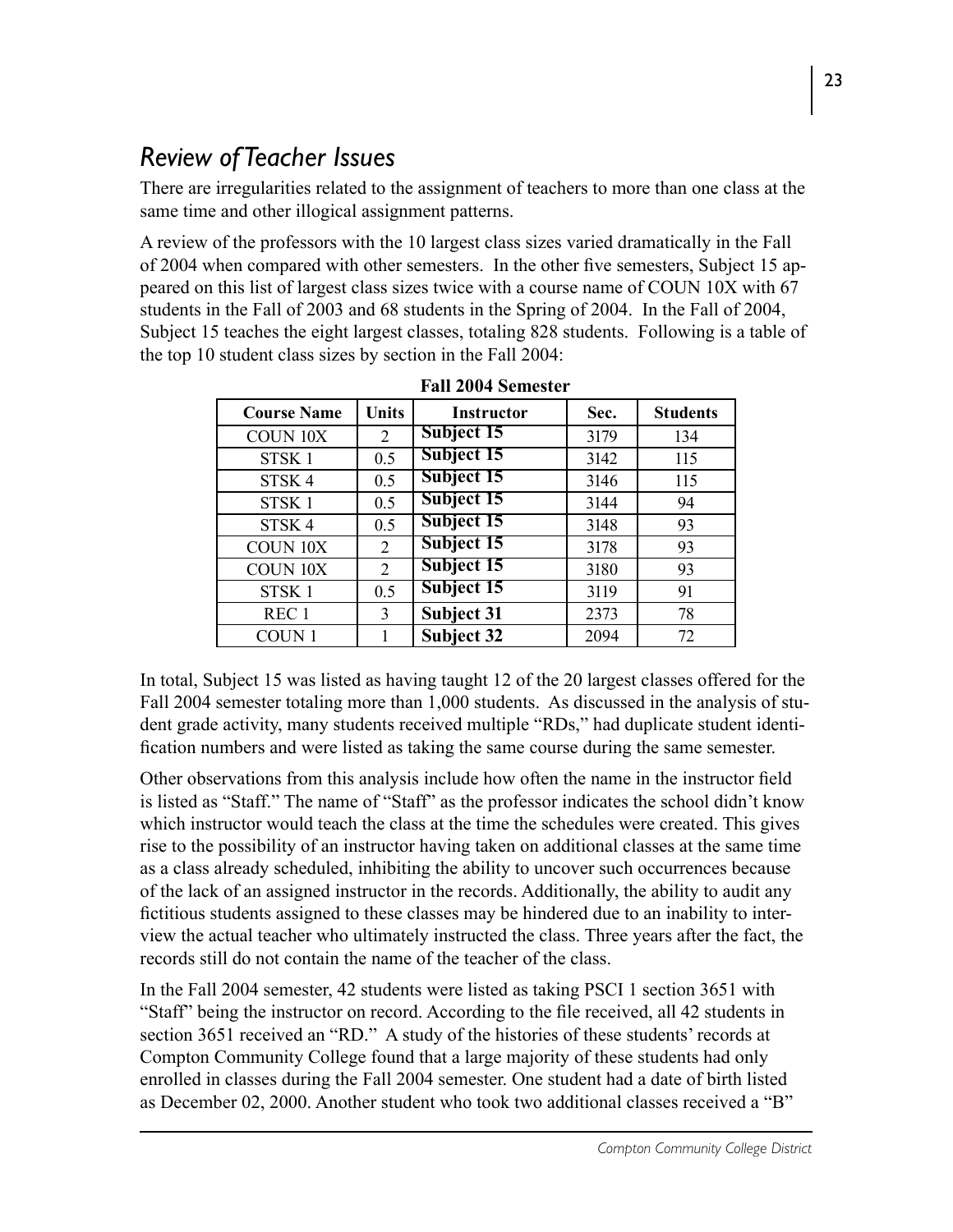in PSYC 7 in Fall 2004 and in Spring 2005, he took the same PSYC 7, this time receiving an "RD." Additionally, 10 students had identification numbers that were sequential, numbering from 10004849 to 10004858. Eight of these 10 students listed PSCI 1 section 3651 as the only class ever taken at the college. It is possible these students were fictitiously added to the class and/or the class may never have existed.

In Spring 2004, Subject 1 was the instructor for the largest and second largest classes at the school. Following is a table that illustrates the 10 largest classes by section at that time:

| <b>Course Name</b> | <b>Units</b>   | <b>Instructor</b> | <b>Section</b> | <b>Students</b> |
|--------------------|----------------|-------------------|----------------|-----------------|
| ENGL 10            | 3              | Subject 1         | 5682           | 77              |
| MATH <sub>2C</sub> | 5              | Subject 1         | 5686           | 73              |
| PSYC <sub>5</sub>  | 3              | Subject 33        | 4287           | 72              |
| PSYC <sub>9</sub>  | 3              | <b>Subject 34</b> | 4428           | 69              |
| REC <sub>5</sub>   | 3              | <b>Subject 31</b> | 4455           | 69              |
| HIST <sub>3B</sub> | 3              | Subject 35        | 4853           | 69              |
| <b>COUN 10X</b>    | $\overline{2}$ | Subject 15        | 4615           | 68              |
| PE 23              | $\overline{2}$ | <b>Subject 31</b> | 4868           | 68              |
| ART <sub>6</sub>   | 3              | Subject 36        | 4009           | 66              |

**Spring 2004 Semester**

According to records, in the Spring 2004 semester, Subject 1 was scheduled to teach four math 2C classes concurrently. Analysis determined that of 78 students that were shown to be in the class, four received "Bs," six received "Fs" and 68 students received an "RD." Further analysis involving a sample of the students who received those grades found that three of four students who received "Bs" had a history of being instructed by both Subject 37 and Subject 1. A review of the grade distributions of "Fs" and "RDs" in Subject 1's classes found many instances in which Subject 1 was listed as the professor for each course being taken, including courses such as history and English.

Based on data received, it appears that professors were assigned to teach two or more classes which were scheduled on the same days and times. This occurred on 456 occasions. Common examples of similar courses being taught concurrently include PE 13A through 13D, DANC 2A through 2D, Auto 32 through 34, COT 1A through 25A, and WELD 7 through 9B. Specific examples are outlined below:

- **Subject 38 In the Summer 2004 semester, this subject was scheduled to teach** CIS 27 and English 10 at the same time while the classes were listed as being held in different buildings. Subject 38 is listed as teaching both CIS 111 and CIS 112 in the Fall 2003 semester on Fridays from 9 a.m. to 11:30 a.m.
- Subject 39 In the Fall 2003 semester, this subject was scheduled to teach HIST 3B at the same time as two half-semester COUN 1 courses.

24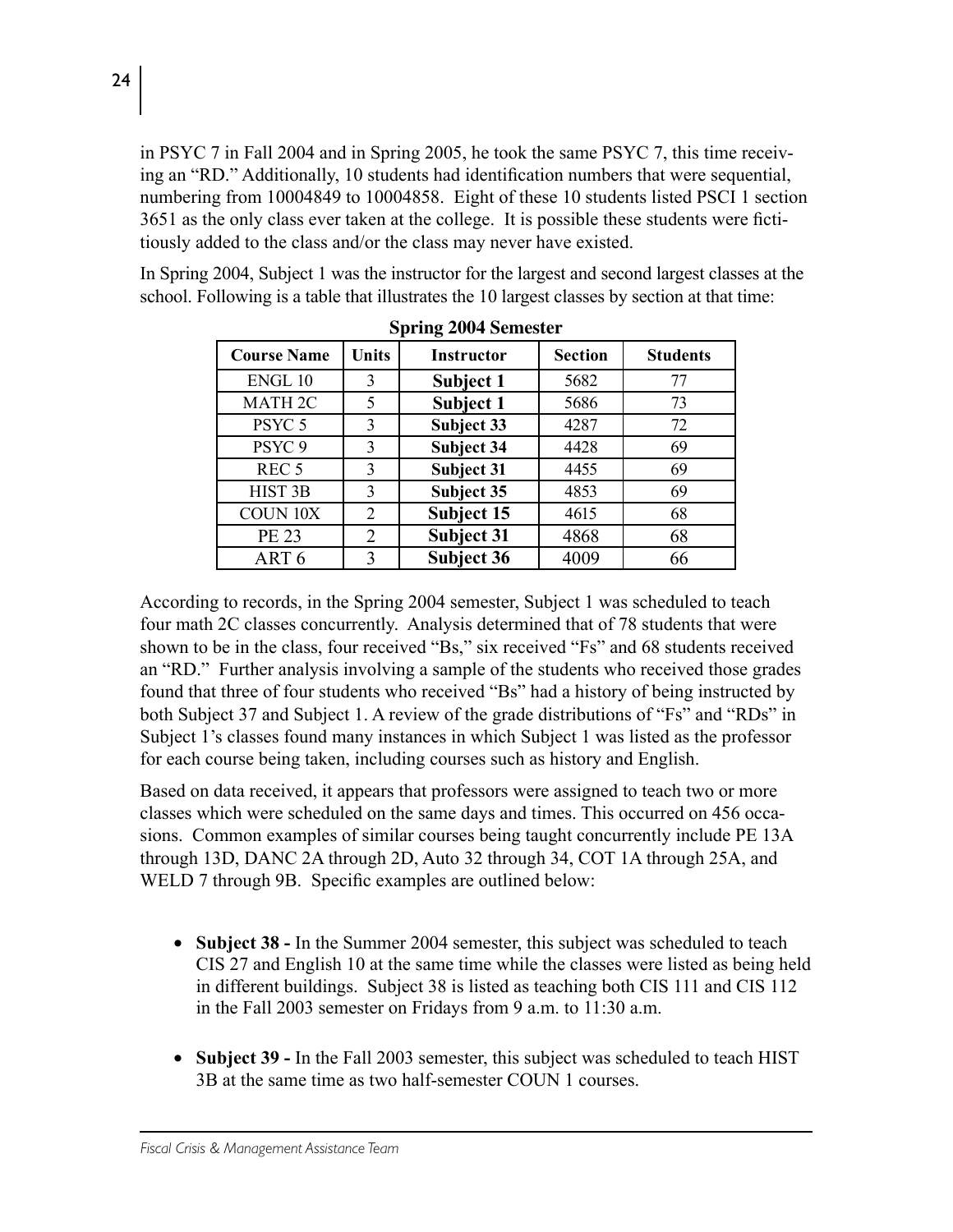- Subject 40 In Fall 2003, this subject was scheduled to teach ET 120 at the same time as ET 121 despite one class being a prerequisite of the other.
- **Subject 41** In Fall 2003, this subject was scheduled to teach overlapping classes. The instructor was scheduled to teach Child 16 Monday through Thursday from 9 a.m. to 11:15 a.m. and Child 1 from 11 a.m. to 1:15 p.m.
- Also noted were several instances in which instructors taught multiple subjects. For example, Subject 4 appeared to have taught both gym and psychology during several semesters.

A common theme that arose during analysis of the scheduling data was that many classes began at the same time that an instructor's previous class ended. Teachers indicated that they are required to have a 10 minute break per course hour in between classes.

A substantial number of students were issued grades after repeating classes in which they already received a satisfactory grade. The instructors who are on record as teaching these students include Subject 15, Subject 27, Subject 42, Subject 43 and Subject 26.

Another concern was the vast number of class sections that had fewer than 10 students enrolled. Many class sections were listed as having only one or two students. The number of classes with less than 10 students was 1,421, or more than one of every three classes held at the Compton Community College.

# *Conclusions*

Professors were frequently scheduled to teach two or more concurrent or overlapping classes at the same time. As previously noted, many courses were assigned to either "Staff" or Subject 1, precluding the ability to determine if these classes were actually held.

# *Recommendations*

*The Compton Community College District should:*

- 1. Require approval of all courses by the California Community Colleges Chancellor's Office prior to the establishment of any concurrent courses. Applicable documentation should be available for audit purposes.
- 2. Prior to establishing a course schedule, conduct a review of all faculty assignments to verify that a professor is not scheduled to teach two classes at the same time in different locations.
- 3. Once a professor is assigned to a class that was previously labeled as "Staff," update all records to allow for a proper audit trail.
- 4. Conduct additional investigation to determine that instructors were actually assigned to certain courses and that those courses were legitimate.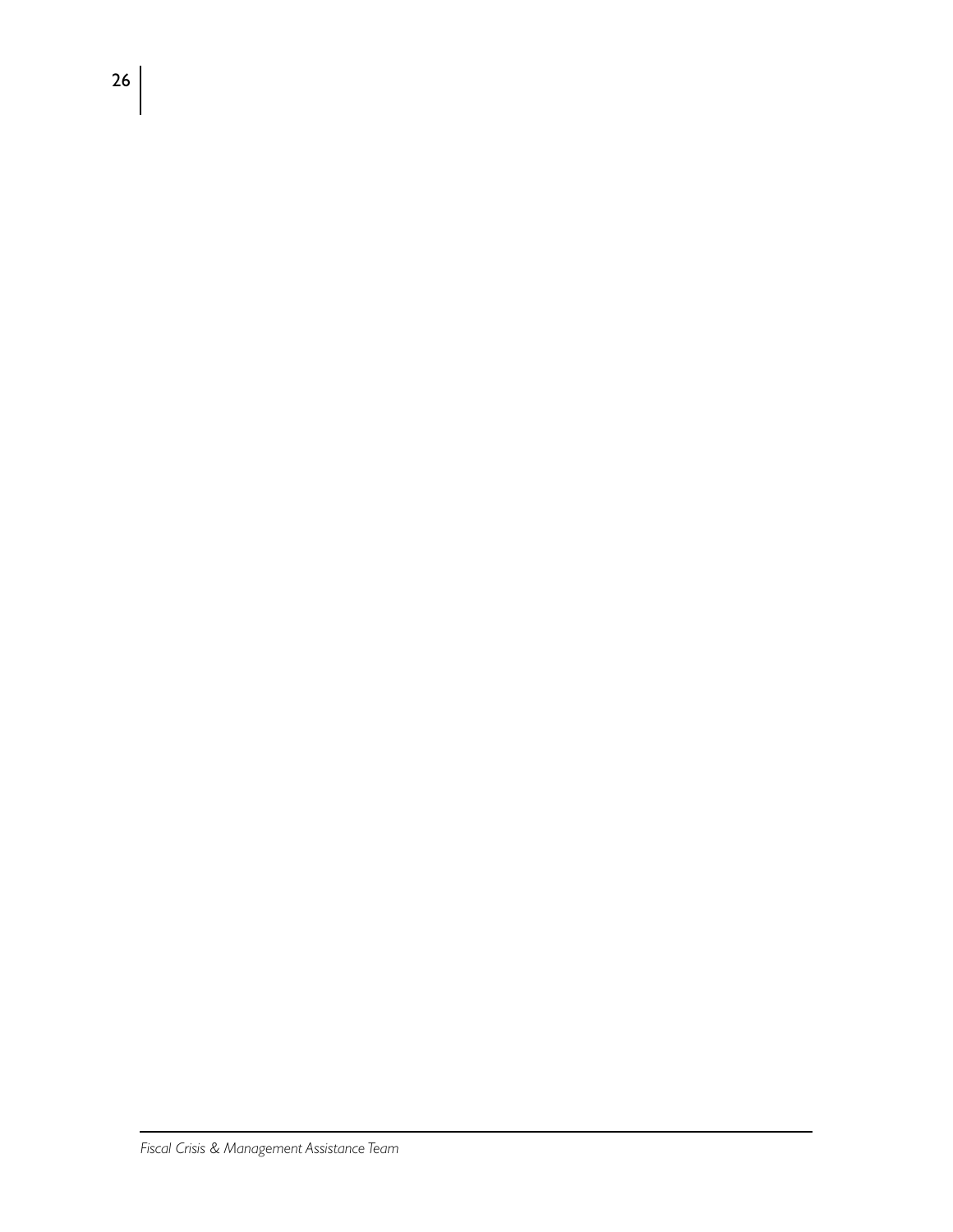# *Financial Aid*

According to Subject 143, most of the Compton Community College students receive some sort of financial aid. A student desiring financial aid fills out an application that is submitted to the Department of Education in Washington. Federal funds are then sent directly to the college for the students who qualify. The Department of Education selects 30% of those who have applied and requests income tax returns to substantiate the family income. The Financial Aid Department produces a roster of students who qualify for financial aid and sends it to the College Business Department. The Business Department issues a disbursement warrant for each student on the roster. From each warrant, the Los Angeles County Office of Education issues a check in the name of each student for the amount of the approved financial aid less tuition. The checks are received in the Business Office from the county office and distributed to the students. Depending on income, certain students are eligible for the Board of Governors (BOG) Fee Waiver Program. The maximum level of income allowed to qualify is based on the federal poverty guidelines, based on family size, as published each year by the U.S. Department of Health and Human Services.

The audit found that students had been submitting income tax returns prepared by income tax preparers that understated income so the student could qualify for fee waivers or other financial aid. One preparer was identified as Reyes Income Tax Service. A review of the income tax returns on file in the Financial Aid office found that many of the returns showed "non-paid preparer" printed in the paid preparer's section of the return. The "non-paid preparer" type font appears the same on the tax returns that were examined, indicating that the same preparer was involved in preparing all the reviewed returns that were so marked. It reportedly is not uncommon for students to register at Compton Community College just to receive a financial aid check and never attend classes. Yet, according to the 2005 – 2007 catalog, a student must demonstrate financial need to qualify for financial aid and also must maintain satisfactory academic progress toward an educational goal.

The review of records for 2003 to 2005 found that students who had dropped out still received financial aid. According to Financial Aid personnel, students who dropped out did not return the financial aid funds to CCCD.

A review of the Accounts Payable vendor files found that CCCD paid "consultants" to recruit financial-aid-eligible college students, indicating an attempt to obtain names to secure federal/state funds and FTES. Overall, the records maintained by the Financial Aid Department were in extremely poor condition, and many were not available.

# **Subject 144**

A former employee, Subject 144, was instrumental in obtaining for students false Social Security numbers to assist them in getting financial aid. Subject 144's job description for her position, as Recruitment Coordinator, did not involve assisting students with financial aid matters.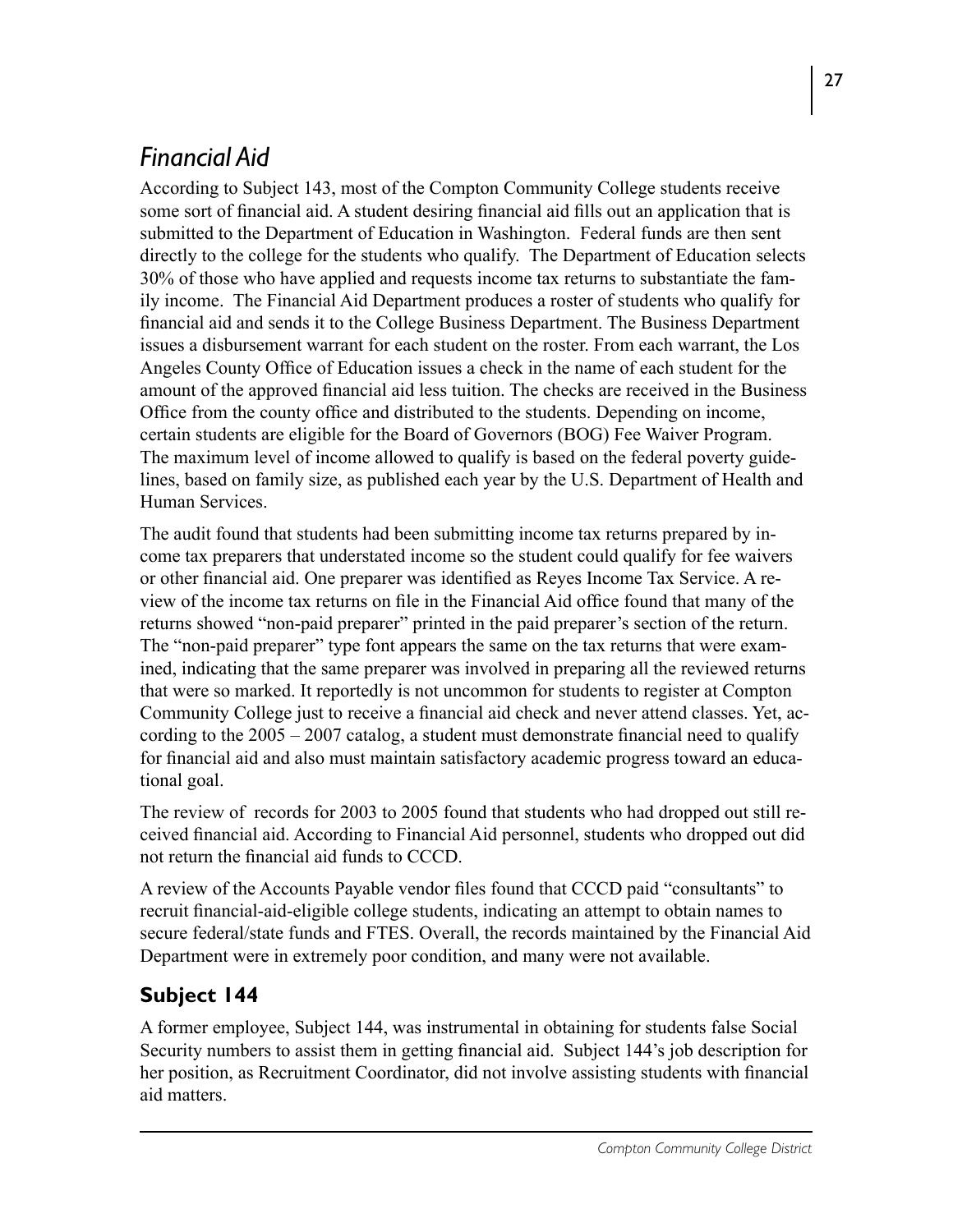Subsequent to leaving her position at CCC, the records that she maintained in her office were placed in 24 boxes, which were preliminarily reviewed during the course of the audit. Included in the 24 boxes of records were: blank certificates involving GED studies, copies of checks made payable to Subject 144 from a variety of sources, and a folder of students' income tax returns, drivers' licenses and Social Security cards.

#### *Conclusions*

The legitimacy of many of the documents submitted by students to receive financial aid is questionable. Some tax returns were prepared by preparers who appear to have understated income so that students could become eligible for fee waivers or other financial aid. Financial aid funds were not monitored by CCC personnel to ensure that students who became ineligible returned the funds. The records maintained by the Financial Aid Office were in a state of complete disarray and were frequently missing.

#### *Recommendations*

*The Compton Community College District should:*

- 1. Institute a systematic manner of storing documents regarding students' sensitive information and financial documentation. Proper, secure record maintenance is imperative given the confidential nature of these documents.
- 2. Establish strict guidelines and policies for record retention and maintenance.
- 3. Provide for better accountability and the ability to audit records and documents.
- 4. Conduct additional audit work applicable to the income tax records submitted by students.
- 5. Implement reforms to ensure that financial aid funds are accurately disbursed and that these funds are properly returned in the event that a student is no longer eligible.
- 6. Conduct additional investigation to identify any irregular activities involving Subject 144. The limited review of 24 boxes of documents applicable to Subject 144 disclosed that Subject 144 received a large number of checks from individuals. Additional audit work will be necessary to determine why checks were written to this subject and the legitimacy of all GED and ESL courses offered by her department.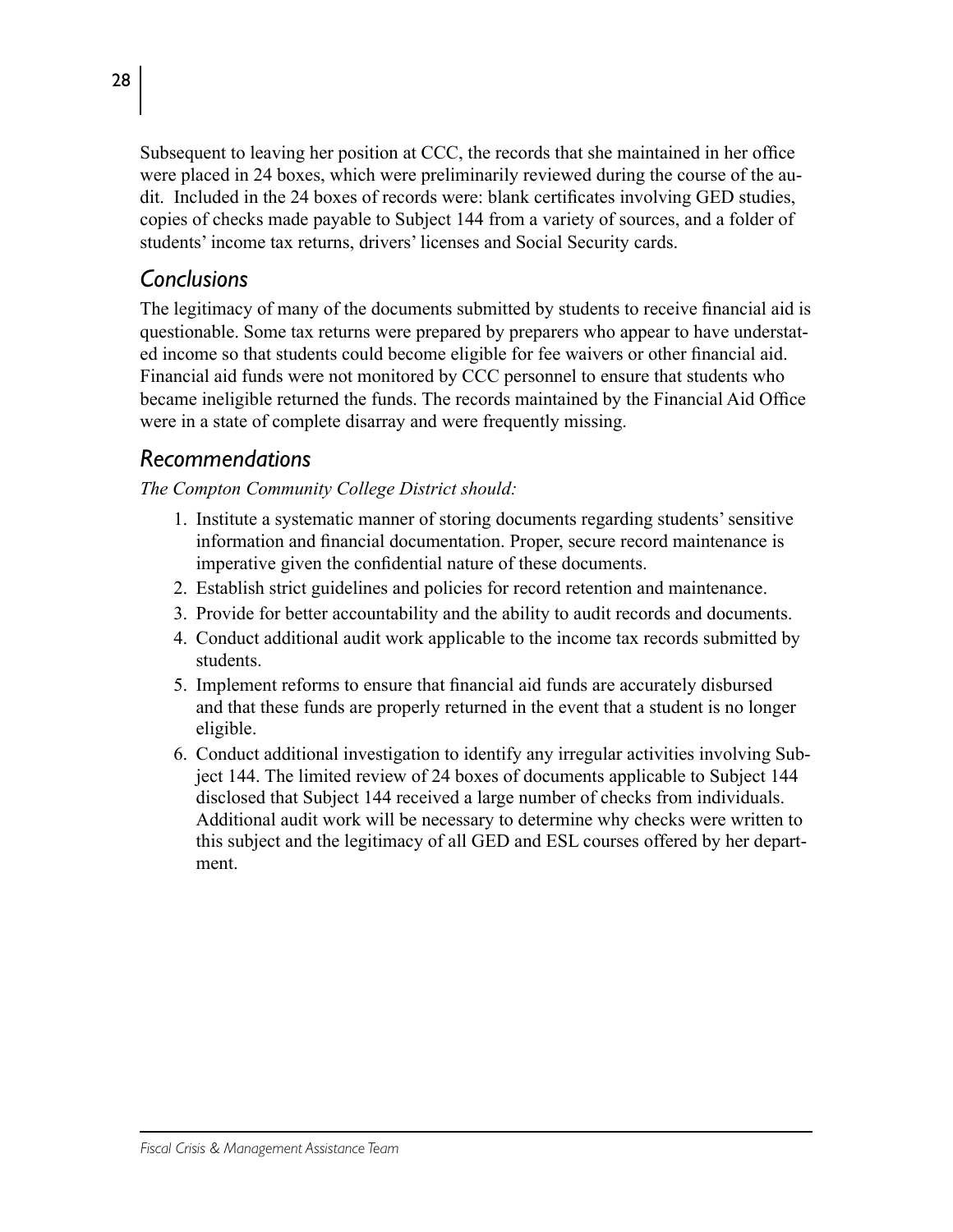# *Review and Analysis of Inventory/College Assets*

CCC provided two inventories. The first was a disk from the MIS Department that was said to contain a recent comprehensive computer equipment inventory that was completed by MIS of all buildings, offices and classrooms. The second inventory was completed in 2003 by an outside appraisal company called Maximus. Since this inventory contained assets purchased prior to the onset of the scope of the current audit, the Maximus inventory accounts payable files could not be compared to the inventory of MIS to determine the assets present at CCC.

An analysis of the purchase orders and vendor invoices contained in the accounts payable folders determined that, of the purchases made during the 2003-2004 school year, \$386,802 in computer equipment was not found on the inventory listing provided by MIS. During the 2004-2005 school year, \$184,748.46 worth of computer equipment was not listed, totaling \$571,550.46 for the two years. This analysis of the equipment does not include the major transactions involving Gateway and Metronome, which will be covered in a separate section of this report.

Significant purchases of equipment were charged to programs including Upward Bound and Americorps, which have not been accounted for on the MIS inventory. Several purchase orders containing assets were coded to these specific programs in large quantities and amounts. For example, a purchase order payable to Circuit City/Corporate Gear USA included various items such as televisions, sound systems, video games and digital cameras and were indicated to be used for the foster care program on an as-needed basis.

There were questionable purchases for items such as Apple iPods, multiple large flat panel plasma televisions, digital cameras, and video games that were not included on the MIS inventory.

A list of 20 items purchased between 2003 and 2005 was provided to the business office by the audit team in an attempt to determine whether the assets could be located on campus. The list included the vendor, description of the product, serial or product numbers, the faculty member and room that was applicable to each asset.

A response to the list was submitted to the team by the business office a day before the audit team´s work was to be completed, indicating the locations of several items and explaining that other items were being repaired, were in specific buildings or were never ordered. The response indicated that two Apple iPods were never ordered, but an analysis of purchase order number 1856 in the accounts payable files indicates that this order was placed. Two additional items from the same purchase order were on the inventory request, and the response indicates that those items are located in room E-19. The statement that the iPods were never ordered appears to be incorrect. In addition, three items on the list were said to be missing. It is unclear why some of these items did not appear on the inventory provided by the MIS Department. Furthermore, the response indicates that three flat panel televisions were located in the office of Subject 44. The Special Trustee indicated that three televisions are in the Administration building, but that only one television is inside the office of Subject 44. This raises serious concerns regarding the validity of the response received from and the inventory provided by the MIS Department.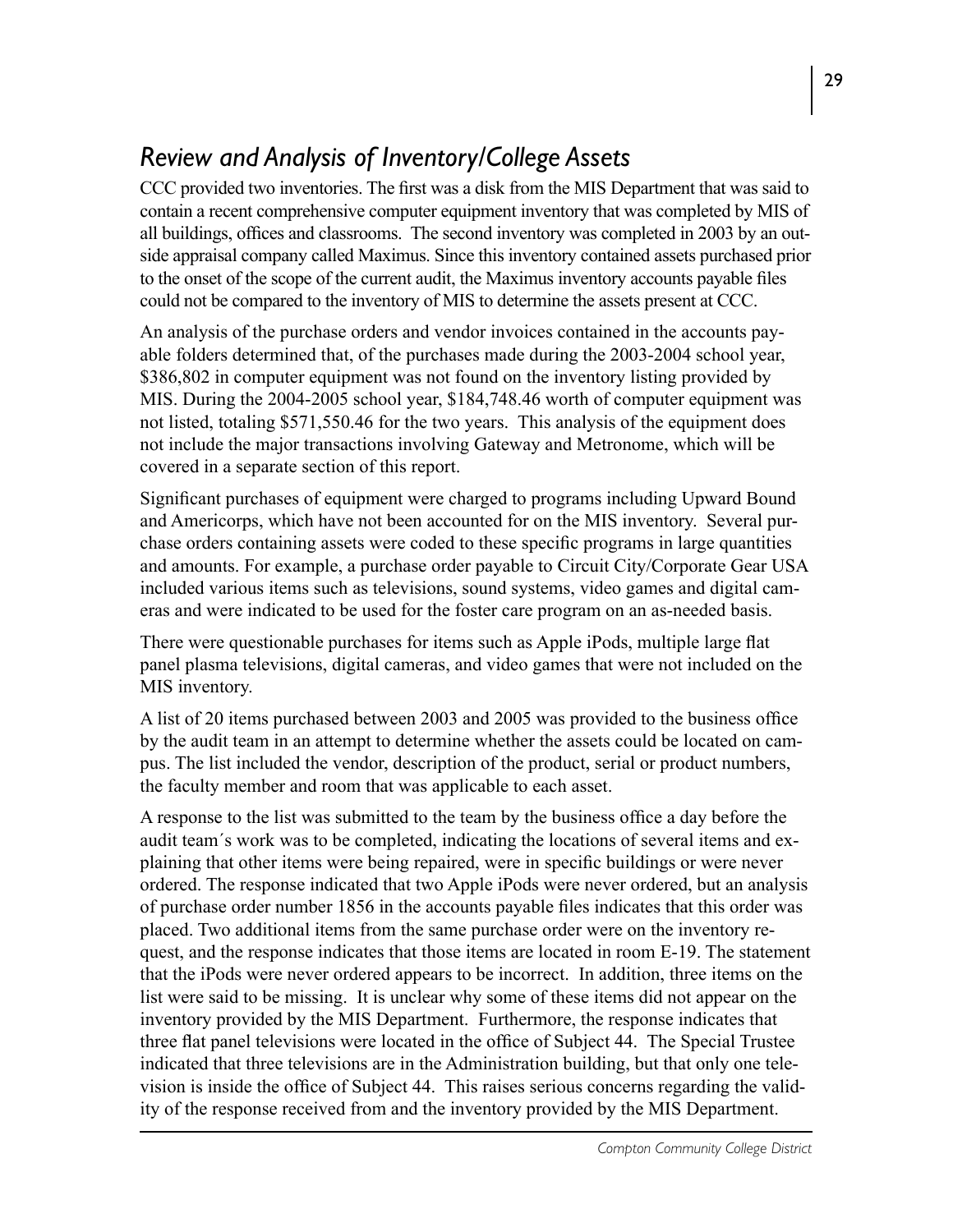#### **African Artwork**

The analysis of the accounts payable folders located a purchase order for LA Security Storage for a Zambezi River Art Collection. A brochure indicated the artwork was exhibited on campus between February 9 and March 15, 1996. Subject 45, who works for the CCC Photography Department, was interviewed on this topic.

According to the brochure, approximately 98 pieces of the Zambezi Art Collection were donated to the CCCD several years ago during African American History Month and are valuable. Some of the pieces are stored on campus, but most are stored at the off-site storage unit. Subject 45 explained that many attempts have been made to develop a showcase area, but all have been unsuccessful.

Subject 45 and Subject 46 were informed that a request had been made to inventory the artwork stored on campus, and arrangements would be made to conduct an inventory of the storage unit. Subject 45 said that three of the pieces were in the back of his office in room E-19. These three pieces are depicted in the following photographs.





Subject 45 also indicated that additional pieces were stored in room G-23. Amid the furniture, files and other materials stored inside the room, 17 pieces of the Zambezi Art Collection were being stored on a concrete floor in the middle of two shelving units. The conditions of room G-23 and the artwork are depicted in the following photographs.



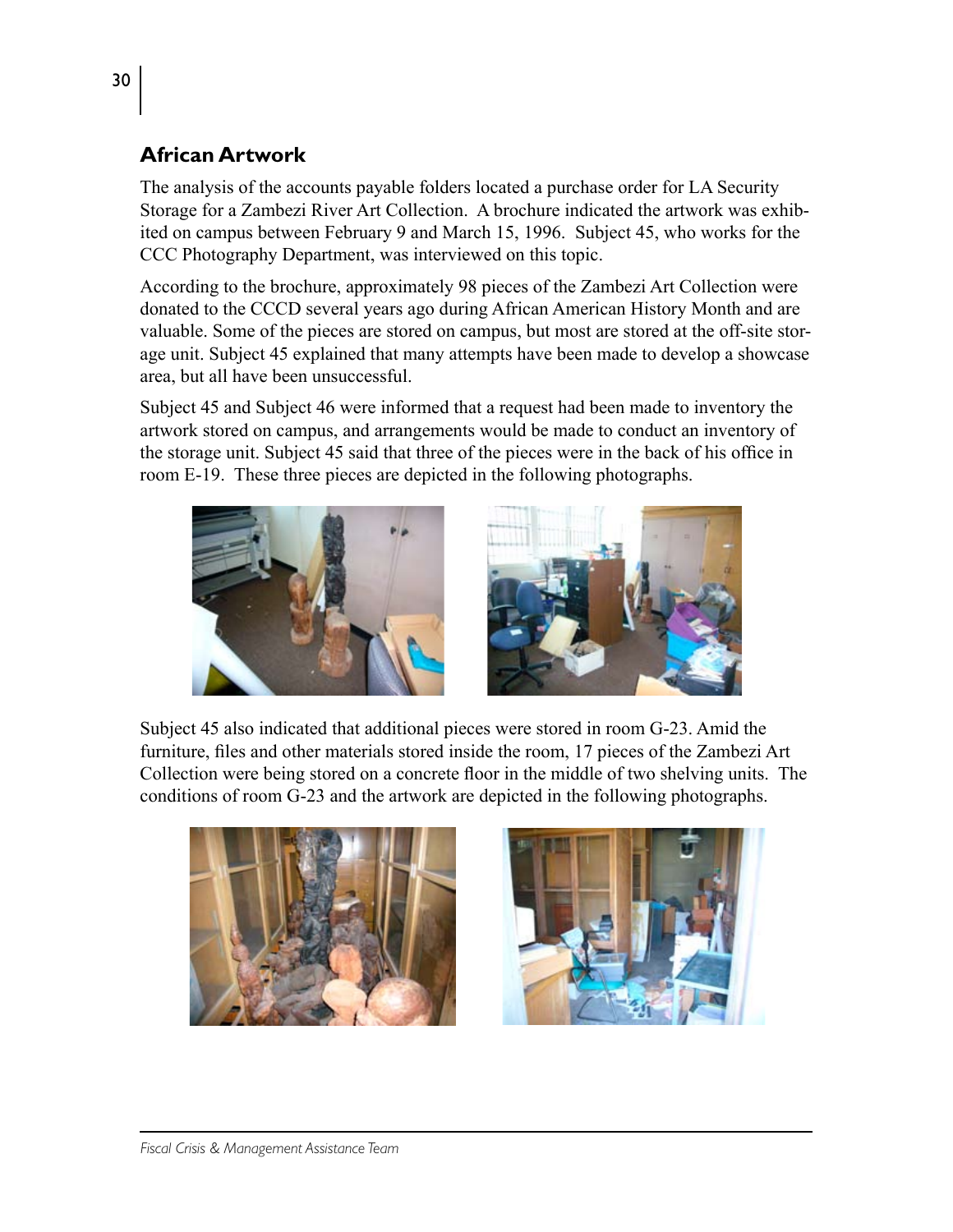

Additional interviews with CCC employees indicated that Subject 47 had taken several of the pieces into his possession for use at his residence. Subject 47 denied that he removed any pieces of the collection from the campus, to his home or elsewhere.

Despite numerous requests to inventory the artwork that was allegedly stored in the offcampus location, the opportunity to perform the inventory was never provided. According to Subject 45, this off-site storage unit housed additional large pieces of artwork.

### **Police Badges**

The CCC Police Department ordered and provided police badges and identification cards to administrators and employees. As a result, a request was made to Subject 48 for a listing of all badges and the name of the individual to whom each was assigned. However, the CCC Police Department did not keep any inventory listing of police badges.

Shortly after this request was made, Subject 48 was observed on his golf cart on campus with several badges in one hand. He explained that he was collecting the badges from certain individuals. He also was witnessed holding several police identification cards. During an audit of allegations regarding a Reserve Police Officer who was Subject 48's former employer, it was discovered that the officer was issuing police identification cards using software on his laptop computer, which is addressed separately in this report.

Subject 48 provided a list of "Campus Police Badges and past Trustee/Administrator Badges," which listed the name and badge number assigned. The list provided by subject 48 did not indicate the current location of those badges nor did it indicate which badges were in his possession. Subject 48 provided the names of two additional individuals and their badge numbers after he provided the list on August 31, 2006. Additionally, two inactive officers were scheduled to turn in their badges on September 8 and September 11, 2006, days after the request for the inventory list.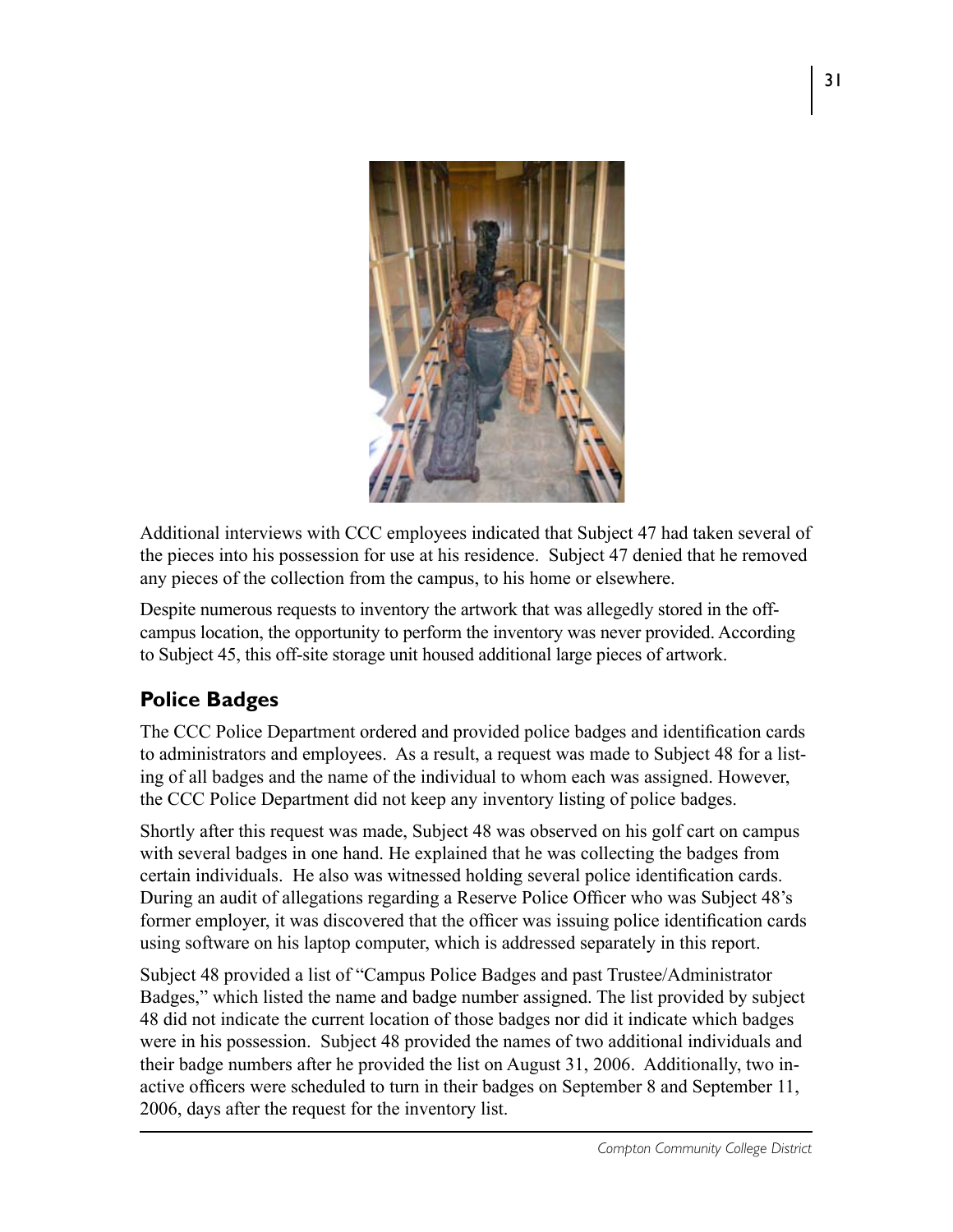An inventory of badges in Subject 48's possession indicated that two additional badges  $(418 \& 42)$  were not included on the list provided by the Subject 48.

Photographs of other badges were secured from an outside source. An analysis was completed to review the badges that were in the possession of Subject 48, the list provided by Subject 48 and the photographs from the outside source. This analysis determined that the sequential ordering of badges in the possession of Subject 48 indicates that badges may be missing and unaccounted for. Additionally, two styles of badges have been used, and it appears that badges were ordered to replace some or all of the existing badges. It was unclear whether the new badges were in fact distributed to administration or faculty members. The following chart shows this analysis:

| <b>Source</b>           | Badge#         | Old/       | <b>Title</b>               |                    | <b>Status</b> |  |
|-------------------------|----------------|------------|----------------------------|--------------------|---------------|--|
|                         |                | <b>New</b> |                            | <b>Assigned To</b> |               |  |
| C/I                     | 6              | <b>NEW</b> | Police Officer             | Subject 49         | Inactive      |  |
| $\overline{\mathrm{C}}$ | $\overline{8}$ | $\rm N/A$  | Police Officer             | Subject 50         | Active        |  |
| $\overline{\mathrm{C}}$ | 11             | N/A        | Police Officer             | Subject 51         | Active        |  |
| $\overline{\text{c}}$   | 12             | N/A        | Police Officer             | Subject 52         | Active        |  |
| $\overline{\text{c}}$   | 15             | N/A        | Police Officer             | Subject 53         | Active        |  |
| I                       | 18             | <b>NEW</b> | Police Officer             | Subject 54         | Inactive      |  |
| $\overline{C}$          | 19             | N/A        | Police Officer             | Subject 55         | Active        |  |
| $\overline{C}$          | 32             | N/A        | Sergeant                   | Subject 56         | Active        |  |
| $\overline{\text{c}}$   | 33             | N/A        | Sergeant                   | Subject 57         | Active        |  |
| $\overline{C}$          | 34             | N/A        | Sergeant                   | Subject 58         | Active        |  |
| $\overline{C}$          | 41             | N/A        | Lieutenant                 | Subject 59         | Active        |  |
| Ī                       | 42             | <b>NEW</b> | Lieutenant                 | N/A                | Unassigned    |  |
| E                       | 90             | <b>NEW</b> | Dispatcher                 | N/A                | Unknown       |  |
| E                       | 91             | <b>NEW</b> | Dispatcher                 | N/A                | Unknown       |  |
| E                       | 92             | <b>NEW</b> | Dispatcher                 | N/A                | Unknown       |  |
| $\overline{E}$          | 93             | <b>NEW</b> | Dispatcher                 | N/A                | Unknown       |  |
| C/I/E                   | 117            | <b>NEW</b> | Captain                    | Subject 60         | Inactive      |  |
| E                       | 140            | <b>NEW</b> | <b>Board Member</b>        | N/A                | Unknown       |  |
| E                       | 141            | <b>NEW</b> | <b>Board Member</b>        | N/A                | Unknown       |  |
| E                       | 142            | <b>NEW</b> | <b>Board Member</b>        | N/A                | Unknown       |  |
| E                       | 143            | <b>NEW</b> | <b>Board Member</b>        | N/A                | Unknown       |  |
| C/I                     | 143            | <b>OLD</b> | <b>Board Member</b>        | N/A                | Unassigned    |  |
| E                       | 144            | <b>NEW</b> | <b>Board Member</b>        | N/A                | Unknown       |  |
| C/I                     | 144            | <b>OLD</b> | <b>Board Member</b>        | Subject 61         | Inactive      |  |
| C/I                     | 147            | <b>OLD</b> | <b>Board Member</b>        | N/A                | Unassigned    |  |
| C/I                     | 149            | <b>OLD</b> | Asst. Chief                | Subject 62         | Inactive      |  |
| C/E                     | 150            | <b>NEW</b> | Chief                      | Subject 48         | Active        |  |
| C/I                     | 150            | <b>OLD</b> | Chief                      | Subject 47         | Inactive      |  |
| C/I                     | 151            | <b>NEW</b> | Dean                       | Subject 6          | Inactive      |  |
| C/I                     | 152            | <b>NEW</b> | Director                   | Subject 63         | Inactive      |  |
| ${\bf E}$               | 155            | <b>NEW</b> | Superintendent             | $\rm N/A$          | Unknown       |  |
| E                       | 160            | <b>NEW</b> | <b>Commissioner Member</b> | N/A                | Unknown       |  |
| C/I                     | 160            | <b>OLD</b> | Commissioner<br>Chairman   | Subject 64         | Inactive      |  |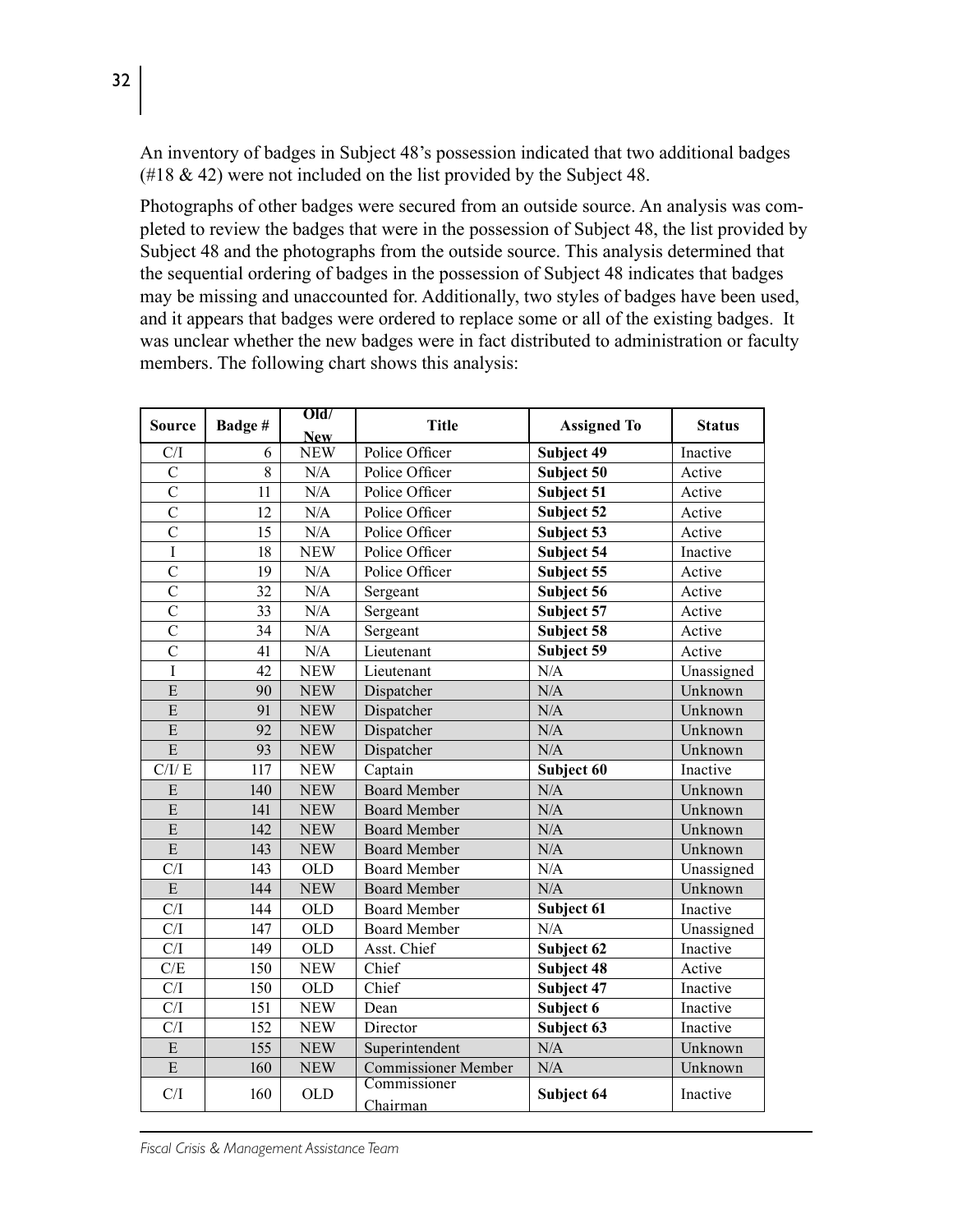| C/I/E         | 161                     | <b>NEW</b> | <b>Commissioner Member</b>                                              | Subject 65                               | Inactive     |
|---------------|-------------------------|------------|-------------------------------------------------------------------------|------------------------------------------|--------------|
| C/I           | 161                     | <b>OLD</b> | <b>Commissioner Member</b>                                              | Subject 66                               | Inactive     |
| E             | 162                     | <b>NEW</b> | <b>Commissioner Member</b>                                              | N/A                                      | Unknown      |
| C/I           | 162                     | <b>OLD</b> | <b>Commissioner Member</b>                                              | N/A                                      | Unassigned   |
| C/I           | 170                     | <b>NEW</b> | Exec. VIP                                                               | Subject 7                                | Inactive     |
| C/I           | 500                     | <b>NEW</b> | Police Officer                                                          | Subject 67                               | Inactive     |
| C/I           | 501                     | <b>NEW</b> | Police Officer                                                          | Subject 68                               | Inactive     |
| C/I           | 502                     | <b>NEW</b> | Subject 69<br>Police Officer                                            |                                          | Inactive     |
| C/I           | 503                     | <b>NEW</b> | Police Officer                                                          | Subject 70                               | Inactive     |
| C             | 504                     | N/A        | Police Officer                                                          | Subject 71                               | Inactive     |
| $\mathcal{C}$ | 505                     | N/A        | Police Officer                                                          | Subject 72                               | Inactive     |
| C/I           | 506                     | <b>NEW</b> | Police Officer                                                          | Subject 73                               | Inactive     |
| $\mathbf{r}$  | $\sim$<br>$\sim$ $\sim$ |            | $\cdots$ $\cdots$ $\cdots$ $\cdots$ $\cdots$ $\cdots$ $\cdots$ $\cdots$ | $\mathbf{r}$<br>$\sim$<br>$\blacksquare$ | $\mathbf{I}$ |

Legend: C – Subject 48 List, I – FCMAT Inventory, E – Photographs Secured,

#### NA – Information Not Available

The photographs secured from an outside source indicate that 12 police badges were not accounted for by Subject 48. These badges include four dispatcher badges, five board member badges as well as two commissioner member badges and one superintendent badge. Former administrators reportedly may still be in possession of the badges.

The auditors were informed that a person was arrested in the State of Arizona with a CCC police badge in his possession. This was confirmed by Subject 48. Furthermore, a photograph secured of Subject 73 in a CCC Police uniform indicates that he was wearing another type of badge that was not the CCC Police Department design. This is extremely questionable since Subject 48 indicated that the two types of badges he had in his possession were the only types of badges issued.

The lack of accountability by the CCC Police Department for police identification poses grave concerns for the security of the CCCD.

### **CCC Police Department Safe**

A safe was located in an unoccupied trailer located in the front parking lot of CCC. Several individuals indicated that weapons and guns were stored in the safe. Subject 48, confirmed that there is a safe and that he heard there may have been guns inside but said he did not know the combination nor did he ever try and have the safe opened. The Business Office and Special Trustee's Office were informed of this finding, and they scheduled a date for the safe to be opened and contents inventoried with the cooperation of the CCC Police Department. The Special Trustee requested that the auditors witness the opening of the safe.

On September 20, 2006, the safe was opened and inventoried. The following is a listing of all items inventoried in the safe. No chain of custody forms were noted on any of these items.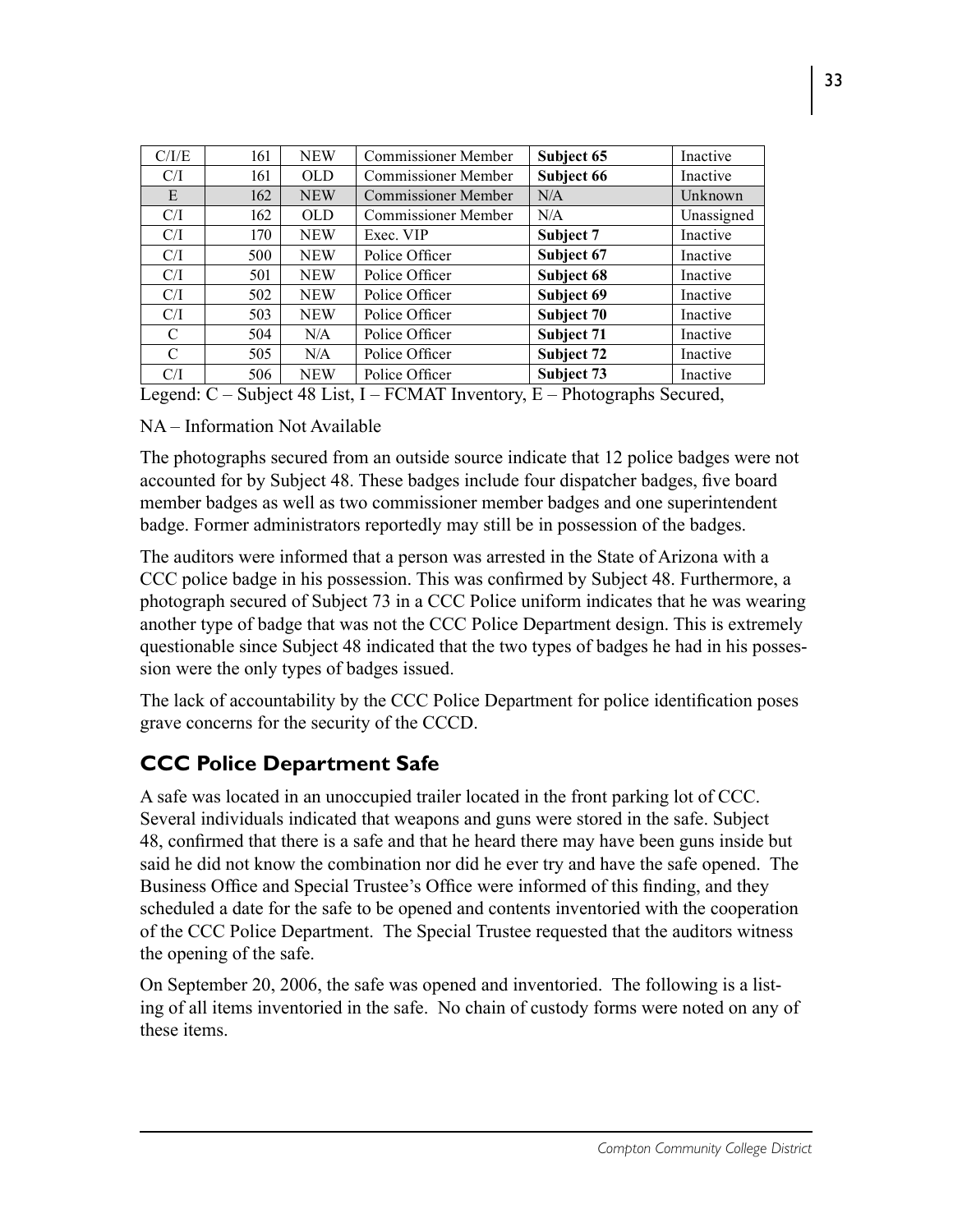#### **Guns / Weapons**

| - Smith & Wesson 38 | Model $#$ 15-3 | S/N 6K94418 |
|---------------------|----------------|-------------|
| - Smith & Wesson 38 | Model $#10-5$  | S/N 51760   |
| - 32 Caliber (Old)  | No Model $#$   | S/N T23LLS  |
|                     |                | or T23113   |

\*PatD Apr.6.86.Feb?87.May.10.87\*\*

\*Mar.13.88.Aug.25.96PatS Pending\*\*

- 25 Caliber Burgo German (Silvera) No Model or S/N Observed
- 1 Pocketknife
- 1 Bowie Knife
- 3 Kitchen Knives
- 1 Hatchet
- 1 Brass Knuckle
- 1 Speed Loader
- Shotgun Rounds 2 live / 3 used
- (1) 12 Gauge Round / (1) 12 Gauge Shell
- 1 Plug / 4 Misc. Bullets / (2) 12 Gauge Shotgun Shells
- 24 Lead Balls / 2 Spent Rounds
- 1 Spent Round
- 1 Box Shells & Bullets 7 Live / 13 Casings / 19 Spent Rounds
- 1 Spent Slug in a Tin Case
- 1 Pair Small Scissors

#### **Drugs / Drug Paraphernalia**

**-** Various small quantities of narcotics secured in vials and bags - Educational Drug Displays (Marijuana / Pill Holder)

#### **Other Items**

- 3 Screwdrivers
- 1 Box Matches
- 1 Tie Clip (secured in Evidence Bag)
- 2 Mark 4 Brushes
- 1 Aspirin Tin (Empty)
- 1 Magic Marker
- 1 Stapler Pen
- Several Empty Evidence Boxes
- Several Empty Vials
- 1 Bottle Silver Graphite
- 1 Bottle Black Graphite
- 10 Empty Vials / Bottles
- (1) 1961 Diary
- 4 Misc. Keys
- 1 Bag Labeled "Hold For Instructor"- 2 Child Development Keys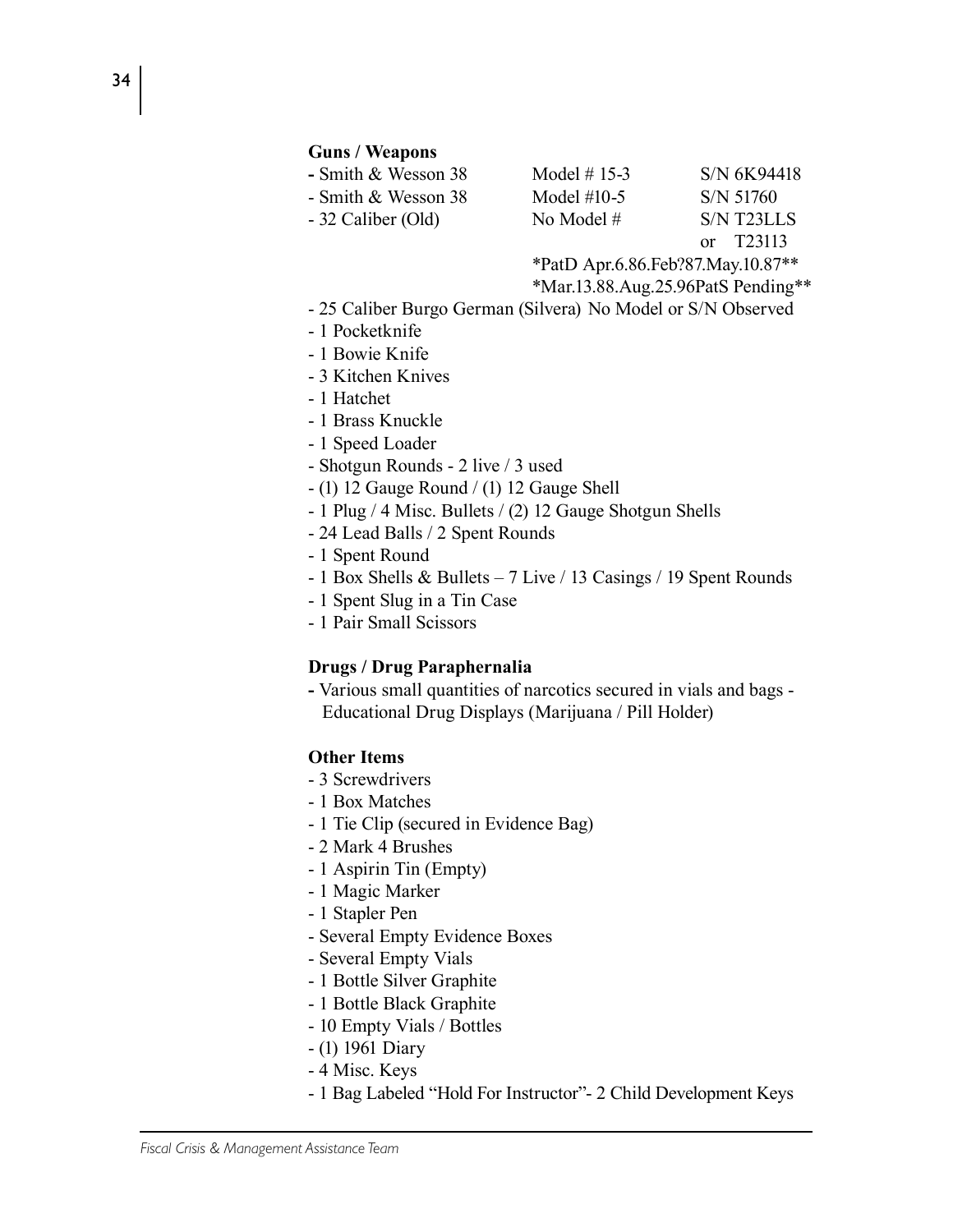- 2 Bottles Correction Fluid
- 2 CCC Campus Security Officer Patches
- Security Badge ("Security Officer")
- 1 Small Bottle Paint Thinner
- Old Police Name Plates "Johnson, W." / "Prater, A." / "Lester, G."
- 4 Sets CB Crystals
- 3 Antennas
- 2 Old Holsters
- 3 Old Radio Holders
- 2 Boxes Punch Clock Dials
- 1 Old Radio Strap
- 1 Box Sherman Natural Cigarettes (12 count)
- 2 Pistol Grips
- 1 Blue Dot Flash Cube

Subject 48 explained that the trailer where the safe was found is used as an "Emergency Command Shelter" in case of an emergency or natural disaster. During the inventory of the safe, it was noted that the trailer in which the safe was kept had no electricity or lights. Several individuals expressed their concerns over the lack of proper utilities for the Emergency Command Shelter. It has been reported that Subject 48 subsequently provided the above evidence to the LA Sheriff's Department.

### **Maintenance & Operations ("M&O") Facility**

During a tour, it was noted that hundreds of Gateway computers were being stored in a large garage behind the main facility. The maintenance yard and garage were filled with a tremendous amount of old computer equipment and furniture stored outdoors without any type of protective covering. There was no general order to the maintenance yard, and new deliveries were also being stored in plain view as demonstrated by the following photographs:

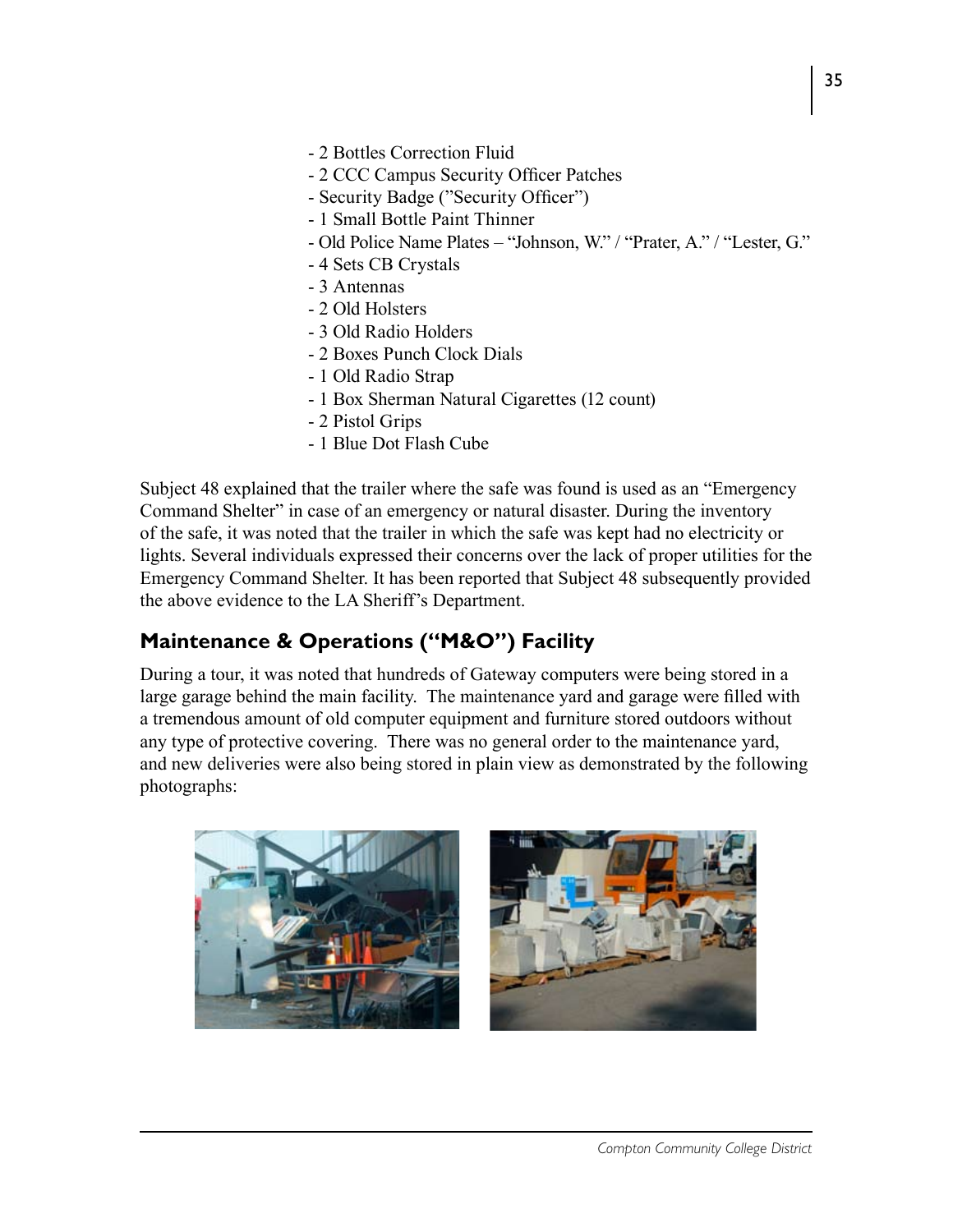

Following this tour, an employee of the

M&O Department explained that after the initial tour, Subject 74 instructed his staff to dispose of many of the computer products by putting them inside a Dumpster located in the rear of the maintenance yard.

### *Conclusions*

Serious flaws exist in the system for monitoring and tracking CCC assets. A large amount of computer and electronic equipment purchased between 2003-04 and 2004-05 could not be located by the MIS Department. A majority of the pieces of a valuable art collection is allegedly stored in an off campus storage unit that reportedly is not climate controlled and could result in damage to the artwork. A few of the pieces were located inside a vacant campus office.

Badges are missing from the CCC Police Department. Additionally, an abandoned safe utilized by the CCC Police Department was inventoried and found to contain evidence such as contraband, weapons and other items of evidence.

### *Recommendations*

*The Compton Community College District should:*

1. Consider hiring an outside appraiser to conduct a thorough appraisal of all assets, and continue this practice on a regular basis to update any purchases or disposals of CCCD assets.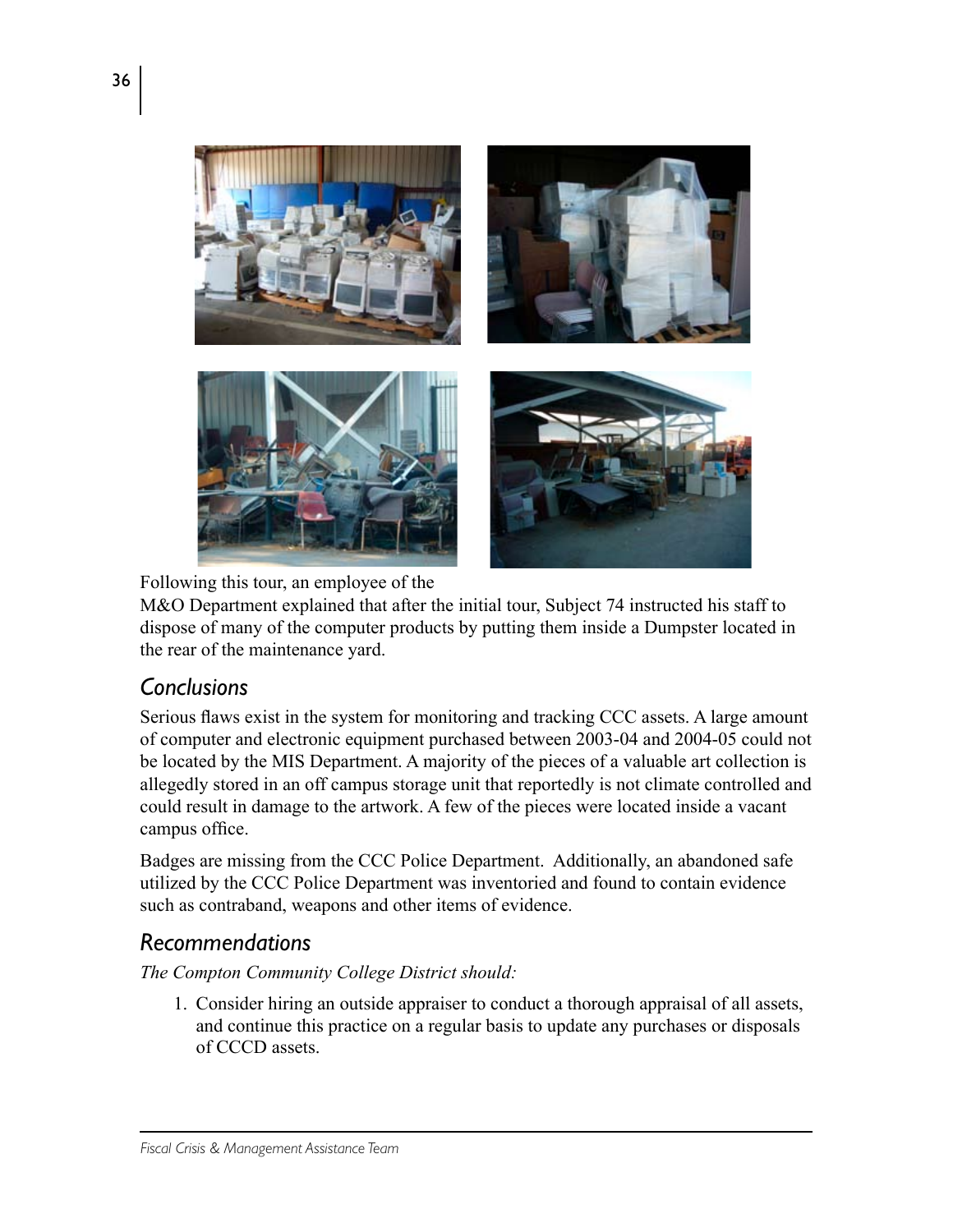- 2. Formulate a tracking method to account for purchases and ensure that all purchases are properly logged as received. The Business Office should be responsible for this process.
- 3. Store all CCC assets in safe locations to ensure proper handling and prevention of damage. Consider retrieving the African artwork from the storage facility and displaying it in a secure location on the campus.
- 4. Contact the appropriate law enforcement authorities so that notification can be made concerning the missing police badges.
- 5. Develop and implement proper procedures for the handling and securing of items typically stored in the evidence safe.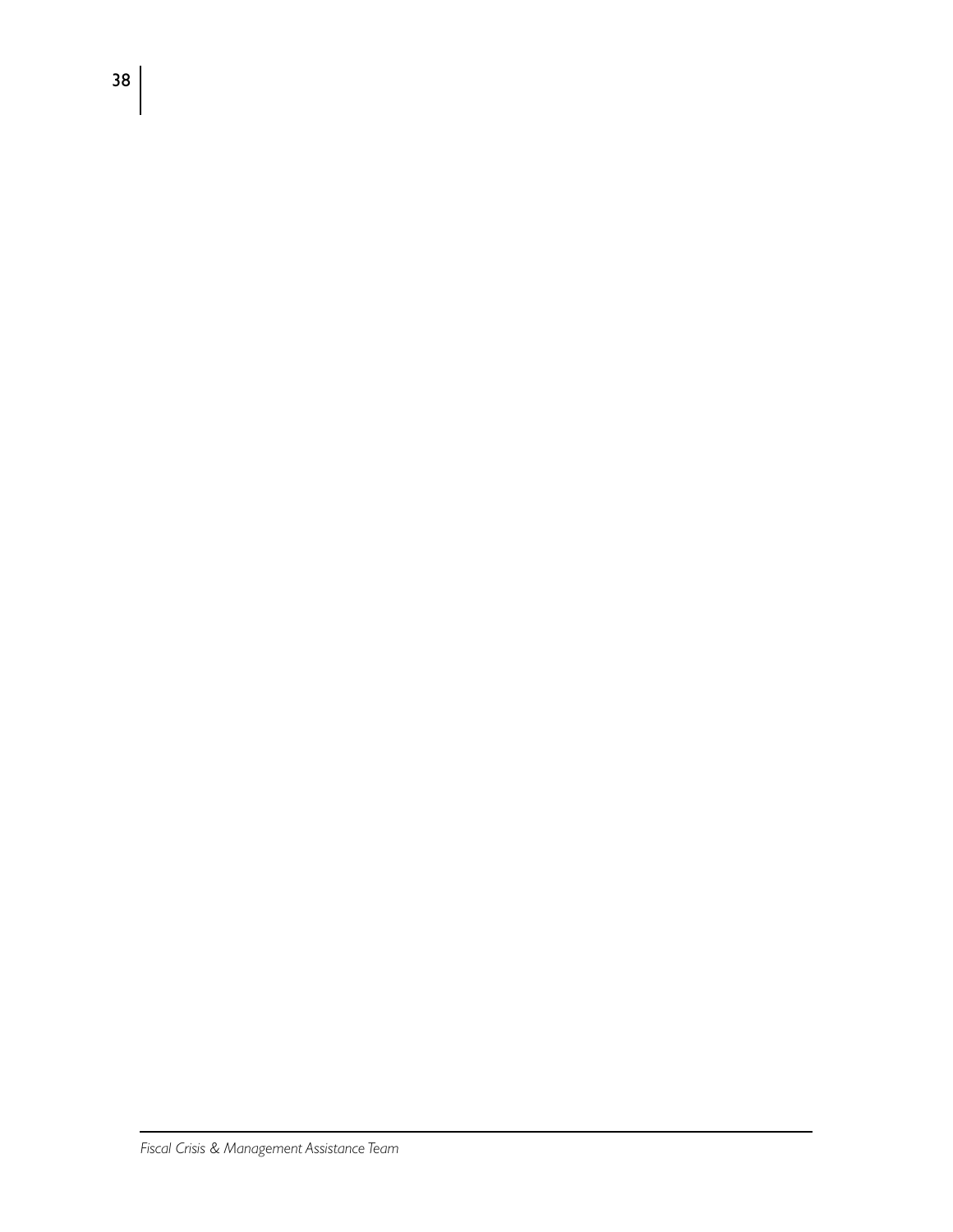## *Review and Analysis of Independent Contractors*

Allegations were made of numerous improprieties involving construction projects. The allegations ranged from questioning the procurement process and agreements made with related vendors, to potential inappropriate payments to overcharges during the projects due to manipulations of materials and charges for ghost employees. According to the warrant listing, construction companies were paid in excess of \$7.5 million. Included in this listing are payments made directly to glass and steel companies, which are typically made to the contractor. A financial audit should be performed of all significant construction projects during the past four years.

Despite numerous attempts to secure all contracts within the scope period, only several "Consultant Binders" were provided to the audit team. The contracts included within these binders were predominantly limited to the category of individual consultants with a few corporate service agreements. Larger and more comprehensive contracts such as with Barnes & Noble and Major League Baseball were not included in these binders.

### **Consultants**

A review of the accounts payable vendor files for the two fiscal years ending June 30, 2005 found an unusually high number of payments to individuals. The backup documentation for the payments, in most instances consisted simply of a one-page form called a Personnel Service Invoice. Many of those invoices lacked detailed descriptions of the actual work performed. In addition, a section intended to include the consultant's hourly rate of pay and number of hours billed was often blank. Authorization signatures were frequently missing or incomplete. Several invoices were submitted for payment with what appeared to have been photocopied approval signatures.

An attempted trace of individuals who were paid with this form by comparing them to the annual 1099 forms found that some were issued a 1099 Form, and others were not. A comparison of the individuals' names to the W-2 forms found that many of the individuals were or are currently employees and were being paid additional amounts over and above their wages. Therefore by issuing employees both W-2 Forms and 1099 forms, the CCC is in violation of Internal Revenue Code 3509, referenced in IRS Publication 15-A.

A 1099-Misc Form is used to report payments of an independent contractor and is not to be used to report payments to an employee. The W-2 Form is used exclusively to report wages and other payments to an employee. The W-2 Form reports gross wages and other compensation paid to an employee as well as income taxes, Social Security and Medicare taxes withheld from an employee's gross wages. Therefore, an individual must be defined as either an employee or an independent contractor. If the individual is defined as an employee, only a W-2 Form and not a 1099 Form should be issued to that individual. At CCC there are many instances of both forms being issued to employees.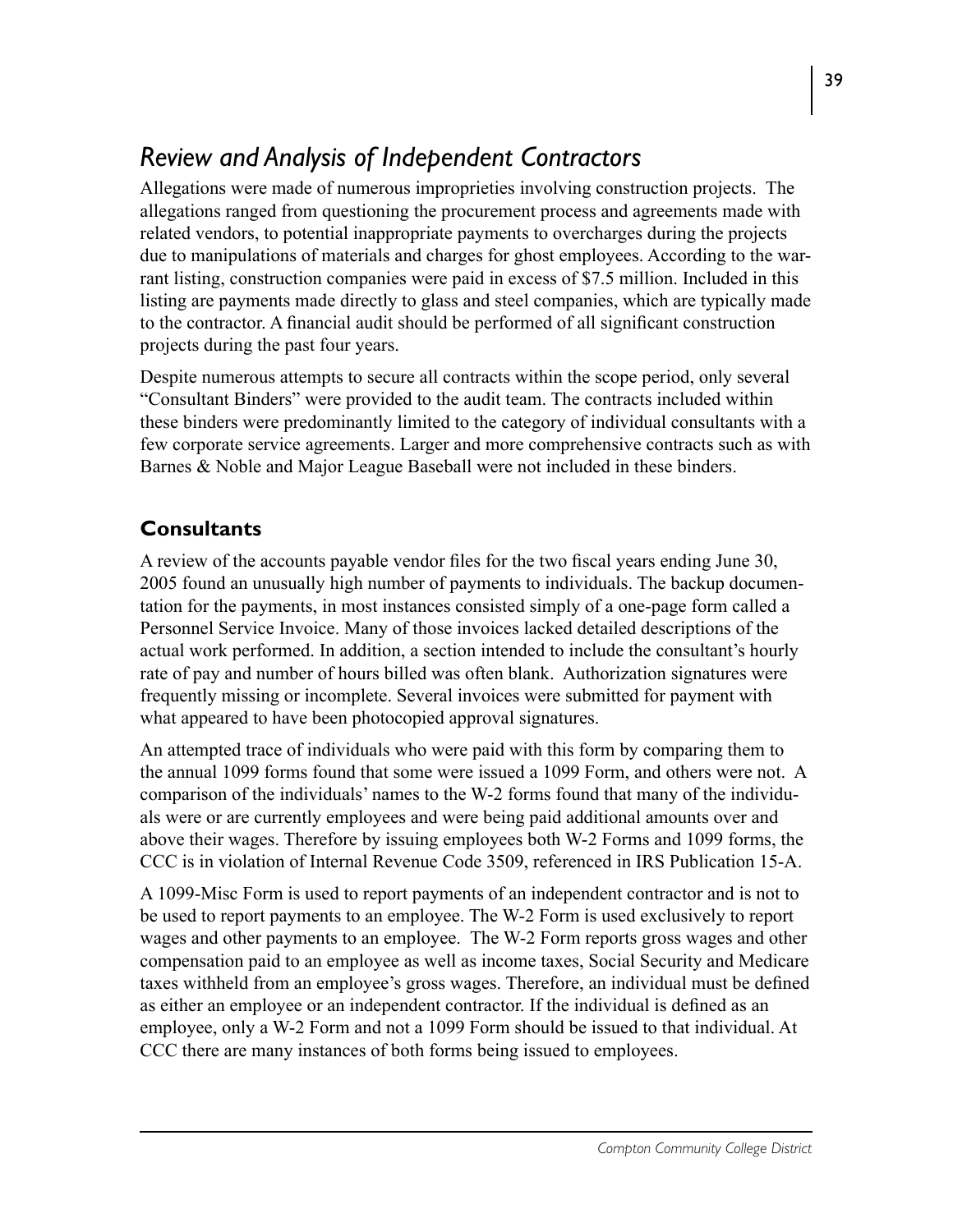A comparison of disbursement warrants to paid invoices showed that payments to individual consultants amounted to approximately \$710,000, while the support on file amounted to only \$475,000.

An analysis of the accounts payable files regarding individuals who were paid as consultants revealed that payments were made to various consultants in excess of \$600 in calendar year 2004, but no 1099 Form was on file for these consultants. Other individuals and unincorporated businesses also were paid through the accounts payable system but were not issued the required 1099 Form.

Overall, there is a lack of consistency in the entire disbursements process. Payments are being made without proper authorizations, purchase orders are frequently dated subsequent to invoice dates, and vendor files often lack adequate backup documentation.

### **Contracts with Businesses**

Included in the contract binders along with individual contracts were 24 service-related contracts with companies. Contracts to Pacific Directions and its owners, Subject 75 and Subject 76, contained a service description of "Staffing for Nutrition Network Program." It was alleged that they were friends of administrators and actually performed little or no work, yet received payment for all invoices they submitted totaling \$152,419.92. A payment to Pacific Directions for an invoice from August 29, 2003 was paid on October 3, 2005 for \$6,666.00, two years after the invoice was submitted. The dollar value of the payment amount and the two-year period of time for payment to occur makes this transaction questionable.

Another questionable contract, dated February 25, 2005 was made with Savanjoy Financial Services for its performance of accounting work for the CCC Development Foundation. This contract was for routine bookkeeping and administrative work that was included in the job description duties of the foundation director.

There has been a sharp decline each year in actual students enrolled at CCC. An analysis of warrant lists found a series of payments to Barnes & Noble Bookstores. Further analysis revealed that purchases of books have not decreased despite the large purported declines in student enrollment. In fact, purchases from Barnes & Noble have increased.

| Year | Amount    |
|------|-----------|
| 2004 | \$515,000 |
| 2005 | \$880,000 |

**Payments to Barnes & Noble Bookstores**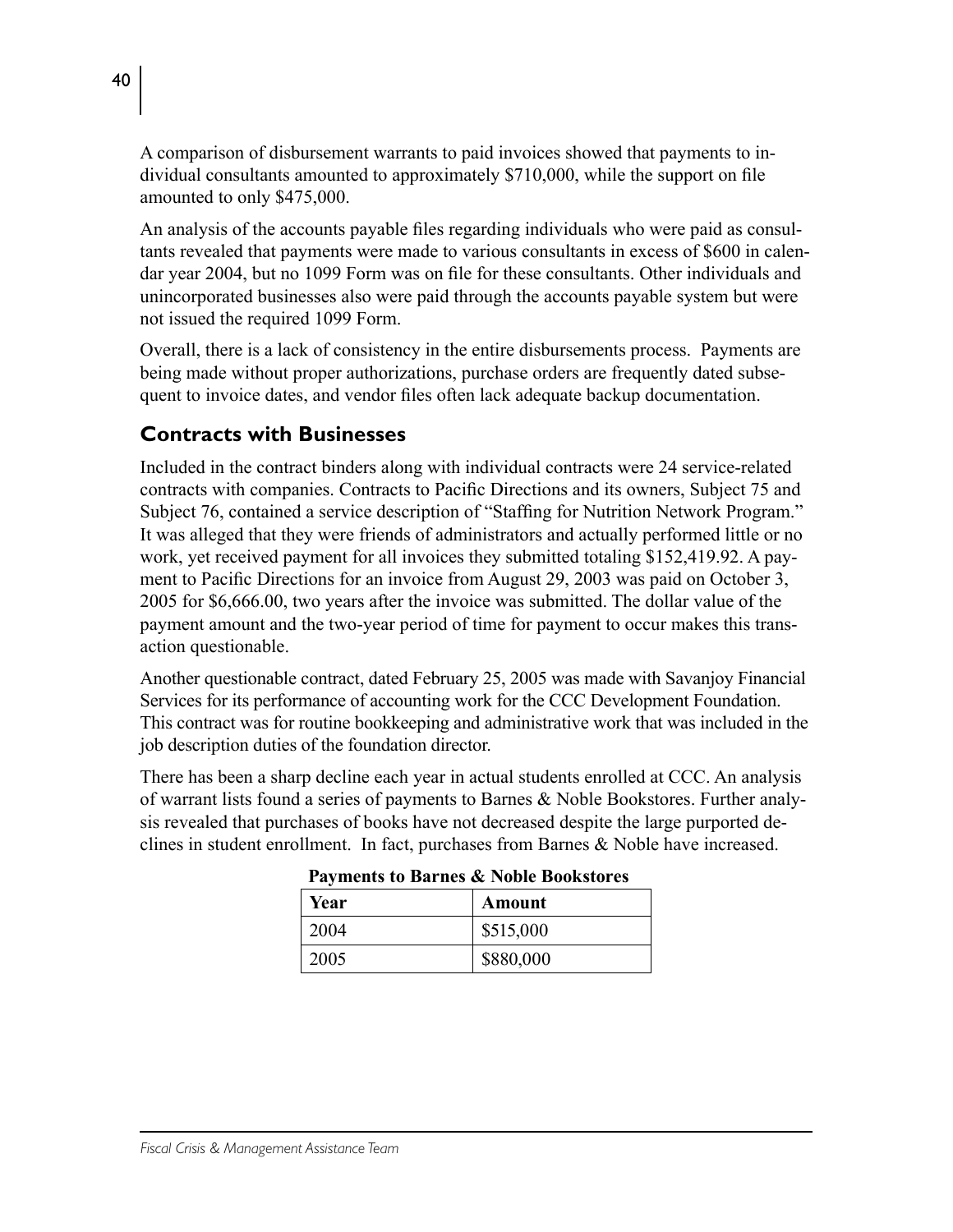## *Conclusions*

A majority of the independent contracts, including contracts with vendors and consultants, contained inadequate supporting documentation. Pertinent information was often missing from the documents that were required for the disbursement of funds. These funds were approved even without the required completed documentation. Many consultants were also employed by CCCD. A review of the 1099s reflected that certain consultants did not receive a 1099 for the funds disbursed to them. Some consultants who were also employees were being compensated directly through the Associated Student Body and CCC Development Foundation, which also failed to issue 1099 forms for the compensation they disbursed.

### *Recommendations*

- 1. Have all contracts reviewed by legal counsel for conformance with any applicable federal and state law.
- 2. Issue 1099 forms for previous years and all future years to all parties that are required to receive them in conformance with IRS regulations. As previously stated, California Government Code Section 1090 "prohibits public officials from making contracts in which they have a financial interest."
- 3. Prohibit employees from receiving funds as consultants from the Associated Student Body and the CCC Development Foundation.
- 4. Conduct an audit of all significant construction projects that took place during the past four years. Construction audits of this nature frequently succeed in recouping any misappropriated funds from vendors.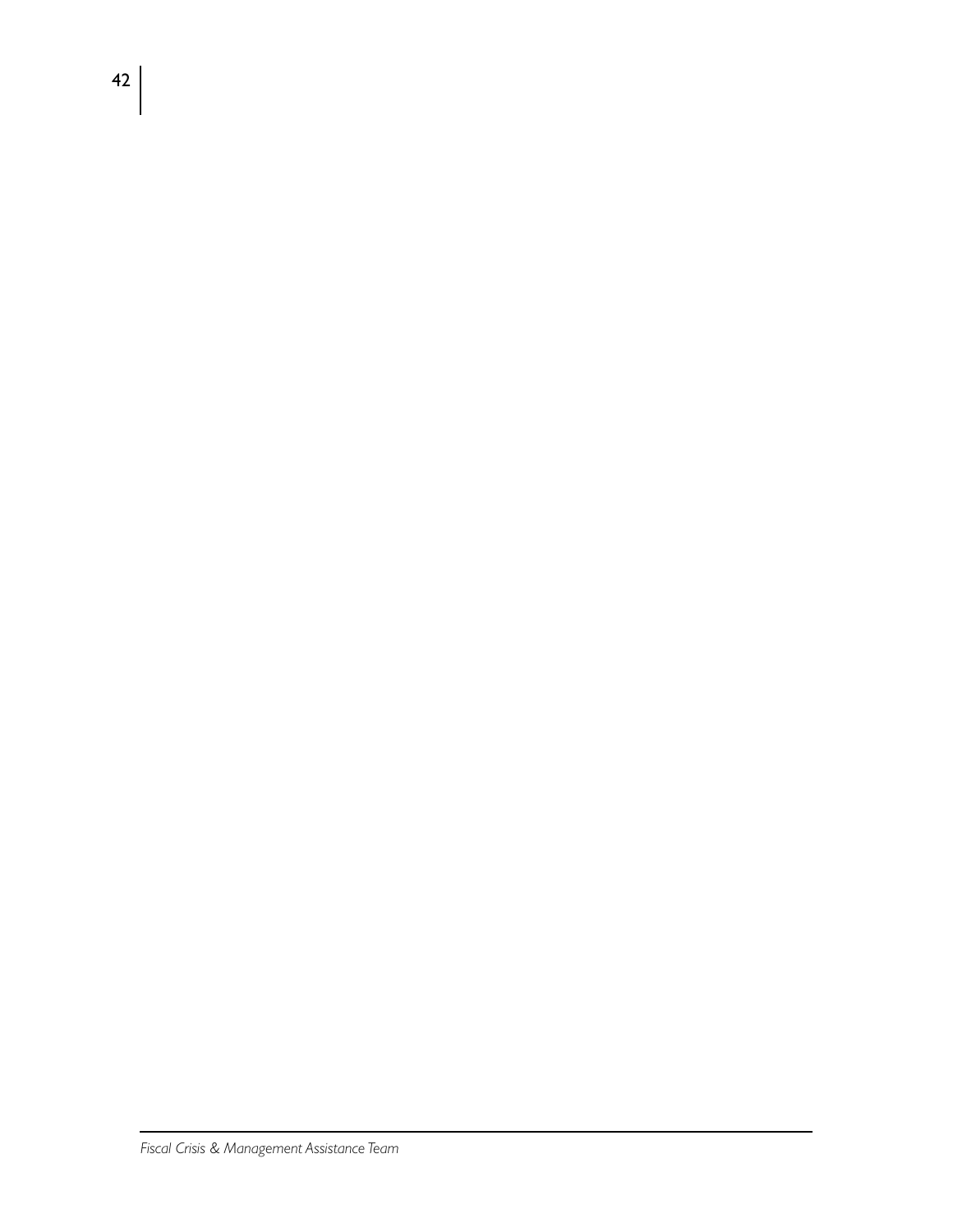## *Review of Payroll and Benefit Irregularities*

A review of W-2 Forms and 1099 forms for 2003, 2004 and 2005 found that many employees received compensation and a 1099 form in addition to the wages they received and reported on their W-2 forms. The compensation shown on 1099 forms is for services the employees performed during their regular CCC employment hours, for which they are already being compensated as reflected on their W-2 forms.

Time-off request slips are filled out infrequently by employees, resulting in employees taking time off without being charged for it. A review of a sample of personnel files found that none of the files included a filled-out leave request, and many employees had accrued the maximum allowable vacation and sick time. Employees also leave campus for hours at a time during their regular working hours. Subject 77 allegedly leaves the campus early to teach a class at Los Angeles City College.

The Payroll Department does not require approved time cards to be submitted to process the payroll. According to Subject 78, who works in the M&O Department, the Payroll Department also assumes that employees are on the job unless informed otherwise. Subject 78 alluded to Subject 79, another M&O employee, as an example. According to Subject 78, Subject 79 did not show up for work for three consecutive months, but was paid for those months nonetheless. M&O sign-in sheets that are purportedly used to monitor employee hours show that on many occasions, employees indicated they arrived for work at an earlier time than the employee who signed in immediately before them, demonstrating that these sheets are not properly monitored by management.

Subject 80 filled out a form authorizing a 25% raise for herself by simply indicating on the form that the raise was approved by Subject 81. Subject 82 received payments for reprographics services both as an employee and as an independent contractor. The supervisor approved additional pay for Subject 82 by approving payment of the maximum amount authorized by the Governing Board even though he had not worked the required hours. A time card attached to the approval form showed more than eight hours for 15 consecutive days in what appeared to be an attempt to justify payment of the maximum amount approved by the board.

The Business Office maintains a petty cash checking account known as the flex account. The vast majority of checks written on that account are for "short-term" payroll advances. However, some of the advances were for as long as three months, making them, in-effect, short-term, interest-free loans.

### *Conclusions*

Documentation regarding employee payroll was extremely disorganized, and many records could not be located. The methods for tracking employee attendance were insufficient. Detrimental shortcomings were noted in the ability to track and monitor employee payroll and benefits. Many employees were receiving payments in addition to their salary for work performed during their regular CCC employment hours. In addition, employees frequently leave campus for hours at a time, and some allegedly work for other employers. Time-off requests were not submitted or filed, demonstrating a complete lack of oversight by management and theft of public funds by several employees.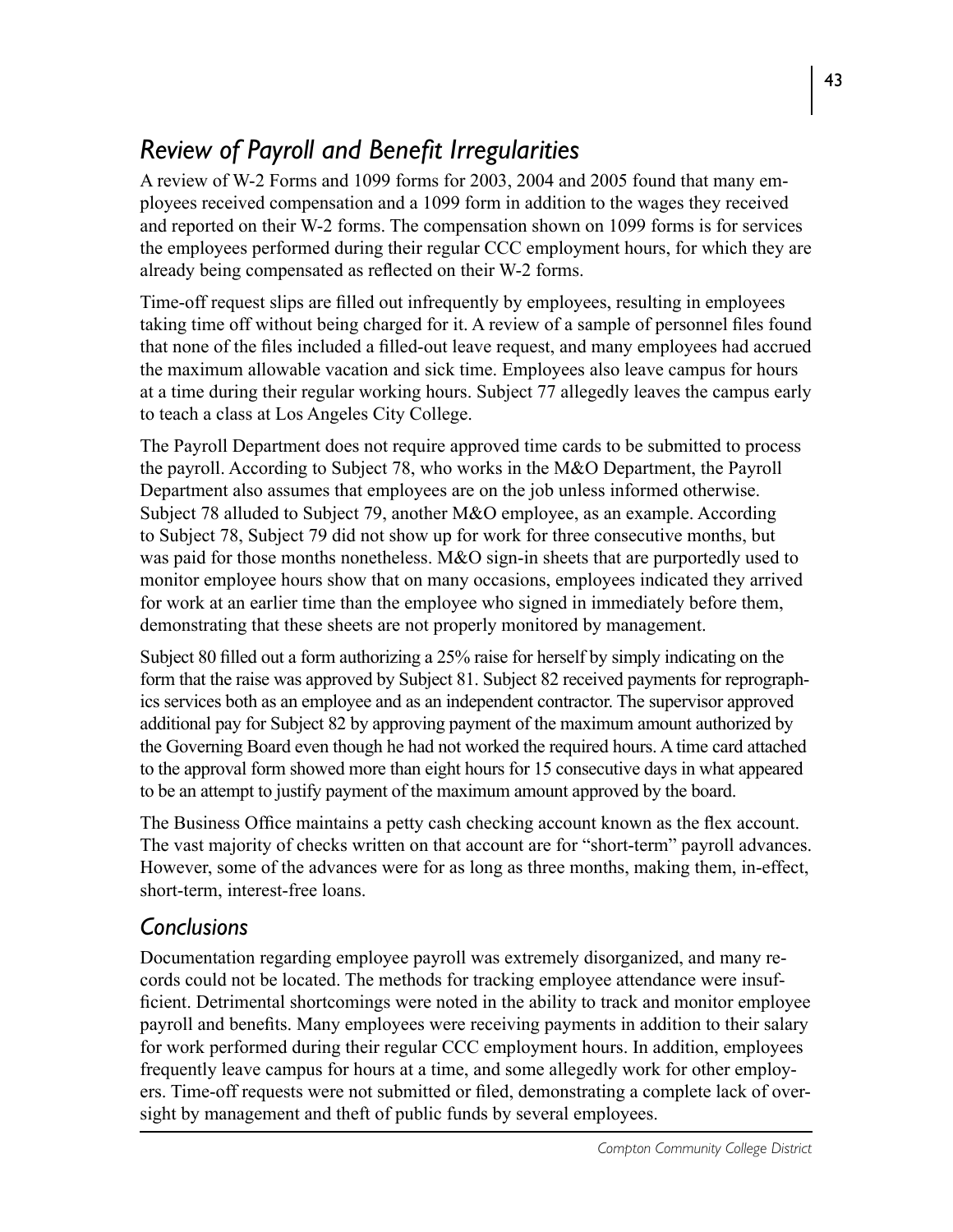### *Recommendations*

- 1. Conduct a complete reorganization of the Payroll Department, and hire permanent staff members since only two temporary staff members were employed in that department during the course of this review.
- 2. Cross-train the payroll staff. Since record maintenance is essential in providing accountability, more than one staff member should be well versed in the procedures and operations of the Payroll Department to ensure accountability and the maintenance of vital information.
- 3. Take appropriate disciplinary and/or legal action against any employee found abusing time.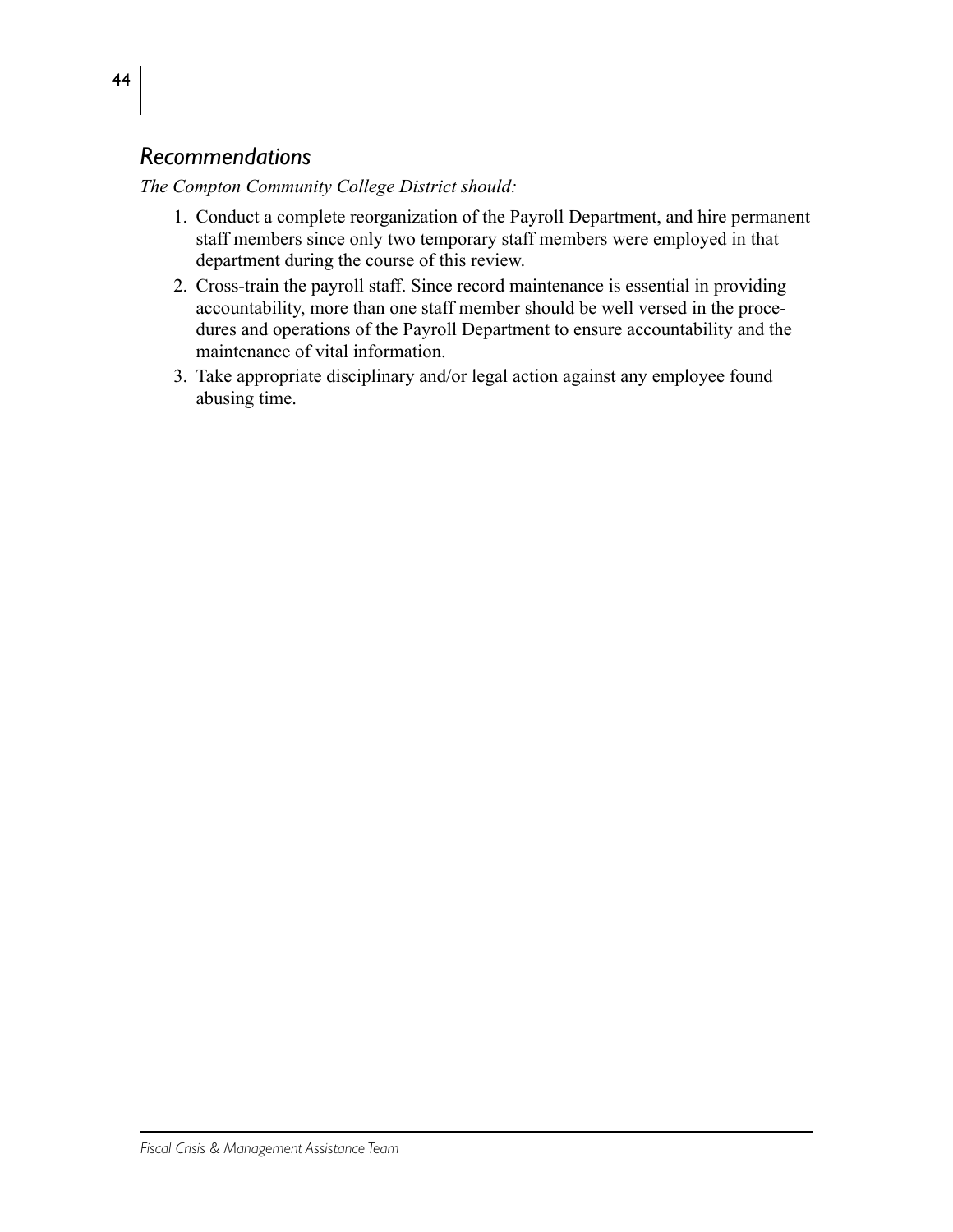# *Subject 48 Complaint*

A letter forwarded to the State Trustee by Subject 53, dated June 29, 2006, contained allegations concerning the operation of the CCC Police Department. Among the charges were allegations of lack of law enforcement knowledge, poor management and leadership skills, mismanagement of department funds, nonexistent safeguards to protect confidential records and illegal business practices.

Among the specific claims in the documents were that Subject 73 was believed to have felony convictions and that Subject 48 allowed Subject 73 to pose as a police officer during the opening ceremonies of major-league baseball fields at CCC and during the 2005 and 2006 college graduation ceremony.

Another allegation was that Subject 48 was appointed by his close friend and past CCC consultant, Subject 80, without a proper background investigation. The allegation states that Subject 73 supplies police badges and identification cards for all officers. The allegation also indicates that Subject 73 and Subject 48 are business partners in a security company.

Further investigation found that Subject 48 worked for Subject 73, the owner of Alexander Protective Services, Los Angeles, CA as its Chief of Security from September 2000 through the time he applied for the position at CCC. He reported a salary of \$20 per hour, logged 10 hours of work per week and listed his job duties as "Manage and direct the activities of security officers assigned to a variety of security responsibilities. Manage and conduct investigations into crimes against clients." Subject 48 also worked concurrently at Advanced Security Concepts in Burbank as the Director of Public Safety for \$3,000 per month and as a Paid Reserve Officer for the City of Irwindale Police Department for \$25 per hour.

On February 27, 2006, Subject 48 appointed Subject 73 to the CCC Police Department as a part-time Reserve Peace Officer, level II. According to a document included with the allegation, Subject 73 has been arrested/detained/cited for a number of offenses involving a firearm.

CCC police officers indicated the department uses inadequate equipment, unsafe vehicles and questionable practices and procedures as a result of the lack of leadership of Subject 48. The Police Department also has no prisoner cell or holding area. Officers indicated that in some instances, after they apprehended suspects and determined that the suspects had outstanding court warrants, Subject 48 ordered them to release the prisoners.

## **Police Vehicles**

Approximately six to eight old and dilapidated police vehicles were being stored outside the Maintenance and Operations (M&O) facility. A CCC employee indicated that the Automotive Department refused to service the vehicles unless monetary compensation was provided. The following are photographs of these vehicles: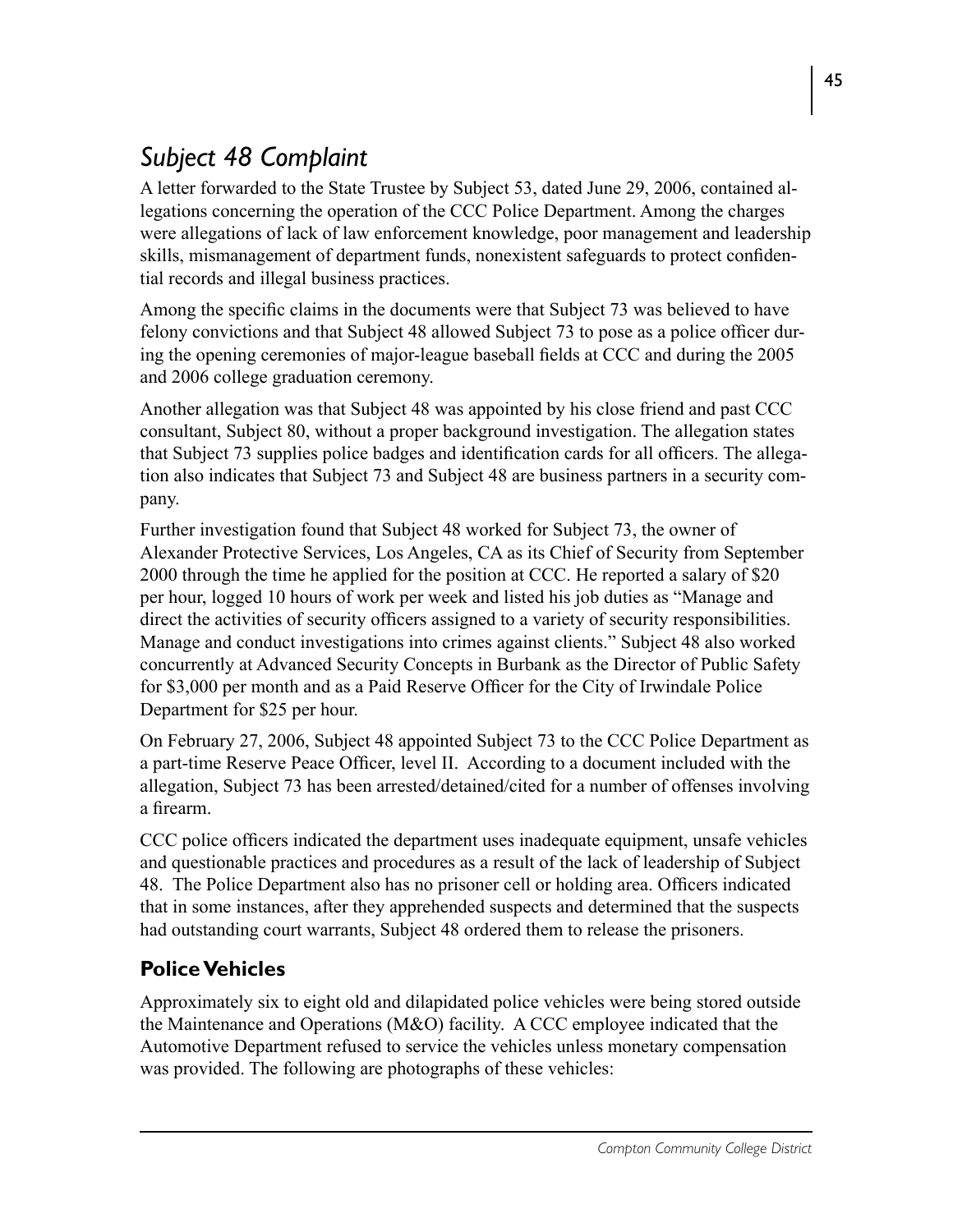

Two of those vehicles remained on site, and Subject 48 allegedly ordered the M&O Department to move the police cars using a fork lift. That account was confirmed by M&O Personnel as well as by Subject 48. According to the individuals interviewed, Subject 48 became angry one day and ordered that two or three police cars that were not in service be moved, inflicting considerable damage to the vehicles.

### **City of Irwindale**

A number of individuals indicated that subject 48 works concurrently with the City of Irwindale as a Reserve Police Officer. A request was made of the City of Irwindale for his position description and hours worked from December 2004 through August 2006. These records showed that subject 48 worked for the City of Irwindale several hours during the week and often works long shifts on Saturdays. The records that were provided did not include the specific times that Subject 48 worked, but included the number of hours. The following schedule details all the weekdays that were worked for the City of Irwindale by Subject 48 from December 2004 through August 2006 as well as the number of hours worked.

| Date              | Weekday  | <b>Hours</b> |
|-------------------|----------|--------------|
| December 20, 2004 | Monday   | 9.00         |
| December 21, 2004 | Tuesday  | 7.75         |
| December 31, 2004 | Friday   | 6.75         |
| January 20, 2005  | Thursday | 5.50         |
| February 7, 2005  | Monday   | 11.00        |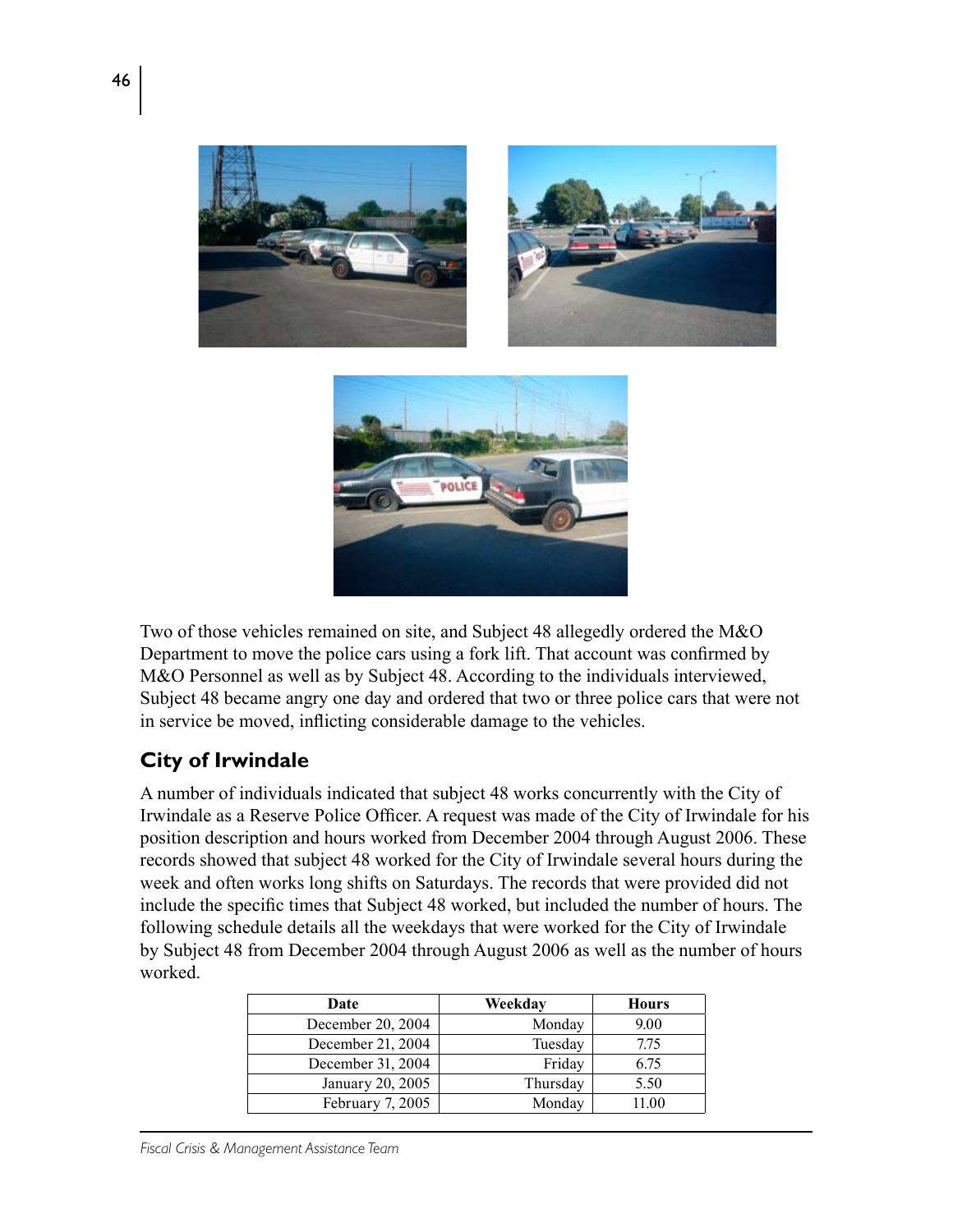| February 9, 2005  | Wednesday | 12.00 |
|-------------------|-----------|-------|
| May 30, 2005      | Monday    | 6.50  |
| June 30, 2005     | Thursday  | 2.50  |
| July 11, 2005     | Monday    | 6.00  |
| July 29, 2005     | Friday    | 10.00 |
| September 9, 2005 | Friday    | 6.00  |
| October 4, 2005   | Tuesday   | 2.50  |
| October 6, 2005   | Thursday  | 5.45  |
| October 13, 2005  | Thursday  | 2.00  |
| November 18, 2005 | Friday    | 8.00  |
| December 16, 2005 | Thursday  | 4.00  |
| December 29, 2005 | Thursday  | 8.00  |
| January 25, 2006  | Wednesday | 3.00  |
| January 27, 2006  | Friday    | 14.50 |
| March 17, 2006    | Friday    | 9.50  |
| March 22, 2006    | Wednesday | 2.50  |
| April 5, 2006     | Wednesday | 11.50 |
| April 14, 2006    | Friday    | 9.00  |
| May 12, 2006      | Friday    | 11.00 |
| May 16, 2006      | Tuesday   | 3.00  |
| May 26, 2006      | Friday    | 11.00 |
| June 21, 2003     | Wednesday | 3.00  |
| June 23, 2006     | Friday    | 12.00 |
| July 25, 2005     | Tuesday   | 3.00  |
| July 26, 2006     | Wednesday | 6.00  |
| August 10, 2006   | Thursday  | 2.00  |
| August 16, 2006   | Wednesday | 3.00  |
| August 18, 2006   | Friday    | 7.00  |
| August 31, 2006   | Thursday  | 7.00  |
|                   |           |       |

Subject 48 claimed that he works at CCC 8 a.m. to 8 p.m. Monday through Thursday and 8 a.m. to 4 p.m Friday. He further stated that he often works at CCC on Saturday and that his typical work week totals from 60 to 70 hours, adding that his schedule when he first began working for CCC was much more intense, and he worked more hours.

Subject 48 reportedly leaves campus frequently for several hours at a time and does not inform anyone of his whereabouts. On one occasion, Subject 48 was unavailable at 12:30 p.m., and an assistant said he was at lunch. A message was left with his assistant asking Subject 48 to call when he returned, but a return telephone call was not received until several hours later.

Subject 48 was requested to provide copies of time records or shift schedules for the last year, but indicated that he keeps only the current schedule, which is always subject to change. Subject 48 was asked whether he could account for the whereabouts of one of his employees if a legal matter arose that called into question the specific work times, but he answered that he would have to take his officer by his word. Subject 48 further explained that he recently began requiring his officers to sign in on a payroll report every calendar month. Copies of those reports, which were in use as of April 2006, indicated that Subject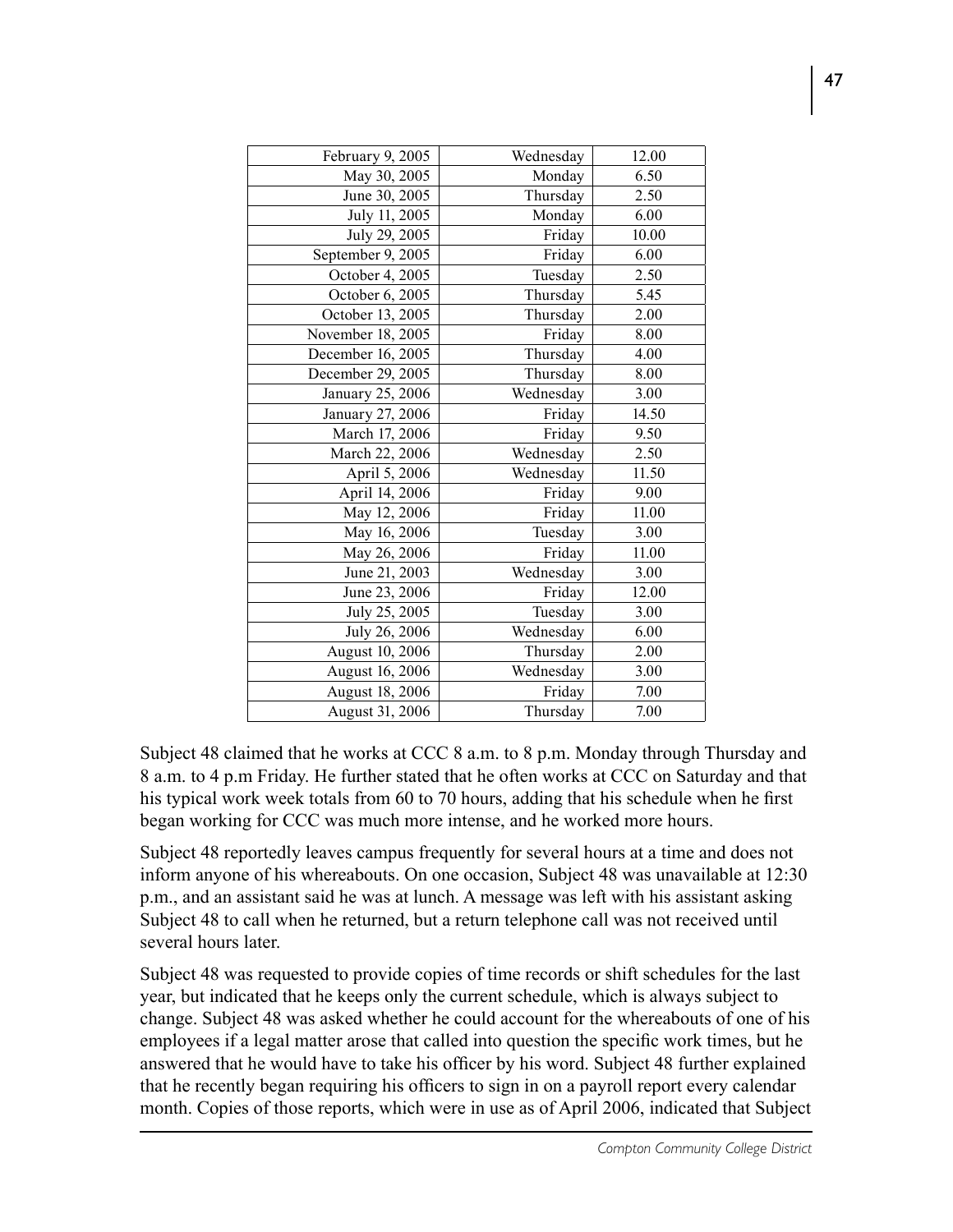48 began signing himself only in September 2006. Additional investigation is necessary to determine whether Subject 48 does, in fact, work for the City of Irwindale while he is being compensated as a full-time employee for CCC.

## **Fingerprinting**

According to several CCC employees, new employees are routinely charged \$75 each to be fingerprinted at the CCC Police Department. However, according to Subject 48, who works for the Police Department, the normal fee of \$20 is waived. The procedure is that every Tuesday, a representative from U.S. Fingerprinting is on campus to conduct Live Scan fingerprinting. He stated that U.S. Fingerprinting charges a minimum of \$2 per employee, depending on the depth of the clearance, i.e., whether it involves only the State of California or includes federal agencies such as the Department of Justice and/or the FBI. According to an August 2, 2005 news release, U.S. Fingerprinting's standard charge is \$20 and an additional \$26 for a Department of Justice clearance. An FBI clearance requires an additional \$32 charge. According to Subject 48, U.S. Fingerprinting collects the fee directly from the employee and mails Subject 48 a check for the college's share of the fee. Subject 48 said he brings the check to the Bursar's Office. The check is not accompanied by a statement that shows how U.S. Fingerprinting calculated the school's share of the fee, and Subject 48 said he does not know how this amount is computed. Several attempts were made to contact officials at U.S. Fingerprinting to discuss how the fee is computed, but telephone calls were never returned.

## *Conclusions*

The CCC Police Department suffers from poor employee morale and a lack of adequate equipment. The police department lacks adequate guidelines for establishing the proper chain of custody for evidence. Officers are being compensated outside their normal payroll for working at events or other programs on the campus. There are allegations that Subject 48 frequently leaves campus for hours at a time while working for CCC. It has been determined that Subject 48 worked for the City of Irwindale as a paid Reserve Officer for several days during 2004, 2005 and 2006.

### *Recommendations*

.

- 1. Provide training on the proper chain of custody for the collection of evidence.
- 2. Implement strict policies to ensure accountability of hours worked by all CCC employees.
- 3. Conduct further audit work to determine whether Subject 48 was working for the City of Irwindale while he was scheduled to be at CCC. Pending the audit findings, approprate disciplinary and/or legal action should be considered.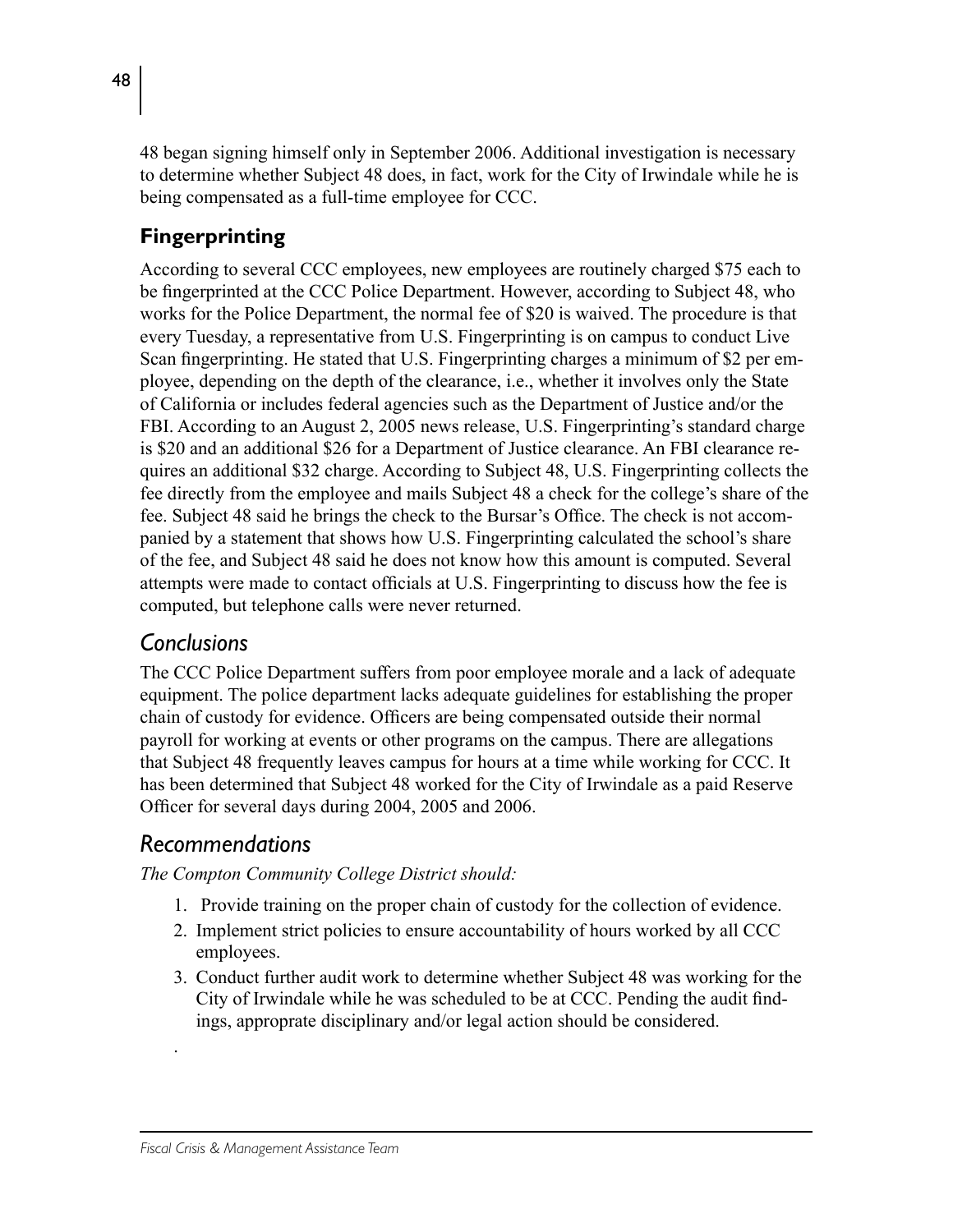## *Gateway Purchases/Products*

When Subject 83 of the MIS Department started working for the college, a pre-existing Gateway purchase order was approved and under way for a complete network upgrade. Subject 83 explained that he met with FCMAT representatives and the former Special Trustee, Subject 84, and personally made the decision to purchase the equipment from another vendor. CCC reportedly had a long relationship with Gateway and encountered few problems with the system or the vendor. Subject 83 explained that he returned the previously ordered Gateway purchase, but was forced to pay a 25% restocking fee totaling approximately \$250,000.

A review of the accounts payable folders located a purchase order (PO# C39032), dated August 17, 2004, payable to Gateway Companies, Inc. for \$1,592,041.41. This purchase order was prepared as a standing order for the purchase of computers, and the funding source was indicated to be from Proposition 39, bond funds. Another purchase order dated December 27, 2004 (PO#C39032A), was located, payable to Gateway for \$1,205,889.26, which included Metronome branded products. Attached to purchase order C39032A was an invoice from Metronome dated December 16, 2004. This invoice was prepared prior to the issuance of purchase order C39032A to Gateway, but was for what appears to be the same equipment as found on the Gateway purchase order. The Metronome invoice totaled \$912,479.01, including tax with a \$227,730 trade-in-discount.

Subject 83 explained that he chose to enter into an agreement with Metronome in 2005 and traded-in "almost all" of the brand new Enterasys switches that were previously purchased by Gateway to receive a \$227,000 discount. He added that this transaction was approved by the former Special Trustee, Subject 84. He further explained that he was incorrect in stating that Gateway would charge a restocking fee, but that Gateway would not accept the return, and Enterasys was willing to take the return, but would charge the 25% restocking fee. Subject 83 instead chose to trade in the equipment to Metronome in exchange for the discount.

Two different purchase orders dated January 5, 2005 had the purchase order number C39032 and were payable to Metronome.net. The purchase orders were for \$520,283.43 and \$531,252.54, totaling \$1,051,535.97. In addition, a purchase order from Gateway dated September 15, 2004 and numbered C39032 showed that \$448,730.31 in Enterasys equipment was purchased. It is unclear why duplicate purchase orders were issued to multiple vendors.

After several unsuccessful telephone calls were placed to Subject 83, a call was placed to Metronome, and a female indicated that any questions would have to be directed to the vice president of the company. A return call was received from Subject 85, the president, and Subject 86, the vice president, of Metronome. They indicated that Subject 83 had purchased a tremendous amount of Enterasys equipment from Gateway and was unable to get rid of it. The president and vice president explained that the Enterasys equipment was outdated and that Metronome gave CCC a significant trade-in-discount on the purchase of new Cisco equipment. In turn, CCC gave Metronome most of the brand new Gateway items and purchased Cisco equipment. They said that an inventory was previ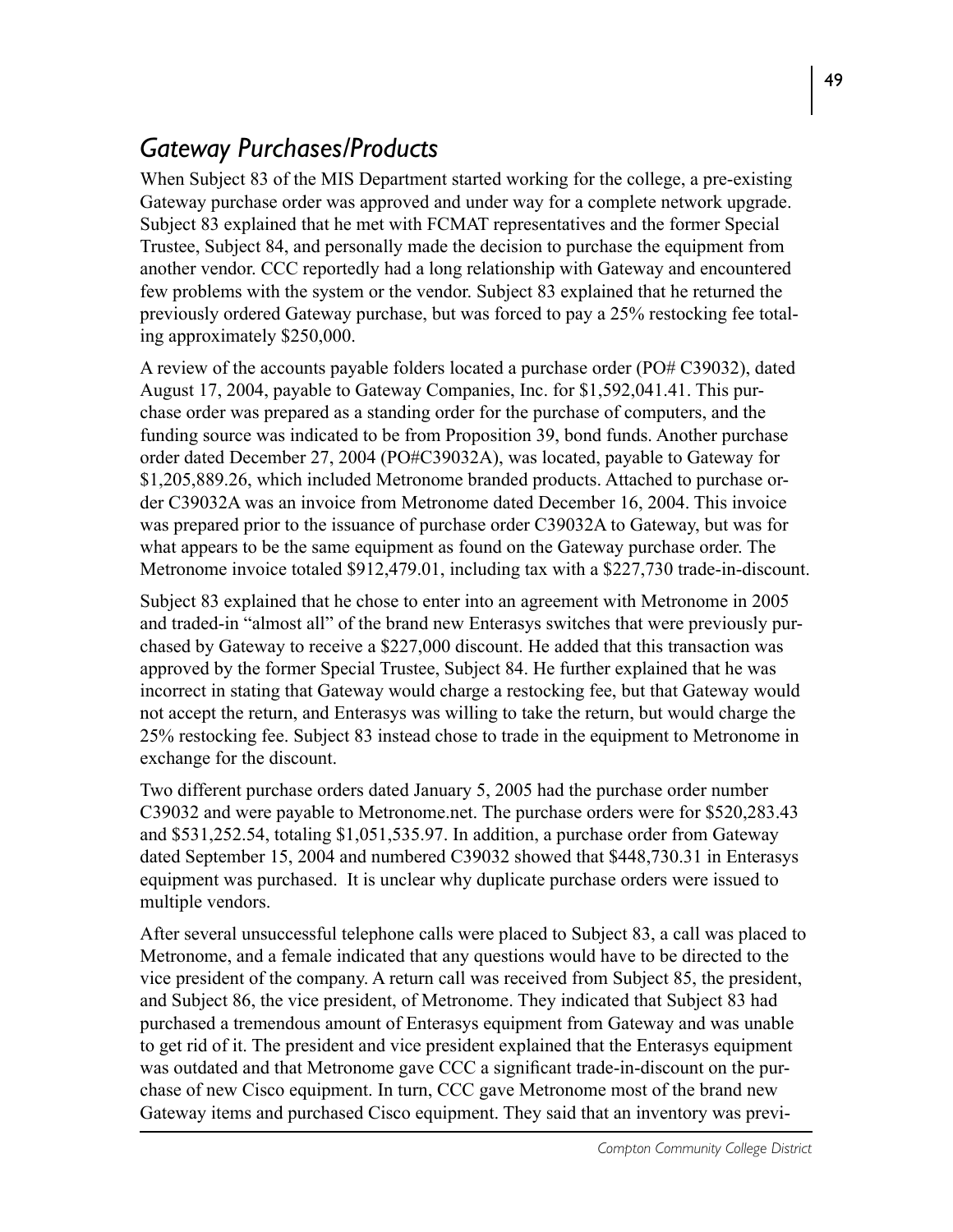ously sent to Subject 83, but refused to provide another one for the team's review. The president and vice president of Metronome indicated that the Enterasys equipment was disposed of, outdated and only worth approximately \$10,000 on E-Bay. However, when questioned again about what happened to this brand-new equipment that was reportedly in original and unopened boxes, Subject 85 became extremely angry and began yelling profanities. When told that the questions were simply part of an effort to find out what happened to the Gateway inventory, Subject 85 responded that his business's financial records were no one else's business, used another profanity and hung up the telephone.

When a telephone call placed to Subject 83 was not returned, an e-mail was forwarded requesting the information that Metronome supposedly sent to him the day before. Subject 83 responded with an e-mail that provided additional information about the transaction that was never provided during the many previous interviews and telephone conversations. He claimed that the Enterasys equipment was purchased from Gateway and shipped to a third-party vendor called Spectrum Communications for configuration and installation preparation. He continued to state that upon traveling to pick up the equipment, two CCC employees used a flat bed truck and several of the boxes fell off the truck during transport. A police report was allegedly filed with the California Highway Patrol. Subject 83 also included with his e-mail a recently prepared inventory of items traded in to Metronome and an inventory that he was compiling of the remainder of the equipment from the Gateway purchase.

The spreadsheets provided by Subject 83 showed that 31 of 523 items were traded in to Metronome. This is contrary to the statements of Subject 83, who explained that almost the entire Enterasys purchase was traded in with the exception of a few switches.

As demonstrated in the following chart, calculations indicate that at least \$193,414.49 in brand new equipment was traded in to Metronome. This is extremely questionable since several individuals indicated that the value of traded-in equipment is generally between 25% and 40% of the original value. If the traded-in products as indicated by both Metronome and the MIS Department were accurate, Metronome gave almost a 100% trade-in discount, which contradicts all testimony.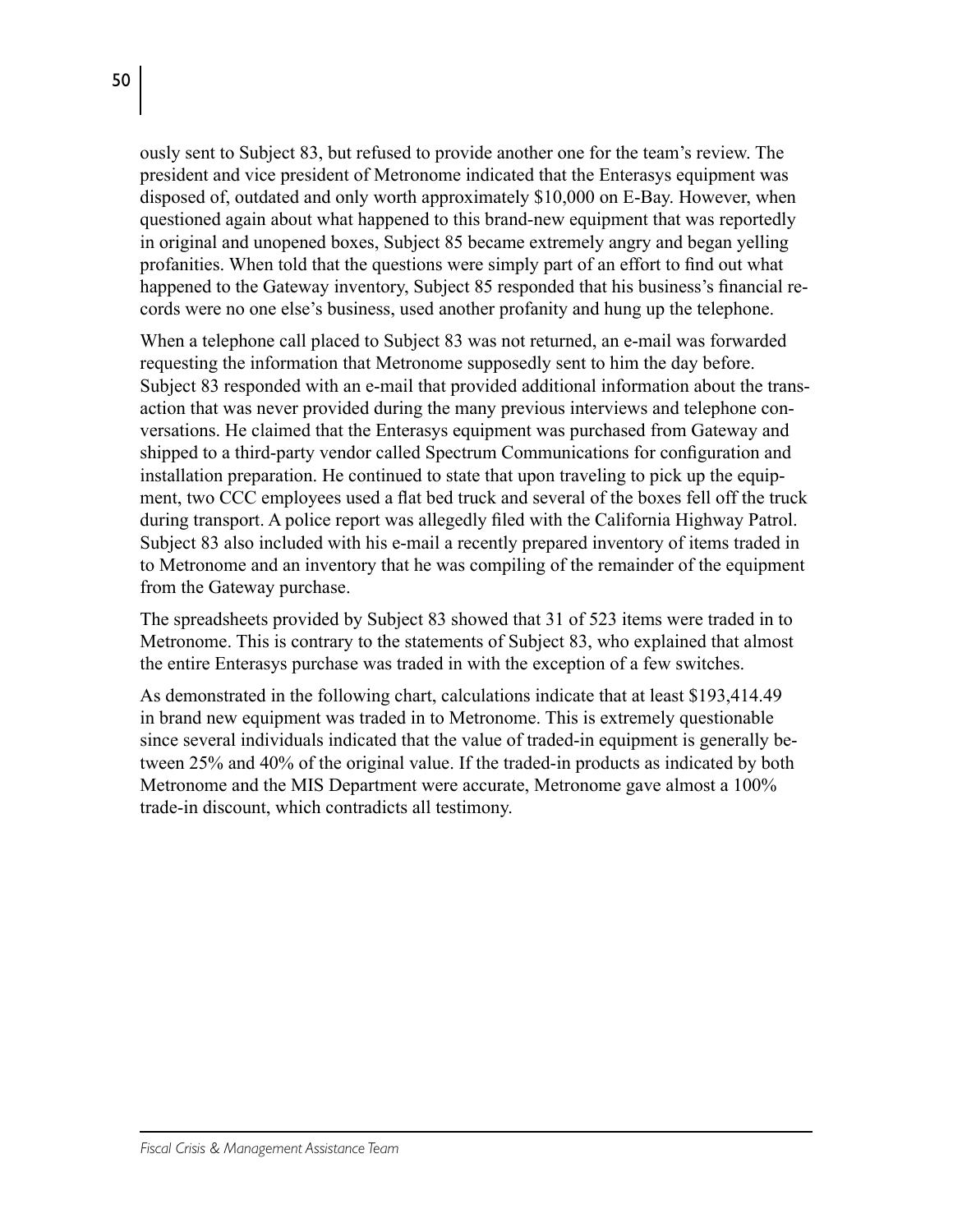| CCC - Analysis of PO C39032 - Value of Traded-In Equipment                                                                                      |                  |                              |  |  |  |  |
|-------------------------------------------------------------------------------------------------------------------------------------------------|------------------|------------------------------|--|--|--|--|
| Item#                                                                                                                                           | <b>Traded-In</b> | <b>Value (Including Tax)</b> |  |  |  |  |
| 8008822                                                                                                                                         | 7                | \$<br>14,738.05              |  |  |  |  |
| 8008823                                                                                                                                         | 3                | 12,645.54                    |  |  |  |  |
| 8008824                                                                                                                                         | 6                | 35,835.50                    |  |  |  |  |
| 8008825                                                                                                                                         | 1                | 14,019.35                    |  |  |  |  |
| 8008826                                                                                                                                         | 1                | 15,042.98                    |  |  |  |  |
| 8008828                                                                                                                                         | 4                | 64,602.59                    |  |  |  |  |
| 8008829                                                                                                                                         | 1                | 9,137.20                     |  |  |  |  |
| 8008839                                                                                                                                         | 3                | 15,273.56                    |  |  |  |  |
| 8008838                                                                                                                                         | $\overline{2}$   | 12,119.72                    |  |  |  |  |
| 8008841                                                                                                                                         | 1                | N/A                          |  |  |  |  |
| $\ast$                                                                                                                                          | $\mathfrak{D}$   | N/A                          |  |  |  |  |
| TOTAL                                                                                                                                           | 31               | 193,414.49<br>\$             |  |  |  |  |
| * Note that equipment was traded-in that does not appear on the Gateway<br>Purchase Order and item #8008841 is valued at 0.00 indicating it was |                  |                              |  |  |  |  |
| paid for previously.                                                                                                                            |                  |                              |  |  |  |  |
| The total of this spreadsheet is understated.                                                                                                   |                  |                              |  |  |  |  |

The list provided by MIS indicates 150 items to be missing, according to Subject 83. The number of items labeled "mismatch (*sic*)" should be 154. The following chart indicates that at least \$135,650.79 of this purchase order is missing.

| Item#        | <b>Mismatch</b>                                     | <b>Value (Including Tax)</b> |
|--------------|-----------------------------------------------------|------------------------------|
| 8008821      | 5                                                   | \$<br>3,318.70               |
| 8008827      | 6                                                   | 14,701.41                    |
| 8008830      | 25                                                  | 1,939.50                     |
| 8008834      | 2                                                   | 693.91                       |
| 8008835      | 38                                                  | 26,532.36                    |
| 8008836      | 27                                                  | 17,222.76                    |
| 8008839      |                                                     | 5,091.19                     |
| 8008838      | 7                                                   | 42,419.02                    |
| 8008837      | $\overline{2}$                                      | 719.77                       |
| 8008840      | 3                                                   | 23,012.17                    |
| 8008843      |                                                     |                              |
| 8008844      | 35                                                  |                              |
| *            | 2                                                   |                              |
| <b>TOTAL</b> | 154                                                 | \$<br>135,650.79             |
|              | * Note that equipment was traded-in or is missing   |                              |
|              | that does not appear on the Gateway Purchase Order. |                              |
|              | Items 8008843 and 8008844 do not have a value       |                              |
|              | indicating they were paid for previously.           |                              |
|              |                                                     |                              |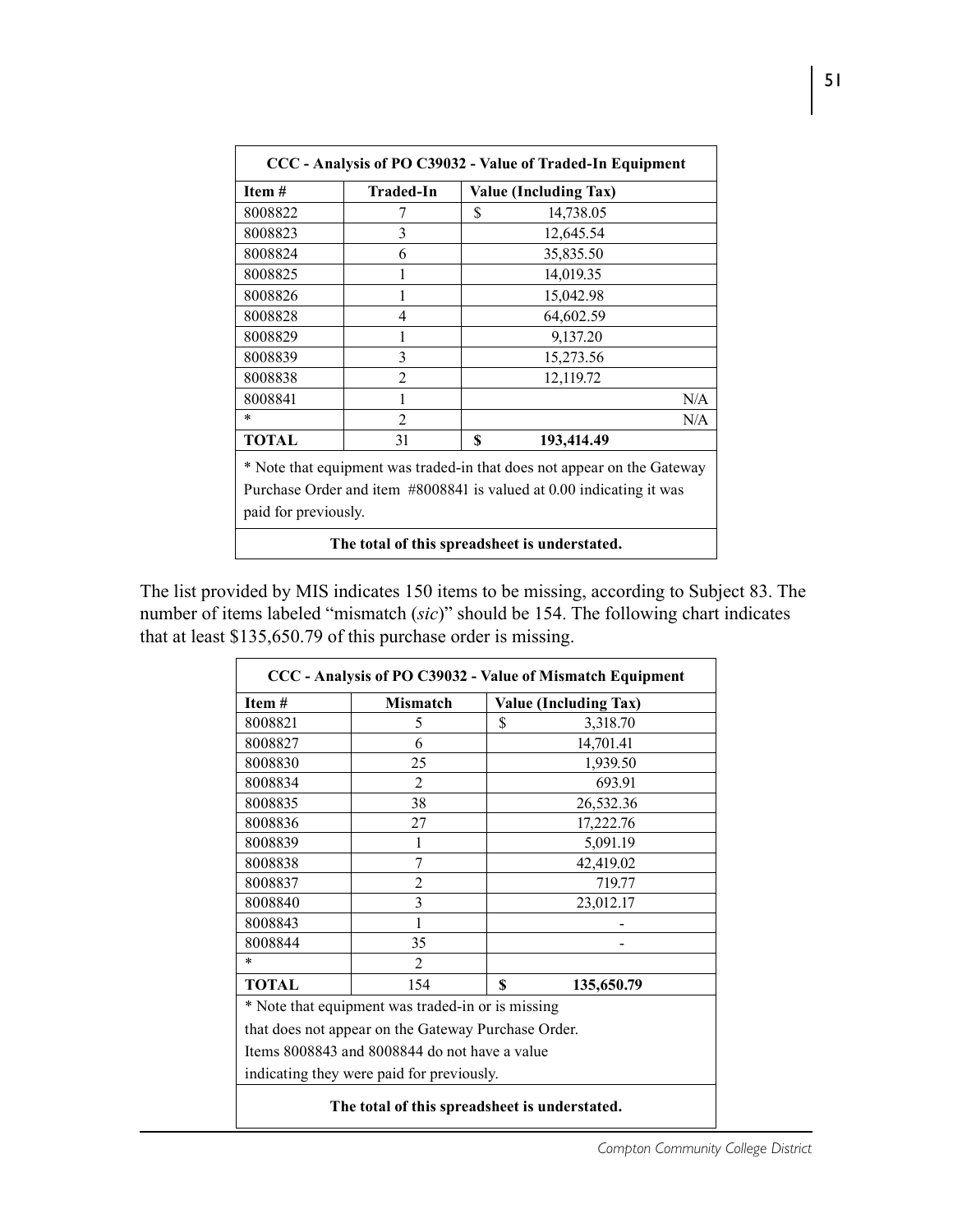Subject 87, who is employed by Gateway and acts as the main contact for CCC, indicated that Gateway had a long-lasting positive relationship with the school, but the relationship worsened after the new Chief Information Officer was hired. Subject 87 explained that Gateway won a \$3 million bid to provide various products and services to the school for the approved upgrade of all servers, storage networks and desktops. In December 2004 or January 2005, Subject 83 asked him to return almost \$500,000 in products. However, since the products had been in the school's possession for more than 30 days, they could not be returned. Subject 87 was informed that CCC would be utilizing another vendor and would not be fulfilling the standing order as previously approved. He also indicated that because of this and receiving late payments for more than \$600,000 in orders, Gateway management decided no longer to do business with CCC. Subject 87 also indicated that he had never heard of any company disposing of computer hardware as Metronome indicated.

Subject 83 stated that the CCC Police Department was attempting to locate the police report for the lost equipment, but to date, that report has not materialized. He continued to state that he consulted with the previous Special Trustee, Subject 84, and he claimed that a representative of FCMAT approved all the transactions. However, this statement is questionable as FCMAT did not have approval authority and did not approve the switch to Cisco. Subject 83 explained that he did not obtain any other bids for this purchase because it occurred through a CMAS contract. This statement is obviously false because a proposal submitted to Gateway by Subject 87 includes Cisco equipment. This proposal was addressed to and prepared with Subject 83 as a contact.

A representative of FCMAT who was present when Subject 83 received approval for this transaction indicated that he expressed serious concerns at the time, but the previous Special Trustee, Subject 84, approved the transaction anyway. He also explained that Subject 83 favors Cisco and that the Enterasys equipment was new technology at the time (contrary to the comments from the representatives of Metronome). He continued to explain that he understands Enterasys to be quality equipment that can be used at a cheaper cost than most other brands. The FCMAT representative was never informed that any of the equipment purchased from Gateway had fallen off a truck or was lost.

Subject 83 indicated that his recollection is poor regarding the duplicate purchase orders with different vendor names. He added that no inventory was completed of all the equipment received and all the equipment traded in to Metronome. Subject 83 said that he contacted Cisco and followed the company's suggestion to use Metronome. Subject 83 also acknowledged having a professional relationship with Metronome while working for a previous employer.

Subject 88, who is with Cisco, explained that Metronome is an authorized vendor of Cisco equipment, but that Cisco did not give any advice or direction to CCC regarding which vendor to select. He said that they simply provided them with authorized vendors from which to choose. He also added that Subject 83 already had a deal in the works with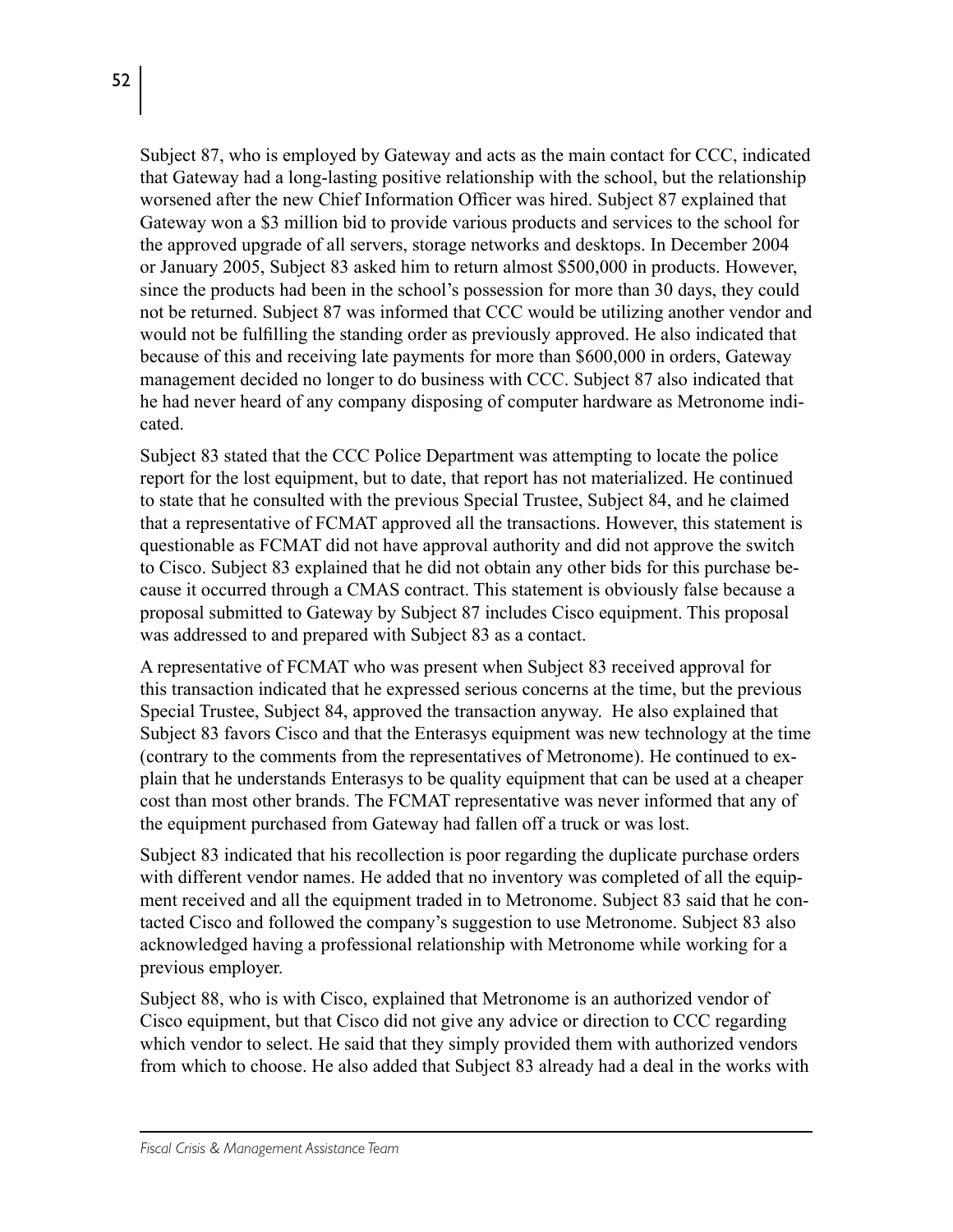Metronome before Cisco became involved in the transaction. Subject 88 further indicated that Gateway is not an authorized seller of Cisco products. However, the Gateway Web site showed this statement to be inaccurate since it included several listings for various Cisco products, including the Cisco Catalyst 3560 switch.

Subject 89, who was purportedly one of the individuals who was responsible for picking up the Gateway equipment from Spectrum Communications, indicated that he and Subject 90 took a flatbed truck to the facility and loaded about 100 boxes of approximately three feet by six feet in size onto the truck in stacks of about 10 boxes high. He indicated that on their return trip to the college, they witnessed exactly five boxes fall off the truck. He said that he had no idea of where the boxes fell off, but that it may have occurred on Interstate 91. Subject 89 indicated that a police report was filed with the California Highway Patrol, but he never received a copy nor did he ever learn whether the boxes were recovered.

A large number of new telephones were allegedly purchased, but were missing from the MIS Department. Subject 83 indicated that he could not remember exactly how many of those telephones were deployed, and he instructed Subject 77 to answer this question. Subject 77 said that to the best of his knowledge, approximately 300 telephones were deployed, and the other telephones "should be in storage."

### *Conclusions*

As a result of the conflicting information and circumstances surrounding the purchase of computer equipment from Metronome, there are serious concerns over the transactions that have taken place in the MIS Department. An analysis of the inventory of computer equipment throughout the campus demonstrates that exorbitant funding was consistently used to purchase computer products and electronic equipment.

### *Recommendations*

- 1. Conduct a comprehensive investigation into the transactions surrounding the technology purchases discussed in this report.
- 2. Seriously consider conducting a full scope audit of the MIS Department and its operations.
- 3. Establish procedures to better monitor and safeguard the technology assets purchased by the CCCD.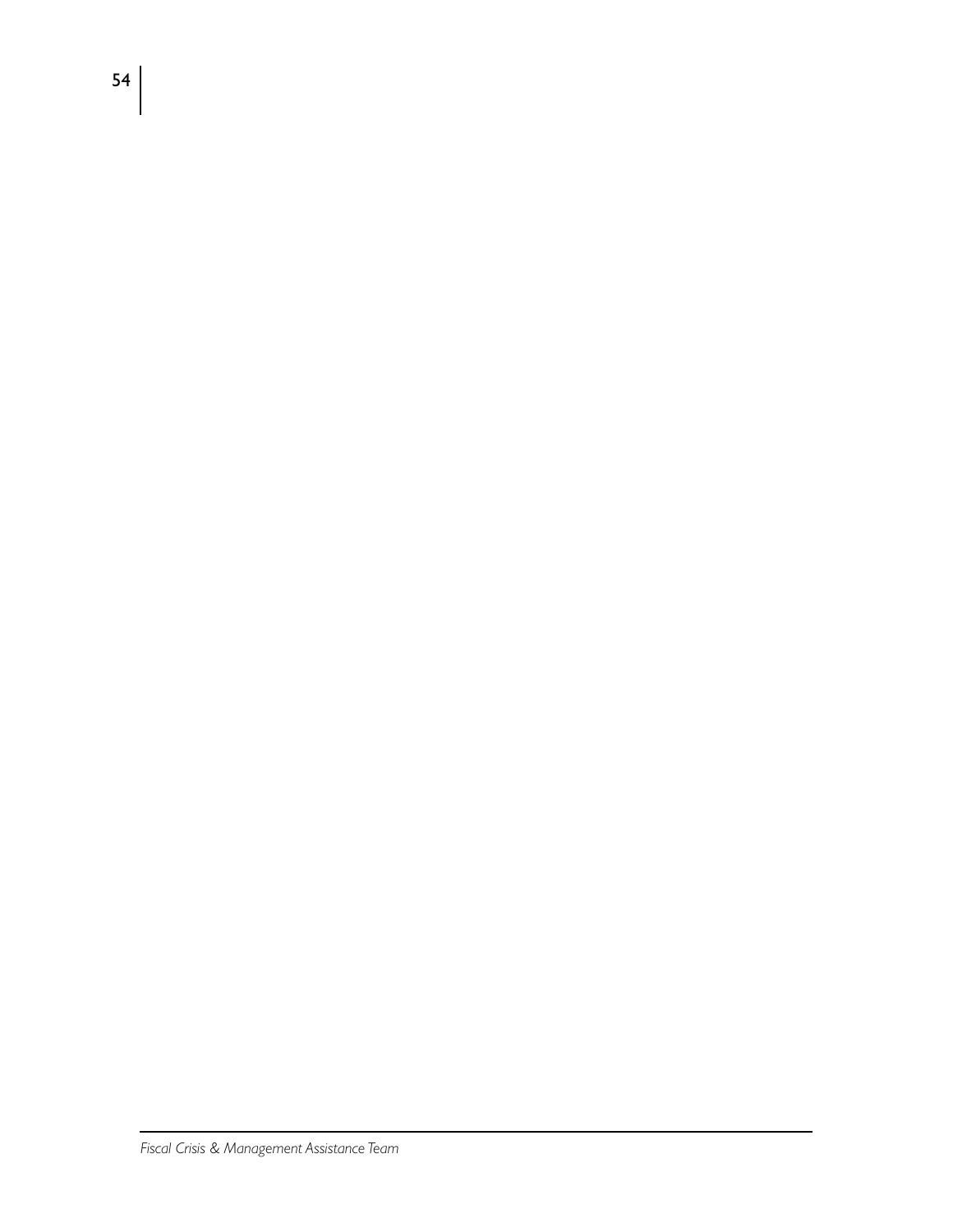# *Questionable Payments*

Accounts payable files for the 2003-04 and 2004-05 school years were reviewed to analyze purchase orders and invoices to consultants and independent contractors. In addition, a review was conducted of two binders from the Business Office that were allegedly inclusive of all warrants issued during the scope period. For comparison purposes, an electronic warrant listing was provided by the Los Angeles County Office of Education. This review found that in many instances, the warrant computer runs provided by the Business Office did not match the electronic file provided by the county. Several individuals were unable to provide an explanation for this discrepancy. Cancelled checks could not be reviewed because they reportedly are not maintained by the college.

A significant number of questionable payments was made to students, vendors and faculty members for various programs and personal items. Examples of these have been outlined in the following section:

- Subject 7 established an account with the Union Bank of California for a Workers Compensation Revolving Fund. An initial deposit of \$10,000 was made. Subject 7 appeared to be the only authorized signatory for this account, but no records were available for inspection. It has been impossible to determine whether any additional funds were deposited into this account or whether the \$10,000 was withdrawn.
- Credit cards were requested on a Voyage CNG credit card application for Subject 63, Subject 91, Subject 92, Subject 93, Subject 94, Subject 95, Subject 96, Subject 97, Subject 98 and Subject 99.
- An invoice for \$40,000 was for the purchase of 400 Shell gas cards for \$100 each. There was no documentation explaining who was being issued the cards or the purpose of the purchase.
- A payment to the Franchise Tax Board was made for the benefit of Subject 100's taxes for years 2000 and 2001 totaling \$1,162.49. There was no explanation with the documentation to determine why these funds were issued on behalf of a consultant.
- In some instances, employees of the college were providing services to the college and being compensated as a vendor. For example, Subject 101 worked for the M&O Department and received payments totaling \$4,100 for providing international flags for commencement ceremonies.
- Subject 2 owned a catering business and would frequently cater events and meetings while being paid as an employee of CCC. He submitted several requests for reimbursement for food items used to cater those events. Several individuals indicated that he would spend almost 80% of his time catering events around campus.
- Subject 102, a CCC employee, received \$10,000 for recruitment efforts and \$800 as a vendor to provide disc jockey services to the college.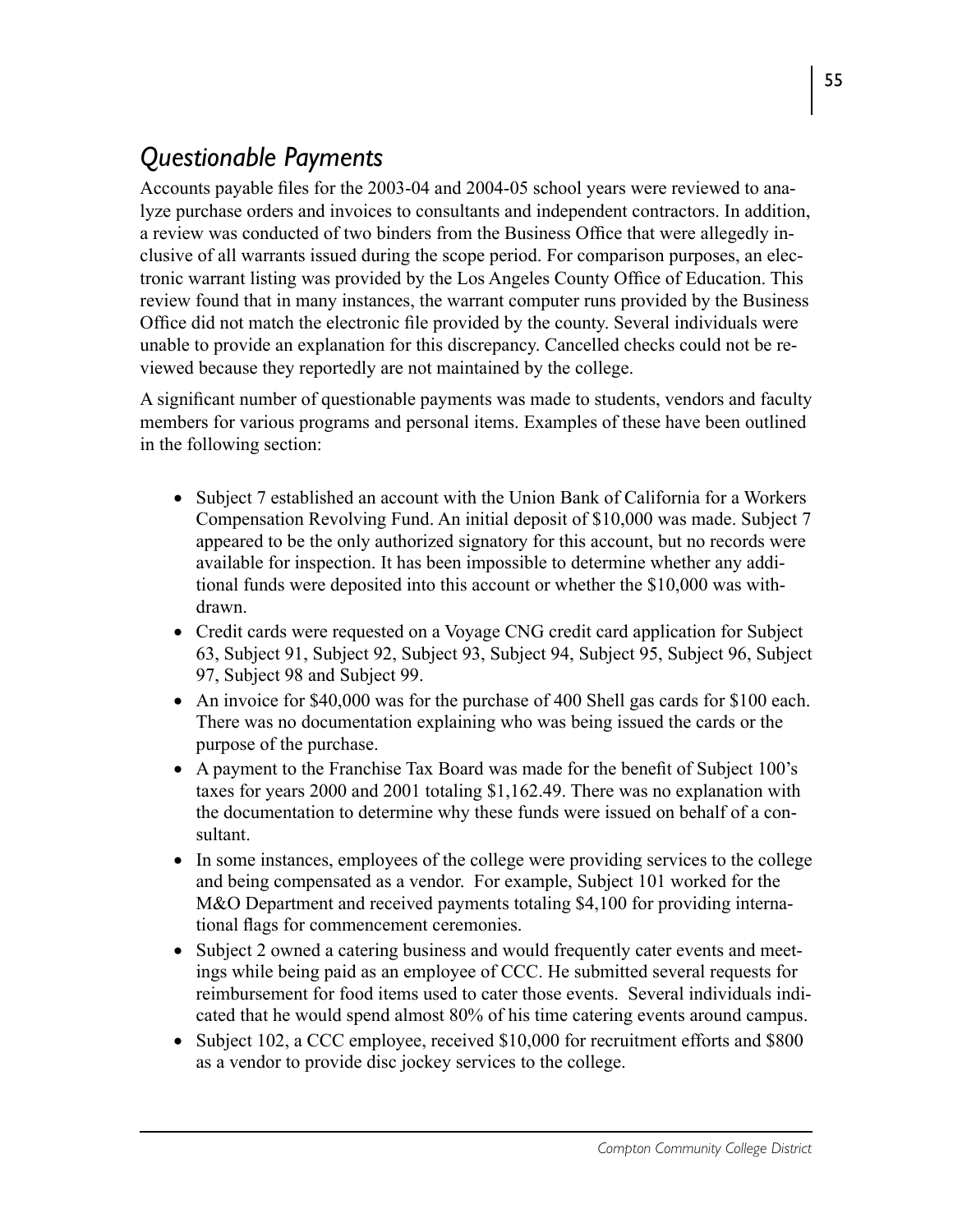- Direct payments totaling \$52,848.72 were made for the medical bills of Subject 103, another CCC employee. There was no explanation as to why the college paid these bills.
- A review of the accounts payable files found an exorbitant amount of bills and reimbursements for groceries, catering, restaurants and wholesale food stores such as Sam's Club. Many of these purchases were charged to specific programs such as the Upward Bound program, Americorps and the Foster Care program. Several purchase orders were noted for huge quantities of sweatshirts, T-shirts, wind suits, shoes and other apparel. While some of these purchases appeared to be for athletic teams, a majority did not appear to be related to athletics.
- An excessive amount of funds were being spent on catering events.
- A significant number of students were receiving large checks for expenses such as SAT testing, tuition fees, parking permits and books. These disbursements require further inquiry.

#### *Conclusions*

Questionable transactions and payments were made to various vendors and individuals. There was inadequate documentation supporting many of these payments. The binders containing issued warrants provided by the Business Office did not correspond with the disk of warrants provided by the county.

#### *Recommendations*

- 1. Conduct further audit work of accounts payable, including a review of all cancelled checks that are maintained by the county, to determine the legitimacy of certain payments.
- 2. Implement a centralized function to review the appropriateness of purchase requests, the accuracy of purchase orders and to determine that appropriate documentation exists to support the order.
- 3. Take steps to ensure that the records maintained by the Business Office correspond with documentation at the county to provide for better audit-ability.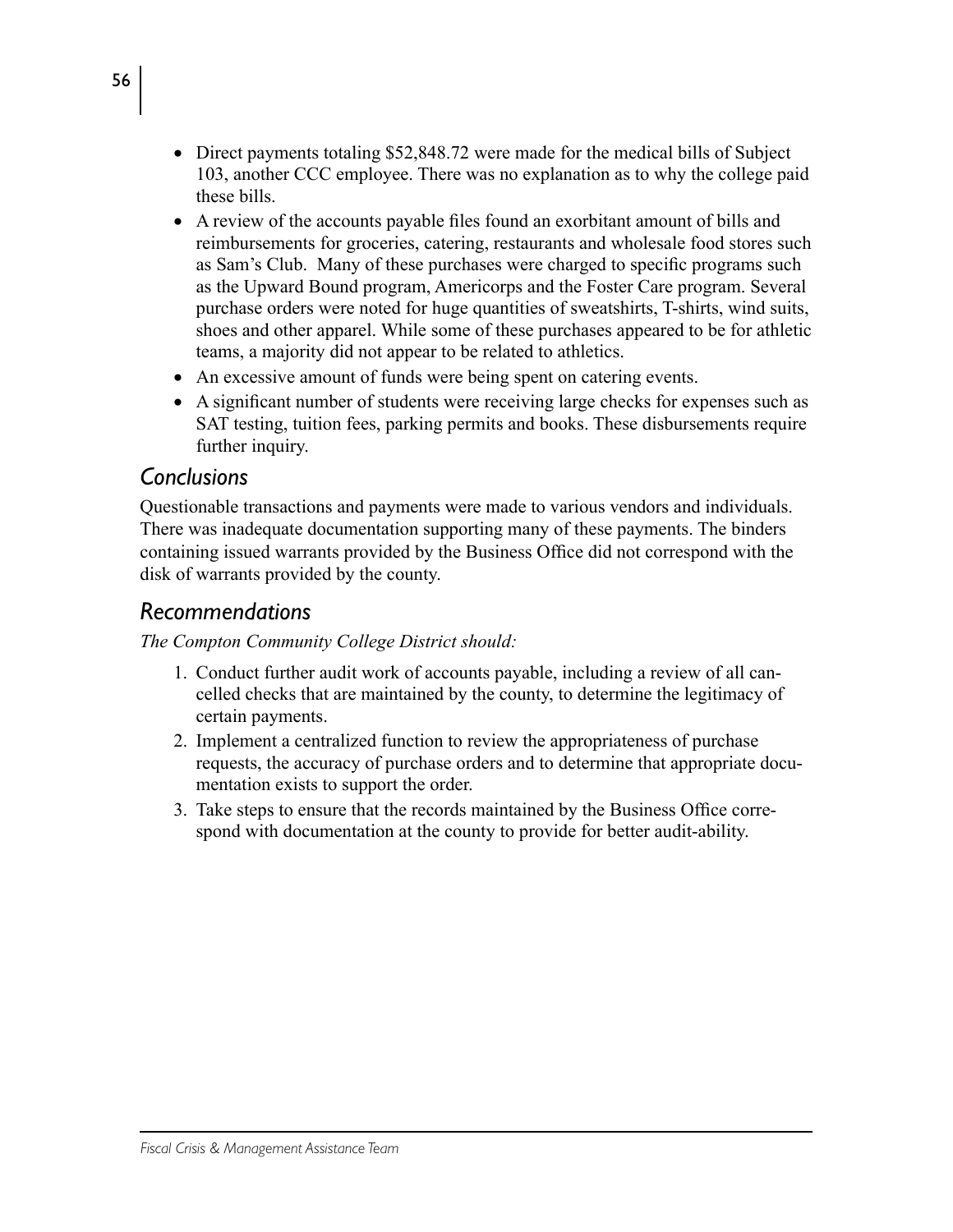## *Review of Accounts Payable*

General operational funds are derived from the full-time students that are enrolled at CCC. Additionally, CCC received a variety of categorical funds to support its students. The following is the breakdown of the funds CCC received for 2002 through 2005 as provided by the Business Office.

| Program<br><b>Allocations</b>                                                   | <b>Program Name</b>                                                          | $2002 - 03$ | 2003-04   | $2004 - 05$ |
|---------------------------------------------------------------------------------|------------------------------------------------------------------------------|-------------|-----------|-------------|
| Fed                                                                             | <b>Calif Nutrition Network</b>                                               |             | 171,965   |             |
| <b>St Grant</b>                                                                 | <b>Health Resource and Service</b>                                           |             | 208,401   | 208,401     |
| Fed Ent                                                                         | <b>Student Support Services</b>                                              | 274,847     | 248,956   | 270,637     |
| Fed Ent                                                                         | College Workstudy                                                            | 79,449      | 468,613   | 681,454     |
| Fed Grant                                                                       | <b>Upward Bound - Math Science</b>                                           | 227,203     | 220,275   | 237.686     |
| Fed Grant                                                                       | Talent Search Program (TRIO)                                                 |             | 284,159   | 228,994     |
| Fed Grant                                                                       | <b>Upward Bound</b>                                                          | 440,051     | 531,898   | 335,470     |
| St Ent                                                                          | DSPS - Disabled Students Program                                             | 263,062     | 250,924   | 260,425     |
| St Ent                                                                          | CCC - Live Caption Program                                                   |             |           | 30,848      |
| St Ent                                                                          | <b>EOPS</b> - Extended Opportunity Programs<br>and Services                  | 1,092,608   | 1,084,812 | 1,098,052   |
| St Ent                                                                          | <b>CARE</b> - Cooperative Agency Resources                                   | 816,128     | 775,322   | 756,418     |
| St Ent                                                                          | Board Financial Assistance Program                                           | 77,045      | 356,404   | 353,991     |
| St Ent                                                                          | VATEA (Title I C - Leadership)                                               | 475,358     | 450,991   | 218,624     |
| <b>St Ent</b>                                                                   | VTEA - Tech Prep (Vocational & Applied<br>Technology<br><b>Education Act</b> | 53,566      | 60,480    | 28,896      |
| St Ent                                                                          | Economic Development                                                         | 466,010     | 67,823    | 49,411      |
| St Ent<br>TANF (CalWORKs) Temporary<br>Assistance for Needy<br>Families         |                                                                              | 134,709     | 142,503   | 150,584     |
| St Ent                                                                          | CalWORKs                                                                     | 589,774     | 608,387   | 642,575     |
| St Ent                                                                          | Matriculation                                                                | 341,759     | 321,957   | 322,845     |
| <b>St Ent</b><br>Instructional Equipment/Library (Block<br>Grant - One<br>Time) |                                                                              | 99,880      | 135,126   | 136,503     |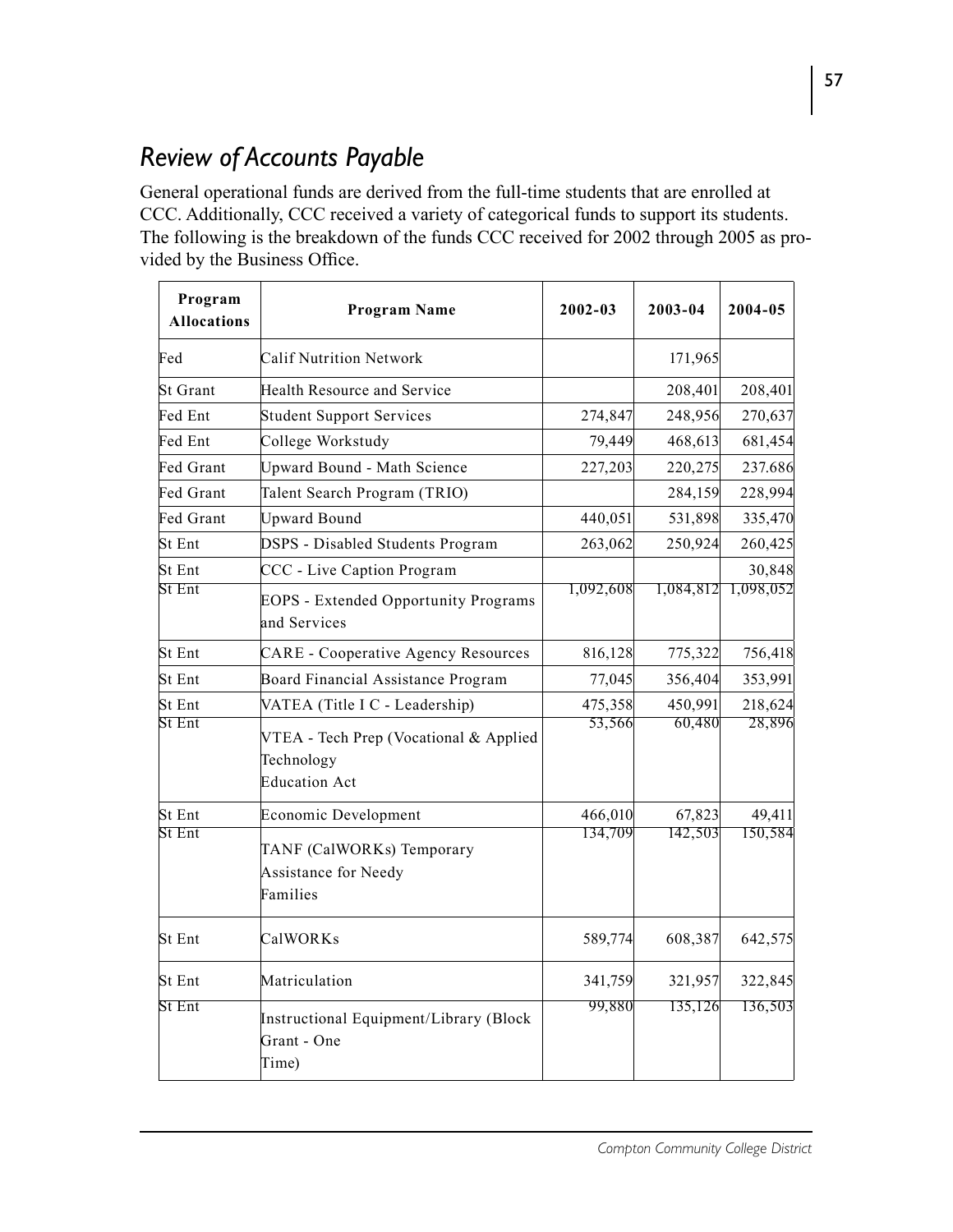| Program<br><b>Allocations</b> | <b>Program Name</b>                                                    | $2002 - 03$ | 2003-04    | 2004-05   |
|-------------------------------|------------------------------------------------------------------------|-------------|------------|-----------|
| Local                         | MESA Program                                                           | 42,057      | 20,375     |           |
| St Ent                        | TTIP Grant (Telecom & Technology)                                      | 66,228      | 64,234     | 53,103    |
| Fed Ent                       | Community Tech Grant                                                   | 205,017     | 45,663     |           |
| Loc Grant                     | Workplace Hollywood                                                    |             | 27,800     | 639       |
| Fed Ent                       | Workforce Development                                                  |             | 8,969      | 1,043     |
| <b>St Grant</b>               | <b>IRDC</b> Economic Development                                       | 466,010     | 473,836    | 244,729   |
| <b>St Grant</b>               | Foster Youth Mentor Program                                            | 30,000      | 6,188      |           |
| State                         | <b>Health Families/GOSERV</b>                                          | 109,732     | 35,472     |           |
| St Ent                        | <b>ECE</b> Literacy                                                    |             | 83,123     |           |
| St Grant                      | Foster Youth Mentor Program                                            |             | 9,560      | 118,000   |
| St Ent                        | CANS - California Articulation                                         |             | 1,253      | 3,991     |
| Fed Ent                       | Title Ill - Strengthening Institutions                                 | 355,622     | 277,118    | 6,557     |
| Fed Ent                       | Title V - Compton-Drew                                                 |             |            | 223,306   |
| St Ent                        | Human Resources Management - (Faculty<br>& Staff Diversity)            | 12,312      | 11,854     | 11,597    |
| Loc Ent                       | Japanese Atomic Bomb Exhibit                                           |             |            | 7,237     |
| Loc Grant                     | Campus Parking                                                         |             | 59,200     | 37,775    |
| Fed Grant                     | NYSP - National Youth Sports Program                                   | 118,201     | 62,588     | 119,335   |
| State                         | Lottery                                                                | 718,677     | 827,860    | 747,426   |
| State                         | Partnership for Excellence                                             | 1,320,031   | 1,129,265  | 966,999   |
| State                         | Academic Administration                                                | 323,474     | 288,448    | 288,448   |
| State                         | Physical Plant & Instructional                                         |             |            | 153,110   |
| Child Care                    | Child Development Center                                               | 187,715     | 106,077    | 113,887   |
| Child Care                    | Child Care Food Program                                                | 2,122       | 19,895     | 28,341    |
| Child Care                    | Child Dev Training Consortium                                          | 11,063      | 12,500     | 18,545    |
| Child Care                    | Child Dev Mentor Program                                               |             |            | 9,640     |
| Child Care                    | Child Development Centers                                              |             | 18,708     |           |
| Child Care                    | Child Care Food Program                                                |             | 8,488      |           |
| Child Care                    | Child Development Infant/Toddler                                       | 375,227     | 257,646    | 202,014   |
| Child Care                    | Infant/Toddler Off Campus                                              |             | 69,920     | 11,963    |
| Child Care                    | Infant/Toddler Child Care Misc.                                        |             |            | 29,677    |
| Child Care                    | Careers in Child Care Training                                         | 76,750      | 94,701     | 101,981   |
| Child Care                    | <b>CDC</b> Instructional Materials                                     |             | 1,802      |           |
| Child Care                    | CDC Capacity                                                           |             | 2,938      |           |
| Child Care                    | Foster Parent Program                                                  | 184,092     | 166,857    | 96,101    |
| Child Care                    | Foster Parent Ind Living "A"                                           | 12,900      | 12,900     | 60,664    |
| Child Care                    | Foster Parent Ind Living "B"                                           | 35,205      | 36,205     | 36,972    |
| Child Care                    | Foster Parent Block Grant                                              | 10,000      | 8,000      | 11,260    |
| Child Care                    | Estep                                                                  | 16,448      | 16,448     | 565       |
| Child Care                    | Keps                                                                   | 75,816      | 35,365     |           |
| State                         | <b>Enrollment Growth Grant for Associate</b><br>Degree Nursing Program | 59,701      | 49,882     | 58,823    |
| TOTAL                         |                                                                        | 10,245,849  | 10,751,822 | 9,777,941 |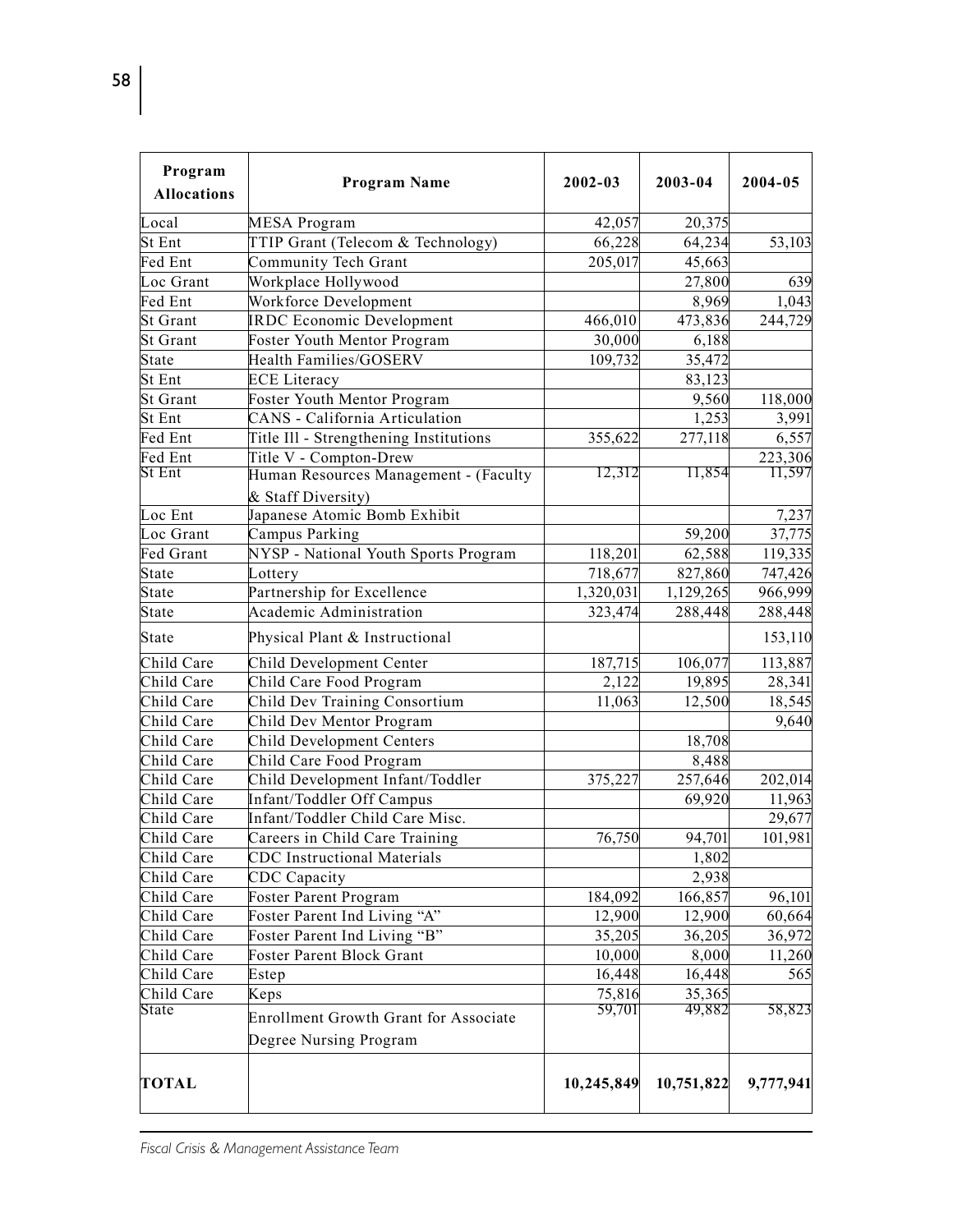A limited review was completed of a portion of the charges to some of these programs. This review indicated that questionable charges and costs not applicable to the programs were consistently included in the costs for reimbursement from the agency in an attempt to transfer CCC general operating costs to a funded program.

Examples of these practices included questionable practices in the Title III, Title V, CalWORKs and the Talent Search programs, some of which will be outlined in this report.

### *Conclusions*

Categorical funds were misused, and potentially fraudulent activity may have occurred involving certain grants and categorical programs.

### *Recommendation*

*The Compton Community College District should:*

1. Conduct additional audit work relative to fund disbursements to determine compliance with grants and/or state mandates. Any significant findings should be submitted to the proper authorities.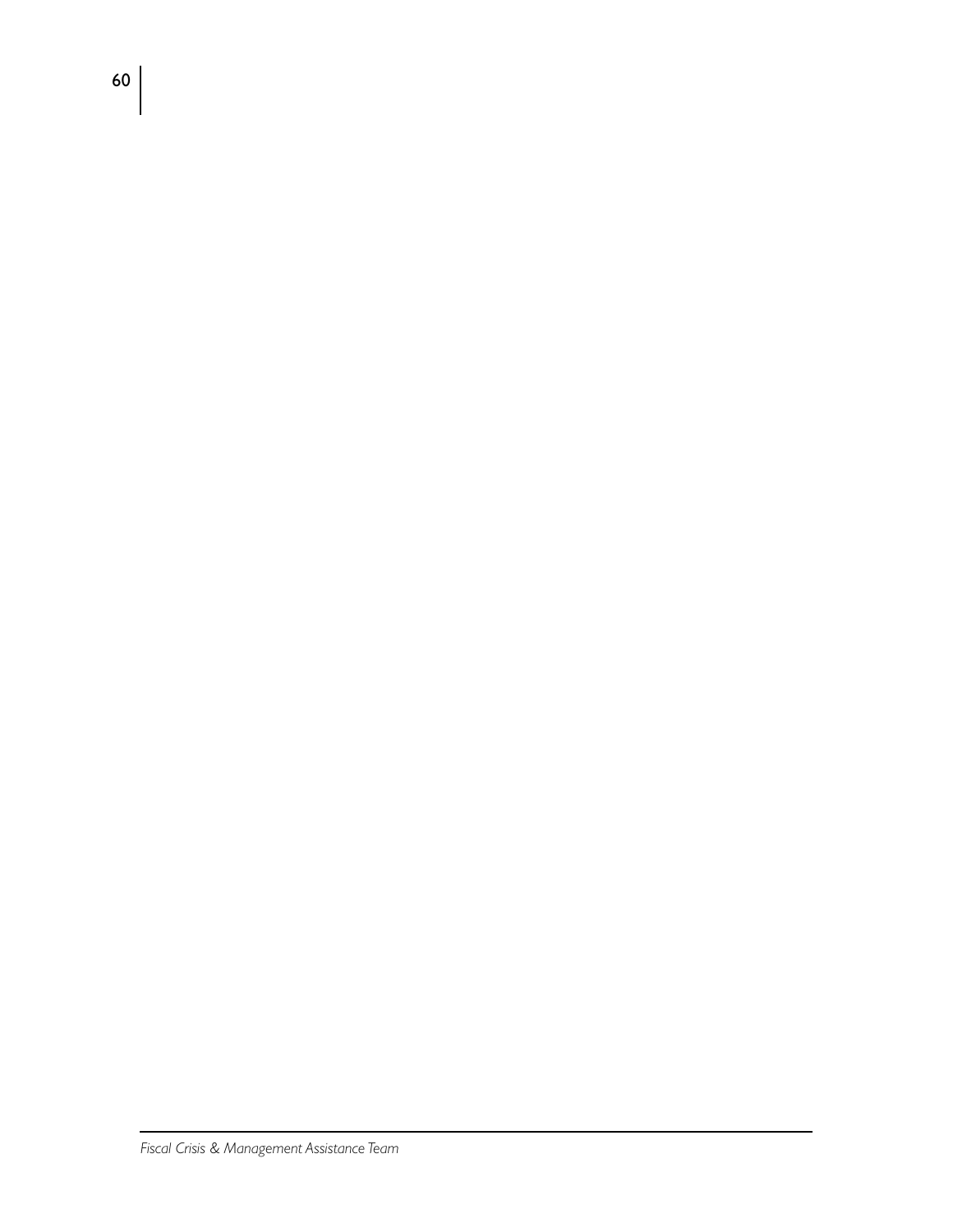# *CalWORKS*

A provision of the State Budget Act states that CalWORKs funds "are for the purpose of assisting welfare recipient students and those in transition off of welfare to achieve longterm self-sufficiency through coordinated student services offered at community colleges, including: work-study, other educational related work experience, job placement services, child care services, and coordination with county welfare offices to determine eligibility and availability of services…These funds shall be used to supplement and not supplant existing funds and services provided for CalWORKs recipients attending community college."

Interviews with Subject 74 and Subject 104 as well as current and former CalWORKs employees indicated that the program was poorly operated. Ghost employees and student worker "no shows" were the norm. A number of individuals indicated that many friends of former board members were given contracts to work in CalWORKs. CalWORKs employees reportedly never had attendance monitored. Included in the group were the following employees: Subject 105, who is listed in documents as a counselor, but never acted in that role and rarely showed up for work, according to testimony; Subject 100, a person closely connected to current and former elected board members whose personal income taxes were paid for two years; Subject 106, whose exact duties were unclear, and Subject 107, who had a day job and was paid for time not worked.

A number of M&O employees indicated that Subject 108, a student worker, frequently did not come to work, but Subject 74 approved the unworked hours. Interviews disclosed that Subject 108 is a student at another college, but was scheduled to work at CCC under Subject 74 during the current semester. This arrangement reportedly was terminated after it was questioned for this report.

Attempts were made to document many of these allegations by reviewing documents on the operation of the department, but employees indicated that Subject 74 destroyed most of the CalWORKs documents a few months ago. Subject 74 said throughout interviews for this audit that the last audit showed "everything was correct" however, this was not the case. Attempts also were made to secure payroll records from the Payroll Department, but these efforts were unsuccessful because the person responsible for maintaining the records retired, and the temporary staff reportedly did not know where they were located.

Names and pay rates could not be obtained from Subject 104, who indicated that he maintained CCC records in his car and in his garage because someone broke into his office on several occasions and attempted to steal them.

CalWORKs funds paid for all the salaries of many working CCC students. According to CCC CalWORKs staff, these students worked on campus as well as for off-campus employers. Among the off-campus employers that received or are receiving free staffing from CalWORKs is St. Timothy's Day School. Subject 15 and Subject 47 are on the board of directors of this organization as well as Wallace Café, which reportedly owed CalWORKs approximately \$40,000 to \$60,000. Subject 74 never collected and forgave these amounts. The program only recently started charging the CCC Police Department for staffing because they "didn't have a budget," and until July 2005, all internal departmental CalWORKs students were fully paid by CalWORKs funds.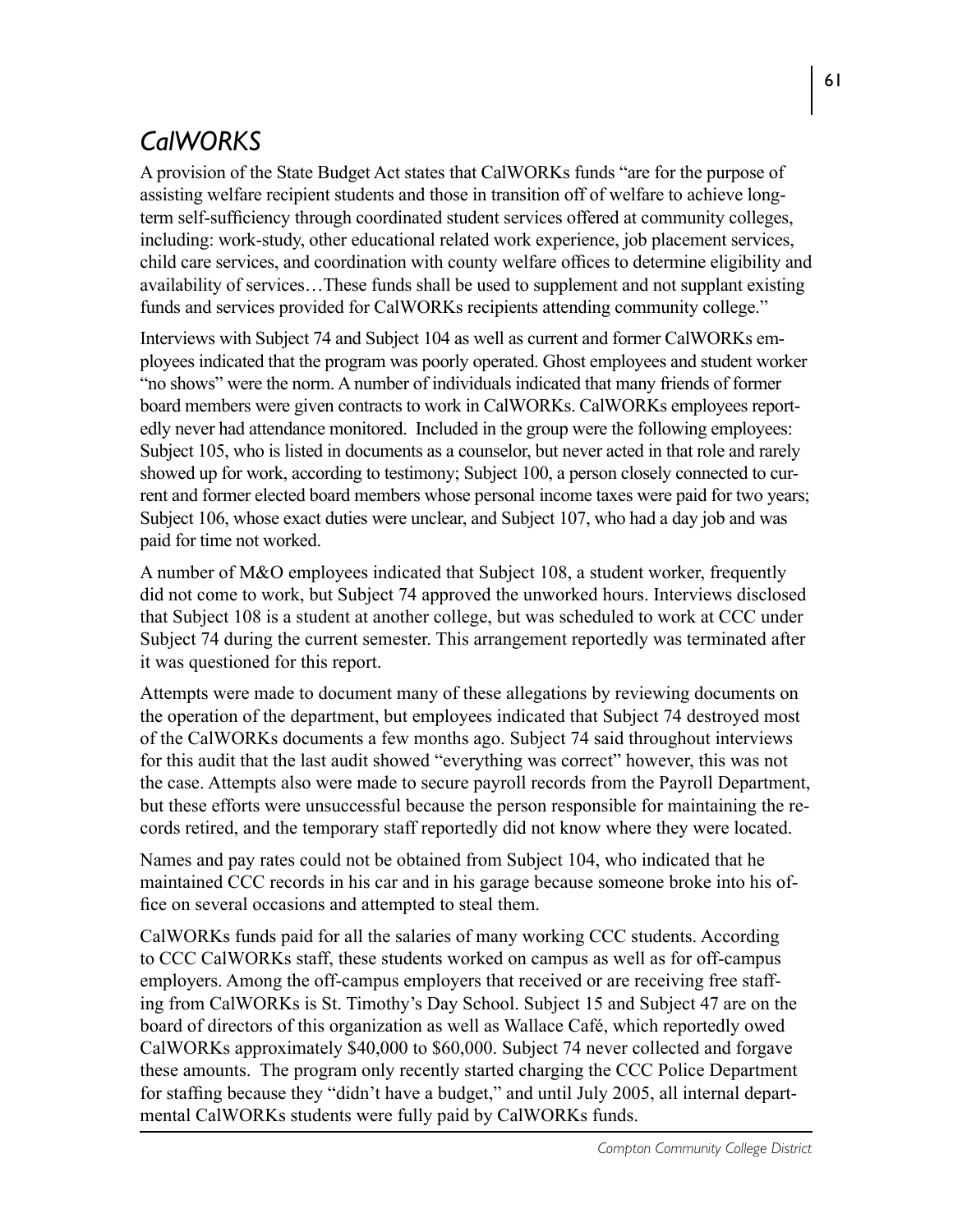### *Conclusions*

Fraud appears to have occurred involving funds of the CalWORKs program. Certain students did not appear at work, but were still fully compensated. Employers frequently did not pay for the students who performed work at their establishments. In addition, CCC employees removed vital records from the campus, and another employee disposed of a large number of program records before they could be reviewed

### *Recommendations*

- 1. Attempt to determine how much CCC expended to fully pay students' salaries, and these misappropriations should be returned. Appropriate legal action should be taken against employers who received free labor from the program.
- 2. Require all students of the CalWORKs program to submit accurate and verifiable time cards prior to being issued their paychecks.
- 3. Ensure that all records are maintained on campus in a secure location. Take appropriate disciplinary and/or legal action against all employees who removed or destroyed any CCC documentation or assets from the campus.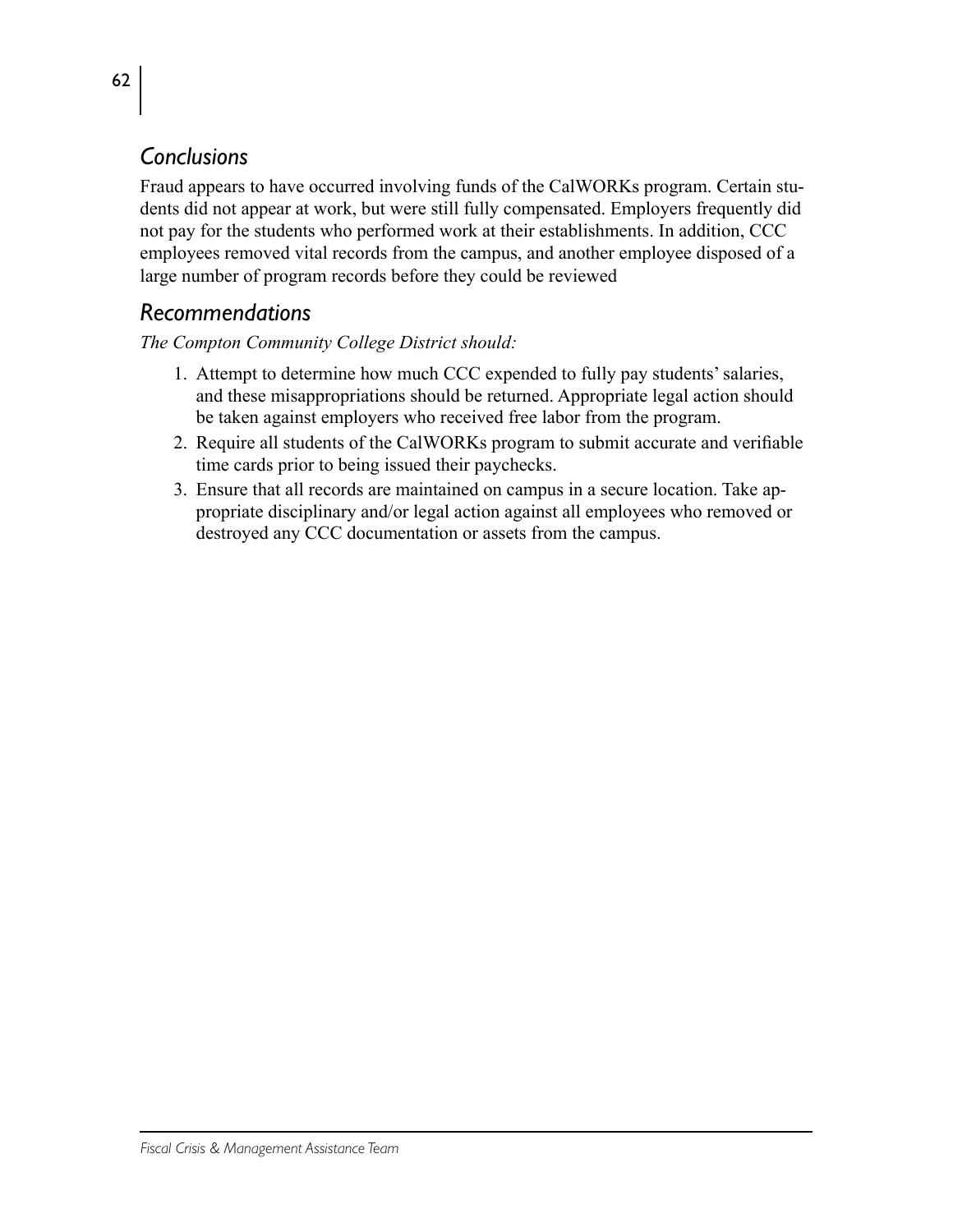# *Upward Bound*

According to the U.S. Department of Education Web site, "Federal TRIO Programs are grants given by the agency for educational opportunity outreach programs designed to motivate and support students from disadvantaged backgrounds." One of the programs under the auspices of TRIO is the Upward Bound Program.

Upward Bound is supposed to provide "fundamental support to participants in their preparation for college entrance. The program provides opportunities for participants to succeed in their precollege performance and ultimately, in their higher education pursuits. Upward Bound serves the following: high school students from low-income families; high school students from families in which neither parent holds a bachelor's degree; and low-income, first-generation military veterans who are preparing to enter postsecondary education. The goal of Upward Bound is to increase the rate at which participants complete secondary education and enroll in and graduate from institutions of postsecondary education"

Upward Bound projects are supposed to provide academic instruction in mathematics, laboratory sciences, composition, literature, and foreign languages. In addition, these projects include the tutoring, counseling, mentoring, cultural enrichment, and work-study programs.

|                                                                                        | $\mathbf{n}$ , $\mathbf{r}$ , $\mathbf{r}$ , $\mathbf{r}$ , $\mathbf{r}$ , $\mathbf{r}$ , $\mathbf{r}$ , $\mathbf{r}$ , $\mathbf{r}$ , $\mathbf{r}$ , $\mathbf{r}$ , $\mathbf{r}$ , $\mathbf{r}$ , $\mathbf{r}$ , $\mathbf{r}$ , $\mathbf{r}$ , $\mathbf{r}$ , $\mathbf{r}$ , $\mathbf{r}$ , $\mathbf{r}$ , $\mathbf{r}$ , $\mathbf{r}$ , $\$ |  | $\mathbf{D}$ and $\mathbf{D}$ and $\mathbf{D}$ and $\mathbf{D}$ | $\mathbf{D}$ and $\mathbf{D}$ and $\mathbf{D}$ and $\mathbf{D}$ |  |  |  |  |
|----------------------------------------------------------------------------------------|-----------------------------------------------------------------------------------------------------------------------------------------------------------------------------------------------------------------------------------------------------------------------------------------------------------------------------------------------|--|-----------------------------------------------------------------|-----------------------------------------------------------------|--|--|--|--|
|                                                                                        | clude the following:                                                                                                                                                                                                                                                                                                                          |  |                                                                 |                                                                 |  |  |  |  |
| significant number of questionable expenses charged to the program. These expenses in- |                                                                                                                                                                                                                                                                                                                                               |  |                                                                 |                                                                 |  |  |  |  |
|                                                                                        | A limited review of expenses charged to the Upward Bound program at CCC disclosed a                                                                                                                                                                                                                                                           |  |                                                                 |                                                                 |  |  |  |  |

| Payee/Location            | Period    | <b>Amount</b> | <b>Description on Documents</b>      |
|---------------------------|-----------|---------------|--------------------------------------|
| 2-Tuff Entertainment      | 2003/2004 | \$200.00      | For Christmas Party                  |
| Barnes v& Noble Bookstore | 2003/2004 | 1,861.70      | For Books & Supplies                 |
| Beu's Ballons & Flowers   | 2003/2004 | 303.10        | For Decorations                      |
| Douglas Burgers           | 2004/2005 | 355.38        | For 70 Hamburger Combos              |
| Expressions To Wear       | 2004/2005 | 4,484.20      | For T-Shirts, Jackets, Clothes       |
| Hurricane Harbor          | 2003/2004 | 3,073.00      | For Tickets                          |
| L.A County Zoo            | 2004/2005 | 720.00        | For 120 Admission Fees               |
| Long Beach Marina Sports  | 2004/2005 | 650.00        | For Fishing Licenses and Fishing     |
| Fishing                   |           |               | Supplies                             |
| Los Angelos Sparks        | 2004/2005 | 2,025.00      | For 150 Tickets                      |
| Magic Mountain            | 2003/2004 | 4,640.00      | For Tickets                          |
| McDonald's                | 2004/2005 | 194.40        | For Lunches                          |
| McDonald's                | 2004/2005 | 275.40        | For Lunches                          |
| Medieval Times            | 2003/2004 | 4,891.90      | For Cultural Event                   |
| Michelle Baggett          | 2004/2005 | 449.24        | For Lunch Food Service for 60 People |
| Oscar Caliman             | 2003/2004 | 1,260.00      | For Bus Tokens                       |
| Pizza Hut                 | 2004/2005 | 750.00        | For Lunches at Pizza Hut             |
| Pizza Hut                 | 2004/2005 | 153.72        | For Lunches at Pizza Hut             |
| Pizza Hut                 | 2004/2005 | 161.83        | For Lunches at Pizza Hut             |
| Pizza Hut                 | 2004/2005 | 1,701.72      | Requisition was only \$130.00        |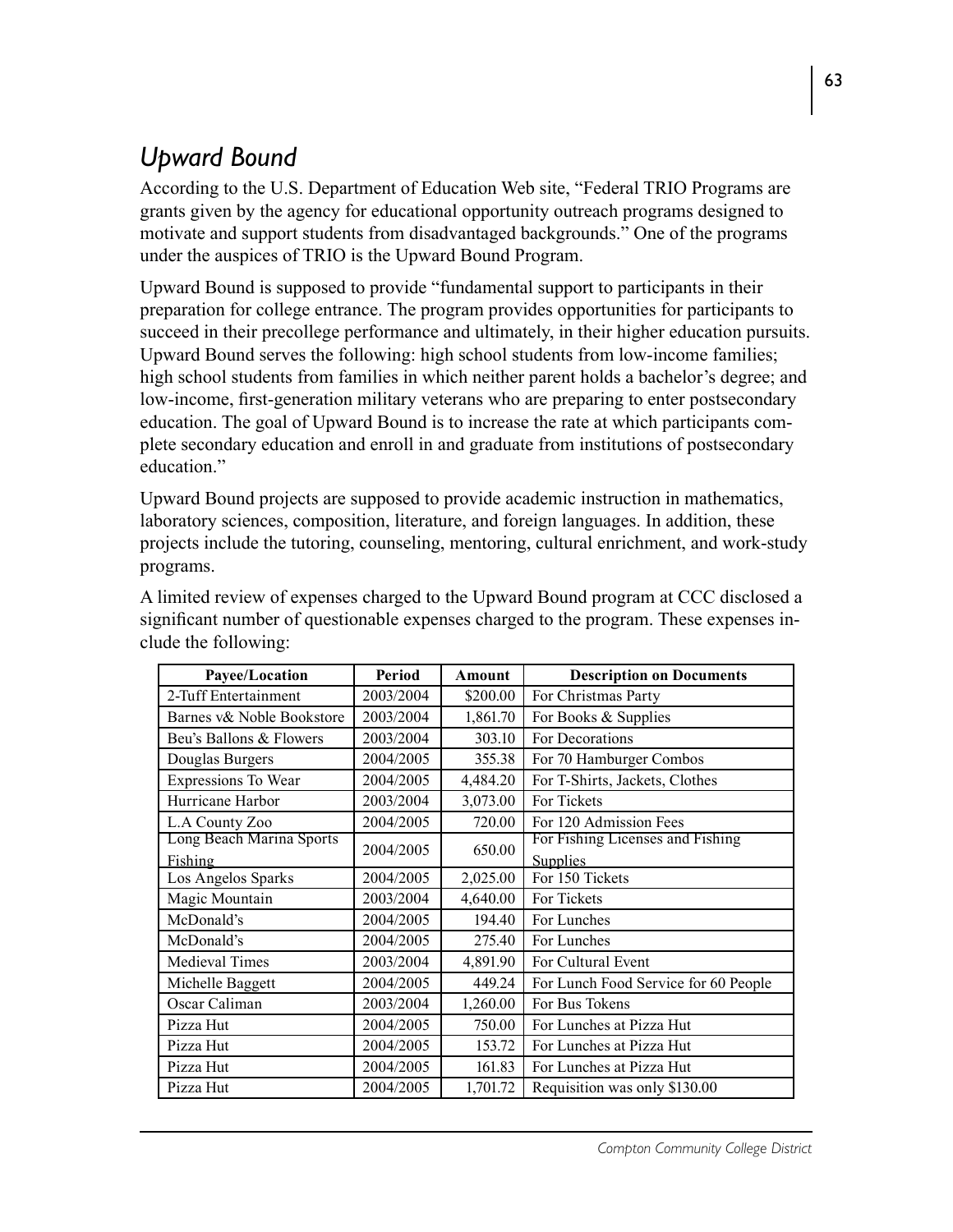| Queen Jones/Healthy        | 2004/2005 | 446.00     | For Food Items                                   |  |
|----------------------------|-----------|------------|--------------------------------------------------|--|
| <b>Oueations</b>           |           |            |                                                  |  |
| Quiznos Sub                | 2004/2005 | 395.40     | For 60 Lunches                                   |  |
| Quiznos Sub                | 2004/2005 | 2,523.30   | For 50 Small Oven Roasted Turkeys For<br>11 Days |  |
| Quiznos Sub                | 2004/2005 | 384.05     | For 60 Small Oven Roasted Turkeys                |  |
| Red Carpet Charters        | 2003/2004 | 950.00     | Trip to Los Angeles Theatre                      |  |
| <b>Red Carpet Charters</b> | 2003/2004 | 2,600.00   | For Bus Rental For Student Trips                 |  |
| <b>Red Carpet Charters</b> | 2003/2004 | 11,100.00  | For Bus Rental For Student Trips                 |  |
| <b>Red Carpet Charters</b> | 2003/2004 | 1,350.00   | For Bus Rental For Student Trips                 |  |
| <b>Red Carpet Charters</b> | 2003/2004 | 450.00     | For Field Trip to Cal State Dominguez            |  |
| Red Carpet Charters        | 2003/2004 | 2,400.00   | For Bus Rental to 6 Flags                        |  |
| Red Carpet Charters        | 2004/2005 | 1,400.00   | For Field Trip to Knotts Berry Farm              |  |
| <b>Red Carpet Charters</b> | 2004/2005 | 600.00     | For Bus Rental for Field Trips                   |  |
| <b>Red Carpet Charters</b> | 2004/2005 | 950.00     | For Bus Rental to Black College Expo             |  |
| Red Carpet Charters        | 2004/2005 | 1,100.00   | For Bus Rental for Field Trips                   |  |
| Ripley's Believe It or Not | 2003/2004 | 1,600.00   | For Field Trip                                   |  |
| Sampaguita Corp.           | 2004/2005 | 355.00     | Bus Rental for Trip to Santa Ana Zoo             |  |
| Sea World                  | 2003/2004 | 4,495.00   | For Tickets                                      |  |
| Subway-Downy               | 2004/2005 | 288.00     | For Sandwiches For The Week                      |  |
| Subway-Downy               | 2004/2005 | 816.00     | 85 Lunches for Students                          |  |
| <b>Universal Studios</b>   | 2003/2004 | 3,416.00   | For Cultural Event                               |  |
| Unknown                    | 2003/2004 | \$2,500.00 | For 100 Homecoming Cruise Tickets                |  |

### *Conclusions*

Funds issued to the Upward Bound program may have been misused and/or fraudulently spent for noneducational purposes such as trips to Hurricane Harbor, Magic Mountain, Medieval Times and for tickets to a Los Angeles Sparks game.

### *Recommendations*

- 1. Conduct a further review of all activities and expenses related to this program. The findings should be referred to the appropriate authorities for further investigation.
- 2. Require that all expenditures be supported with adequate documentation so that an examination can be conducted to ensure the validity of all expenses.
- 3. Develop and implement policies and regulations relative to fiscal practices for Upward Bound funds.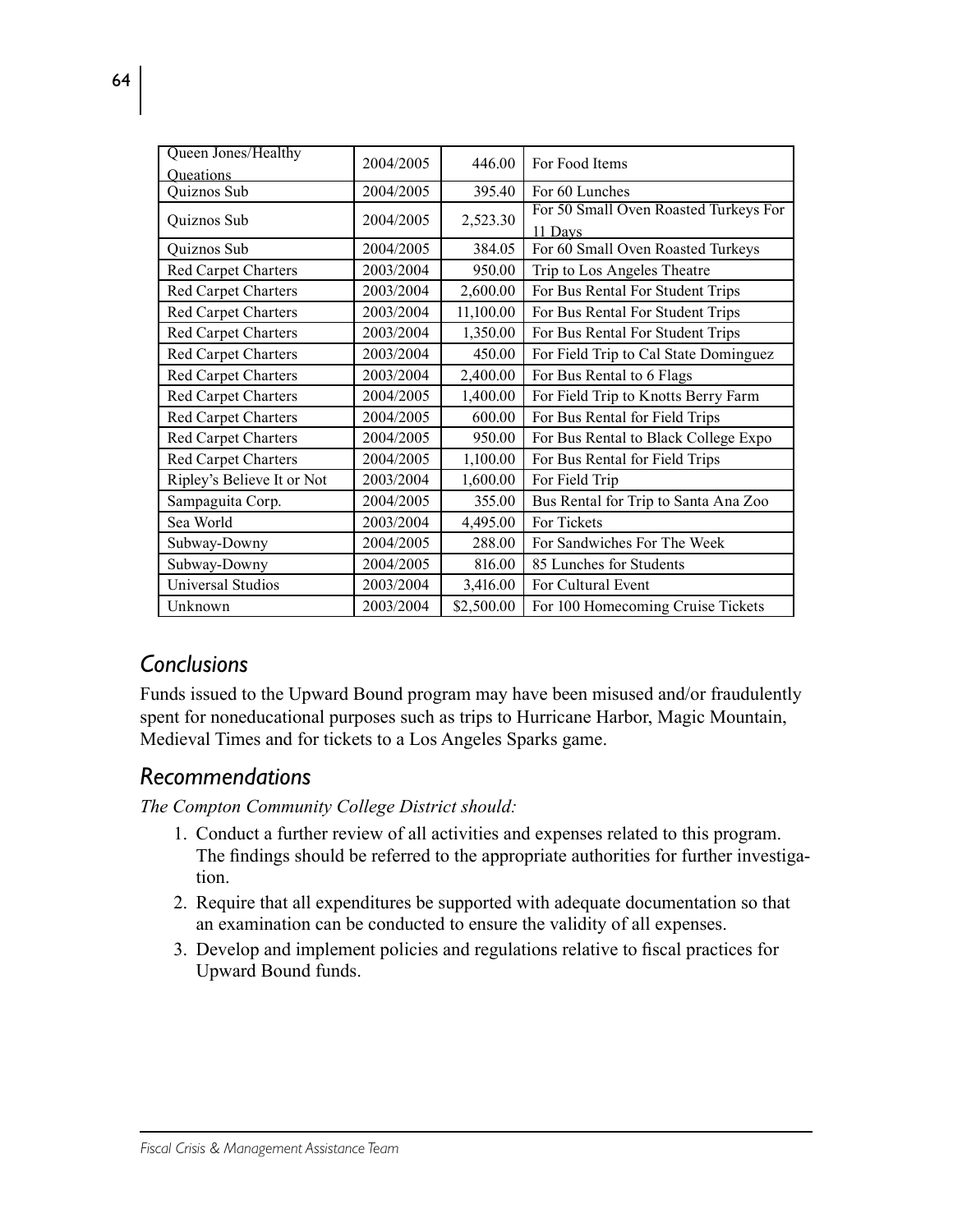# *Kollege for Kids*

CCC offered a program titled Kollege for Kids that was administered by Subject 109. According to interviews and newspaper articles, the program was supposed to include classes in mathematics, phonics/spelling, grammar/composition, SAT preparation, computer and conversational Spanish. A limited review of disbursements disclosed several items charged to the program that are questionable in nature. Of particular note was the \$31,686.94 for GPS tracking equipment that is utilized by land surveyors and a rental fee at Storage USA for Subject 109.

An attempt was made to interview Subject 109, who is now the editor of The Hub newspaper. Contacted by telephone, Subject 109 requested that the request be put in writing and e-mailed to him. A number of e-mails and voice mails left for him were unanswered. A return telephone call was received from Subject 110, who is the owner of the paper, requesting information about the audit and findings to date. Subject 110 also visited the campus to request an interview with the auditors, and was referred to FCMAT management.

| Payee/Location                  | Period    | Amount   | <b>Description on Documents</b> |
|---------------------------------|-----------|----------|---------------------------------|
| Best American Hospitality, Inc. | 2003/2004 |          | Standing order/Food items-      |
|                                 |           |          | K4K                             |
| Subject 111                     | 2003/2004 | 1,622.67 | Photographs                     |
| Subject 112                     | 2003/2004 | 250.00   | Consulting services for         |
|                                 |           |          | K4K                             |
|                                 |           |          | Letter RE: subject 109          |
| LA Security Storage             | 2004/2005 |          | Space 5401 to increase to       |
|                                 |           |          | \$350.00 per month              |
| Pizza Hut                       | 2003/2004 | 526.71   | Lunches for KFK                 |
| Pizza Hut of America            | 2003/2004 | 50.91    | Purchase order for \$24.33      |
| PTL Carpets                     | 2004/2005 | 475.00   | Install IDRC office carpets     |
| PTL Carpets                     | 2004/2005 | 1,398.07 | Plywood for K4K                 |
| Rascal's Restaurant             | 2003/2004 | 975.00   | No Description                  |
|                                 | 2003/2004 | 145.16   | Miscellaneous-food, office      |
| Subject 109                     |           |          | supplies, prints                |
| Subject 109                     | 2003/2004 | 154.00   | Miscellaneous-food, office      |
|                                 |           |          | supplies, prints                |
| Subject 109                     | 2003/2004 | 86.51    | Miscellaneous-food, office      |
|                                 |           |          | supplies, prints                |

Following are examples of questionable expenses applicable to Kollege for Kids and Subject 109: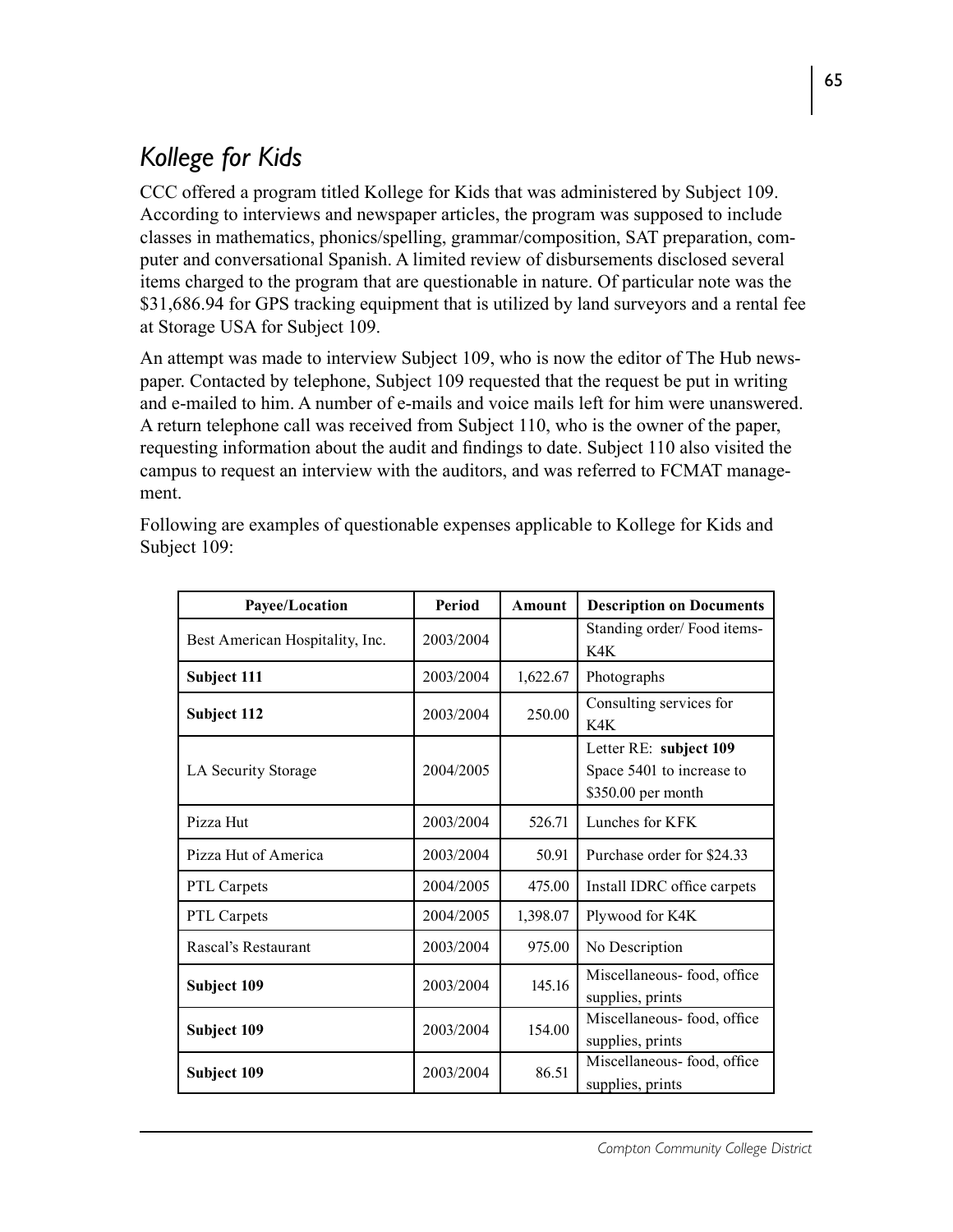| Subject 109                               | 2003/2004 | 567.52     | Miscellaneous-food, office<br>supplies, prints                          |
|-------------------------------------------|-----------|------------|-------------------------------------------------------------------------|
| Subject 109                               | 2003/2004 | 592.11     | Food/Meals                                                              |
| Subject 109                               | 2003/2004 | 228.70     | <b>IDRC</b> breakfast                                                   |
| Subject 109                               | 2003/2004 | 165.44     | Storage                                                                 |
| Subject 109                               | 2003/2004 | 576.22     | Miscellaneous-food, gas,<br>prints                                      |
| Subject 109                               | 2003/2004 | 156.79     | Propane gas, hazardous<br>material handling                             |
| Subject 109                               | 2004/2005 | 221.33     | Miscellaneous- food, office<br>supplies, prints                         |
| Subject 109                               | 2004/2005 | 233.64     | Miscellaneous-food,<br>supplies                                         |
| Subject 109                               | 2004/2005 | 111.19     | Miscellaneous-food, prints                                              |
| Subject 109                               | 2003/2004 | 65.00      | Rental fee- unit # B041                                                 |
| Smart & Final Credit                      | 2003/2004 | 61.76      | Refreshment items for<br><b>IDRC</b>                                    |
| Smart & Final Credit                      | 2003/2004 | 144.27     | Food supplies for Kreme<br>cart                                         |
| Smart & Final Credit                      | 2003/2004 | 568.99     | Food & plates for Kollege<br>4 Kids                                     |
| Smart & Final Credit                      | 2003/2004 | 260.78     | Food for IDRC meeting<br>3/18/04                                        |
| <b>Southland Business Development</b>     | 2004/2005 | 990.00     | For meetings/IDRC                                                       |
| <b>Southland Business Development</b>     | 2004/2005 | 855.00     | For meetings/IDRC                                                       |
| Trimble Navigation                        | 2004/2005 | 31,686.94  | For tracking equipment                                                  |
| <b>Unlimited Impressions</b>              | 2003/2004 | 2,980.00   | For Pamphlets- appears to<br>be a Duplicate payment - an<br>over charge |
| Unlimited Impressions/Santiago<br>Ardines | 2003/2004 | \$4,185.00 | "Check to be picked up by<br>Subject 109"                               |

Information was received from a number of individuals that Subject 109 charged students \$350.00 - \$500.00 to attend the Kollege for Kids program despite the fact that CCC received various grants for this specific program. The Business Office was unable to determine whether this income was turned over to CCC. Subject 109 established a corporation on the campus of CCC under the name Community Services Network, Inc. However, no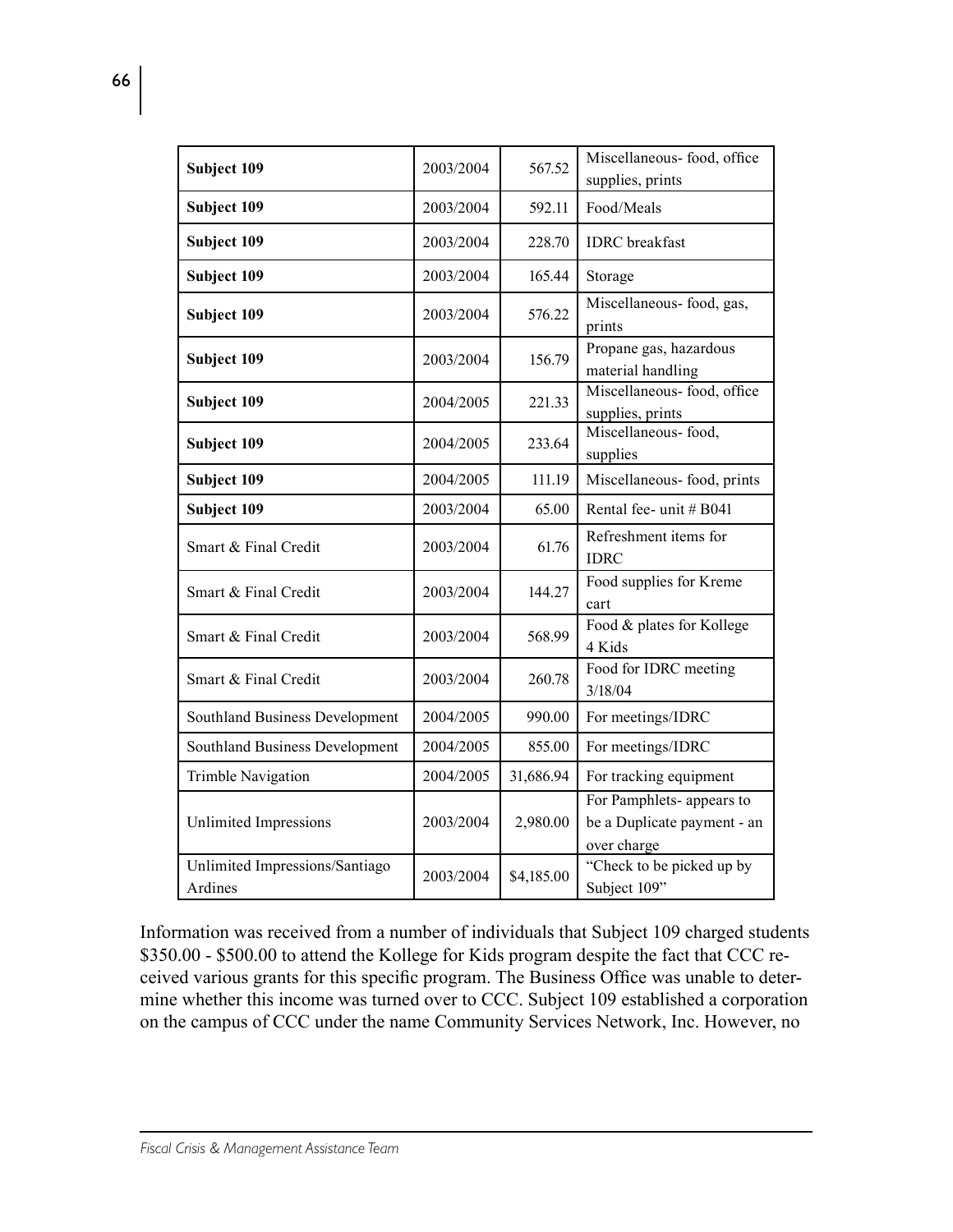one could provide any reasonable explanation as to why Subject 109 would have established his own corporation using the CCC address.

A statement from Phantom Fireworks indicated that a fireworks purchase of \$16,705.21 was made July 1, 2003 by "Subject  $109 -$ Compton College – Kollege for Kids & Teens." The statement indicates two credit memos were issued on July 15, 2003, totaling \$4003.07 and multiple payments on July 31, 2003 totaling \$10,000. On August 25, 2003, a late fee of \$40.53 was added to the statement and on October 27, 2004, CCC paid the outstanding balance of \$2,742.67. The source of the other payments are unknown as they are not reflected in the records provided. According to a July 28, 2004 memo from Subject 109 to Subject 15 found in the folder, \$2,770 was deposited into the "fireworks account after the fund raiser." Numerous inquiries were made into the status of this account with the Business Office, and no one was able to provide any information or supply the bank statements.

### *Conclusions*

An employee of Kollege for Kids may have misused funding delegated to the program. Funds were utilized for the reimbursement of large quantities of food, gas and for other larger purchases such as fireworks, GPS tracking equipment used by land surveyors and multiple storage units. Allegations are that Subject 109 personally charged a fee for individuals to attend the program. However, the location of the funds received could not be determined. Subject 109 also established a nonprofit corporation on the campus and served as its president. There is evidence that another bank account existed, and the Business Office had no knowledge of this account.

## *Recommendations*

- 1. Establish and enforce policies and strict guidelines regarding the use of program funds.
- 2. Maintain adequate documentation in the Business Office of all bank accounts opened and maintained by CCC.
- 3. Conduct additional investigation and analysis to determine the true extent of misused funds. All misappropriations should be properly identified, and those funds should be returned to CCC.
- 4. Refer this fraudulent activity to the appropriate authorities for potential action.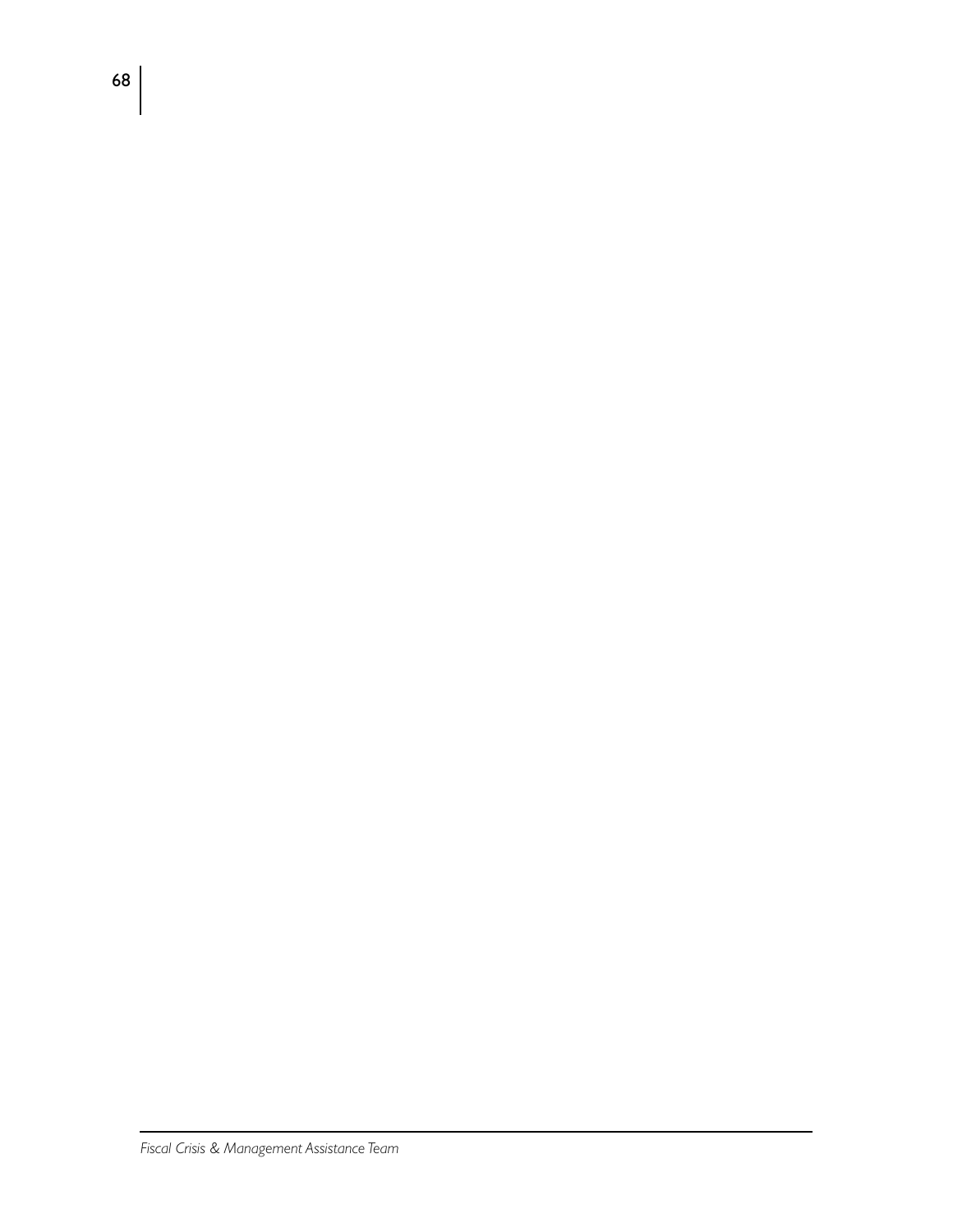# *TANF Program*

A preliminary review of the charges to the TANF program funds found that two CCC employees working in the Business Office but not connected with the program were charged to these funds.

# *Conclusions*

CCC charged employees to the fund that did not meet the requirements for funding.

# *Recommendation*

- 1. Ensure all misappropriated funds are properly refunded to the program,
- 2. Implement controls to ensure that these misappropriations do not occur in the future.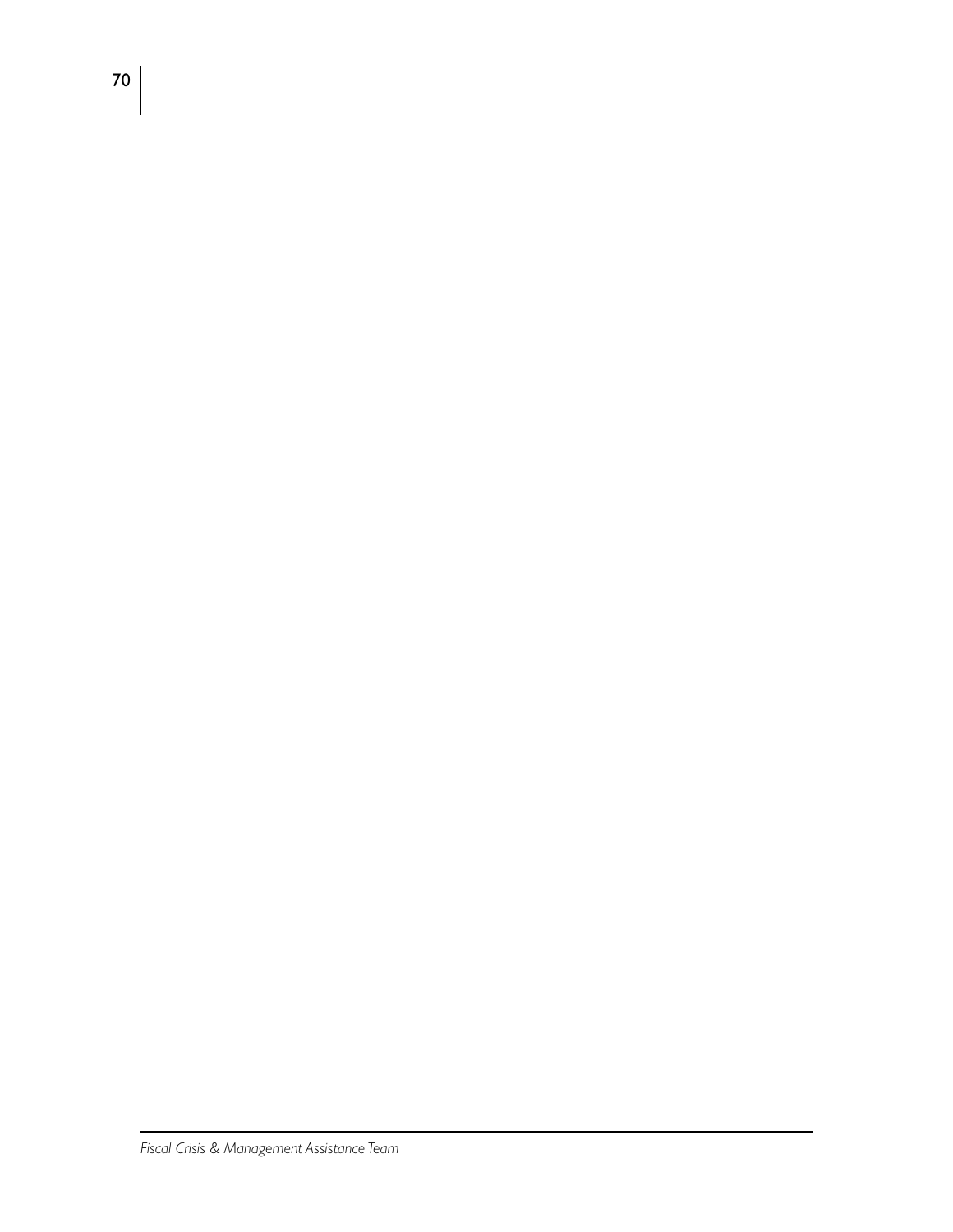# *Compton Community College Development Foundation*

The Compton Community College Development Foundation was formed in 1979, as a not-for-profit organization under Section 501 (c) 3 of the Internal Revenue Code. Its stated mission is "to help ensure the academic development and excellence of students through financial and other forms of support, to establish scholarship programs and services that benefit our students, and to create fund raising initiatives that will support the programs and services of CCC."

Allegations were made that the foundation was used as an inappropriate fund by a board member, Subject 47, who also serves as a trustee of the foundation. Besides being paid their salaries from the college general fund, certain CCC employees also received payments for other services from the foundation. As an example, Subject 2 was paid \$11,754.92 from the foundation from July 1, 2003 through June 30, 2005 for catering campus events while being paid as an employee. Similarly, payments were made from the foundation to M&O employees for working campus events. The following chart is an example of these payments:

| Foundation Payments to Compton Maintenance & Facilities' Employees |             |          |                                                  |                                   |  |
|--------------------------------------------------------------------|-------------|----------|--------------------------------------------------|-----------------------------------|--|
| Check #                                                            | <b>Date</b> | Payment  | Name of                                          | Journal                           |  |
|                                                                    |             |          | <b>Employee</b>                                  | <b>Explanation</b>                |  |
| 1163                                                               | 8/7/2003    | 200.00   | Subject 93                                       | Press Conf. Major League          |  |
|                                                                    |             |          |                                                  | Baseball                          |  |
| 1170                                                               | 8/29/2003   | 200.00   | Subject 93                                       | Major League Baseball event       |  |
| 1175                                                               | 9/9/2003    | 200.00   | <b>Subject 91</b>                                | <b>Community Service</b>          |  |
| 1194                                                               | 11/10/2003  | 300.00   | <b>Subject 91</b>                                | <b>Community Service</b>          |  |
| 1223                                                               | 1/7/2004    | 200.00   | <b>Subject 91</b>                                | Parade Services, President's Fund |  |
| 1239                                                               | 2/27/2004   | 200.00   | Subject 113                                      | Program Exp., President's Fund    |  |
| 1218                                                               |             | 100.00   | Subject 114                                      | Parade Services, President's Fund |  |
| 1220                                                               |             | 100.00   | Subject 115                                      | Parade Services, President's Fund |  |
| 1292                                                               | 8/20/2004   | 1,000.00 | Subject 115<br>Payroll; Loans                    |                                   |  |
| 1219                                                               |             | 100.00   | Subject 116<br>Parade Services, President's Fund |                                   |  |
| 1233                                                               | 2/9/2004    | 2,000.00 | Event Cleanup, Loans<br>Subject 116              |                                   |  |
| 1162                                                               | 8/7/2003    | 100.00   | Subject 94                                       | Press Conf. Major League          |  |
|                                                                    |             |          |                                                  | Baseball                          |  |
| 1222                                                               | 1/5/2004    | 404.68   | Parade Services, President's Fund<br>Subject 117 |                                   |  |
| 1045                                                               | 9/11/2001   | 225.00   | Subject 78                                       | Program Exp: Lunch                |  |
| 1100                                                               | 6/24/2002   | 285.00   | Subject 78                                       | Program Exp: Lunch                |  |
| 1139                                                               | 4/15/2003   | 300.00   | Subject 78                                       | PR, President's Spec. Fund        |  |
| 1140                                                               | 4/15/2003   | 114.32   | Subject 78                                       | President's Special Fund          |  |
| 1159                                                               | 8/7/2003    | 500.00   | Subject 78                                       | Press Conf. Major League          |  |
|                                                                    |             |          |                                                  | <b>Baseball</b>                   |  |
| 1288                                                               | 6/10/2004   | 700.00   | Subject 78                                       | Employee, Loans                   |  |

Besides making payments to CCC employees, foundation funds were also used to pay CCC consultants, pay CalWorks student workers, rent off-site facilities, and to pay preferential vendors for repairs of campus facilities.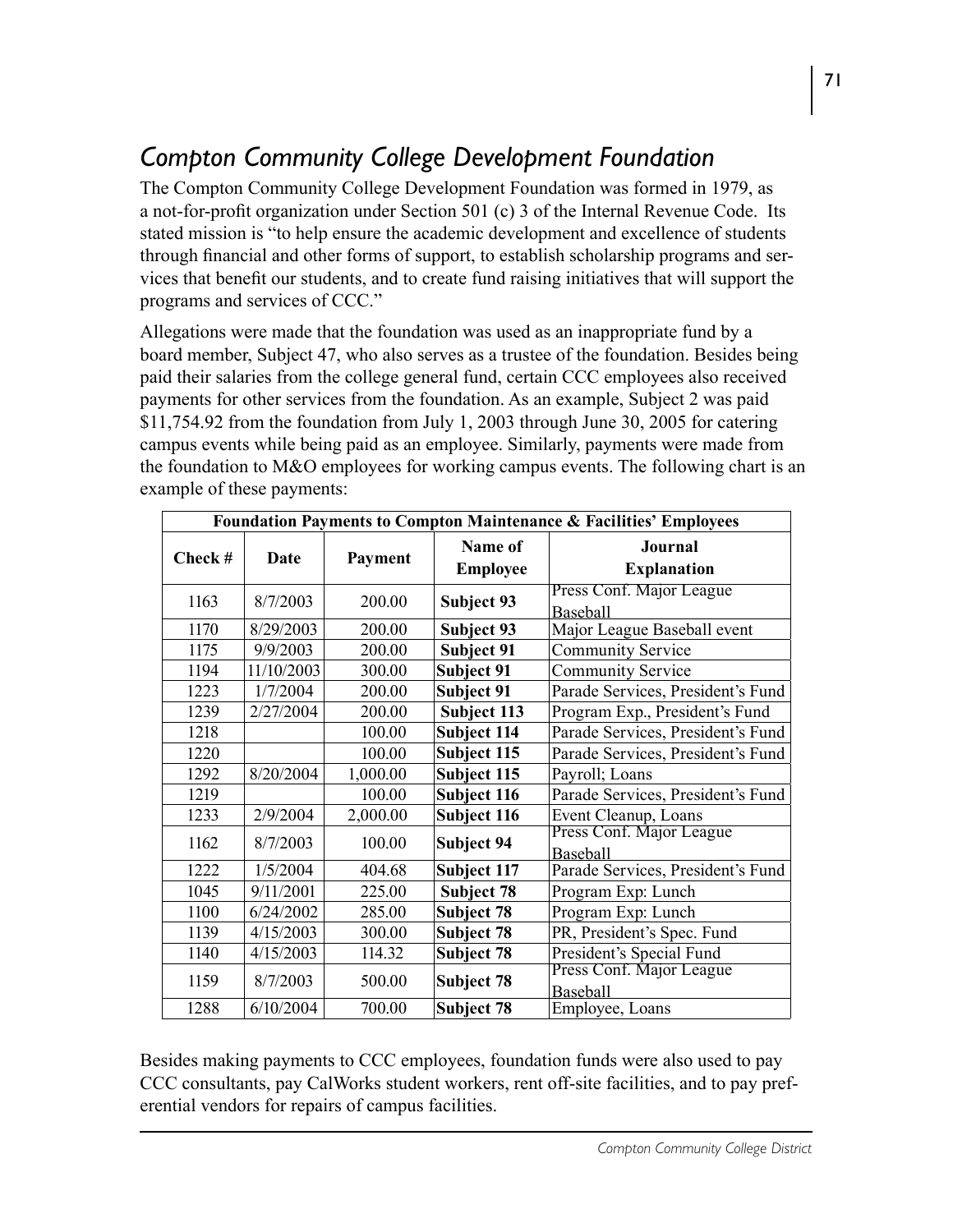Foundation checks were made payable to cash on September 2, 2003 and on September 9, 2003 for \$1,166.00 and \$2,732.50 respectively, with no notation other than "community service" as the purpose for both checks. Checks were also written to Beverly Hills Rent-A-Car, Lexus of Cerritos, and Baxter Sportswear that appear to be of a personal nature and not related to the business of the foundation. During fiscal year 2003, \$992,663 went through the foundation to pay Southwest Recreational for improvements to the school's athletic track. Additionally, deposits and checks listed in the foundation's journal often simply have the description "President's Fund" or "President's Special Fund."

The foundation failed to report all of its assets, as required, on the 990 forms filed annually with the Internal Revenue Service. Specifically, approximately \$275,000 worth of securities was not reported on Form 990. The foundation had a brokerage account with the investment firm, Sutro & Company. Opened prior to the 2002 fiscal year, this account had a value of \$275,643.13 on March 11, 2002. The account was not diversified, containing 4,895 shares of Abbott Laboratories stock, valued at \$267,609.65 and 8,033 shares of the Freedom Fund, valued at \$8,033.48 on March 11, 2002. Those securities were transferred on that date to an account with the firm of RBC Dain Rauscher. Subject 118, an employee who is listed on the form 990 as an officer of the foundation, stated that she did not know that she was an officer. She claimed to have no knowledge of the foundation or any of its transactions. Subject 119 also claimed no knowledge of the whereabouts of those securities and was unable to account for them. Subject 119 was asked to call RBC Dain Rauscher to investigate the missing assets. As a result, Subject 119 reported on October 2, 2006 that according to RBC Dain Rauscher, the foundation's account had been "purged" from the investment firm's computer records. One day later, subject 119 faxed a copy of the foundation's December 2002 RBC Dain Rauscher statement. The statement revealed that the 4,895 shares of Abbott Laboratories were sold for \$197,672.57 on December 16, 2002 and \$209,243.95 in funds were withdrawn from the account on December 20, 2002, reducing the account balance to zero. It appears that the funds were withdrawn to fund one of the payments made to Southwest Recreational, which was contracted to renovate CCC's athletic track, and is shown in the following table:

|         | <b>Flow of Funds Regarding Payments to Southwest Recreational</b> |                |            |                               |  |
|---------|-------------------------------------------------------------------|----------------|------------|-------------------------------|--|
| Check # | Date                                                              | <b>Deposit</b> | Payment    | Journal<br><b>Explanation</b> |  |
|         | 10/11/2002                                                        | 466,773.00     |            | Deposit, Contrib. Income      |  |
| 1117    | 10/11/2002                                                        |                | 466,773.00 |                               |  |
|         | 11/22/2002                                                        | 283,227.00     |            | Deposit, Grants               |  |
| 1125    | 12/6/2002                                                         |                | 283,227.00 |                               |  |
|         | 1/9/2003                                                          | 209,243.95     |            | Deposit, Sutro & Co.(sic)     |  |
| 1135    | 3/19/2003                                                         |                | 242,663.00 |                               |  |
|         | Total                                                             | 959,243.95     | 992,663.00 |                               |  |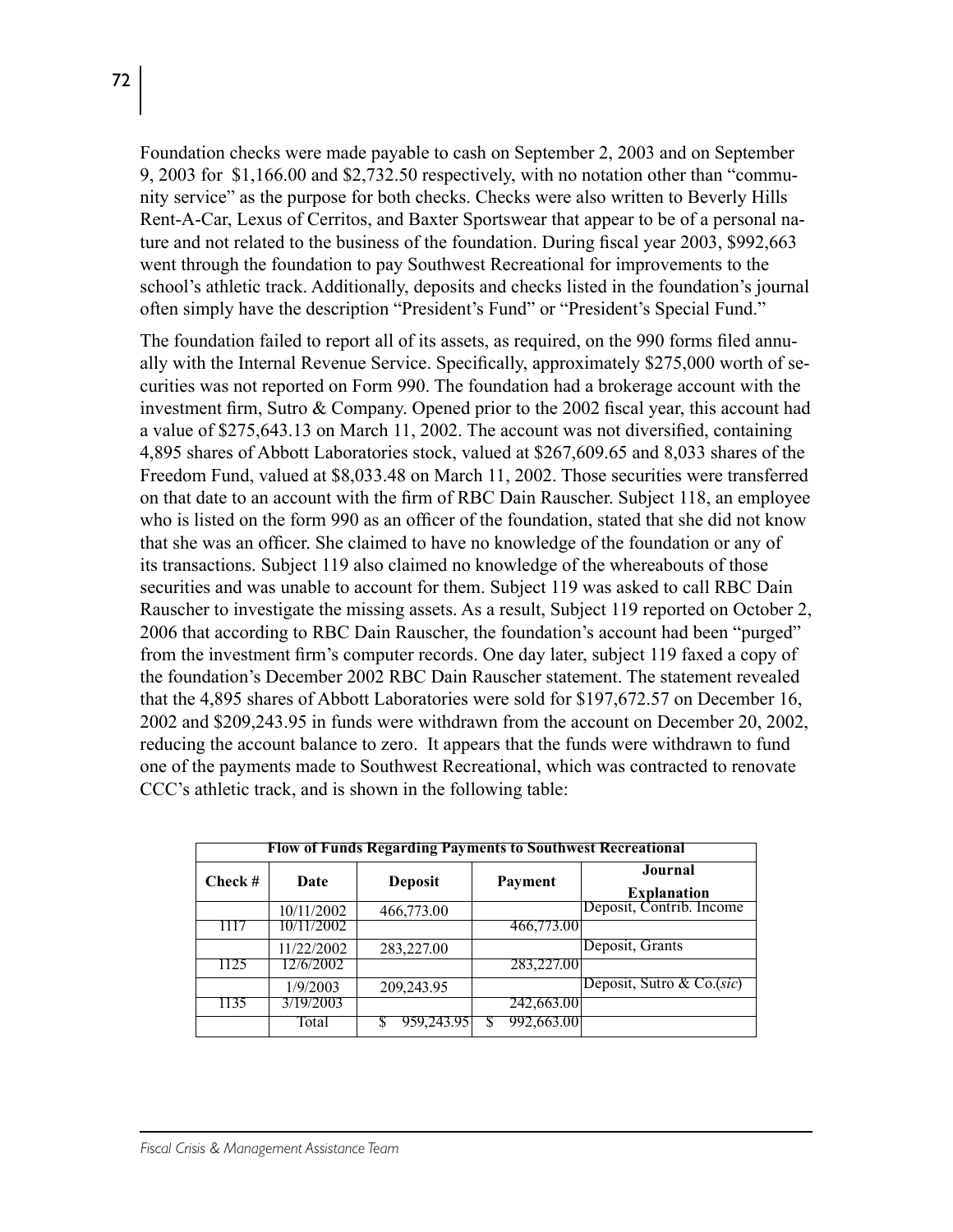Since the partnership formed by CCCD with El Camino Community College ("El Camino"), El Camino has composed a list of CCCD employees who do not meet the minimum qualifications of their positions. That list includes the Subject 119. The list indicates "No BA degree" in the comments section of the list. Prior to the partnership with El Camino, CCCD maintained written job descriptions and their minimum requirements. The job description for Project Director, Title V Learning Communities Programs requires a Supervisory/Administrative California Community College credential or possession of a master's degree. The Director of the Foundation does not meet the minimum requirements for the position. The director submitted to CCCD administration a request to change the minimum requirements to a master's degree *or* five years of professional experience in resource development in higher education, qualifying herself for the position. A request was made of Subject 120 of Human Resources to provide the name of the administrator who approved this change in requirements. No one complied with this request. The CCCD has since indicated that the change in the job description was to reflect the qualifications in the original grant document, and was approved by the CCCD Cabinet.

### *Conclusions*

The CCC Development Foundation is a separate nonprofit corporation from the college. The CCC Development Foundation was used to divert monies to employees who are then paid nontaxable income. Money also was diverted from CCC and deposited in the CCC Development Foundation almost every time space was rented for auxiliary events and services.

Multiple checks made payable to cash were issued from the CCC Development Foundation. The individuals who received them were unknown. The CCC Development Foundation failed to report all its assets and investments as required by the Internal Revenue Service.

Title V is a function of the CCC Development Foundation and the employees of the Foundation are paid with Title V funds. The job description for the Project Director, Title V, was recently amended to reflect the original grant document and requirement allowing for job experience as a substitute for a degree. This was done after the CCCD realized that the employee in that position did not meet the minimum qualifications.

### *Recommendation*

*The Compton Community College District should:*

1. Implement strict internal controls so that funds of this and every other college program are thoroughly monitored.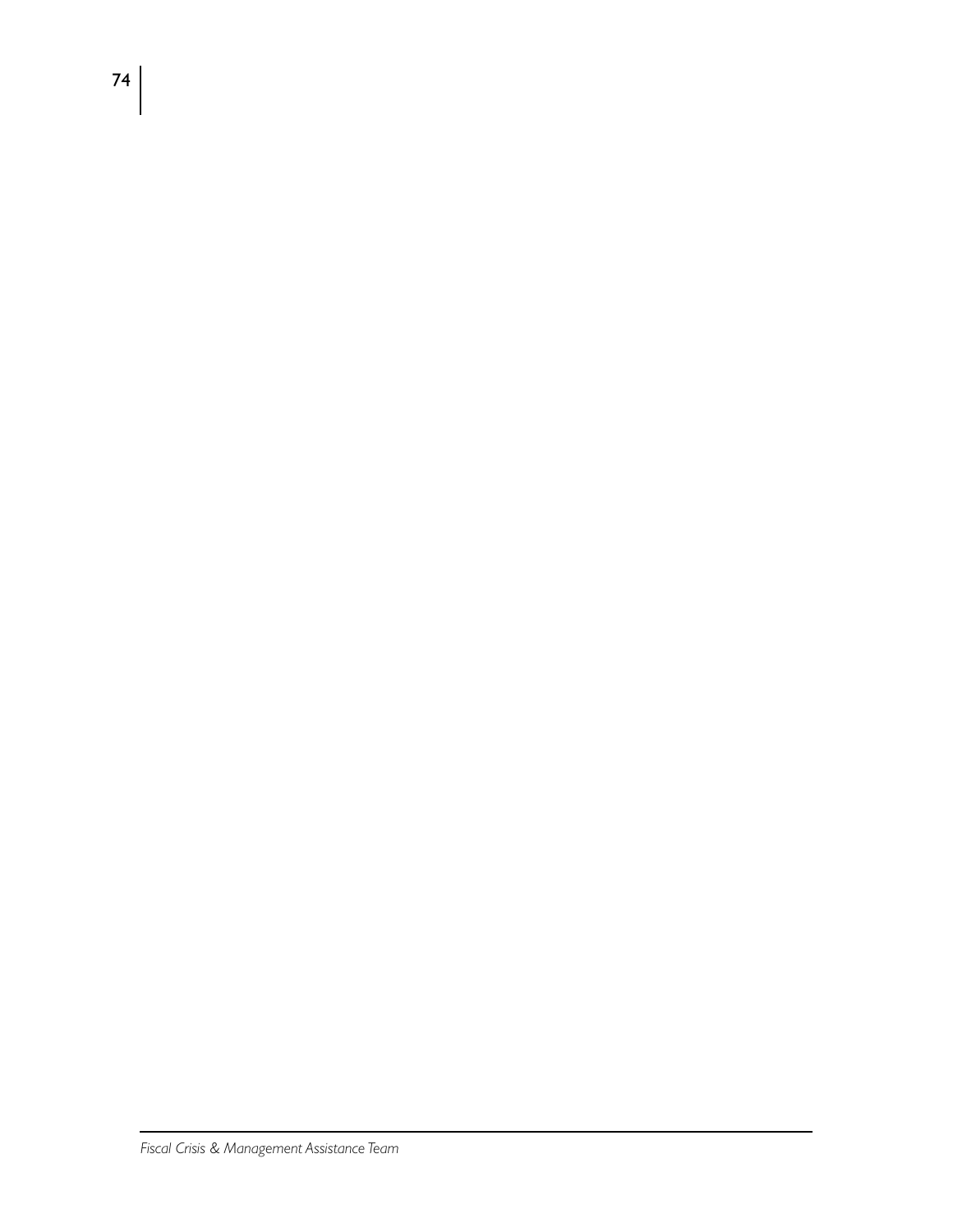# *Associated Student Body ASB*

The ASB's balance sheet as of June 30, 2005 consisted of general fund cash of \$100,527, scholarship and club funds of \$62,843 and receivables of \$150,330, totaling assets of \$313,700. Expenditures for the fiscal year ending June 30, 2005 totaled \$204,865. Unlike most organizations, whose smallest expense account is the "miscellaneous" account, the ASB's largest single expense is \$27,396 for the year ending June 30, 2005. The other expenditures are primarily for student extracurricular activities, overwhelmingly for athletics.

| Fund                               | <b>Name of Bank</b>    | <b>Bank Account</b><br><b>Number</b> |        |
|------------------------------------|------------------------|--------------------------------------|--------|
| General Fund                       | US Bank                | 1-534-9503-3604                      |        |
| Clubs & Organizations              | US Bank                | 1-534-9503-3612                      |        |
| Scholarships                       | US Bank                | 1-534-9503-3620                      |        |
| <b>Trust Fund Clubs</b>            | <b>Bank Of America</b> | 08899-32237                          | Closed |
| Scholarships                       | Bank Of America        | 08898-32242                          | Closed |
| Ophelia Scott Scholarship          | <b>Bank Of America</b> | 08891-04978                          | Closed |
| Basketball Team                    | <b>Bank Of America</b> | 08898-05956                          | Closed |
| General Fund                       | Bank Of America        | 08892-32268                          | Closed |
| Charles Williams MD<br>Scholarship | Bank Of America        | 08894-04990                          | Closed |

CCC's Business Office provided the following list of the ASB bank accounts:

The Business Office was unable to provide all the bank statements and reconciliations for all bank accounts for July 1, 2003 through June 30, 2005, claiming that a former accounting clerk took records home. No check registers were obtained. Additionally, many of the cancelled checks were missing from the files. The Business Office initially turned over a shoebox of cancelled checks from five bank accounts that included the general fund, clubs, organizations and scholarships, but failed to turn over any records for seven other bank accounts. However, based on the check number sequence gaps, it was determined that the business office failed to turn over 3,234 checks, limited to the bank accounts for which they provided any records, as shown by bank account numbers in the following list:

| Fund                                   | Name of   | Color of           | <b>Bank Account</b> | Number of             |
|----------------------------------------|-----------|--------------------|---------------------|-----------------------|
|                                        | Bank      | <b>Check Stock</b> | <b>Number</b>       | <b>Missing Checks</b> |
| General Fund                           | U.S. Bank | Purple             | 165400242336        | 1,560                 |
| General Fund                           | U.S. Bank | Pink               | 153495033604        | 71                    |
| Clubs $\&$<br>Organizations<br>Clubs & | U.S. Bank | Green              | 165400242344        | 10 <sup>1</sup>       |
| Organizations<br>Clubs &               | U.S. Bank | Bright Green       | 165400242344        | 73                    |
| Organizations                          | U.S. Bank | Light Blue         | 153495033612        | 11                    |
| Scholarship                            | U.S. Bank | Blue               | 165400242328        | 1,509                 |
|                                        |           |                    | Total               | 3,234                 |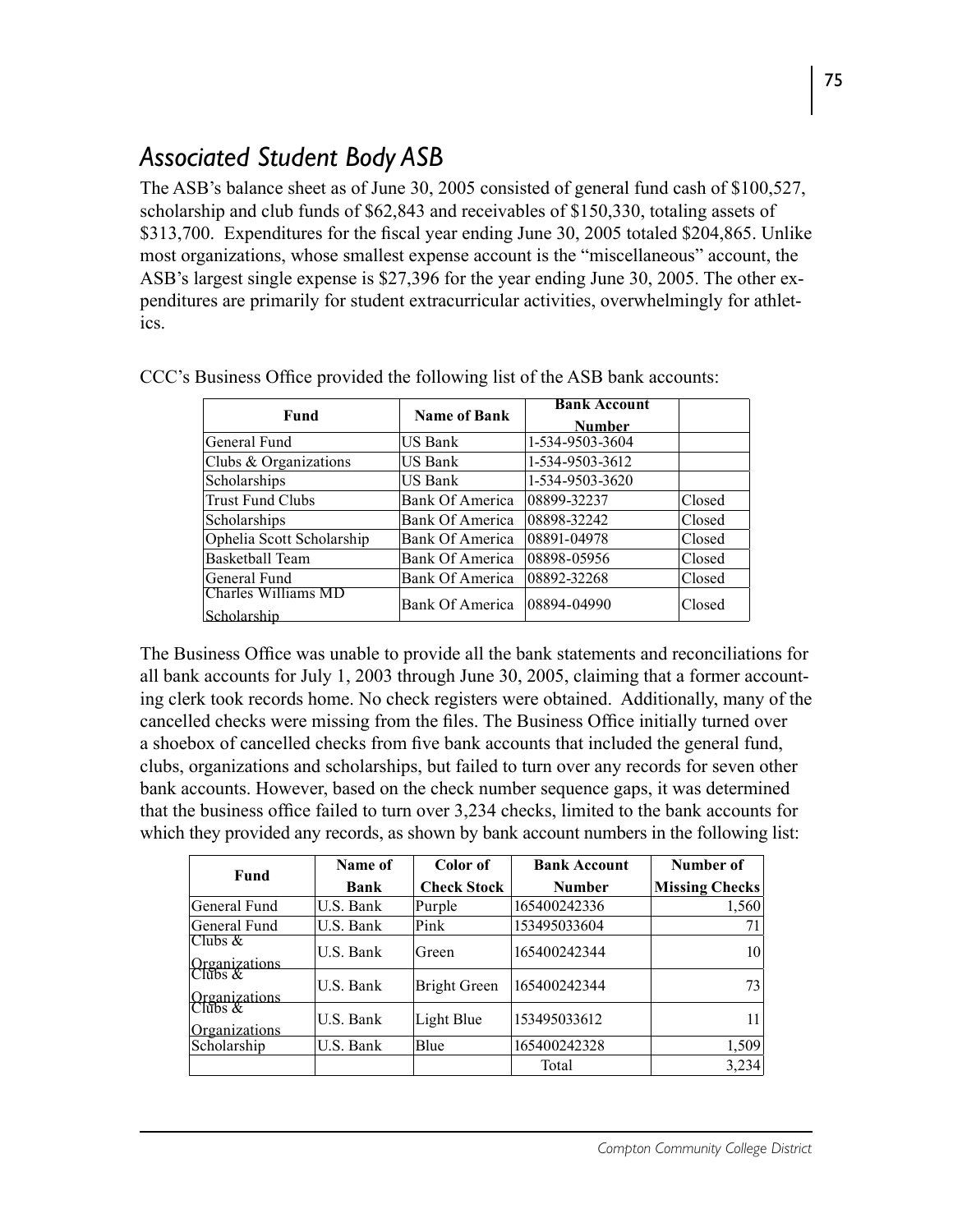The Business Office subsequently accounted for a small number of voided checks to account for some of the missing checks. However, most of the checks remain missing.

Requests have been made of the Business Office to provide additional documents, including check registers, disbursements backup documentation, all cancelled checks from July 1, 2001 through June 30, 2005. However, a review of the 2006 fiscal year check register revealed that most of the checks issued from the general fund are payable to employees and students. Additional audit work must be performed once the requested documents are received. It is particularly noteworthy that a former ASB President embezzled ASB funds, and another was arrested for identity theft.

### *Conclusions*

A considerable number of checks issued through the ASB were indicated as a miscellaneous expense. A considerable amount of records on ASB bank accounts were in complete disarray and many were missing. The ASB was routinely used inappropriately to make nontaxable payments to CCC employees, many of which were unsupported based on the records made available.

### *Recommendations*

- 1. Properly record and classify all checks issued through the ASB to establish a clear purpose for that payment.
- 2. Conduct additional audit work once the necessary documents are located.
- 3. Establish and implement a systematic manner of filing and maintaining records to allow for accountability.
- 4. Establish stricter guidelines that describe the proper use of all funds.
- 5. Prohibit CCC employees from receiving any funds from the various ASB bank accounts.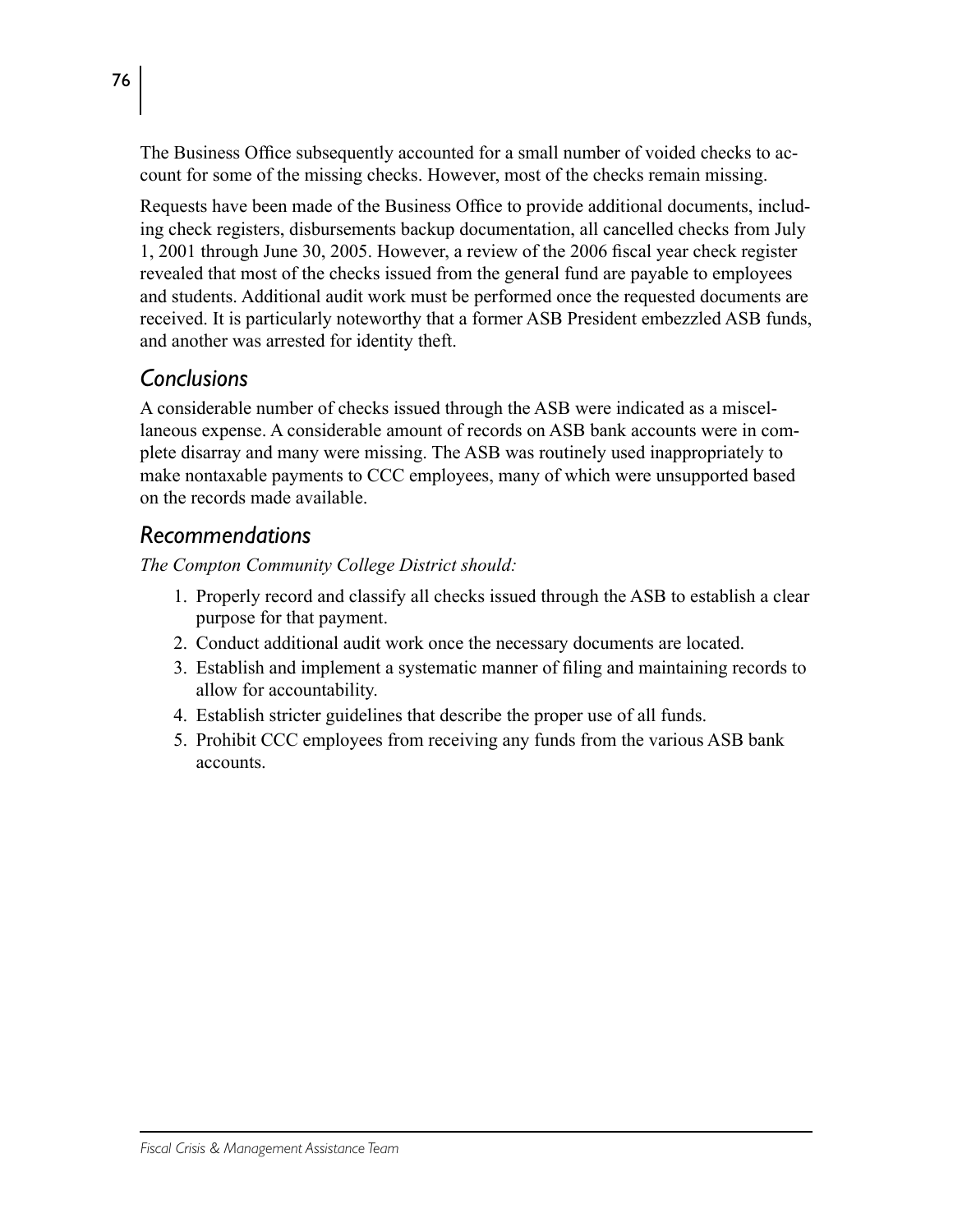# *Union Institute and University*

Union Institute  $&$  University ("Union") operated from the CCC campus. In an agreement signed by Subject 81 in September of 2003, the college furnished classroom space to Union for a monthly fee of \$2,890 and an additional charge for a CCC telephone extension. Additionally, all Union students were required to purchase a parking permit from CCC. The agreement states that all checks were to be payable to the CCC Development Foundation. In October of 2004, Subject 47 increased the monthly rent, effective January 2005, to \$4,250 in return for allowing Union the use of two offices and the "use of classrooms" for its evening program.

These monies were paid to the foundation. During this review, no payments were disclosed from the Union for the "additional charge for the CCC extension" or for having another college operating from the campus.

### *Conclusions*

Union Institute rented classroom space at the campus. Income was diverted to the CCC Development Foundation. Documentation was not available to establish why this institution was operating on the campus.

### *Recommendations*

- 1. Establish a written policy for the use and rental of campus facilities.
- 2. Deposit all income resulting from the rental of campus facilities in the general fund of CCC.
- 3. Conduct a legal review of contracts to determine the purpose and relevancy of each program currently operating on the campus.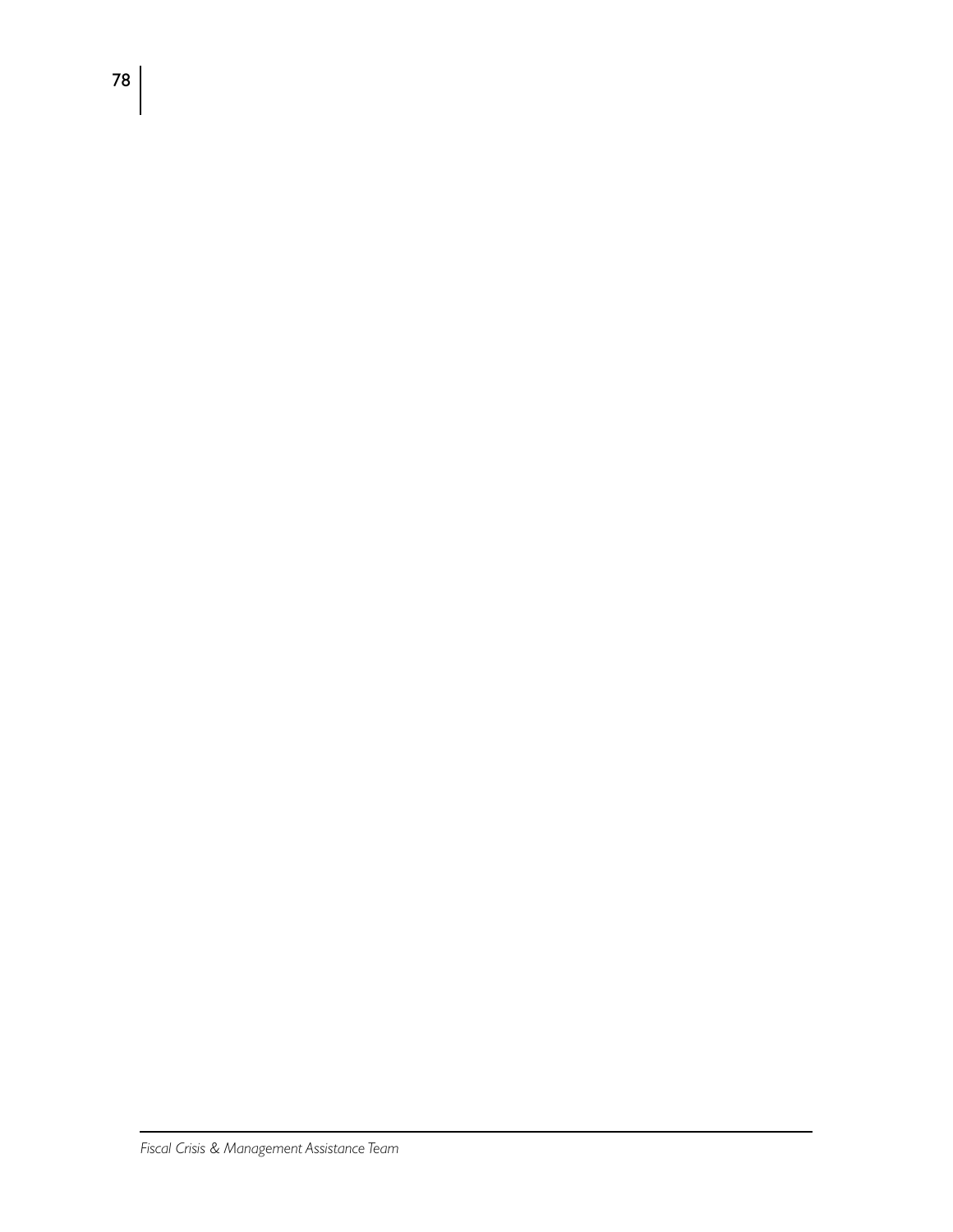# *Use of School Facilities*

There were numerous allegations that school facilities were being used for personal gain. The fees being charged for space rental were established in 2001 and are understated for current use. Additionally, the Manager responsible for coordinating the use of campus facilities had certain events removed from her supervision by Subject 47, Subject 74 and Subject 48, who handled them personally.

A number of events have been held by different groups, and no fee has been reported in the receipts of CCC or the foundation. There were events in which Subject 74, Subject 47, subject 44, subject 125, subject 126 and subject 127 all waived the fee.

## **Mega Peace Fest**

In November 2005, an entity calling itself "Fired Up Records" located at 440 W. Compton Blvd., Compton, CA 90220-3009 applied for use of the school facilities and staff for a concert and car show. The company estimated that it would have 80 paying participants and 5,000 spectators at \$20 per person and would collect sponsorships ranging from \$2,500 to \$10,000. Video of the event disclosed large sums of participants and spectators.

The coordination of this event was orchestrated by Subject 48. A document disclosed that Subject 48 was also listed on the sponsor receipts as a "Verification of Event Contact."

Included in the package of materials about the event was a letter written by Subject 128, Acting Captain of the County of Los Angeles Sheriff Department, to Subject 130 discussing the cost of hiring personnel. Subject 128's letter is identical in content to a letter written by subject 48 on the same day to the same person in the same type font. Subject 128 indicated that they never worked Megafest and that the Sheriff's Department only submitted a proposal. He further stated that any monies collected by the LA Sheriff's Department would have gone directly to the Sheriff's Department payroll fund and the deputies would have been paid their normal wages and overtime.

Subject 48 used the letter with Subject 128's name to obtain for himself and his officers wages (paid from the foundation) at the Los Angeles Sheriff's Department's billable rates. A press release issued by the college promoting the event indicated that some of the proceeds were to go to the CCC Foundation. A review of documents did not disclose any checks from the event paid by "Fired Up Records" in the foundations records or CCC business records.

A check with the CA Secretary of State did not disclose any listing for Fired Up Records but Williams Video Shop is located at the same address, uses the same telephone number and is operated by the same individual (Subject 130).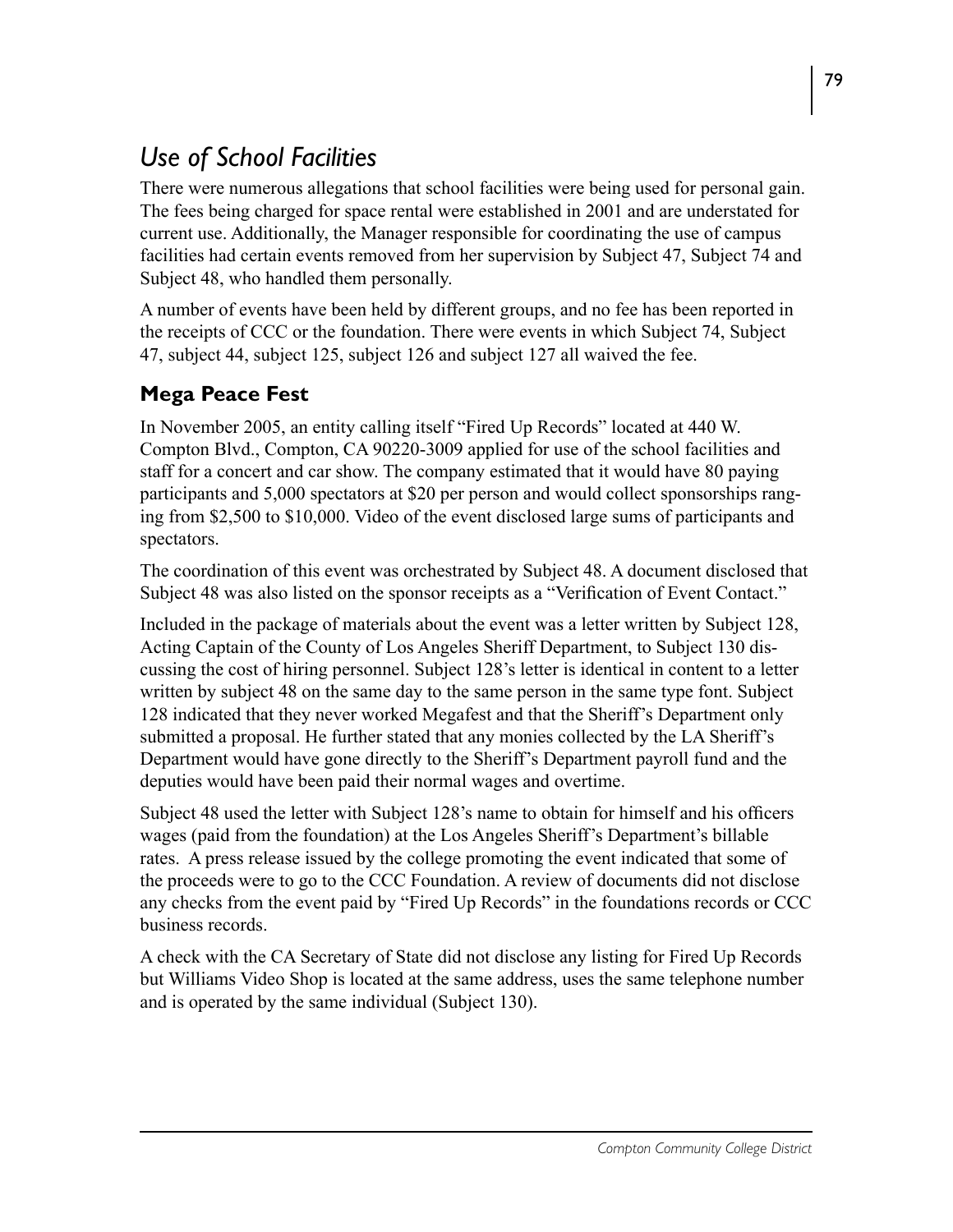## **Cafeteria/Catering**

The college has contracted with various food vendors and vending companies to manage all catering on campus and provide food and snacks. The audit indicated that revenue from these sources has never been verified and are paid to the Foundation.

# **Mosque #27 (Nation of Islam)**

In June 2005, Subject 131 of the Nation of Islam rented the gymnasium facilities at CCC for \$1,200 and direct costs of \$3,072, totaling \$4,272 for an event that was to have 2,500 participants. Subject 74 handled this transaction exclusively and removed any dealings with the Nation of Islam from the manager responsible for facilities. It appears, based on documents, that Subject 74 reduced the fee by \$768, citing a discount for "8 men  $\omega$ 192.00 per hour." Records indicate that CCC was only charging for "6 men."

According to the Manager of Facilities, Subject 48 accepted a personal check signed by Subject 132, rather than a certified check or money order as was the norm, according to Subject 78, and the check was returned unpaid. Neither Subject 74 nor anyone else at CCC made any attempt to collect this debt.

In August 2004, Subject 131 again applied for use of the gym, and this was approved by Subject 81. This event was to be a meeting with 2,500 people attending. A note on the application indicates "per Subject 133, he and Subject 134 will work event, amount unknown, they are to be paid direct." Another document said, "No invoice issued –directed to provide permit by Subject 81 – School Sponsor." A copy of a check for \$1,000 dated 8-12-04 was written by Subject 132 to "Compton College."

In July 2004, the same group held a 700-person event in the gym and charged an admission fee of \$7 per person. The invoice from CCC to the group reflects a \$3,156 charge. No income from this event was reported in the records of CCC or the foundation, but a note on the invoice indicated "Facility approved by Subject 81 - Charges unknown. Notified by subject 81 that about \$1,000.00 was charged and check to CCC Court for Black Student Union." No records were provided from the Black Student Union account.

#### **Pittsburg Pictures/ \* Associates, Inc. (\*Subject 135) 1174 Sandwood Place San Pedro, CA 90731**

Pittsburg Pictures filmed a movie at CCC in 2001. The phone number listed for Pittsburg Pictures was the home telephone number of Subject 135 of Associates, Inc.The audit team had a number of questions about this company. Subject 135 stated that he had no other connection to Pittsburg Pictures except that he referred the company to the college. Subject 135 admitted that from 1999 through 2005, he conducted approximately 6-8 seminars at \$500 per seminar on "staff development" for the CalWORKs program at the request of Subject 104. Research indicates that Subject 135 operates a Driving Education School. Subject 135 was unable to explain what was taught at the seminars he presented. He stated that he only conducted seminars for CCC.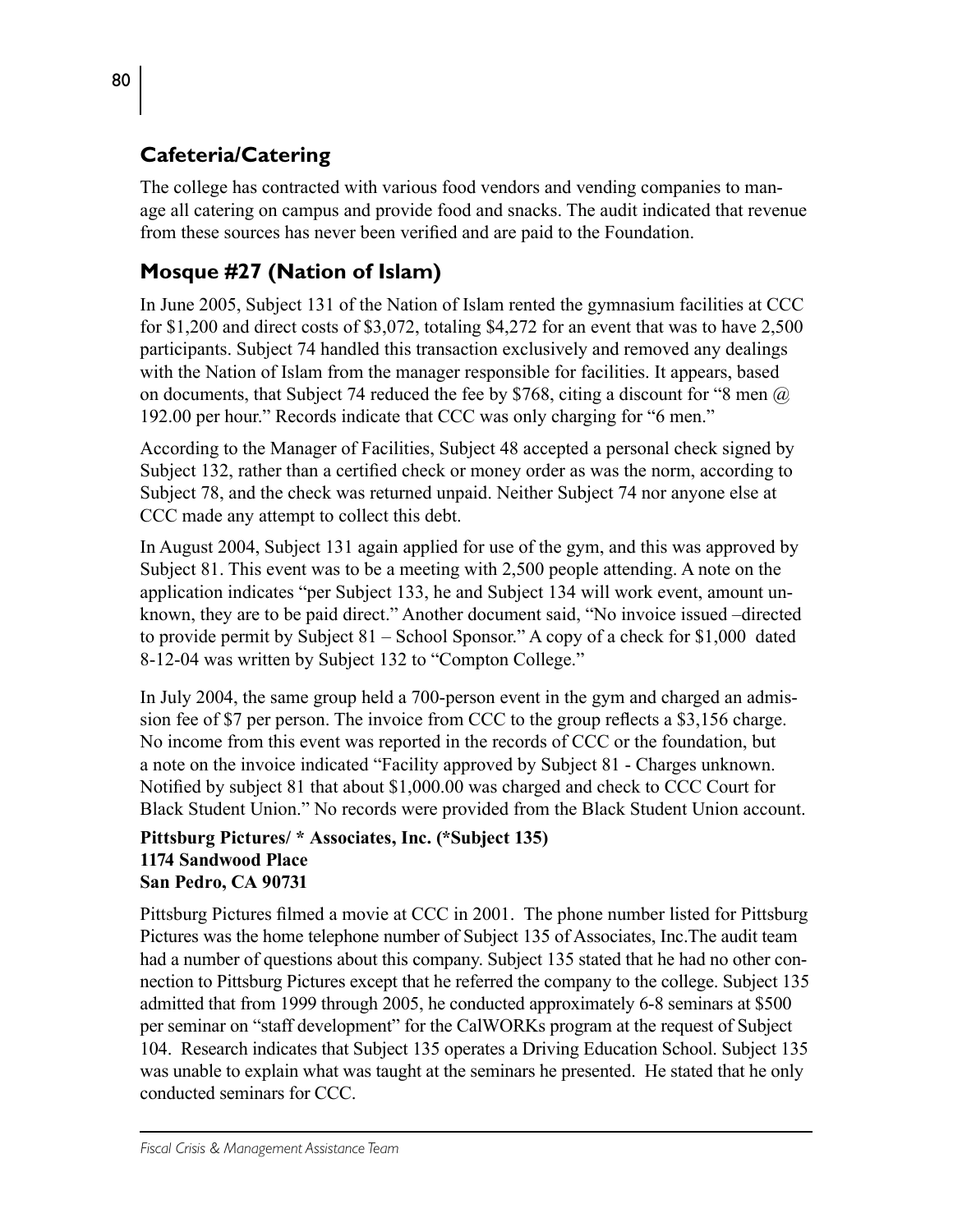A document showed a payment of \$15,000 in March 2001 to Subject 135 of Associates, Inc. to advertise, search, recruit, screen, rate and recommend a Director – Classified Personnel. Subject 135 said he could not remember performing this service, but he admitted that he performed a job search for CCC in about 1993 and found Subject 81 for the position of President. A former employee of CalWORKs stated that she believed that Subject 135 inappropriately provided funds to Subject 104, but she could not elaborate.

### **Wells Fargo Bank – Wealth Building Seminar**

A "Wealth Building Seminar" was held at CCC in June 2006. Although the organization projected an attendance of 200 people, Subject 126 waived the fees for the facilities rental for this organization and instructed the Manager of Facilities to change the notation on the invoice from "Fees waived by Subject 126" to "College related event fees waived." A check for \$3,150 was given to the CCC by the foundation to reimburse the direct costs to the college of \$3,280.

### **Las Vegas Classic**

A flyer indicates that Board Member Subject 136 hosted an event called "The Las Vegas Classic." According to the flyer, the organizer charged \$260 per person for luxury bus transportation, game tickets, refreshments, a buffet, reception and rooms at the Las Vegas Hilton. The flyer indicates that the payment was to be made to CCC - Community Services Programs. The monies were collected by Subject 137, a former employee of CCC. All attempts to speak with Subject 137 were unsuccessful.

### **CarsNet Inc and VSPI Inc.**

In a letter written in 2004 by Subject 47 and sent to Subject 7, all monies received from these two entities were to be deposited in the CCC Development Fund. None of this income was reported in the books of the foundation.

### **Businesses Using College Address**

A number of businesses registered with the state operated off the CCC campus during the audit period, but CCC has not reflected any income for these businesses. They include the following:

### **Business Name Mailing Address** (If different from business)

ASTRA, INC. D/B/A Subway Sandwiches & Salads 1111 E Artesia Blvd Compton College Compton, CA 90221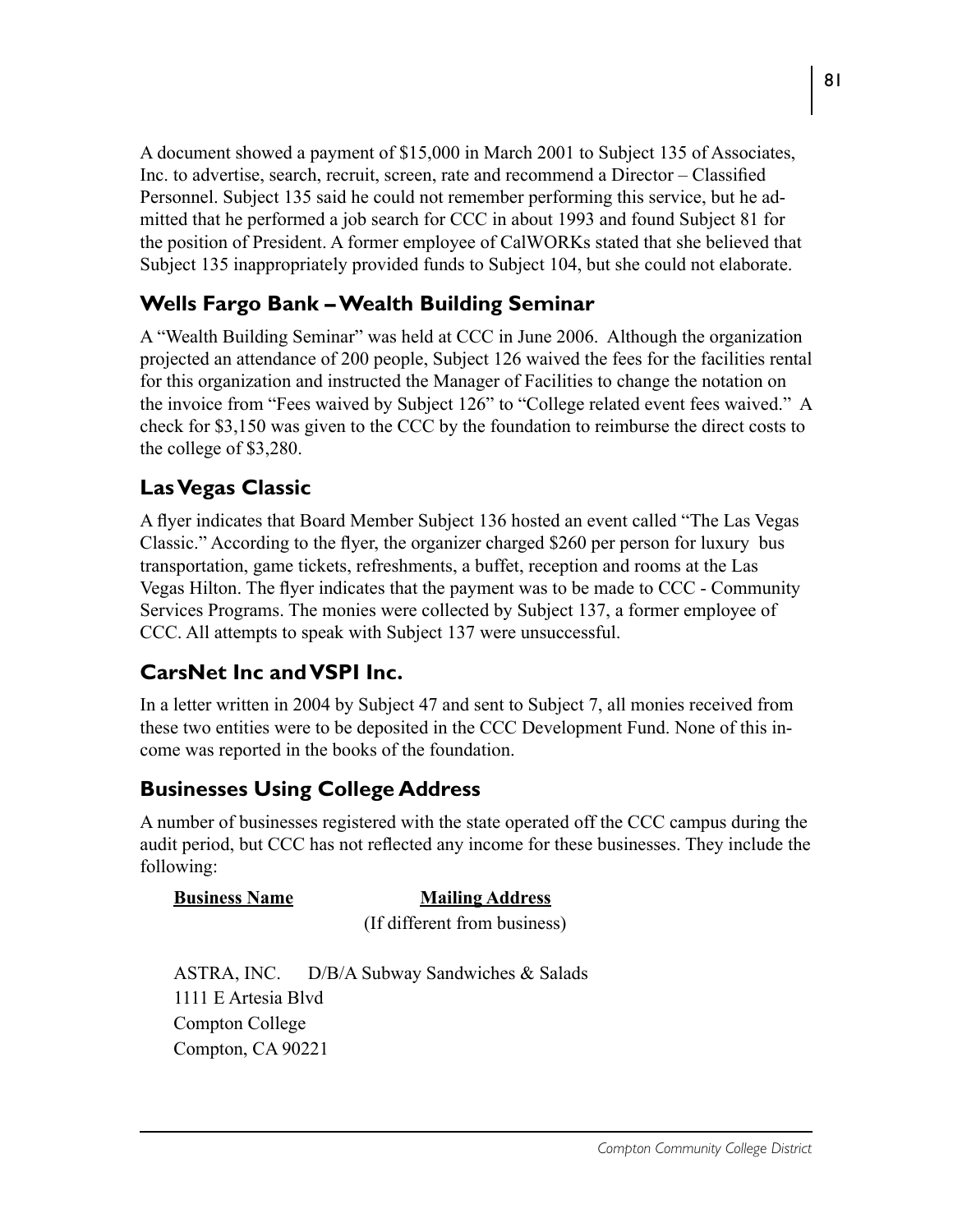| Compton, CA 90221-5314                                                                                      |
|-------------------------------------------------------------------------------------------------------------|
| <b>CASH CONVIENCE INDUSTURY</b><br>(Check Cashing Service)<br>1111 E Artesia Blyd<br>Compton, CA 90221-5314 |
| <b>Community Services Network</b>                                                                           |
| 1111 E Artesia Blyd                                                                                         |
| Compton, CA 90221-5314                                                                                      |
| President: Subject 109                                                                                      |
| (Established by Subject 109 as a Public Benefit Corporation in 2000)                                        |
| EDD Crisis Center (Crisis Intervention Service)                                                             |
| 1111 E Artesia Blvd                                                                                         |
| Compton, CA 90221-5314                                                                                      |
| Thyra's Healthy Deli                                                                                        |
| 1111 E Artesia Blyd                                                                                         |
| Compton, CA 90221-5314                                                                                      |
| Contact: Subject 146                                                                                        |
| Wallace's Café Helbig Enterprises                                                                           |
| 1111 E Artesia Blvd                                                                                         |
| Compton, CA 90221-5314                                                                                      |
| Contact: Subject 147                                                                                        |

GT CARS, INC. (Used Car Dealers) 825 W 16<sup>th</sup> Street

1111 E Artesia Blvd Newport Beach. CA 92663

1111 E Artesia Blvd Suite 357 Basking Ridge, NJ 0790 Compton, CA 90221-5314

**Business Name Mailing Address**

Compton, CA 90221-5314

Berki & Berki, Inc. (Used Car Dealers) 1700 W. Valley Blvd

1111 E Artesia Blvd Colton, CA 92324

Barnes & Noble College Bookstores Inc. 120 Mountain View Blvd

82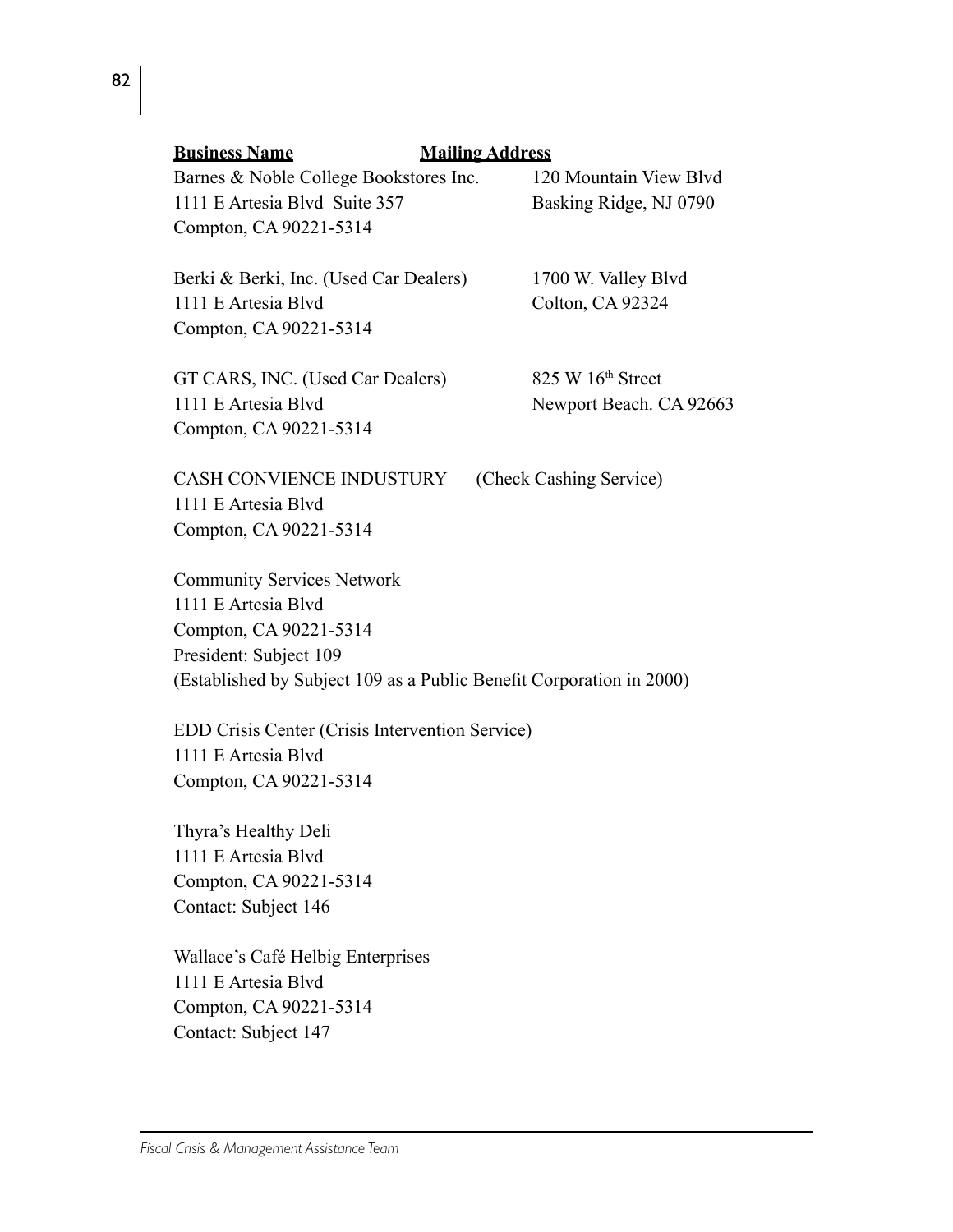# *Conclusions*

School facilities are frequently rented, and the income that is received is deposited in the CCC Development Foundation. However, the income associated with renting facilities at CCC was not reported in the books of the CCC or CCC Development Foundation. On many occasions, the rental fees were waived by CCC administrators. The employees staffing many events were often compensated in addition to their normal salaries. Insufficient written policies exist applicable to the renting of CCC facilities.

# *Recommendations*

- 1. Conduct an administrative, governance and legal review of all district policies and regulations where appropriate.
- 2. Develop a detailed written policy to provide strict guidelines to be followed when entering into an agreement regarding the use of school facilities by outside entities.
- 3. Deposit all income as the result of such activities in the CCC general fund.
- 4. Establish internal controls to review and monitor all these programs for appropriateness and accountability.
- 5. Conduct additional investigation of some of the agreements by an agency capable of compelling testimony and subpoenaing records.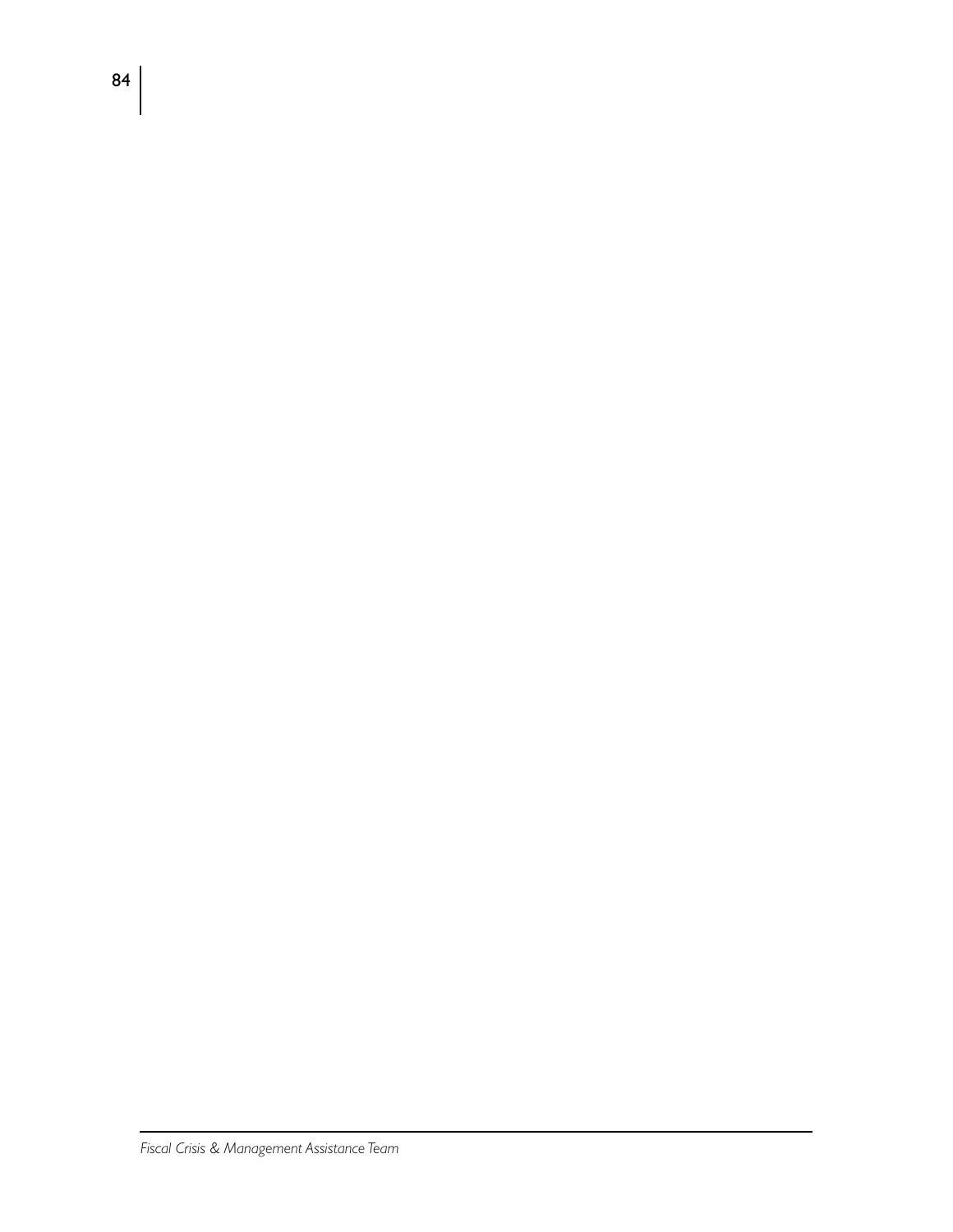# *Car Repairs*

Auto repair class instructors allegedly were charging for car repair services performed at the auto repair and collision shops located in the VoTech building using CCC resources. During a visit to the collision shop on Friday, September 15, 2006, Subject 138 was making repairs to the body of a car. No one else was in the collision shop at the time. When asked which auto repair class was being conducted, Subject 138 replied that there are no classes on Friday. He stated that classes are conducted only in the morning and evening Monday through Thursday and on Saturday.

On Saturday, September 16, 2006, the collision shop was closed, and there was no activity in the repair shop although Saturday classes were posted in the schedule of classes. Instructor Subject 139 was working on a car he identified as his own. There were no students present, even though there was an auto repair class scheduled at that time. Subject 139 acknowledged that he was scheduled to teach an auto repair class of 10 students at that time. He indicated that only five of those students were present, and that they were on break. No one was observed in the area, and none of the students returned.

It was also alleged that certain students may also be involved in the use of the CCC car repair facilities and resources as a business enterprise. The transcript of one student, 73 year-old Subject 140, shows that he has been enrolled in classes at CCC since the Spring semester of 1978 and has been enrolled in 34 semesters since then until as recently as the Spring 2006 semester. However, he has been enrolled only in auto repair classes the entire time and has repeated many courses, even if he received an A when he first took a repeated class. The transcript of another student, 56-year-old Subject 141, shows enrollment since the Spring of 1992 for a total of 20 semesters, with the most recent semester being Summer 2006. With one exception, this student also has been exclusively enrolled in auto repair classes. Similarly, this student has also repeated classes in which an A grade had originally been attained.

## *Conclusions*

The auto repair and collision shops located in the VoTech building are reportedly being used by instructors and students for personal gain. It has been alleged that these individuals may be receiving monetary compensation for services performed at these facilities. In addition, the students listed as being enrolled in AUTO courses during the course of the audit could not be accounted for. Furthermore, a review of student transcripts revealed that students were frequently listed as repeating AUTO courses many times.

# *Recommendations*

*The Compton Community College District should:*

1. Conduct further audit work regarding all past and current AUTO courses to determine if monetary compensation was received by the students and instructors for automotive services provided using CCC facilities.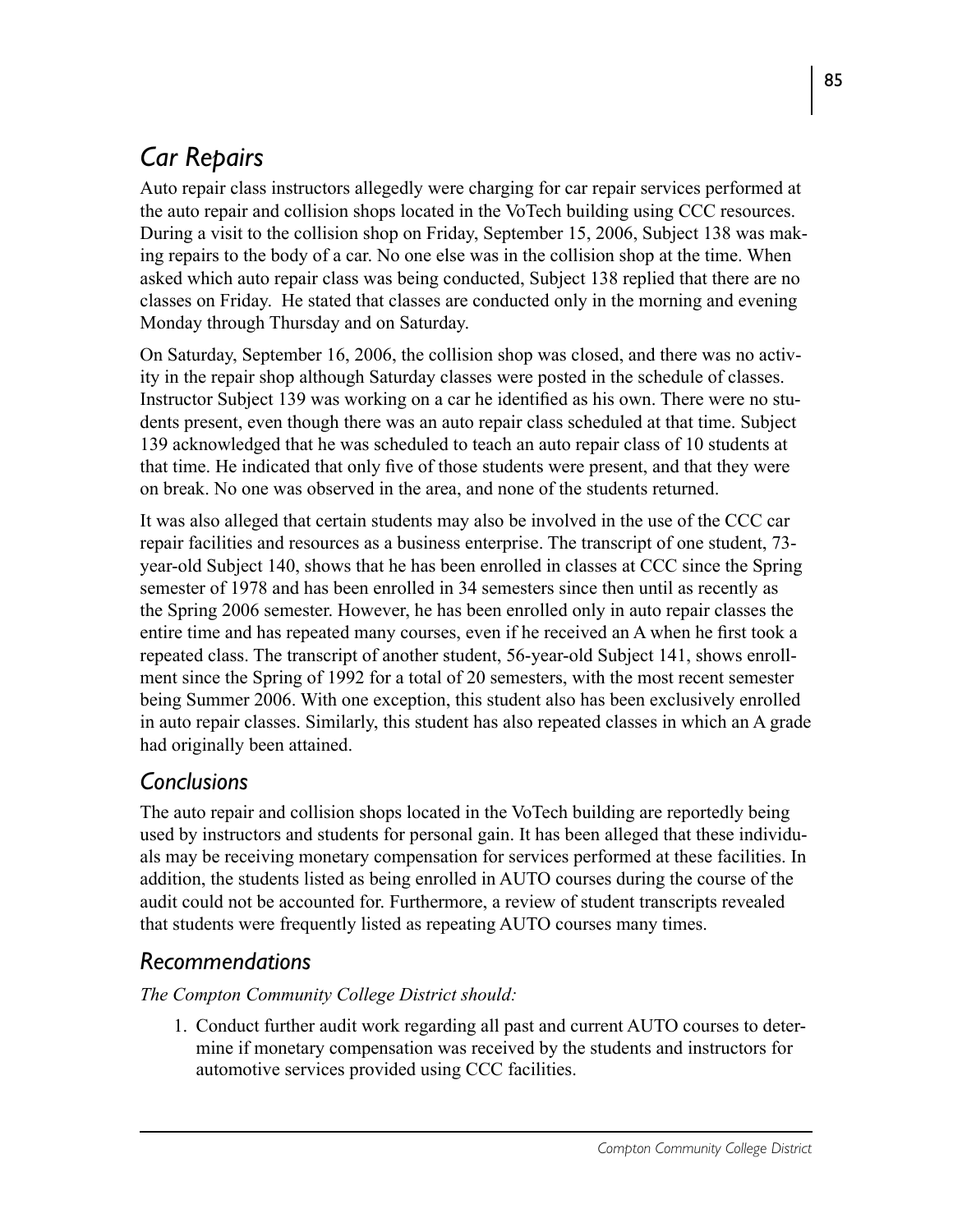- 2. Conduct additional audit work to determine incorrect claims for FTES apportionment and any abuse of financial aid.
- 3. Establish strict policies for the use of CCC automotive facilities to prevent future misuse of CCC facilities and equipment.
- 4. Establish controls so that students enrolling are not repeating these courses.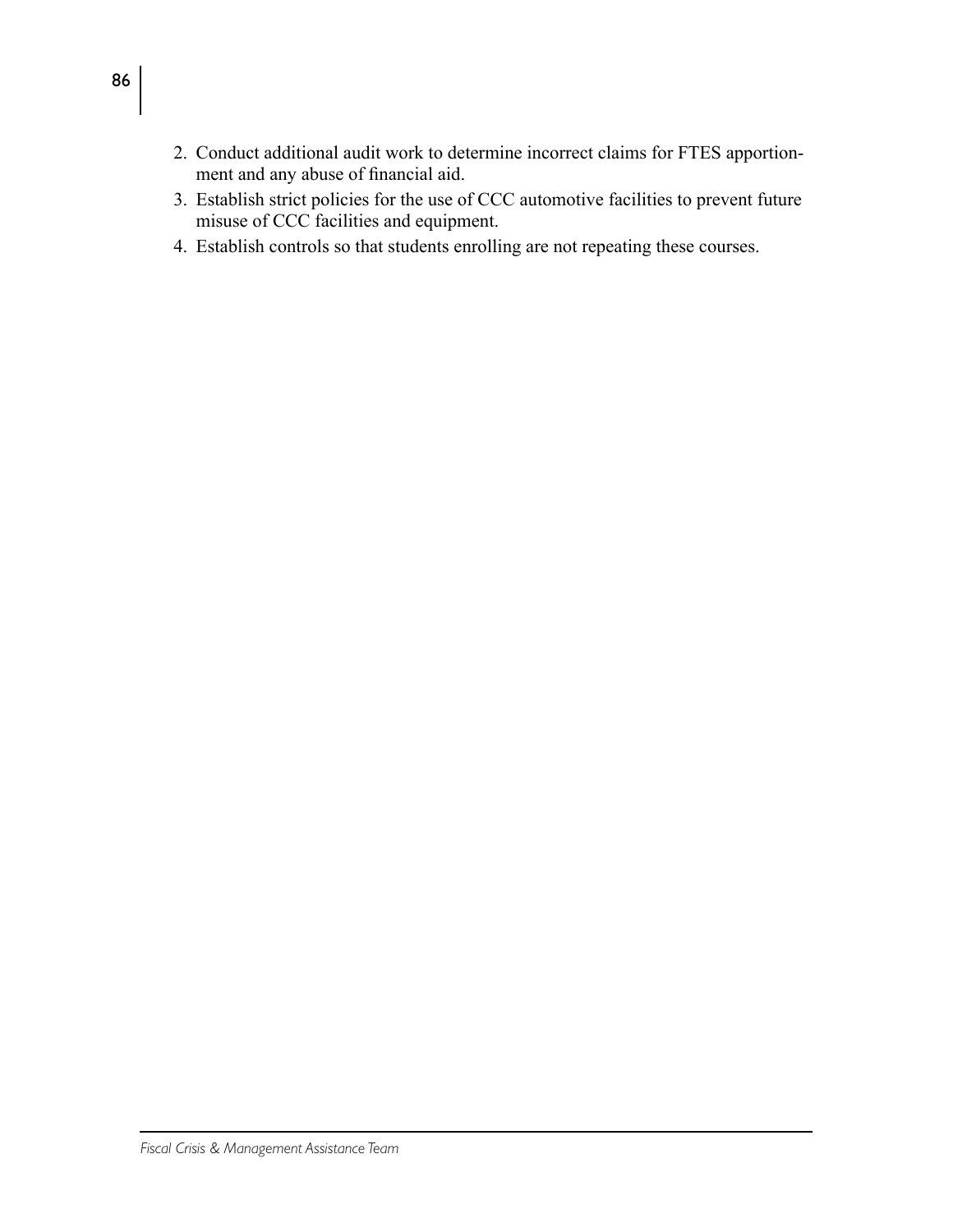# *Fraudulent I-20 Forms*

There were allegations that Subject 142, a former faculty member at CCC was arrested and charged with various crimes involving the issuing of worthless diplomas to Latino victims, and that this subject did not have the teaching credentials and two doctorates he claimed to have had.

It was determined that Subject 142 was employed at CCC as a business and economics professor under the direction of Subject 6 from 1999 through 2001. Documents indicate that in 2003, law enforcement agencies started an investigation of the 78 schools across the country that Subject 142 operated and that graduated 1,500 students every 10 weeks. In March 2005, the California Attorney General obtained a final and permanent injunction against him and his schools.

Several individuals employed at CCC, including Subject 142, purportedly issued thousands of I-20 immigration forms to students in Middle Eastern countries, using CCC as the institution the students would be attending. After September 11, 2001, a review of this activity was brought to the attention of the Department of Homeland Security. A Special Agent assigned to Homeland Security indicated that some of the individuals involved were still employed at CCC, but that since time had passed since the I-20s were issued, Homeland Security intended to close its case.

Documents in the accounts payable files indicated that the school was paying a number of individuals to recruit "Middle Eastern" and "International" students as recently as 2003- 2004. A number of staff members at CCC indicated that there was never a large population of Middle Eastern students attending CCC. Most indicated it was probably a way to get funds out of the school indicating that they suspected that Subject 6 was involved with Subject 142 in some way.

An interview with Subject 6, who was extremely nervous, disclosed that he knew and had dealings with Subject 142 as recently as a few weeks earlier. He stated that Subject 142 told him he was a victim of the system. Subject 6 indicated that he had heard about the I-20 fraud and stated that another employee at the CCC was involved.

# *Conclusions*

A former employee of the district, Subject 142, was ordered by permanent injunction issued by the Superior Court in Los Angeles to refrain from offering high school classes and high school diplomas and to pay restitution to consumers, the state and the county of Los Angeles in the amount of \$500,000. This was a civil matter and did not involve either arrest or criminal charges.